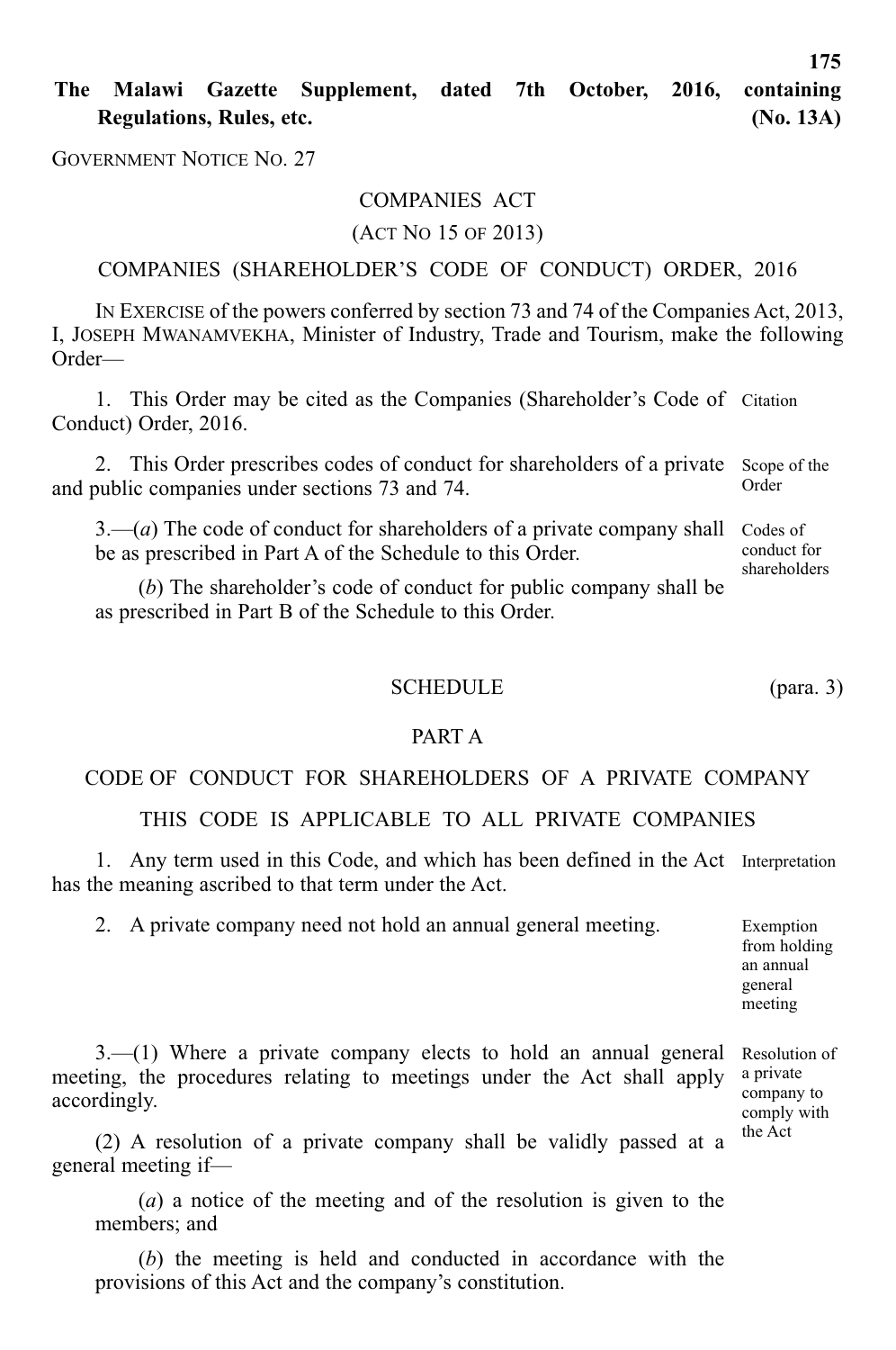Circulation of resolutions and related expenses

 $4-(1)$  A private company shall, where requested, send a copy of its resolutions to every eligible member—

(*a*) by hard copy to the member's last known address; or

(*b*) in electronic format to a member's electronic address.

(2) The expenses of a company in complying with subsection (1) shall be met by the members who request the circulation of the resolution unless the company resolves otherwise.

(3) Electronic address means any address or number used for the purposes of sending or receiving documents or information by electronic means.

5. Where in the provisions of this Code a reference is made to a resolution of a company which is not specified, the resolution shall be deemed to be an ordinary resolution unless the company's constitution require a higher majority or unanimity, in which case it shall be a special resolution.

 $6-(1)$  An ordinary resolution means a resolution passed by a simple majority of votes cast by such members of the company, as being entitled to do so, voting in person or by proxy at a general meeting, or such higher majority as is required by the company's resolution.

(2) Anything that may be done by ordinary resolution may also be done by special resolution.

7.—(1) A special resolution means a resolution passed by a majority of seventy five per cent or, if a higher majority is required by a company's constitution, that higher majority, of the votes of those shareholders entitled to vote and voting on the matter which is the subject of the resolution.

(2) The notice for a meeting to pass a special resolution shall include the text of the resolution and specify the intention to propose the resolution as a special resolution.

(3) At any meeting at which a special resolution is passed, a declaration by the chairperson that the resolution is so passed, shall, unless a poll is demanded, be conclusive evidence of that fact without proof of the number or proportion of the votes recorded in favour or against the resolution.

(4) All special resolutions under this Code may be rescinded only by a special resolution except where the resolution relates to the liquidation of the company.

8.—(1) The manner of voting in a meeting of a private company shall be by the show of hands.

(2) A declaration by a chairperson of a meeting that a resolution is carried by the requisite majority shall be conclusive evidence of that fact unless a poll is demanded.

(3) A poll may be demanded either before or after a vote is taken on a resolution by—

Resolution deemed an ordinary resolution unless specified

**Ordinary** resolution

Special resolutions

Voting to be by show of hands or poll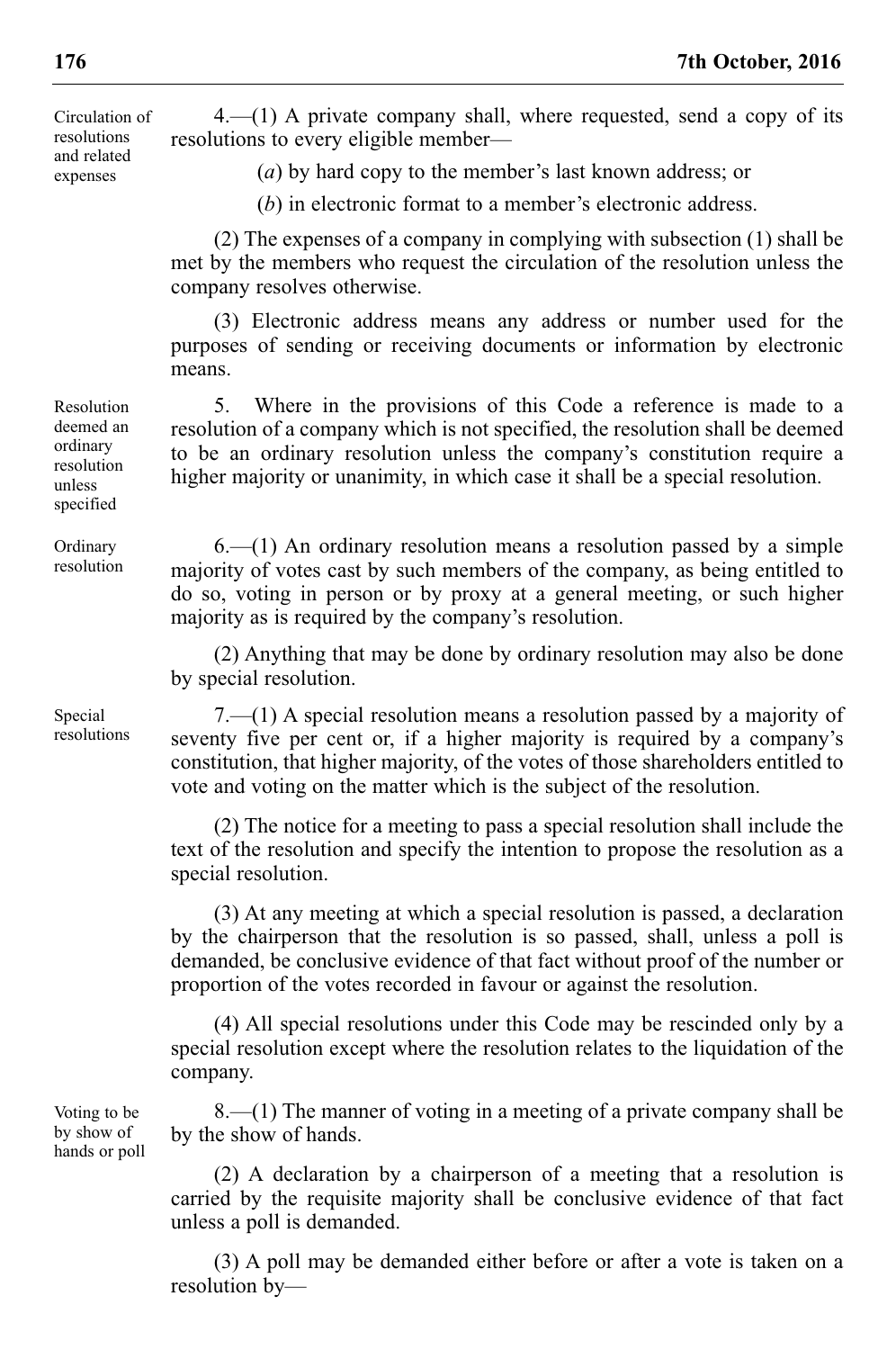(*a*) a shareholder or shareholders representing not less than ten percent of the total voting rights of all shareholders having the right to vote at a meeting;

(*b*) a shareholder or shareholders holding shares in a company that confer a right to vote at a meeting and on which the aggregate amount paid up is not less than ten per cent of the total amount paid up on all shares that confer that right; or

(*c*) a chairperson of the meeting.

(4) The Chairperson may withdraw a poll.

(5) A poll shall be taken in such manner as the chairperson directs and the result shall be deemed to be the resolution of the meeting at which the poll is demanded.

(6) With a poll, votes shall be counted according to the votes attached to the shares of each shareholder present in person or by proxy and voting.

(7) A chairperson of a shareholders' meeting shall not be entitled to a casting vote.

9.—(1) A shareholder may exercise the right to vote by being present in Proxies and person or by appointing a proxy or by voting electronically.

electronic voting

(2) A proxy form shall be sent with each notice calling a meeting of the company.

(3) A proxy for a shareholder may attend and be heard at a meeting of shareholders as if the proxy was the shareholder.

(3) A proxy shall be appointed by notice in writing signed by the shareholder and the notice shall state whether the appointment is for a particular meeting or a specified term.

(4) No proxy shall be effective in relation to a meeting unless—

(*a*) a copy of the notice of appointment is produced before the start of the meeting; and

(*b*) any power of attorney, or other authority under which the proxy is signed, is produced.

(5) An instrument appointing a proxy shall be in writing under the hand of the appointer or of his agent duly authorized in writing or, in the case of a company, under the hand of an officer or of an agent duly authorized.

(6) An instrument appointing a proxy shall be in the following form—

I/We ................................. of .................., being shareholders of the above named company, hereby appoint ..................………………… or failing him/her, ........………….......... of ...........................… as my/our proxy to vote for me/us at the meeting of the company to be held on…................ and at any adjournment of the meeting.

Signed this ................ day of ...........................………., 20……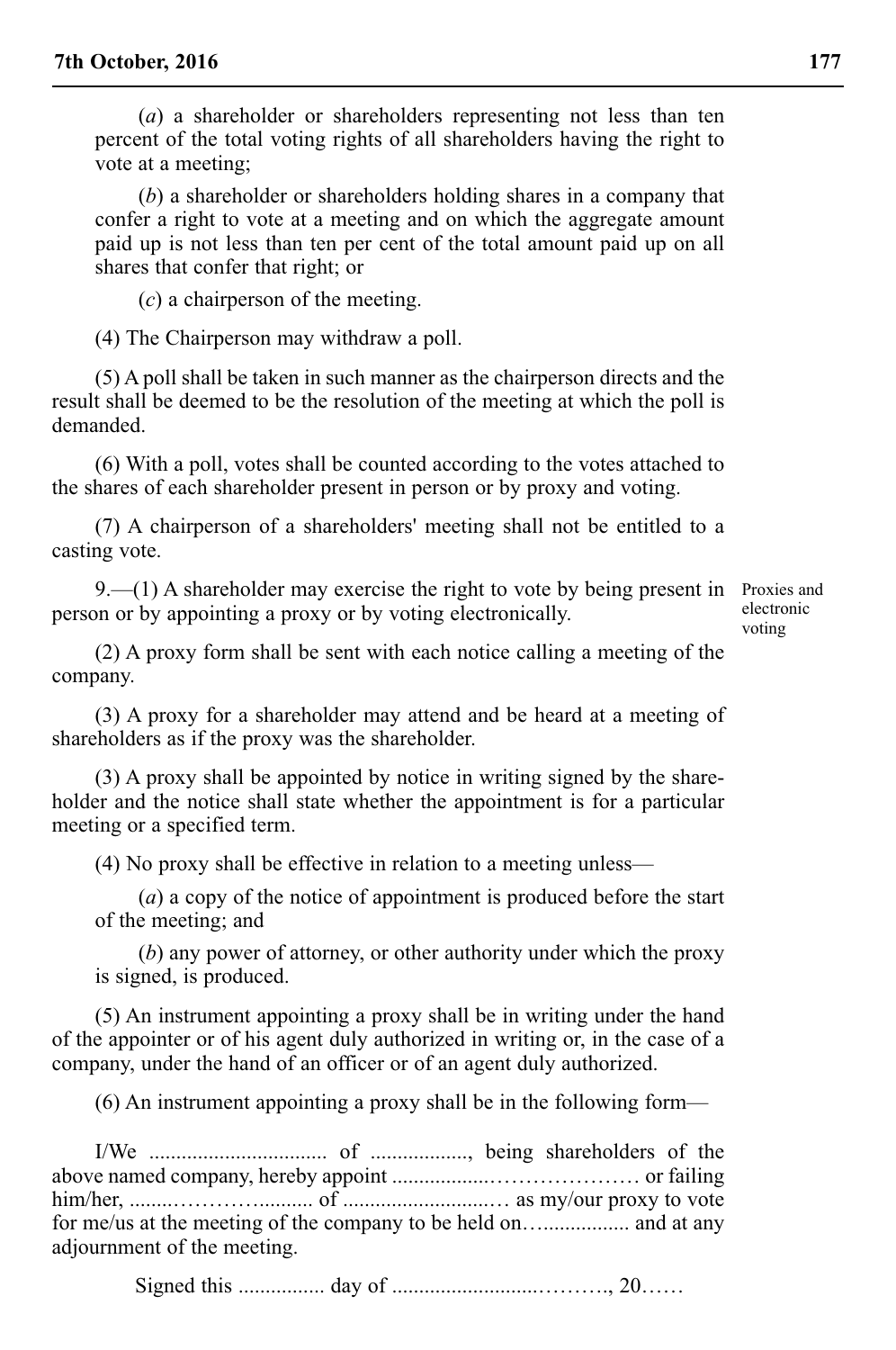(7) A constitution of a company may provide that the instrument appointing a proxy shall not be effective unless it is produced by a specified time before the start of a meeting where the time specified is not earlier than twenty four hours before the start of the meeting.

(8) Where a company sets up an electronic interface in the conduct of its meetings, any member absent who follows the proceedings by way of such electronic communication shall also vote accordingly.

Votes of joint holders of shares

10.—(1) In the case of joint holders of shares of a company, only a vote of a senior holder who votes, or any proxies duly authorized by him, may be counted by the company.

(2) For the purposes of this section, a senior holder of a share is determined by the order in which the names of the joint holders appear in the register of members.

(3) Subsections (1) and (2) have effect subject to any provision of the company's constitution.

11. Nothing in this section shall affect—

(*a*) any of the provisions of a company's constitution—

(i) requiring an objection to a person's entitlement to vote on a resolution to be made in accordance with the constitution; and

(ii) for the determination of any such objection to be final and conclusive; or

(*b*) the grounds on which such a determination may be questioned in legal proceedings.

 $12$ —(1) A company shall cause to be kept, as part of its records, the minutes of all its meetings as well as resolutions that are passed in those meetings in electronic or hard copy format. or resolutions

> (2) All the records of the company shall be kept for at least ten years from the time when they are created.

> (3) This section shall apply notwithstanding any contrary provision in any constitution adopted by a company.

## PART B

CODE OF CONDUCT FOR SHAREHOLDERS OF A PUBLIC COMPANY

THIS CODE IS APPLICABLE TO ALL PUBLIC COMPANIES

1. Any term used in this Code, and which has been defined in the Act,

Interpretation

Annual general meeting

2.—(1) Every public company shall in each year hold an annual general meeting in addition to any other meetings held in that year.

has the meaning ascribed to that term in the Act.

(2) If a company fails to comply with subsection (1), the company and every officer of the company in default shall be liable to a fine in accordance with the prevailing schedule of penalties prescribed under section 5(2) of the Act.

Duty to keep records of meetings and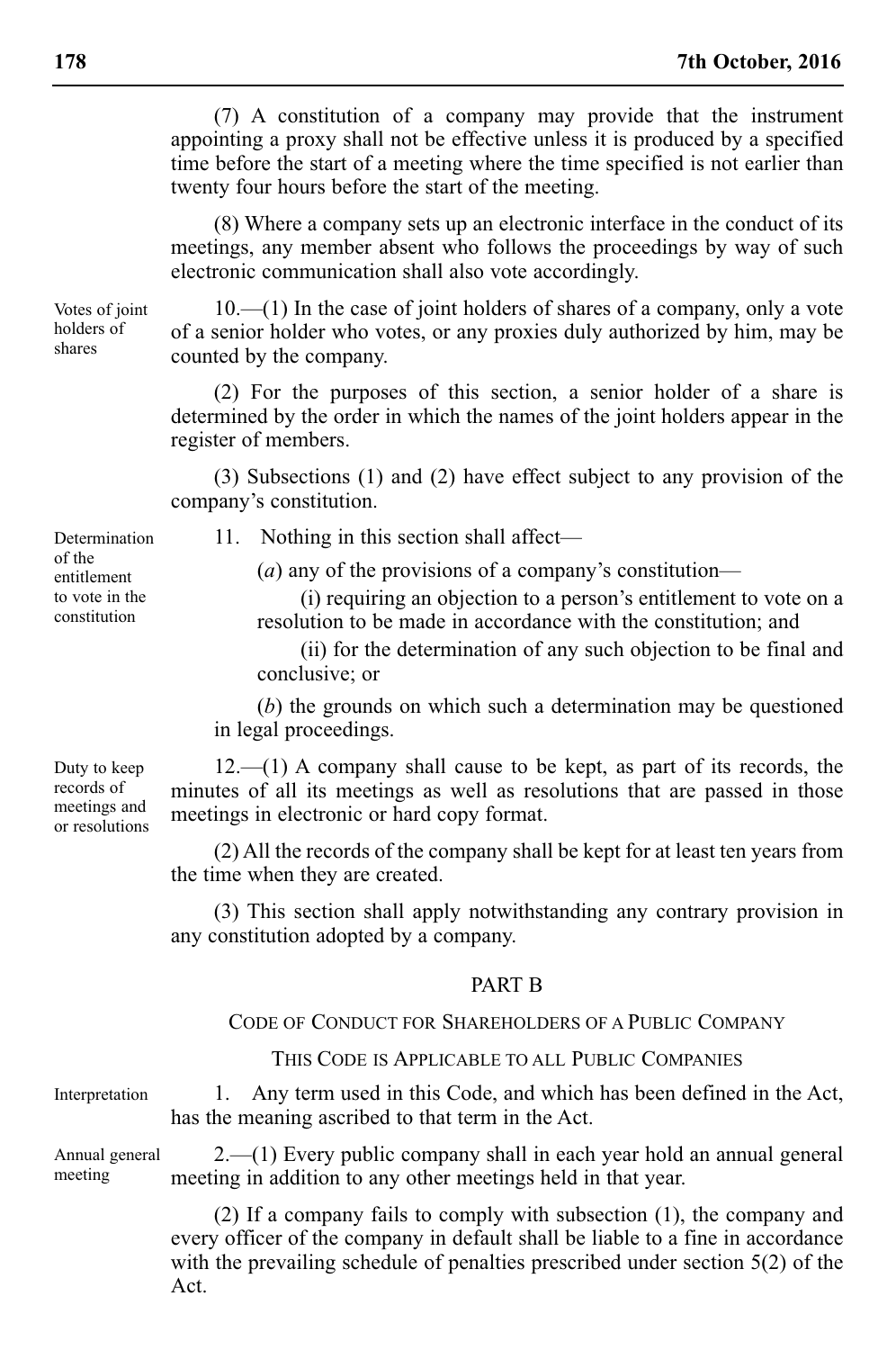3. A resolution of the members of a company shall be deemed to be Resolutions at validly passed at a general meeting if general

(*a*) a notice of the meeting and of the resolution is given; and

(*b*) the meeting is held and conducted in accordance with the provisions of this Part and the company's constitution.

4. A director of a public company shall have power to call a general meeting of the company for the better carrying into effect the provisions of this Code and for the conduct of the company's business. Director may call for a general

5.—(1) The members of a company may requisition a general meeting of the company from the directors.

(2) The members required to requisition a meeting pursuant to subsection (1) shall include—

(*a*) in the case of a company having share capital, members representing at least ten per cent of such of the paid-up capital of the company as carries the right of voting at general meetings of the company; or

(*b*) in the case of a company not having a share capital, members who represent at least ten per cent of the total voting rights of all the members having a right to vote at general meetings.

(3) A requisition for a meeting under this section shall—

(*a*) state the general nature of the business to be dealt with at the meeting; and

(*b*) may include the text of a resolution that may properly be moved and is intended to be passed at the meeting, provided that such resolution—

(i) shall not be inconsistent with any enactment or the company's constitution;

(ii) shall not be defamatory of any person; or

(iii) shall not be frivolous or vexatious.

(4) A requisition for a meeting under this section—

(*a*) may be in electronic or hard copy format; and

(*b*) shall be signed by the person or persons making it.

6.—(1) Once the members of a company have requisitioned for a Directors to general meeting—

(*a*) the directors of the company shall call for the general meeting of the company within twenty one days from the date of receipt of the requisition; and

(*b*) the meeting shall be held on a date not more than twenty eight days after the date of the notice convening the meeting.

(2) Where a requisition involves a resolution proposed to be passed at a meeting, such resolution shall be included in a notice of the meeting.

(3) Where a proposed resolution is intended to be a special resolution, the

call for meetings requisitioned by members

meetings Members may requisition for

a general meeting

meetings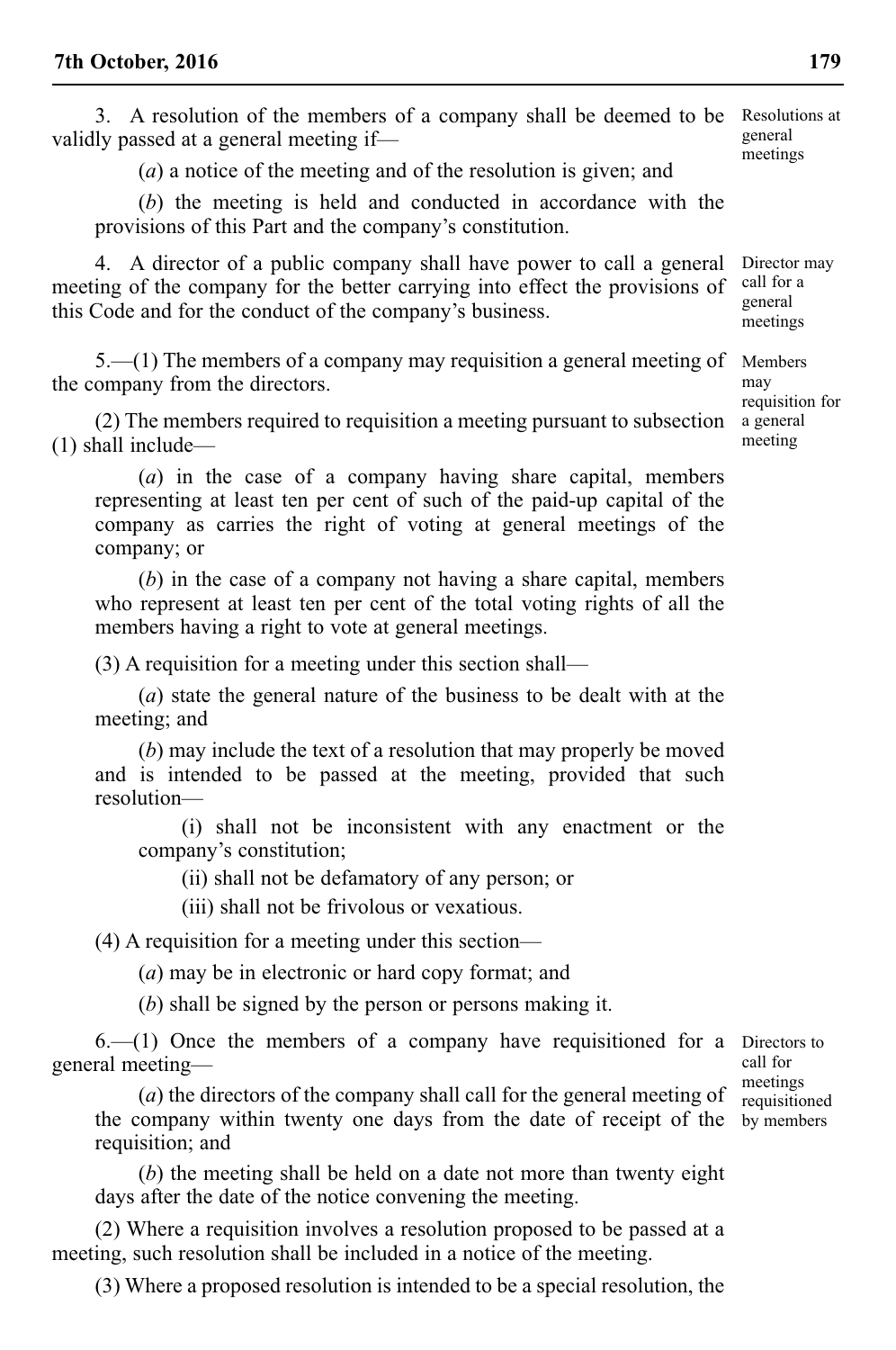directors shall comply with the required notice for such meeting as may be provided in this Code or in the company's constitution.

7.—(1) Where directors of a company fail or neglect to call for a general meeting as provided in sections 5 and 6, the members who requisitioned for the meeting or any of them representing more than one half of the total voting rights of all of them, may themselves call for a general meeting. where directors

> (2) A general meeting called under this section shall be on a date not more than three months after the date on which the directors received the requisition to call for the meeting.

> (3) A general meeting under this section shall be called in the same manner as, and as nearly as possible to, that in which meetings are required to be called by the directors.

> (4) A company shall reimburse all reasonable expenses incurred by the members who call for the meeting by reason of the failure of the directors to so call.

Power of court to order for a company meeting

8.—(1) A court may on its own motion or on the application—

(*a*) of a director of the company; or

(*b*) of a member of the company who would be entitled to vote at the meeting,

order for a meeting of a company to be called, held and conducted in any manner that the court shall deem fit.

(2) The power of the a court under this section shall be exercised where, for any reason it is impracticable—

(*a*) to call for a meeting of a company in any manner in which meetings of that company may be called; or

(*d*) to conduct a meeting in the manner prescribed by the company's constitution or this Code.

(3) A meeting called, held and conducted in accordance with an order under the powers referred to in this section shall, for all intents and purposes, be deemed to be a meeting of the company duly called, held and conducted.

Notice of meetings

9.—(1) Notice of a general meeting of a company shall be given either—

(*a*) in hard copy format; or

(*b*) in electronic format.

(2) The notice of a general meeting of a company shall among others state—

(*a*) the time and date of the meeting;

(*b*) the place of the meeting; and

(*c*) the general nature of the business to be dealt with at the meeting.

(3) Subsection (2) shall have effect subject to the provisions of the company's constitution.

Receipt of notice of meetings

 $10$ — $(1)$  It shall be the right of—

(*a*) every member of the company; and

Members to call for meetings

are in default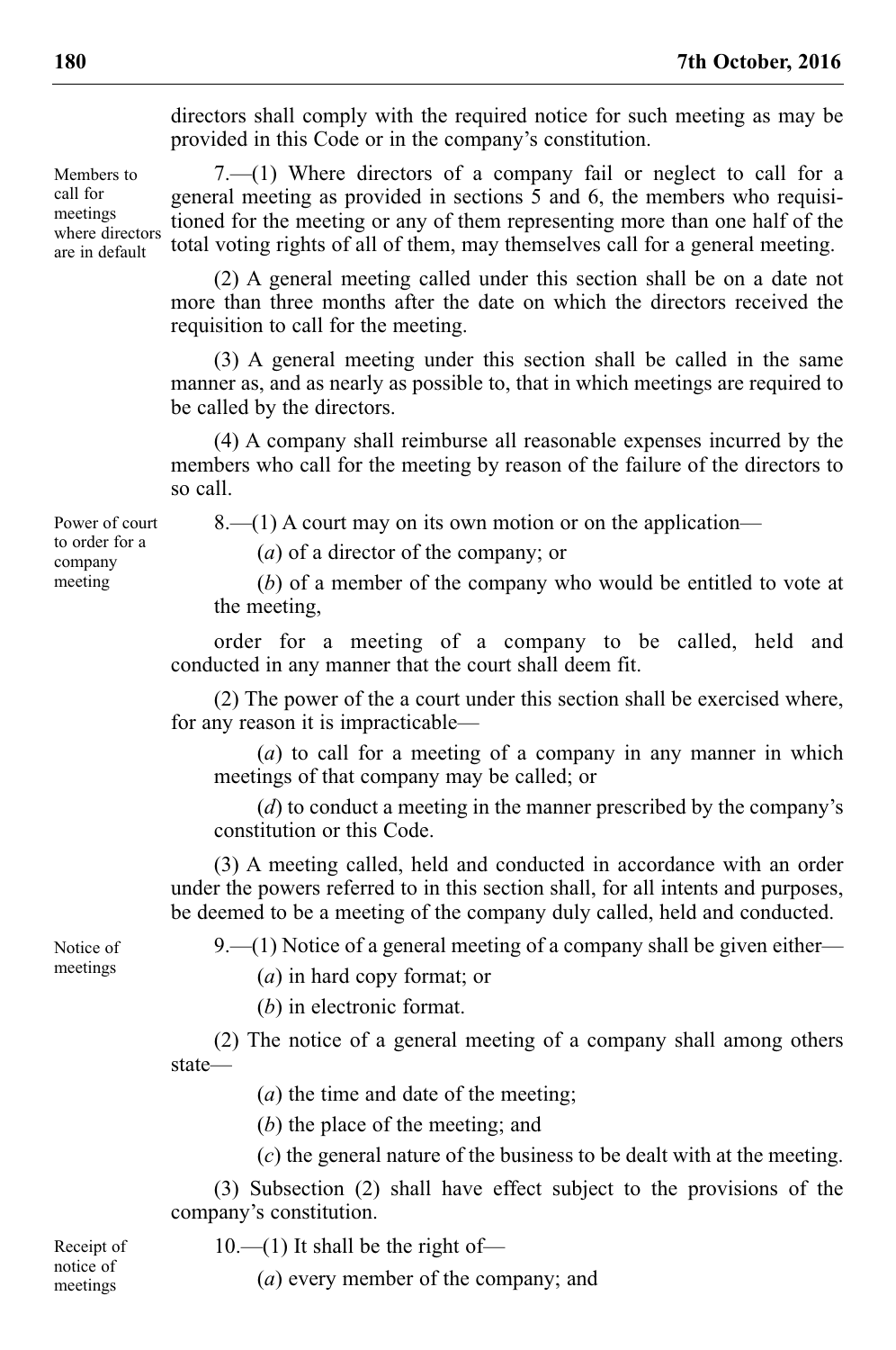(*b*) every director,

to receive the notices of all the meetings of the company.

(2) A member under this section includes any person who is entitled to a share in consequence of the death or bankruptcy of a member, where the company has been notified of such entitlement.

(3) This section has effect subject to the provisions of the company's constitution as well as the other written laws.

11.—(1) Where a special notice of a resolution is required, the resolution shall not be effective unless notice of the intention to move it has been given to the company at least twenty eight days before the meeting at which it is moved.

(2) The company shall, where practicable, give its members notice of any such resolution in the same manner and at the same time as it gives notice of the meeting.

(3) Where the notice under subsection (2) is not practicable, the company shall give its members a notice of at least fourteen days before the meeting—

(*a*) by advertisement in a newspaper of wide circulation; or

(*b*) in any other manner as provided by the company's constitution.

(4) If, after notice of the intention to move a resolution under this section has been given to a company, a meeting is called for a date twenty eight days or less after the notice has been given, the notice is deemed to have been properly given, though not given within the time required.

12.—(1) Where a company gives notice of—

(*a*) a general meeting; or

(*b*) a resolution intended to be moved at a general meeting,

any accidental failure to give notice to one or more persons shall be disregarded for the purpose of determining whether notice of the meeting or resolution, as the case may be, is duly given.

13.—(1) Members of a company may require the company to circulate to members of the company entitled to receive notice of a general meeting a statement of not more than one thousand words with respect to—

(*a*) a matter referred to in a proposed resolution to be dealt with at that meeting; or

(*b*) other business to be dealt with at that meeting.

(2) A company shall circulate a statement once it has received requests to do so from members representing at least five percent of the total voting rights of all the members who have a relevant right to vote.

(3) In subsection (2), a "relevant right to vote" means—

(*a*) in relation to a statement with respect to a matter referred to in a proposed resolution, a right to vote on that resolution at a meeting to which the request relates; and

Accident failure to give notice of resolution or meeting

Members' power to requisition for statements

Resolutions requiring special notice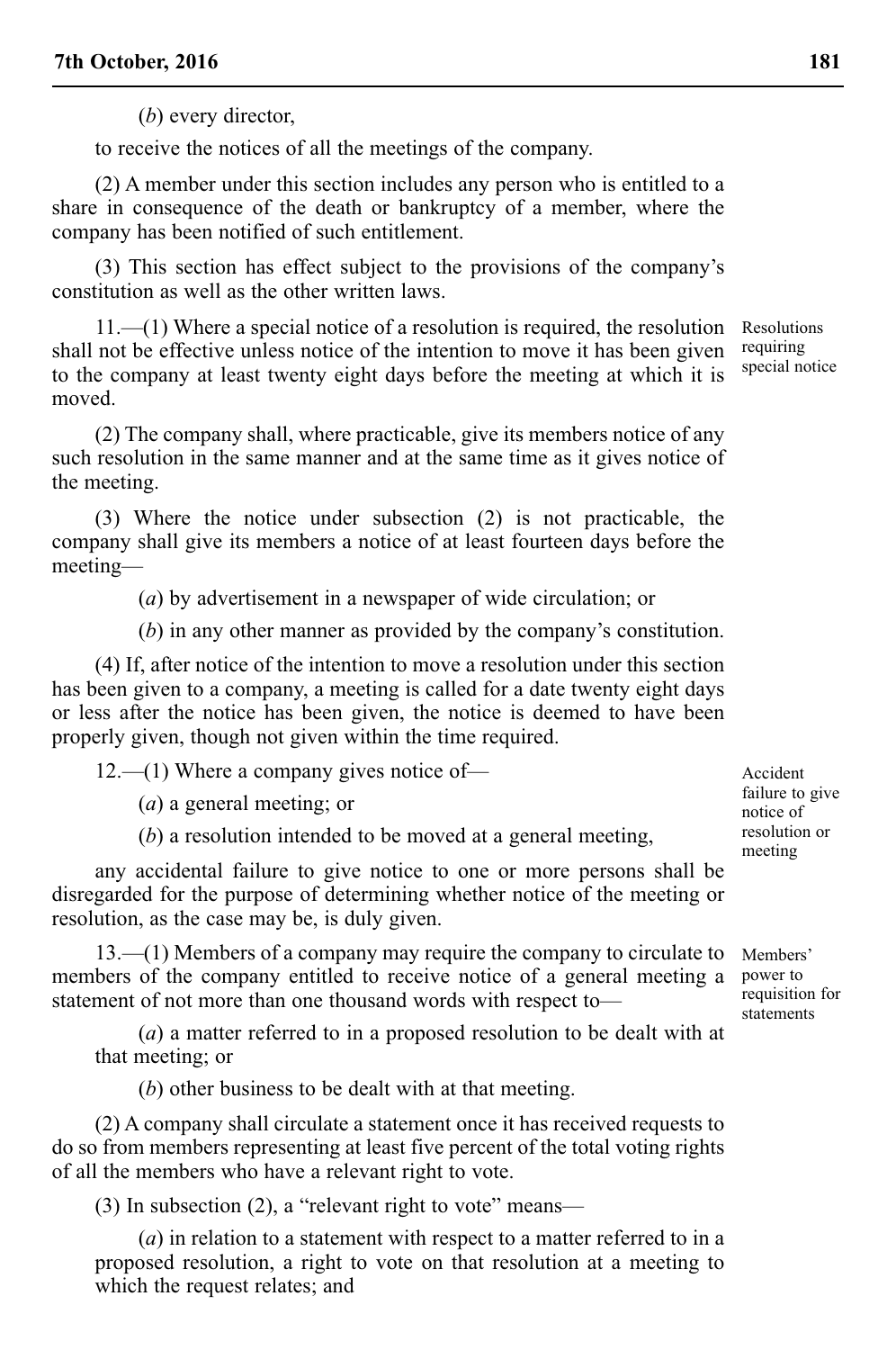(*b*) in relation to any other statement, a right to vote at the meeting to which the requests relate.

(4) A request under this section—

(*a*) may be in hard copy or in electronic format;

(*b*) shall identify a statement to be circulated;

(*c*) shall be authenticated by a person or persons making it; and

(*d*) shall be received by the company at least one week before the meeting to which it relates.

14.—(1) A company that is required under this section to circulate a statement shall send a copy of it to each member of the company entitled to receive a notice of the meeting—

(*a*) in the same manner as the notice of the meeting; and

(*b*) at the same time as, or as soon as reasonably practicable after, it gives notice of the meeting.

(2) Subsection (1) has effect subject to section 16 and 17.

(3) If a company fails to comply with this section, the company and every officer of the company in default shall be liable to a fine in accordance with the prevailing schedule of penalties prescribed under section 5 of the Act.

15.—(1) Expenses of a company in complying with section 14 need not be paid by the members who requested the circulation of the statement if—

(*a*) the meeting to which the requests relates is an annual general meeting of a public company; and

(*b*) sufficient requests to require the company to circulate the statement are received before the end of the financial year preceding the meeting.

(2) In any other cases—

(*a*) the expenses of the company in complying with that section 14 shall be paid by members who requested the circulation of the statement unless the company resolves otherwise; and

(*b*) unless the company has previously so resolved, it is not bound to comply with paragraph 14 unless there is deposited with or tendered to it, not later than one week before the meeting, a sum reasonably sufficient to meet its expenses in doing so.

16. A company shall not circulate a members' statement where, on an application by the company or another person who claims to be aggrieved, a court is satisfied that a statement has been properly circulated. Application not

> 17.—(1) Subject to the provisions of the company's constitution, three persons present at a meeting shall form a quorum, unless—

(*a*) each person is only present because he is authorized to act as the representative of a company in relation to the meeting, and they are representatives of the same company; or

Duty of a company to circulate statement

Expenses of circulating statements

to circulate members' statement

Quorum at meetings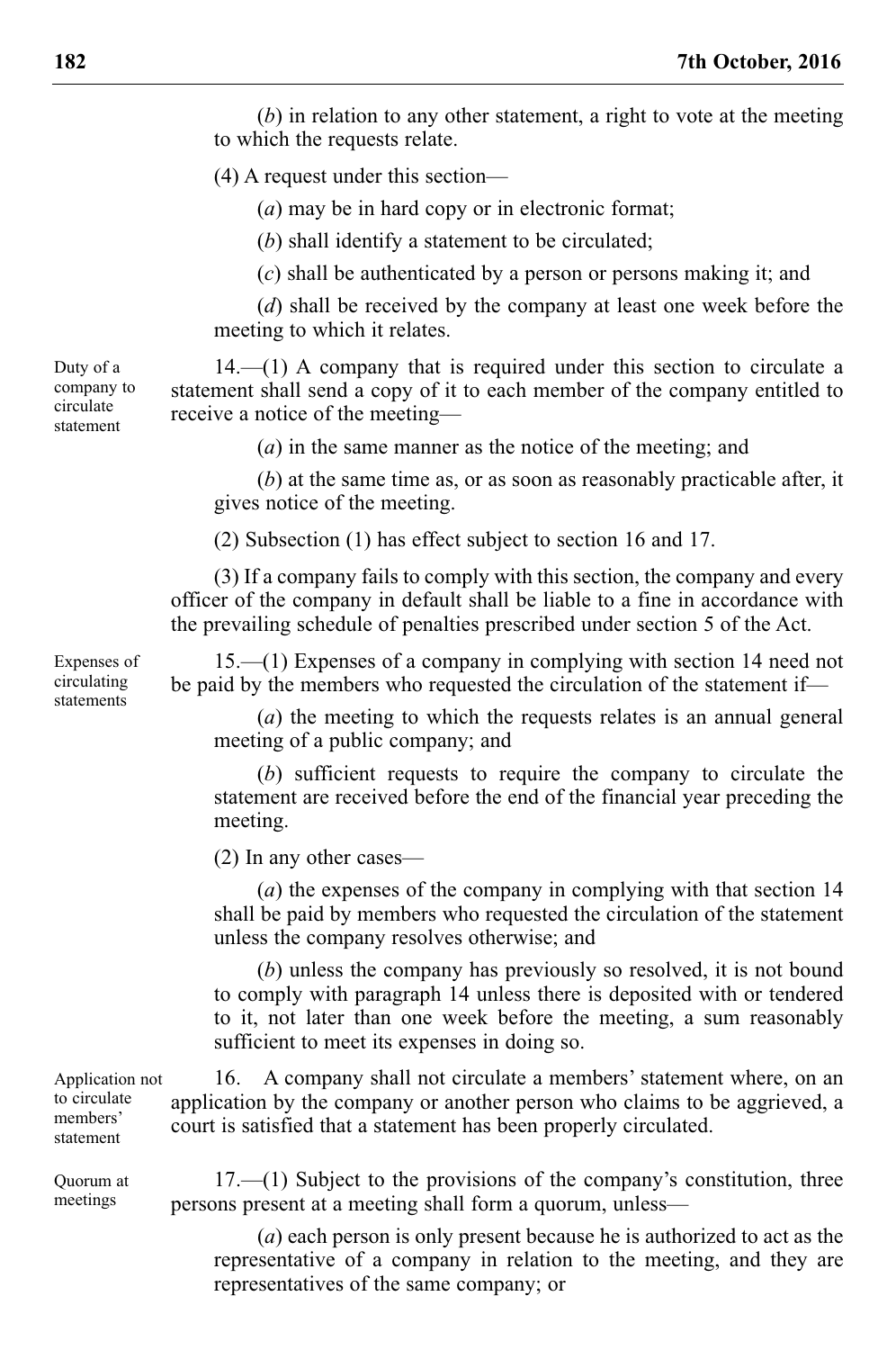(*b*) each is only present because he is appointed as proxy of a member in relation to the meeting, and they are proxies of the same member.

(2) For the purposes of this section, a "person" means—

(*a*) an individual who is a member of the company;

(*b*) a person authorized to act as a representative of a company in relation to the meeting; or

(*c*) a person appointed as proxy of a member in relation to the meeting.

18.—(1) A member may be elected to be a chairperson of a general meeting by a resolution of the company passed at the meeting.

(2) Subsection (1) is subject to any provision of the company's constitution that states who may or may not be a chairperson.

19.—(1) On a vote on a resolution at a meeting on a show of hands, a declaration by a chairperson that the resolution—

(*a*) has or has not been passed; or

(*b*) has passed with a particular majority,

is conclusive evidence of that fact without proof of the number or proportion of the votes recorded in favour of or against the resolution.

(2) An entry in respect of a declaration under this section in minutes of the meeting is conclusive evidence of that fact.

(3) This section shall not have effect if a poll is demanded in respect of a resolution and the demand is not subsequently withdrawn.

20.—(1) A provision of a company's constitution is void insofar as it purports to exclude a right to demand a poll at a general meeting on any question other than— Right to demand a poll

(*a*) election of a chairman of the meeting; or

(*b*) an adjournment of the meeting.

(2) A provision of a company's constitution is void insofar as it purports to make ineffective a demand for a poll on any such question which is made—

(*a*) by not less than five members having the right to vote on the resolution; or

(*b*) by a member or members representing not less than ten per cent of the total voting rights of all the members having the right to vote on the resolution, excluding any voting rights attached to any shares in the company held as treasury shares; or

(*c*) by a member or members holding shares in the company conferring a right to vote on the resolution, being shares on which an aggregate sum has been paid up equal to not less than ten per cent of the total sum paid up on all the shares conferring that right, excluding shares in the company conferring a right to vote on the resolution which are held as treasury shares.

Chairperson of a general meeting

Voting by show of hands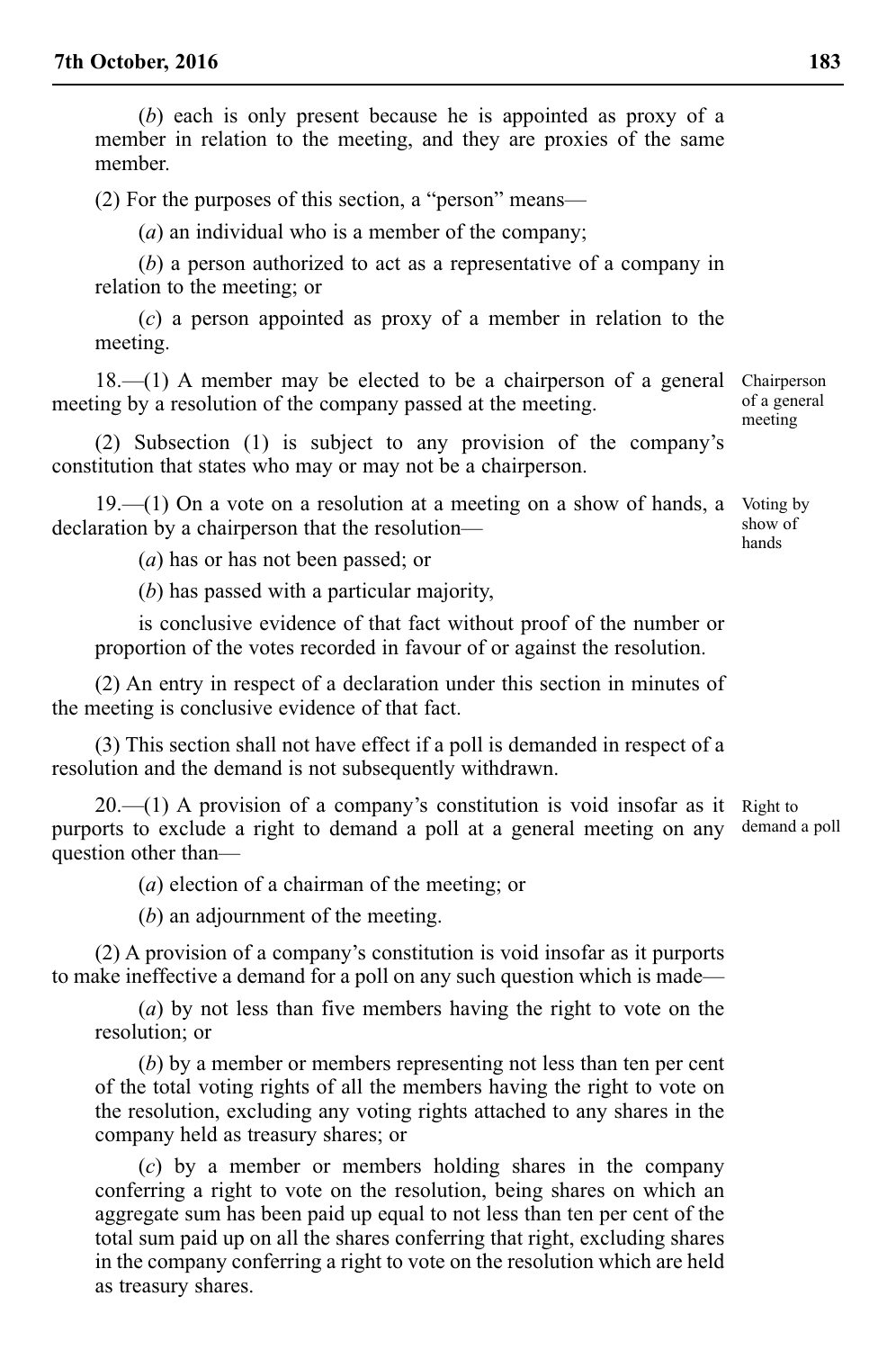21. On a poll taken at a general meeting of a company, a member entitled to more than one vote need not, if he votes, use all his votes or cast all the votes he uses in the same way. Voting on a poll

 $22$ —(1) If a company is a member of another company, it may, by a resolution of its directors or other governing body, authorize a person or persons to act as its representative or representatives at any meeting of the company. Representation of company at meetings

> (2) Where a company authorizes only one person under subsection (1), the authorized person is entitled to exercise the same powers on behalf of the company as the company would exercise if it were an individual member of the other company.

> (3) Where a company authorizes more than one person under subsection (1), any one of them is entitled to exercise the same powers on behalf of the company as the company would exercise if it were an individual member of the other company.

> (4) Where a company authorizes more than one person and more than one of them purport to exercise a power under subsection (3)—

(*a*) if they purport to exercise the power in the same way, the power is treated as exercised in that way; and

(*b*) if they do not purport to exercise the power in the same way, the power is treated as not exercised.

 $23$ .—(1) A member of a company is entitled to appoint another person as his proxy to exercise all or any of his rights to attend and to speak and vote at a meeting of the company.

(2) In the case of a company having a share capital, a member may appoint more than one proxy in relation to a meeting, provided that each proxy is appointed to exercise the rights attached to a different share or shares held by him.

 $24.$ —(1) Every notice calling a meeting of a company shall contain, with reasonable prominence, a statement informing the member of—

(*a*) his rights to appoint proxies; and

(*b*) any more extensive rights conferred by the company's constitution to appoint more than one proxy.

(2) Failure to comply with this section shall not affect the validity of the meeting or of anything done at the meeting.

(3) If a company fails to comply with subsection (1), the company and every officer of the company in default shall be liable to a fine in accordance with the prevailing schedule of penalties prescribed under section 5 of the Act.

Companysponsored invitations to appoint proxies

25.—(1) If for the purposes of a meeting there are issued at the company's expense invitations to members to appoint as proxy a specified person or a number of specified persons, the invitations shall be issued to all members entitled to vote at the meeting.

(2) Subsection (1) shall be considered to be complied with if—

Appointment of proxies

rights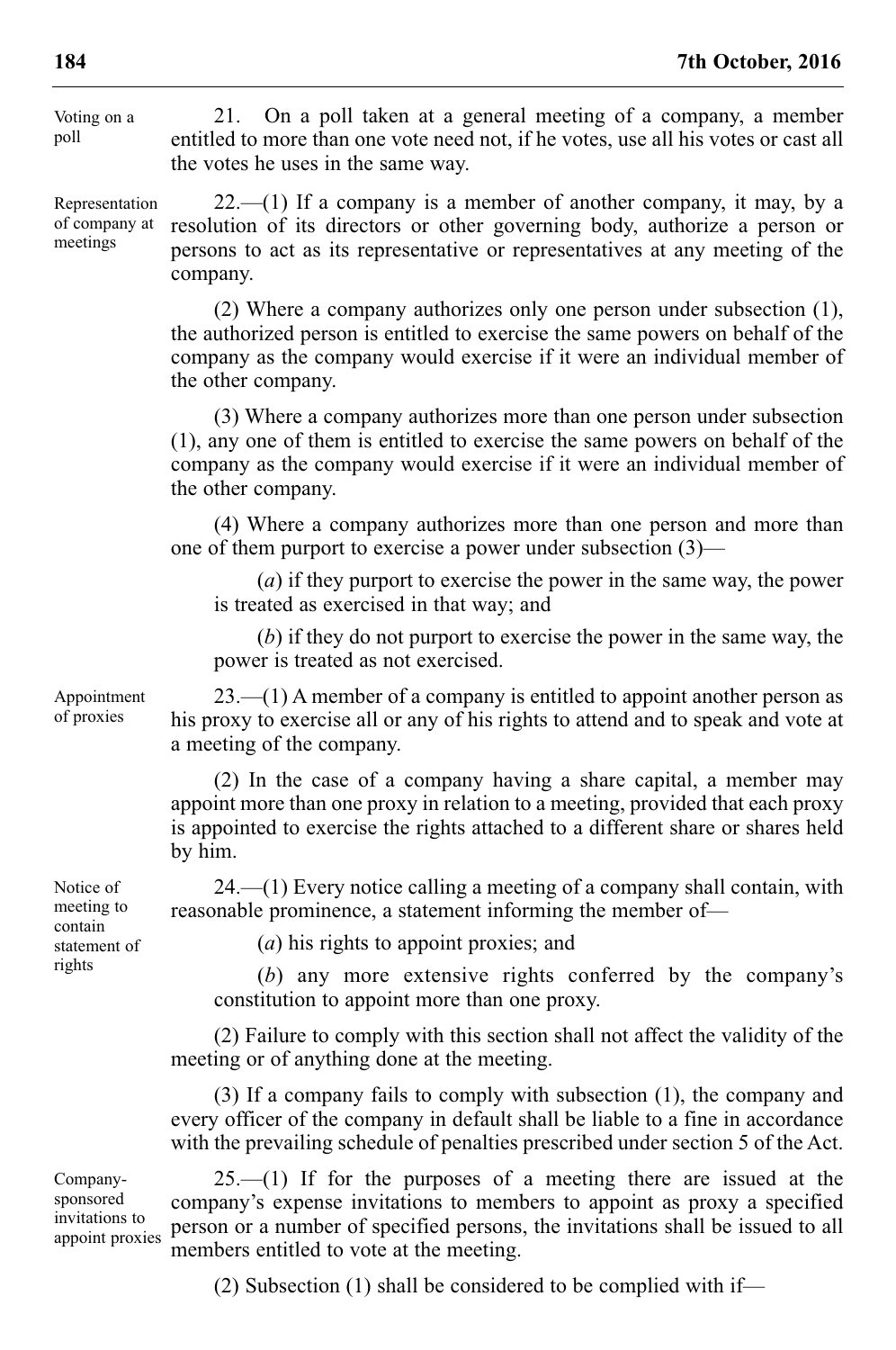(*a*) there is issued to a member, at his request, a form of appointment naming the proxy or a list of persons willing to act as proxy; and

(*b*) the form or list referred to in paragraph (*a*) is available on request to all members entitled to vote at the meeting.

(3) If subsection (1) is contravened in relation to a meeting, every officer of the company who is in default commits an offence.

(4) A company and every officer of a company, who contravenes subsection (1), commit an offence and shall be liable to a fine in accordance with the prevailing schedule of penalties prescribed under section 5 of the Act.

26.—(1) This section applies to—

(*a*) appointment of a proxy; and

(*b*) any document necessary to show the validity of, or otherwise relating to, the appointment of a proxy.

(2) Any provision of a company's constitution is void insofar as it purports to require an appointment of a proxy to be made or a document to be received by the company or another person earlier than the following time—

(*a*) in the case of a meeting or adjourned meeting, forty eight hours before the time for holding the meeting or adjourned meeting;

(*b*) in the case of a poll taken more than forty eight hours after it was demanded, twenty four hours before the time appointed for the taking of the poll; and

(*c*) in the case of a poll taken not more than forty eight hours after it was demanded, the time at which it was demanded.

(3) In calculating the periods mentioned in subsection (2), no account shall be taken of any part of a day that is not a working day.

 $27.$ —(1) A proxy may be elected to be a chairperson of a general meeting by a resolution of the company passed at the meeting. Chairing meetings

(2) Subsection (1) is subject to any provision of the company's constitution that states who may or who may not be a chairperson.

 $28$ .—(1) The appointment of a proxy to vote on a matter at a meeting of A proxy may a company authorizes the proxy to demand, or join in demanding, a poll on that matter. demand a poll

(2) A demand by a proxy counts for the purposes of paragraph  $(1)$ —

(*a*) as a demand by the member;

(*b*) as a demand by a member representing the voting rights that the proxy is authorized to exercise; and

(*c*) as a demand by a member holding the shares to which those rights are attached.

 $29$ —(1) This section applies to a notice that the authority of a person to act as proxy is terminated (in this Code otherwise referred to as the "notice of termination").

required of appointment

Notice of proxy

Notice for termination of a proxy's authority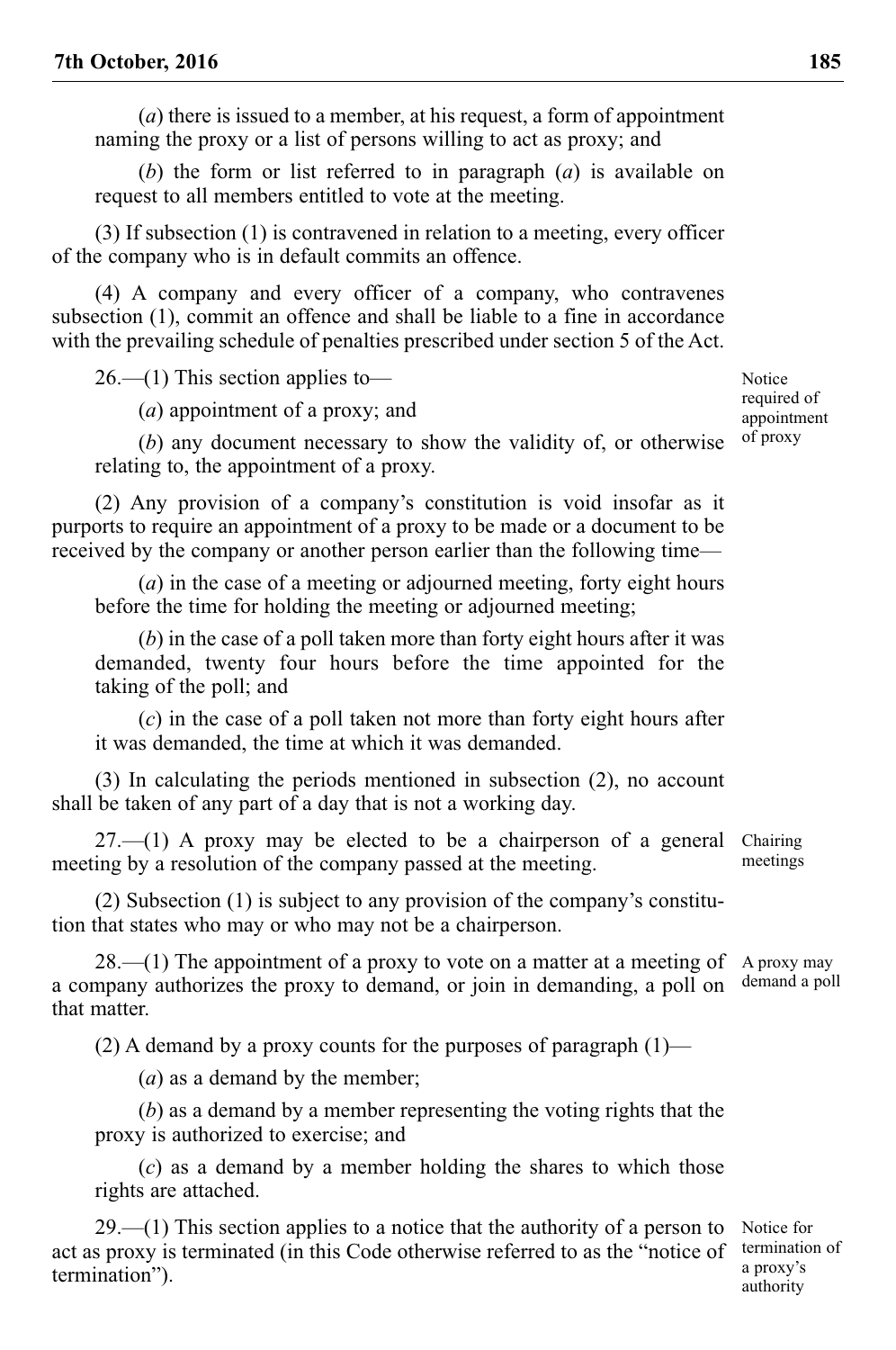(2) The termination of the authority of a person to act as a proxy shall not affect—

(*a*) whether he counts in deciding whether there is a quorum at a meeting;

(*b*) the validity of anything he does as a chairman of a meeting; or

(*c*) the validity of a poll demanded by him at a meeting, unless the company receives notice of the termination before commencement of the meeting.

(3) Termination of authority of a person to act as a proxy shall not affect the validity of a vote given by that person, unless the company receives notice of the termination—

(*a*) before commencement of a meeting or adjourned meeting at which the vote is given; or

(*b*) in the case of a poll taken more than forty eight hours after it is demanded, before the time appointed for taking the poll.

(4) If a company's constitution requires or permits members to give notice of termination to a person other than the company, the references in this section to the company receiving notice have the effect as if they were or, as the case may be, include a reference to that person.

(5) Subject to subsection (6), the applicability of subsections (2) and (3) is subject to any provision of the company's constitution which has the effect of requiring notice of termination to be received by the company or another person at a time earlier than that specified in those subsections.

(6) Any provision of the company's constitution is void insofar as it purports to require notice of termination to be received by the company or another person earlier than the following time—

(*a*) in the case of a meeting or adjourned meeting, forty eight hours before the time for holding the meeting or adjourned meeting;

(*b*) in the case of a poll taken more than forty eight hours after it was demanded, twenty four hours before the time appointed for the taking of the poll; and

(*c*) in the case of a poll taken not more than forty hours after it was demanded, the time at which it was demanded.

(7) In calculating the periods mentioned in subsections  $(3)(b)$  and  $(6)$ , no account shall be taken of any part of a day that is not a working day.

30. Where a resolution is passed at an adjourned meeting of a company, the resolution is for all purposes to be treated as having been passed on the date on which it was in fact passed, and is not to be deemed passed on any earlier date.

31.—(1) Where a company has given an electronic address in a notice calling a meeting, it agrees that any document or information relating to proceedings at the meeting may be sent by electronic means to that address subject to any conditions or limitations specified in the notice.

Resolution passed at adjourned meeting

Sending documents relating to meetings in electronic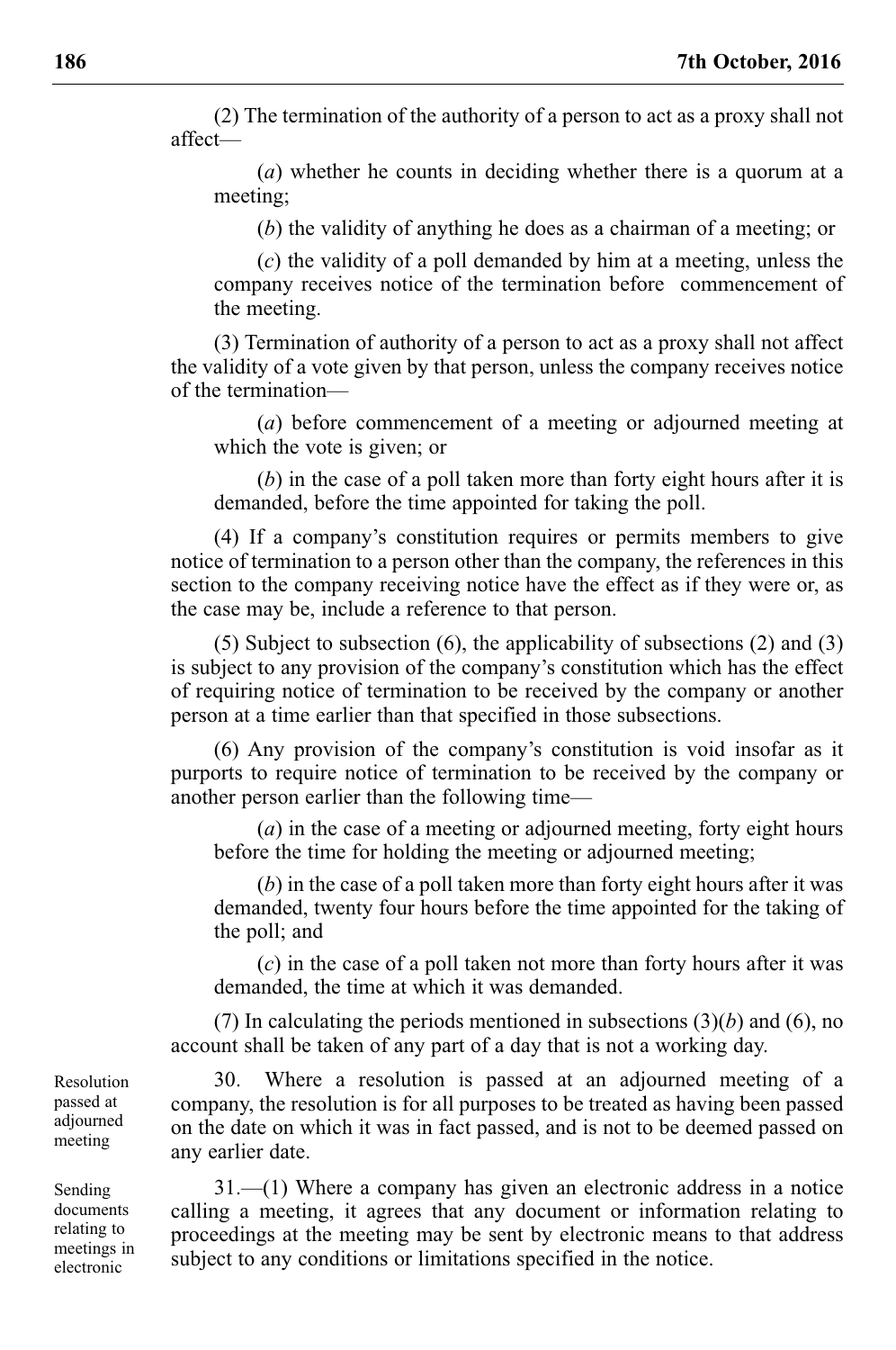(2) Where a company has given an electronic address—

(*a*) in an instrument of proxy sent out by the company in relation to the meeting; or

(*b*) in an invitation to appoint a proxy issued by the company in relation to the meeting,

it is deemed to have agreed that any document or information relating to proxies for that meeting may be sent by electronic means to that address, subject to any conditions or limitations specified in the notice.

(3) In subsection (2), documents relating to proxies include—

(*a*) the appointment of a proxy in relation to a meeting;

(*b*) any document necessary to show validity of, or otherwise relating to, the appointment of a proxy; and

(*c*) notice of the termination of the authority of a proxy.

(4) In this section "electronic address" means any address or number used for the purposes of sending or receiving documents or information by electronic means.

 $32$ —(1) The provisions of this Code apply, with any necessary modifications, and subject to subsections (2) and (3), in relation to a meeting of holders of a class of shares as they apply in relation to a general meeting.

Application to class meetings

(2) Sections 6 to 9 of this Code do not apply in relation to a meeting of holders of a class of shares—

(3) The following provisions, in addition to those mentioned in subsection (2), shall not apply to a meeting in connection with the variation of rights attached to a class of shares (a "variation of class rights meeting")—

(*a*) section 18; and

(*b*) section 21.

(4) A quorum for a variation of class rights meeting is—

(*a*) for a meeting other than an adjourned meeting, two persons present holding at least one-third of the issued shares of the class in question, excluding any shares of that class held as treasury shares; and

(*b*) for an adjourned meeting, one person present holding shares of the class in question.

(5) For the purposes of subsection (4), where a person is present by a proxy or proxies, he is treated as holding only the shares in respect of which those proxies are authorized to exercise voting rights.

(6) At a variation of class rights meeting, any holder of shares of the class in question present may demand a poll.

(7) For the purposes of this section—

(*a*) any amendment of a provision contained in a company's constitution for the variation of the rights attached to a class of shares, or the insertion of any such provision into the constitution is itself to be treated as a variation of those rights; and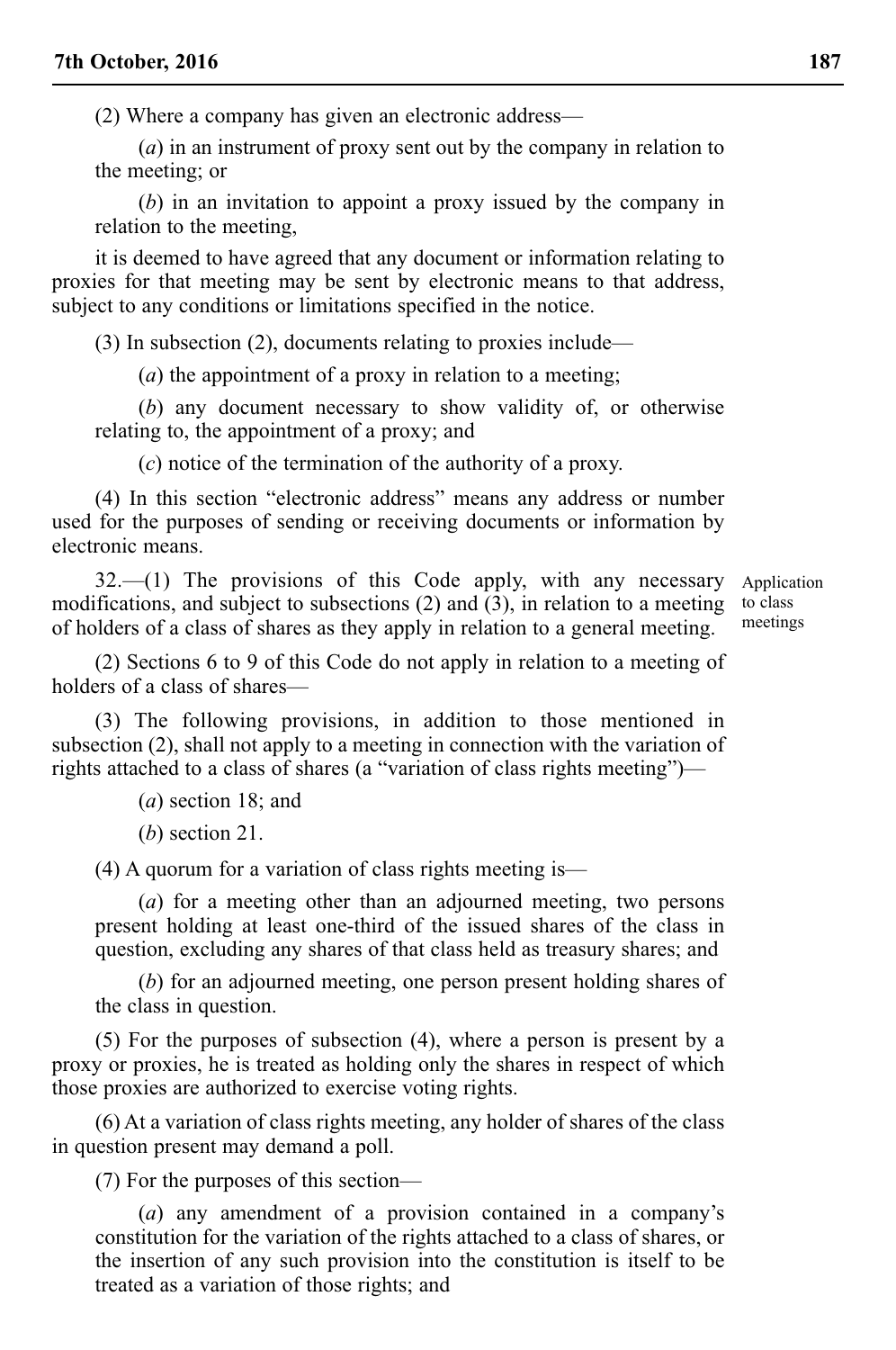(*b*) a reference to variation of rights attached to a class of shares shall include reference to their abrogation.

33.—(1) Every company shall keep records in electronic or hard copy format comprising—

> (*a*) copies of all resolutions of members passed otherwise than at general meetings; and

(*b*) minutes of all proceedings of general meetings.

(2) The records shall be kept for at least ten years from the date of the resolution, meeting or decision as appropriate.

Made this 1st day of June, 2016.

JOSEPH MWANAMVEKHA *Minister of Industry*, (FILE NO. INV/22) *Trade and Tourism*

GOVERNMENT NOTICE NO. 28

## COMPANIES ACT

(ACT NO. 15 OF 2013)

### COMPANIES (PANEL ON TAKEOVERS AND MERGERS) RULES, 2016

IN EXERCISE of the powers conferred by section 298 (1) of the Companies Act 2013, I, JOSEPH MWANAMVEKHA, Minister of Industry, Trade and Tourism, make the following Rules—

## PART I—PRELIMINARY

more than thirty per cent of the rights attached to the voting shares of a

| Citation       | These Rules may be cited as the Companies (Panel on Take-Overs<br>and Mergers) Rules, 2016.                                                                                                                                                                                                               |
|----------------|-----------------------------------------------------------------------------------------------------------------------------------------------------------------------------------------------------------------------------------------------------------------------------------------------------------|
| Interpretation | 2. In these Rules, unless the context otherwise requires—                                                                                                                                                                                                                                                 |
| Cap. 48:09     | "Commission" means the Competition and Fair Trading<br>Commission established by section 4 of the Competition and Fair<br>Trading Act;                                                                                                                                                                    |
|                | "custodian" means a person who, in the ordinary course of<br>business, holds securities directly or indirectly on behalf of the<br>beneficial owner of the securities;                                                                                                                                    |
|                | "dissenting shareholder" means a shareholder who has not<br>assented to the offer and a shareholder who has failed or refused to<br>transfer his shares to the offeror in accordance with the terms of the<br>offer:                                                                                      |
|                | "effective control" means the holding of securities by any person,<br>either individually or together with a person acting in concert, which<br>will result in that person, either individually or together with a person<br>acting in concert, having the right to exercise, or control the exercise of, |

Duty to keep records of meetings and resolutions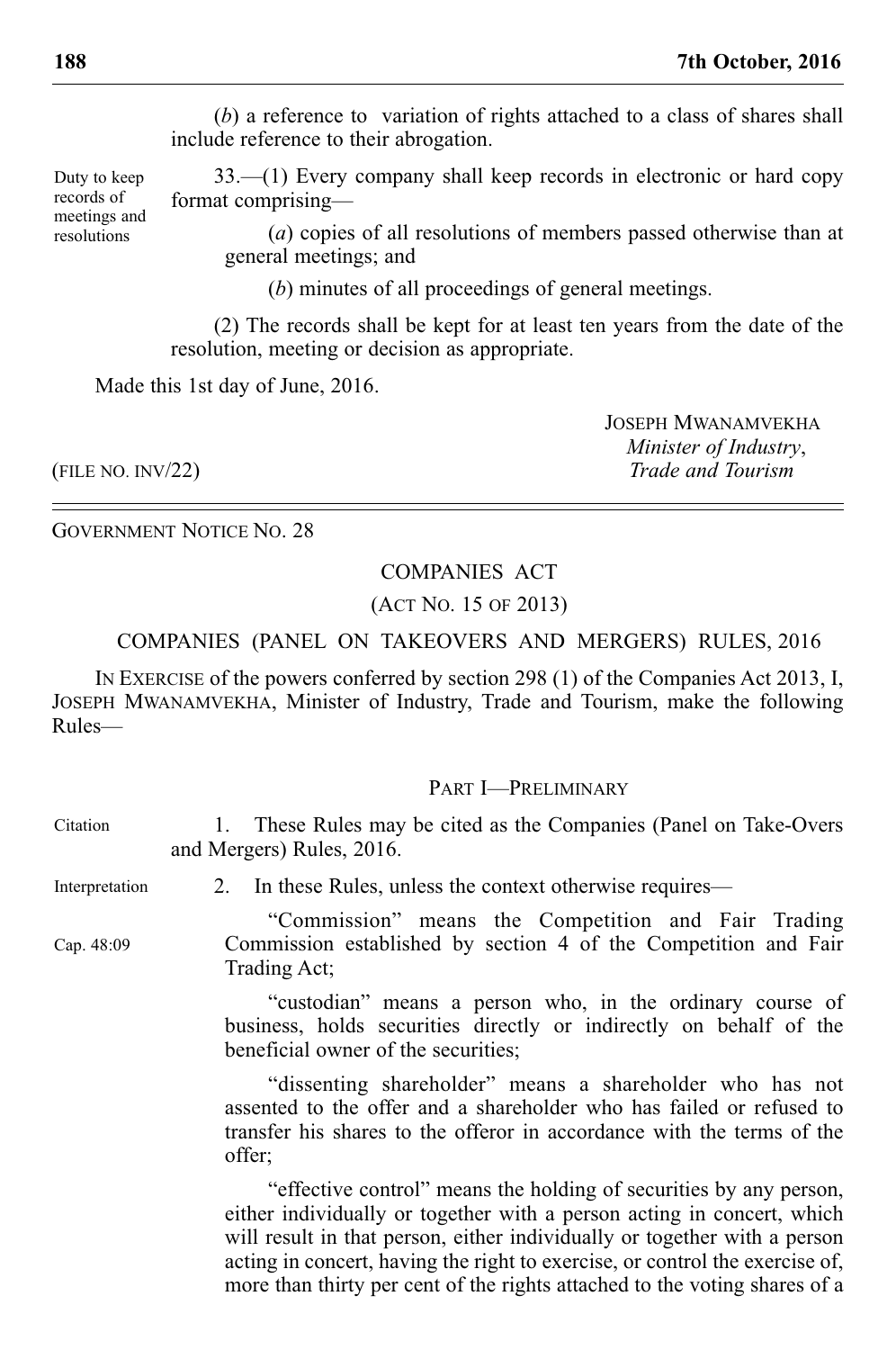company;

"engaging in conduct" means doing or refusing to do an act, and includes—

(*a*) omitting to do an act; or

(*b*) making it known that an act will or will not be done;

"exchange of securities offer" means an offer in which the consideration includes securities of the offeror;

"firm intention" means a communication in writing, as referred to in rule 10;

"independent adviser" means an adviser whom the Panel considers as independent and who is approved by the Panel for the purposes of these Rules;

"offer" means an offer to which this these Rules apply for voting securities and any other securities to which the offer is required to extend under these Rules;

"offeree" means—

(*a*) before an offer is made, a person who holds securities in a target company that has received a takeover notice relating to those securities; or

(*b*) after an offer is made, a person to whom an offer is made;

"offeror" means the person by or on whose behalf the offer is made or is to be made;

"offer document" means the offer document as referred to in rule 14;

"offer period" means the period from the time the offer document has been communicated to a shareholder of an offeree pursuant to rule 18 until the lapse of the offer or the closing date pursuant to rule 20;

"offer price" means the price per share offered by the offeror to the shareholder of the offeree;

"person acting in concert" means individuals who, or companies which, pursuant to an agreement or understanding, whether formal or informal, cooperate, through the acquisition by any of them of shares in a company, to obtain or consolidate effective control of that company;

"reply document" means the reply document of the offeree as referred to in rule 19;

"reporting issuer" has the same meaning as in the Act;

"target company" means a company—

(*a*) whose voting securities are the subject of an offer; or

(*b*) that has received a takeover notice; and

"voting right" means a currently exercisable right to cast a vote at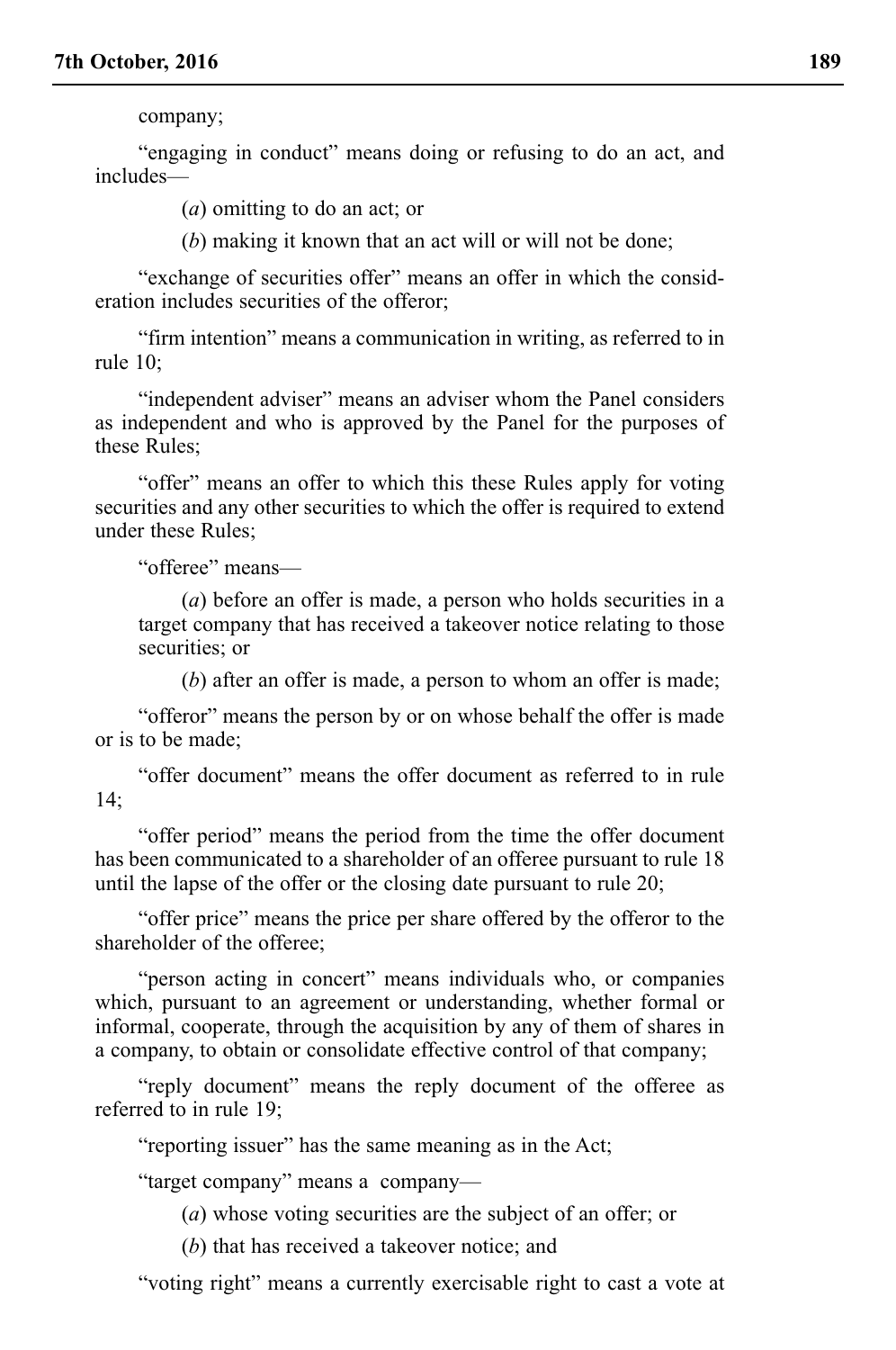meetings of shareholders of a company or security holders of another body corporate, not being a right to vote that is exercisable only in one or more of the following circumstances—

(*a*) during a period in which a payment or distribution or part of a payment or distribution in respect of the security that confers the voting right is in arrears or some other default exists;

(*b*) on a proposal that affects rights attached to the security that confers the voting right;

(*c*) on a proposal to put the company or body corporate into liquidation or voluntary administration;

(*d*) on a proposal for the disposal of the whole, or a material part, of the property, business, and undertaking of the company or body corporate;

(*e*) during liquidation or voluntary administration of the company or body corporate;

(*f*) in respect of a special, immaterial, or remote matter that is inconsequential to control of the company or body corporate.

3.—(1) These Rules apply to a company that—

(*a*) is a party to a listing agreement with a registered exchange and that has securities that confer voting rights quoted on the registered exchange's securities market; or

(*b*) was within paragraph (*a*) at any time during the period of twelve months before a date or the occurrence of an event referred to in these Rules; or

(*c*) has ten or more shareholders and ten or more share parcels;

(2) These Rules shall continue to apply to a transaction or an event regulated under these Rules even if a company that previously satisfied subparagraph  $(1)(c)$  ceases to have ten or more shareholders and ten or more share parcels.

(3) These Rules shall apply despite any provision to the contrary in any agreement, constitution of a company or similar document relating to another body corporate, resolution of the security holders of a company or of any other body corporate, deed, or otherwise.

(4) In this rule, shareholder means a shareholder holding a security that confers a voting right.

## PART II—DESIGNATION OF THE PANEL ON TAKEOVERS AND MERGERS

Competition and Fair Trading Commission to be Panel

4. For the purpose of section 297 of the Act, the Commission shall perform the functions of the Panel on Takeovers and Mergers and shall exercise all the functions and powers conferred on the Panel under the Act, until such a date as the Minister shall, by notice published in the *Gazette*, appoint for the Commission to cease to perform such functions.

Application of these Rules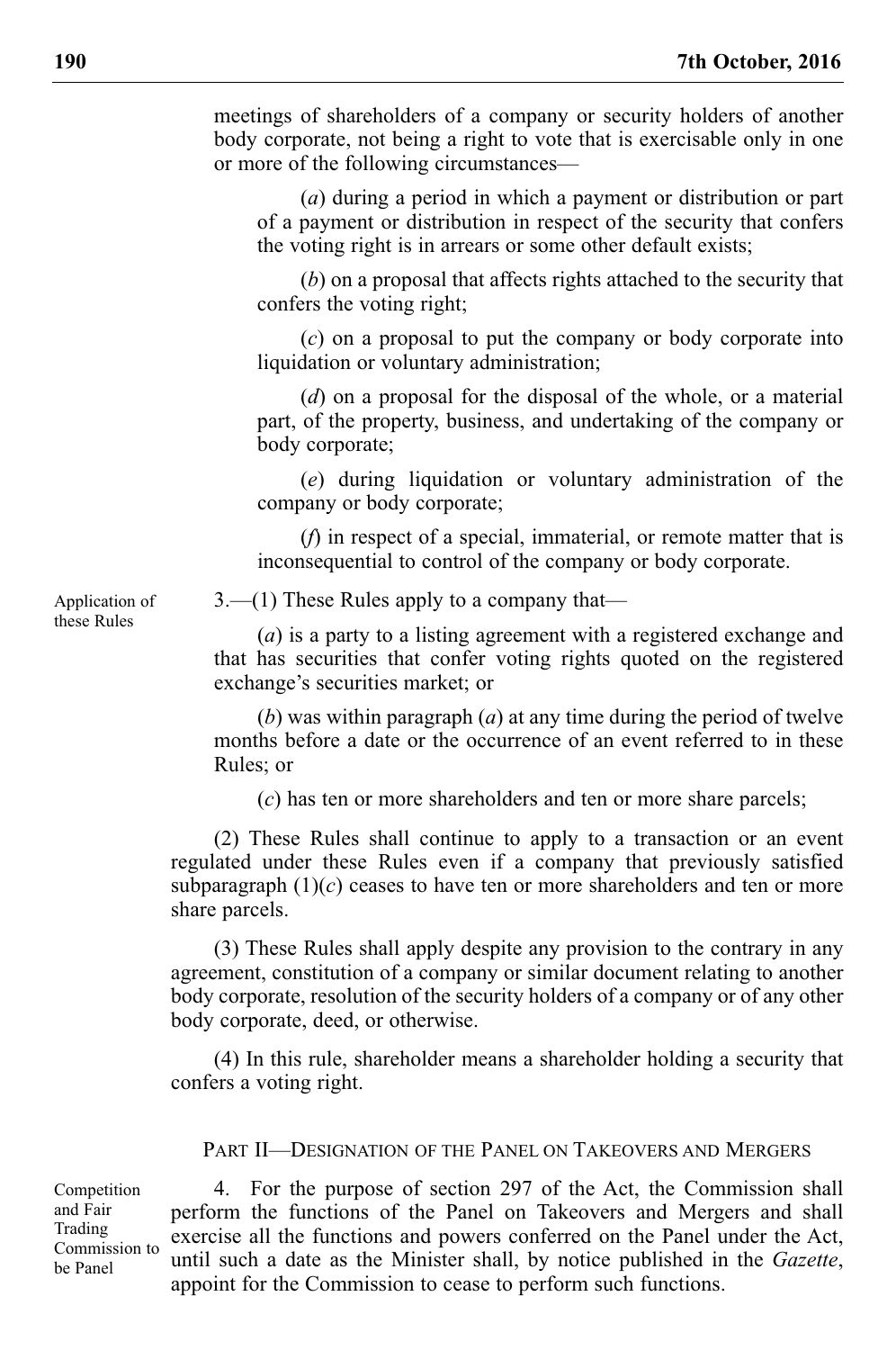## PART III—GENERAL

5.—(1) An offeror shall provide equal and fair treatment to all shareholders of the same class of an offeree, whether in relation to the consideration to be paid for their shares, the information to be supplied to them pursuant to these Rules, or otherwise.

(2) An offeree shall make available all information about companies involved in an offer to all shareholders at the same time and in the same manner.

(3) An offeree shall give all shareholders full, complete and timely information to enable them to make an informed decision concerning the merits or demerits of an offer.

(4) The obligations of an offeror towards shareholders of an offeree shall, for the purposes of these Rules, be no less than its obligations towards its own shareholders.

6. Directors of an offeree shall, at all times when advising or informing the shareholders about a takeover—

(*a*) act only in their capacity as directors without regard to any personal or family interests; directors

(*b*) have regard only to the interests of the shareholders, employees and creditors; and

(*c*) act in good faith.

7.—(1) A person who issues a document or a statement in relation to a firm intention or an offer or during an offer period shall satisfy the highest standard of accuracy and the information given shall be adequately and fairly presented.

(2) The standard required by subrule (1) shall apply whether the document is issued by the offeror or the offeree, or by an adviser on its behalf, or by any other person in relation to an offer.

8.—(1) All documents issued in connection with a takeover by an offeror or an offeree shall contain a statement signed by all the respective directors.

(2) The statement in subrule (1) shall contain—

(*a*) an undertaking by the directors that they jointly and severally accept full responsibility for the accuracy of the information contained in the that they jointly and severally accept full responsibility for the accuracy of the information contained in the documents;

(*b*) a confirmation by the directors that having made all reasonable inquiries and to the best of their knowledge, opinions expressed in the document have been arrived at after due and careful consideration; and

(*c*) confirmation that there are no other facts omitted from the document, which omission would make any statement in the document misleading.

Duties and responsibilities of

Standard of care and responsibility

Joint and several responsibility of directors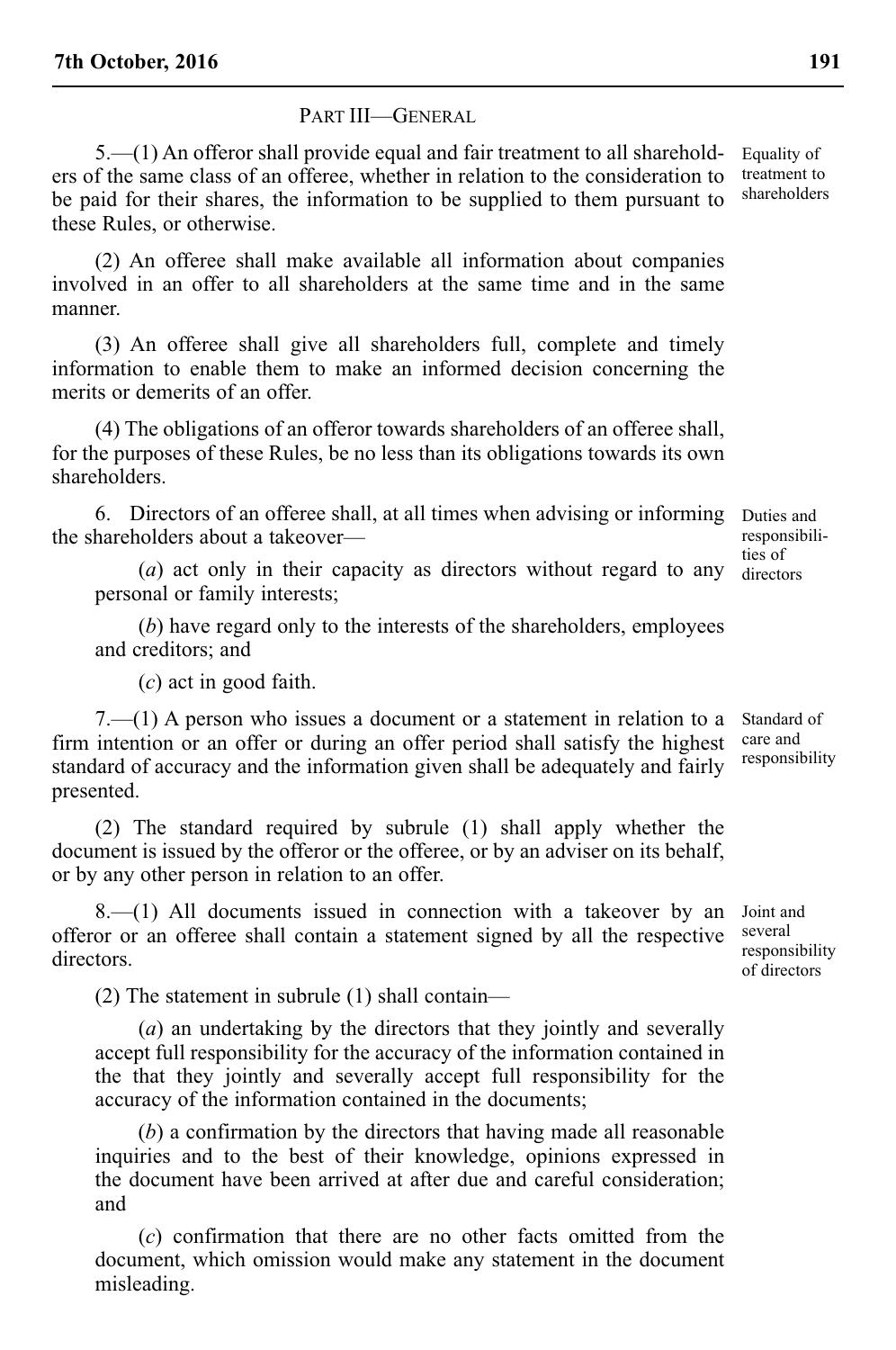9. A person involved in an offer shall take such measures as are necessary to prevent the creation of a false market in the shares of either the confidentiality offeror or the offeree and ensure that confidentiality is maintained at all times until a public announcement is made in accordance with these Rules. Duty of

## PART IV—CONDUCT OF OFFER

10. The offeror shall communicate its firm intention to make an offer to the board of to the board of the offeree, to the Panel and to the relevant securities exchange, as the case may be. Firm intention the offence

Contents of a firm intention 11.—(1) A firm intention shall contain—

(*a*) the proposed terms of the offer;

(*b*) the identity of the offeror or any person acting in concert;

(*c*) a confirmation by the board of the offeror that sufficient financial resources are available to satisfy the acceptance of the offer and where the offer includes non-cash consideration, that all reasonable measures have been taken to secure full payment of the shares acquired;

(*d*) details of any existing holding of shares by the offeror in the offeree, including—

(i) shares which are owned or controlled by the offeror; and

(ii) shares which are owned or controlled by any person acting in concert with the offeror;

(*e*) details of any agreement which exists between the offeree and the offeror or any person acting in concert in relation to the relevant shares, irrespective of whether or not any dealings have taken place; and

(*f*) all conditions which relate to the acceptances to which the offer is to be subject.

(2) Notwithstanding subrule (1), the Panel may request any other information which shall be communicated to the offeree.

No defensive tactics

12.—(1) Where a firm intention of an offer has been communicated to the board of an offeree or where the board of an offeree has reason to believe that an offer may be imminent, the board of the offeree or any member thereof shall not engage in any action in relation to the offeree's affairs which may directly or indirectly result in—

(*a*) the offer being frustrated; or

(*b*) the shareholders of the offeree being denied an opportunity to decide on the merits of an offer.

(2) Notwithstanding subrule (1), the board of an offeree may, with the approval of the shareholders of the offeree in a meeting—

(*a*) issue shares;

(*b*) issue or grant options in respect of any unissued shares;

(*c*) create, issue or permit the creation or issue of any securities carrying rights of conversion into, or subscription for the shares of the offeree;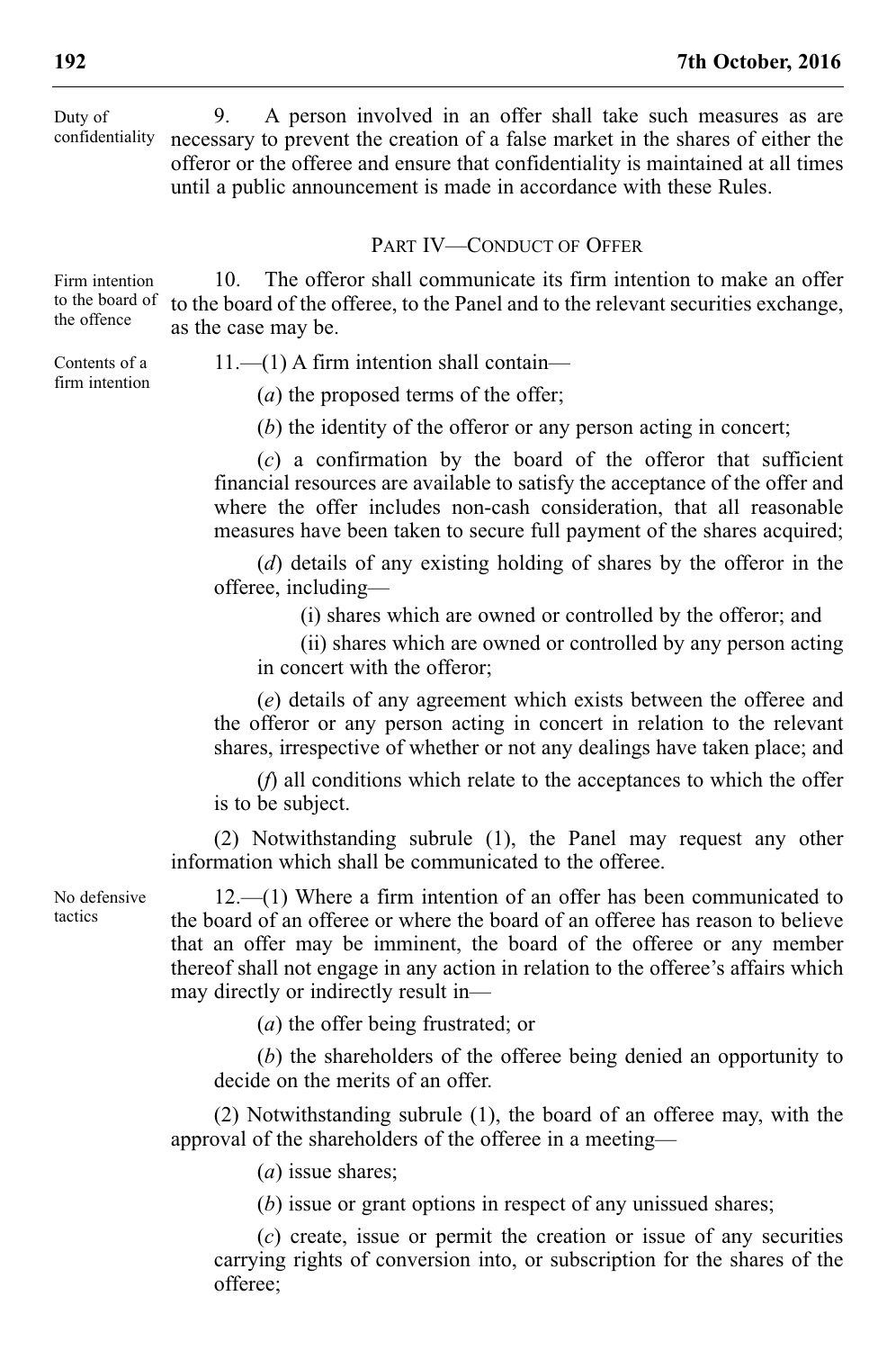(*d*) sell, dispose of or acquire or agree to sell, dispose of or acquire assets of a material amount, or otherwise than in the ordinary course of business;

(*e*) enter into contracts, including service contracts, otherwise than in the ordinary course of business; or

(*f*) cause the offeree, any of its subsidiaries or associated companies to purchase or redeem any shares in the offeree or provide financial assistance for any such purchase.

13.—(1) A public announcement is required to be published forthwith— Public

(*a*) by a board of an offeree, when a firm intention is made;

(*b*) by a board of an offeree, when there is undue movement in its share price or in the volume of shares traded, whether or not there is a firm intention;

(*c*) by an offeror where, before a firm intention has been made under rule 10, there is undue movement in its share price or in the volume of share turnover, and the Panel has reasonable cause to believe that it is the offeror's action which has led to the situation;

(*d*) by an offeror, upon an acquisition that gives rise to an obligation to make an offer under rule 33;

(*e*) by a board of an offeree, when an offeror has withdrawn its offer; or

(*f*) by an offeror or a board of the offeror upon direction being given by the Panel.

(2) The public announcement shall contain details as specified in rule 11.

(3) The public announcement shall be made—

(i) in the case of a company listed on an exchange in the manner required by that exchange for immediate public release after receiving the approval from the Panel; or

(ii) in any other case, in newspapers of general circulation in Malawi.

14. An offer document shall contain the information specified in the First Offer Schedule to these Rules together with any other relevant information that may enable shareholders of the offeree to reach an informed decision. document

15.—(1) An offeror shall determine an offer price.

(2) Where an offeree is listed on a securities exchange, an offer price shall be the sum of any premium and of the highest of—

(*a*) a price paid by an offeror or a person acting in concert with the offeror for any acquisition, including by way of allotment in a public issue, if any, during the six months period prior to the date of public announcement;

(*b*) a price paid by an offeror under a preferential allotment made to him or to a person acting in concert at any time during the twelve months period up to the date of closure of the offer; or

Pricing

mechanism

announcement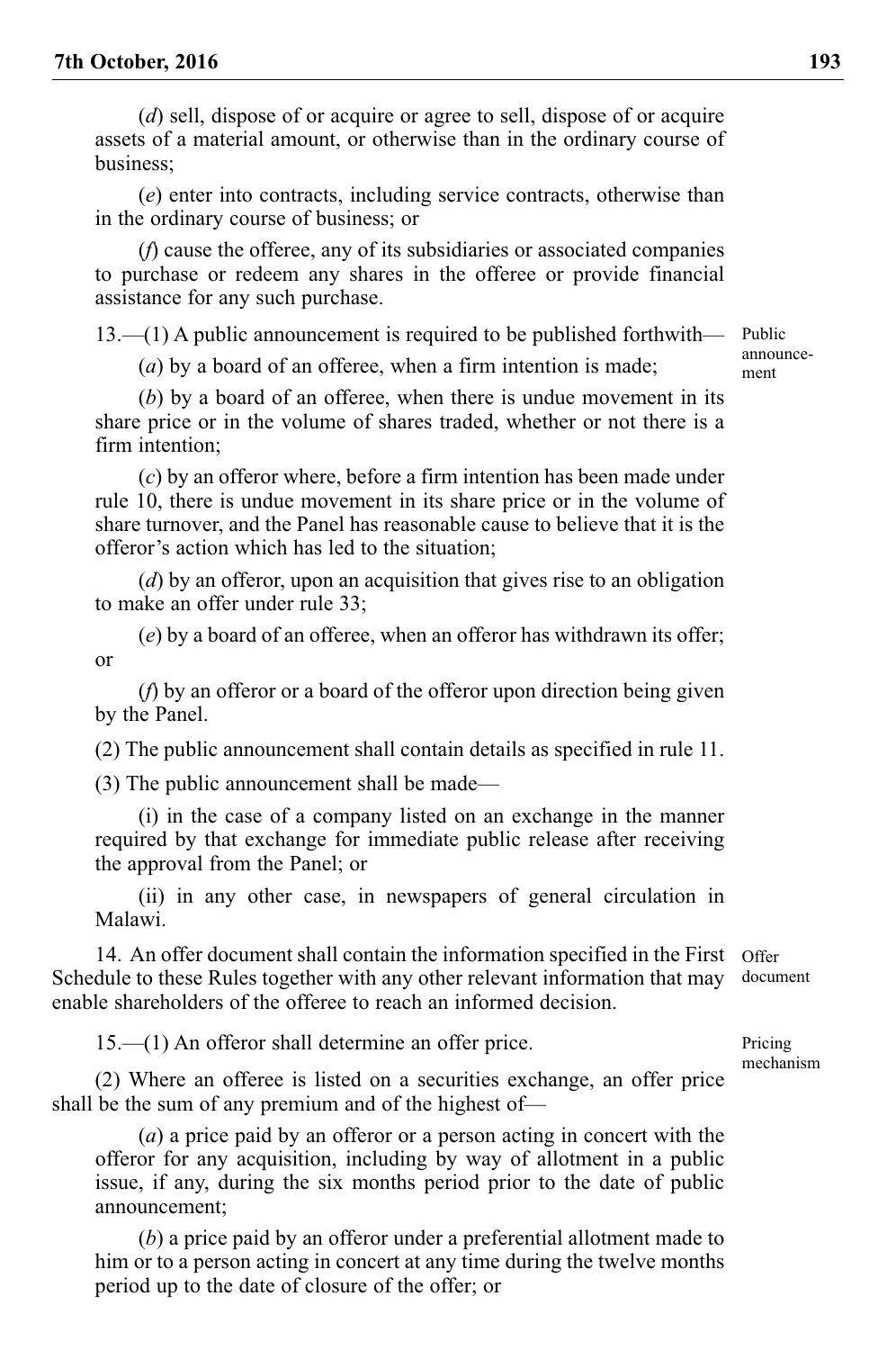(*c*) an average of the weekly high and low of the closing prices of the shares of the offeree as listed on the securities exchange where the shares of the offeree are most frequently traded during the six months preceding the date of public announcement.

(3) Where an offeree is not listed on a securities exchange, the offer document shall contain information as to the means by which the offeror has determined the offer price.

(4) An offeror shall ensure that the means referred to in subrule (3), shall be fair and reasonable.

16.—(1) Where an offeror or any person acting in concert with the offeror purchases shares in an offeree during an offer period at a price higher than an offer price, the offeror shall increase the offer to not less than the highest price paid for any shares so acquired.

(2) An offeror shall make a public announcement immediately following an acquisition giving rise to an obligation under subrule (1) stating the number of shares acquired

17. Where a decision to make an offer has been made, an offeror shall file a copy of the offer document with the Panel and the relevant securities offer document exchange and shall pay the relevant fee to the Panel as specified in the Second Schedule to these Rules. Filing of the

18. Except where the Panel otherwise directs, an offeror shall, within fourteen days of filing a copy of an offer document with the Panel and relevant securities exchange, communicate a copy of the offer document by registered post or by any other expedient means of delivery to the shareholders of an offeree. Communication of the offer document to shareholders

19. The board of an offeree shall communicate to its shareholders, within twenty one days of the date of the posting by an offeror of an offer document, a reply document containing— Reply document of an offeree

(*a*) and information set out in the Third Schedule to these Rules;

(*b*) any other information that it considers relevant to enable its shareholders to reach an informed decision.

| Communication | $20$ — $(1)$ An offeror shall immediately inform the Panel and the securities |
|---------------|-------------------------------------------------------------------------------|
| to the Panel  | exchange when an offer-                                                       |
| and           |                                                                               |
| publications  | ( <i>a</i> ) has been revised or extended; or                                 |

(*a*) has been revised or extended; or

(*b*) has expired,

and shall, within five days of informing the Panel, make a public announcement to that effect in at least two daily newspapers of general circulation in Malawi.

(2) The public announcement referred to in subrule (1), shall state the number of shares which the offeror or any person acting in concert with the offeror has or controls before the offer period, the number of shares for which acceptance of the offer has been received, and the number of shares otherwise acquired by the offeror and any person acting in concert with him during the offer period.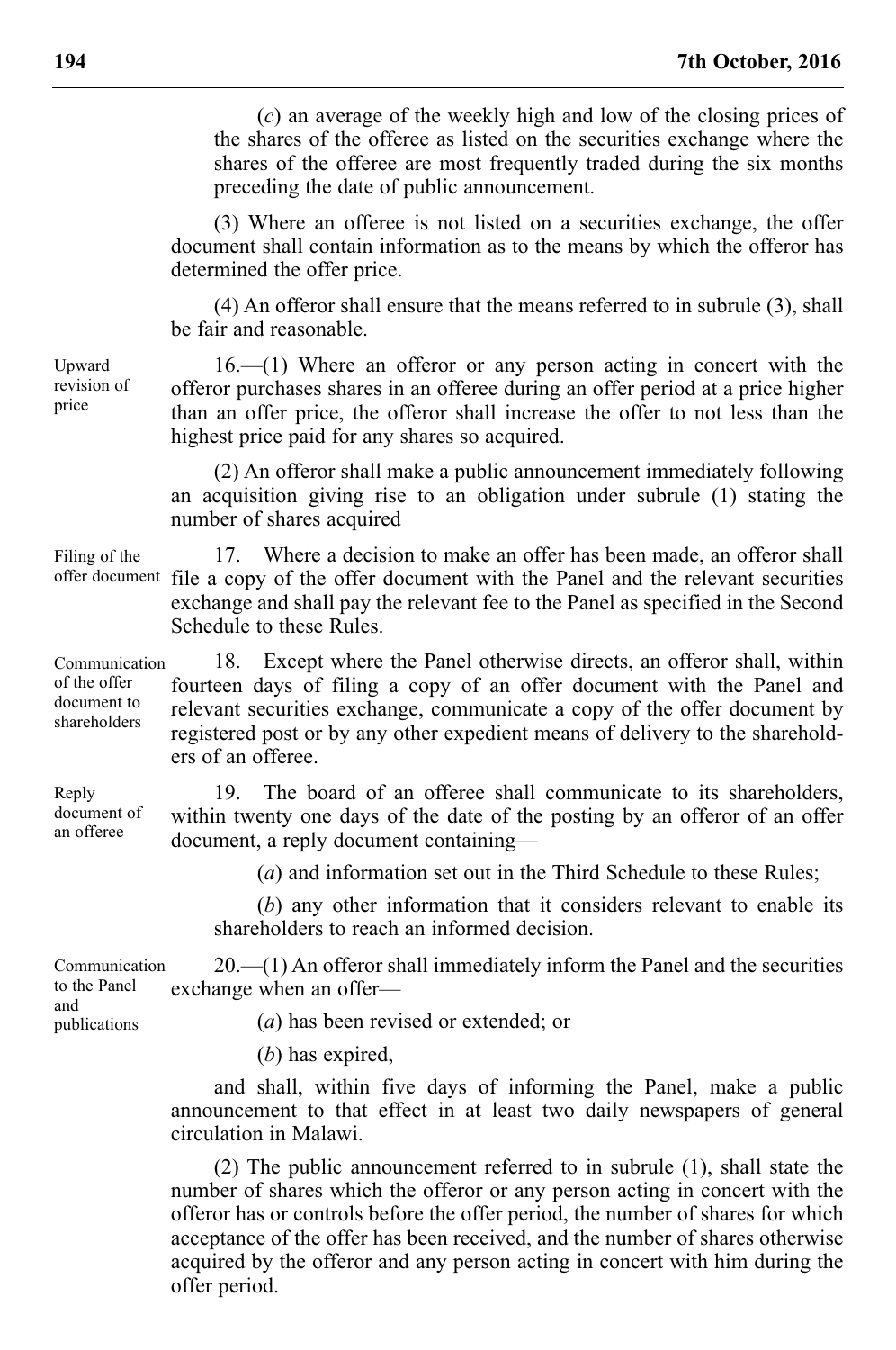(3) The public announcement made under this rule shall specify the percentages of the relevant classes of share capital, and the percentages of rights attached to voting shares, represented by the numbers.

21.—(1) Subject to subrule (2), an offer shall be open for at least thirty Offer period five days and shall not exceed sixty days following the date of communication of the offer document to the shareholders pursuant to rule 18.

(2) The Panel may, upon application and payment of the fee prescribed in the Second Schedule to these Rules, provide for an extension of the offer period as it deems fit.

#### PART V—INDEPENDENT ADVISER

22.—(1) Following communication of the offer document pursuant to rule 18, a board of an offeree shall, in the interests of its shareholders, appoint an independent adviser, who shall be qualified and have the competence and experience necessary to—

Appointment of an independent adviser

(*a*) understand the type of arrangement proposed;

(*b*) evaluate consequences of the arrangement;

(*c*) assess effects of the arrangement on the value of securities and on rights and interests of a holder of any securities, or a creditor of the company; and

(*d*) express opinion, exercise judgment and make decisions impartially.

(2) An independent adviser shall not—

(*a*) have any relationship with the company or with a proponent of the arrangement, such as would lead a reasonable and informed third party to conclude that the integrity, impartiality or objectivity of that person is compromised;

(*b*) have had any relationship contemplated in paragraph (*a*) within the immediately preceding two years; or

(*c*) be related to a person who has or has had a relationship contemplated in paragraph (*a*) or (*b*) above.

(3) Where a board of an offeree has appointed an independent adviser, it shall, within four days of such appointment, notify the Panel of the appointment.

(4) The Panel may, if it deems fit, direct the board of an offeree to remove any person appointed as independent adviser.

23.—(1) An independent adviser shall—

(*a*) advise a board of an offeree as to whether the offer is fair and reasonable;

(*b*) carry out or cause to be carried out a valuation of an offeree; and

(*c*) submit a report to board of the offeree, which report shall be in the Form prescribed in the Fourth Schedule to these Rules.

Functions of an independent adviser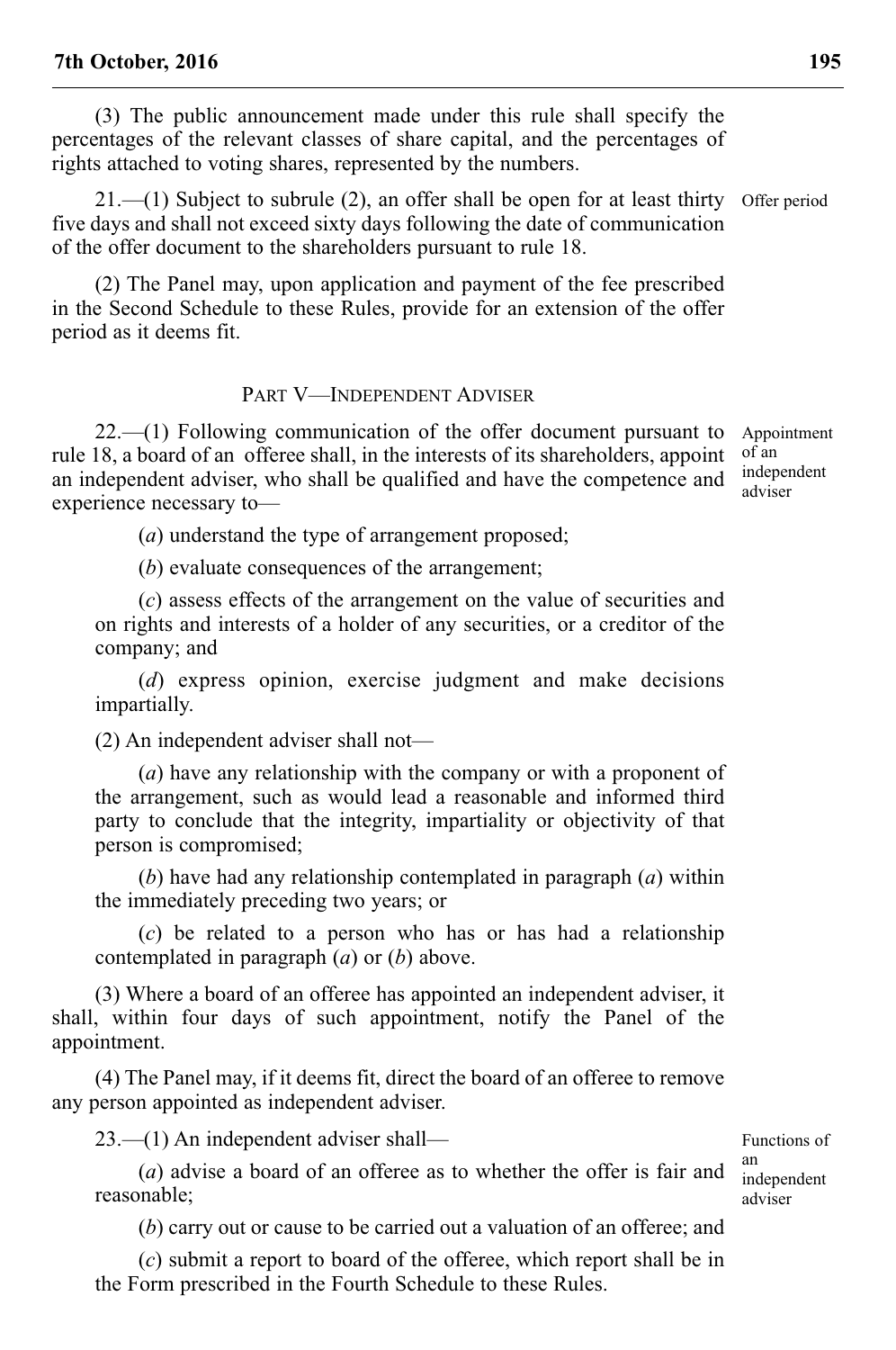(2) The report submitted by an independent adviser pursuant to subrule (1) (*c*) shall be in writing and shall contain the advice, the valuation and the method of valuation used, including reasons and assumptions made.

(3) A summary of the report, submitted by an independent adviser pursuant to subrule (1) (*c*), shall be attached to a reply document as specified in rule 19.

(4) A full report and any summary of a report of an independent adviser shall include—

(*a*) a statement of qualifications and expertise of the independent adviser;

(*b*) a statement that the independent adviser has no conflict of interest that might affect his ability to provide an unbiased report; and

(*c*) a statement that the summary of the report is fair and not misleading, where applicable.

(5) Notwithstanding paragraph (*b*) of subrule (1), a Panel may direct a board of the offeree to appoint an independent valuer.

24. The report of the independent adviser shall be kept at the registered office of the offeree and be made available for consultation upon request by any shareholder or by any person authorized in writing by a shareholder. Consultation of

25.—(1) Directors of an offeree shall consider a report of an independent adviser and make a recommendation in good faith to the shareholders. on of directors Recommendati

> (2) Where there is a divergence of views among directors of an offeree as on the merits of an offer, a statement of the divergent views shall be attached to the reply document.

### PART VI—RESTRICTIONS ON DEALINGS

 $26 - (1)$  No dealings of any kind in the shares of the offeree shall be dealings before made by any person who has confidential and price sensitive information concerning the offer between the time when there is reason to believe that an offer or a revised offer is contemplated, on the one hand, and the public announcement of the offer or revised offer, or of the termination of the takeover discussions, on the other hand.

> (2) A restriction under subrule (1) shall not apply to an offeror, or a person acting in concert with the offeror, if such dealings are made for the purposes of an offer, unless the offeror or the person acting in concert with the offeror is a director or employee of the offeree.

27. An offeror or a person acting in concert with the offeror shall not dealings during enter into any agreement relating to the purchase or sale of shares of an offeree at any time during offer period. Restrictions on the offer period

28. Where consideration offered for shares of an offeree consists only of shares of an offeror which are traded on a securities exchange, the offeror, or any person acting in concert with the offeror shall not engage in any purchase of the shares of the offeror for the duration of offer period unless the Restrictions on dealings by offeror during non -cash offers

to shareholders

Restrictions on

an offer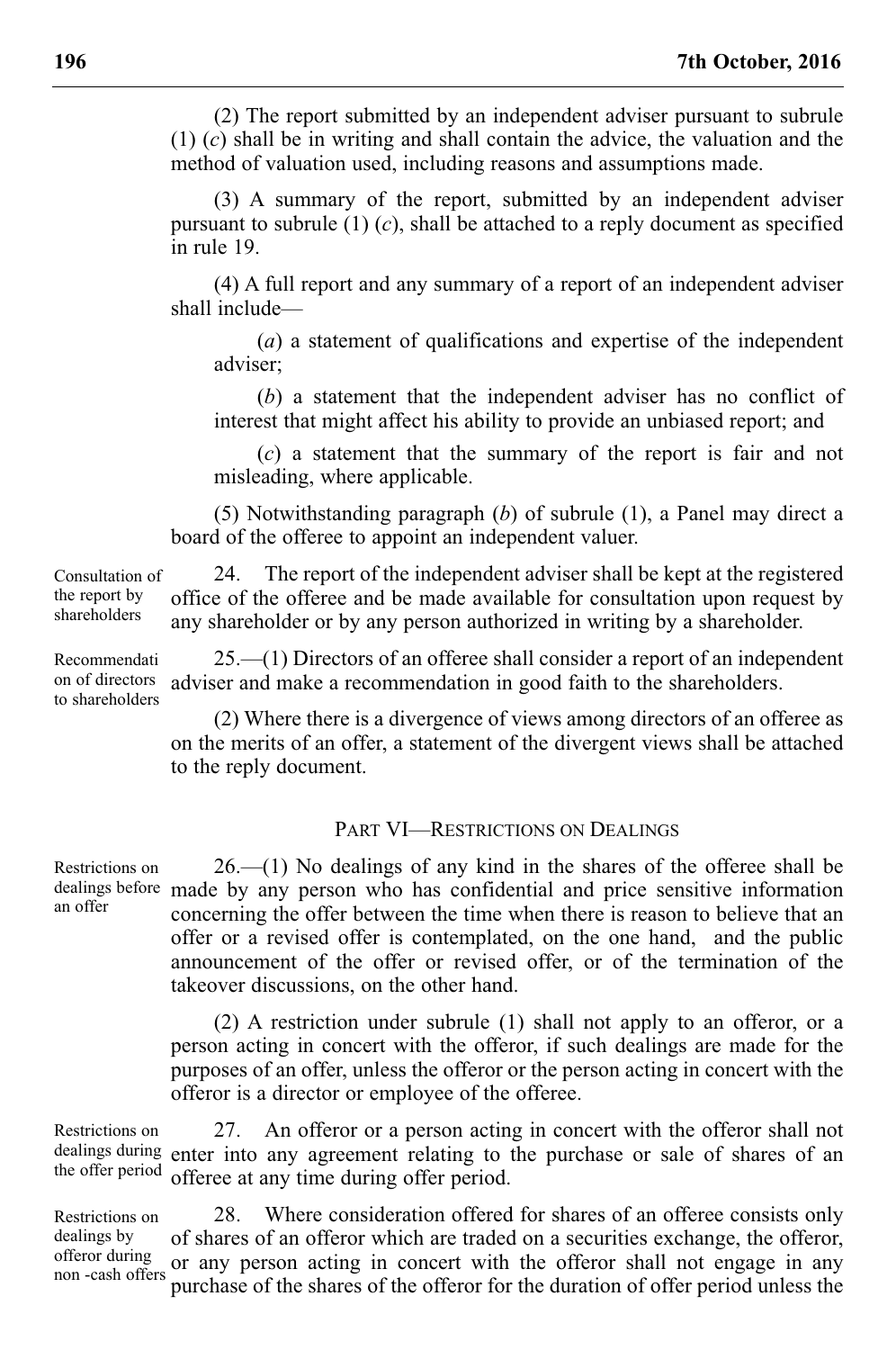offeror declines to proceed with the offer.

29. Except with the prior approval of the Panel, any offer, which has been made in accordance with these Rules, shall not be withdrawn.

PART VII—VARIATION OF AN OFFER

30.—(1) Subject to prior approval of the Panel, an offer may be varied in terms of the consideration offered for the shares proposed to be acquired where—

(*a*) a cash sum is offered, by increasing the amount of that sum;

(*b*) shares are offered, by increasing the number of those shares;

(*c*) debentures are offered, by increasing the rate of interest payable under those debentures or by increasing the amount of those debentures;

(*d*) an option to acquire unissued shares is offered, by increasing the number of unissued shares that may be acquired under that option; and

(*e*) a combination of any of the above is offered, by increasing the amount or value of any component of the offer.

(2) Where the consideration offered for the shares to be acquired under an offer is varied under subrule (1), all the shareholders of the offeree shall be entitled to receive the consideration as so varied.

(3) Subject to the prior approval of the Panel and pursuant to rule 20, an offeror may vary an offer by extending the period during which it remains open.

(4) In the event of a variation of an offer, the offeror shall give to the offeree and its shareholders notice of the variation by post or by any other expedient means.

(5) Subject to rule 20, the revised offer shall remain open for at least fourteen days from the day of the notice of the variation.

(6) An offeror shall vary an offer not later than seven days after the communication of the reply document by the board of the offeree to the shareholders of the offeree pursuant to rule 18.

### PART VIII—CONDITIONAL AND UNCONDITIONAL OFFERS

31.—(1) Except with the prior approval of the Panel, a voluntary offer to acquire all voting shares shall be conditional upon the offeror having received acceptances in respect of voting shares which, together with voting shares acquired or agreed to be acquired before or during the takeover offer, will result in the offeror and any person acting in concert with the offeror, holding more than fifty per cent of the voting shares of an offeree.

Conditional and unconditional offers

(2) If an offer under subrule (1) is conditional, an offer document shall specify the last date when the offeror can declare the takeover offer unconditional.

No withdrawal of offer without approval

Variation of offer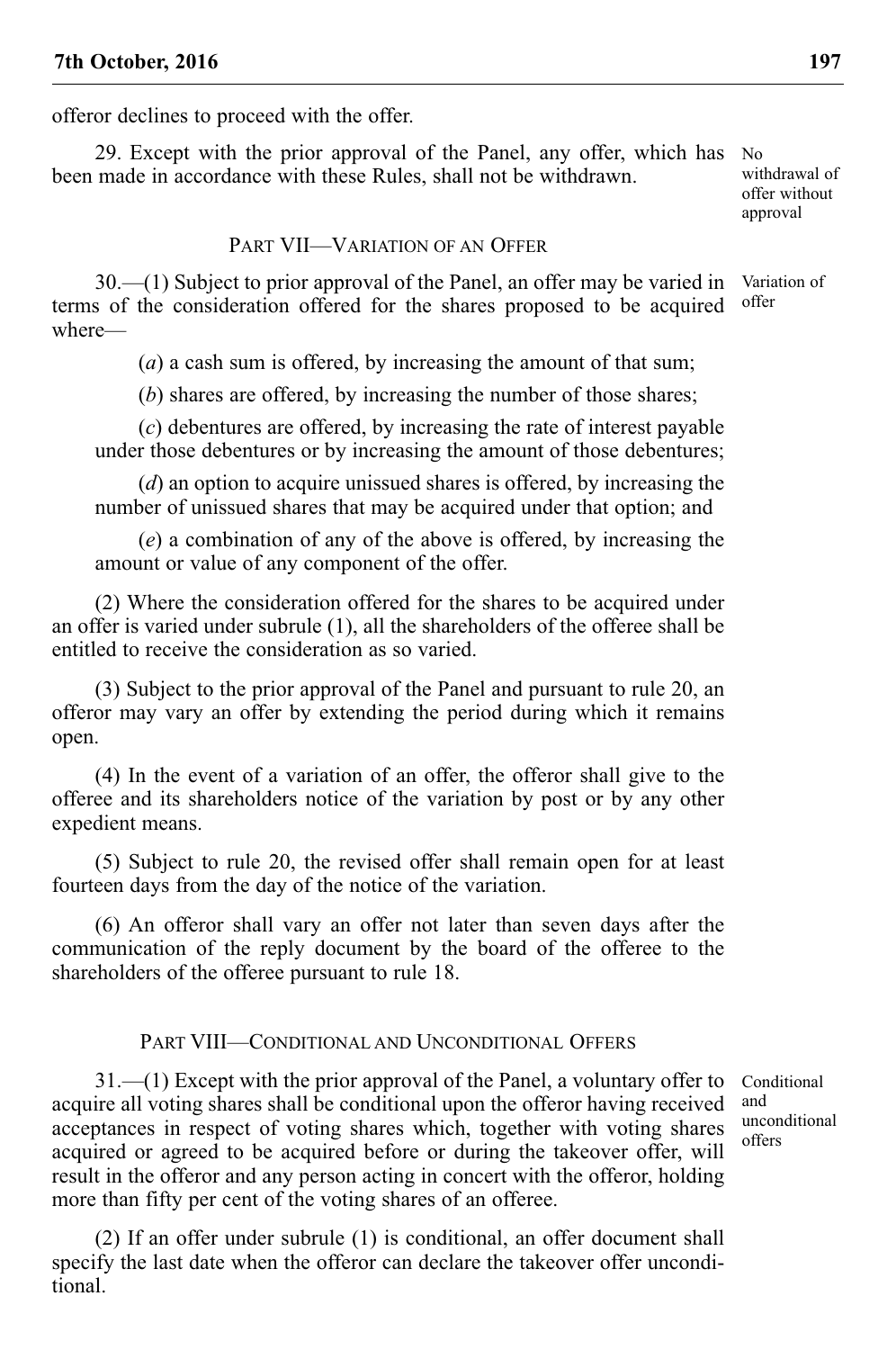Period for acceptance when an offer becomes or is declared unconditional

Mandatory offer

32. Upon a conditional offer becoming or being declared unconditional, it shall remain open for acceptance for not less than fourteen days thereafter.

## PART IX—MANDATORY OFFER

33.—(1) A person shall make an offer under subrule (2) where—

(*a*) before the commencement of these Rules, that person, either individually or together with a person acting in concert with him—

(i) holds more than thirty per cent of rights attached to voting shares of a company; and

(ii) acquires or contracts to acquire additional voting shares of the company;

(*b*) that person, either individually or together with a person acting in concert with him, acquires effective control of a company; or

(*c*) following a dealing in securities of a company, that person, either individually or together with a person acting in concert with him, acquires the right to exercise, or control the exercise of, more than fifty per cent of rights attached to the voting shares of the company.

(2) Subject to subrule (1), a person shall make an offer in accordance with these Rules, on all voting shares of the offeree not already held by the offeror.

(3) Where a person makes an offer under subrule (2), he shall immediately make a public announcement pursuant to rule 13.

(4) The Panel and the relevant securities exchange shall be notified of any public announcement made under subrule (3).

34.—(1) The requirement to make a mandatory offer, pursuant to rule 33, may be waived by Panel—

(*a*) upon a change in control as a result of a restructuring of the offeree;

(*b*) where the Panel deems that an offer is unfair or contradictory to the market's interests; or

(*c*) in any other case as the Commission may deem fit.

(2) The Panel shall consider an application for waiver under subrule (1) subject to payment of the relevant fee as specified in the Second Schedule to these Rules.

35. Notwithstanding rule 31, a mandatory offer shall not be subject to any condition. Mandatory offer to be unconditional

PART X—DELAY BEFORE SUBSEQUENT OFFER

Delay

36.—(1) Except with the prior approval of the Panel and subject to the payment of the relevant fee as specified in the Second Schedule to these Rules, where a person, either individually or together with a person acting in

Waiver of a mandatory offer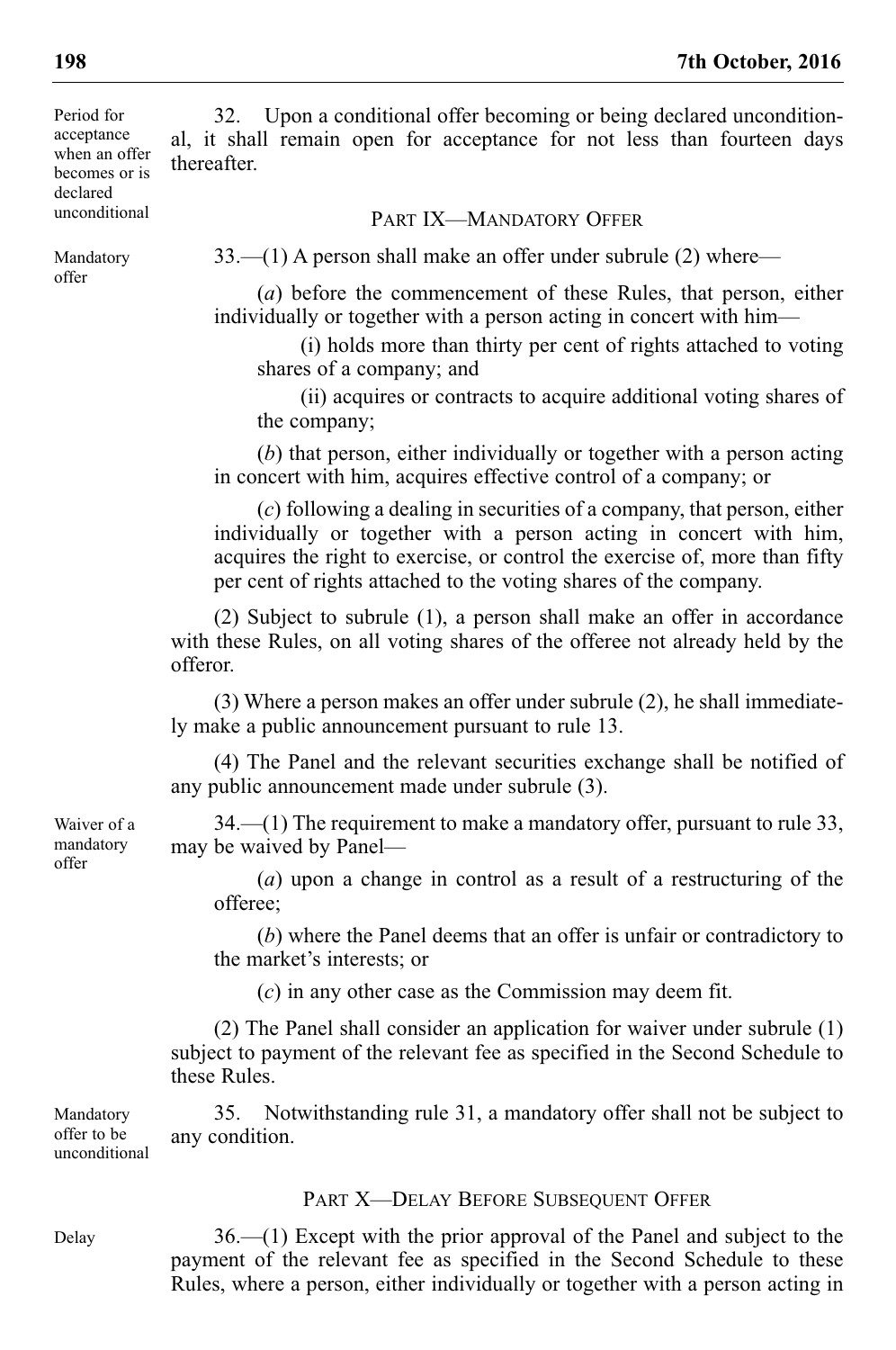concert with that person, has made an offer and the offer has been withdrawn, that person, or a person acting in concert with him, shall not, within twelve months of the date on which such offer is withdrawn or lapses, make a subsequent offer to an offeree.

(2) Except with the prior approval of the Panel and subject to the payment of relevant fee as specified in the Second Schedule to these Rules, where a person, either individually or together with a person acting in concert with that person, has or is deemed to have effective control of a company, that person shall not, within six months of the closure of any previous offer made by him to the offeree which became or was declared unconditional, make a subsequent offer to the offeree.

#### PART XI—DISSENTING SHAREHOLDERS

37.—(1) For the purposes of this Part, an offer means an offer to acquire all voting shares in a company other than voting shares that at the date of the offer are already held by an offeror.

(2) When an offeror has, by virtue of acceptance of an offer, acquired or contracted to acquire not less than ninety per cent of the voting shares to which the offer relates, he may give notice to any dissenting shareholder that he intends to acquire his voting shares.

(3) A notice under subrule (2) may be given within twenty eight days from the last day on which the offer shall be accepted and shall be in the manner prescribed in the Fifth Schedule to these Rules.

(4) Where an offeror has not issued a notice pursuant to subrule (2), he shall within twenty eight days from the last day on which the offer shall be accepted, inform any dissenting shareholder of his rights provided under rule 41.

(5) At the time when an offeror is giving a notice under subrule (2), he shall furnish to the offeree a copy of the notice.

38.—(1) Any dissenting shareholder may request a statement in writing from the offeror within fourteen days of giving notice under rule 37.

(2) A statement requested under subrule (1), shall contain details of other dissenting shareholders as shown in the shareholders' register.

(3) An offeror shall, within fourteen days of the request under subrule (1), provide a statement in writing to the dissenting shareholder.

39. Unless there is an application to court under rule 40, an offeror shall acquire the shares of any dissenting shareholder on the same terms as for the approving shareholders within twenty days of issue once of a notice.

40. Where a notice is given under rule 37, any dissenting shareholder may make an application by motion to court for an order within twenty one days of the date on which the notice was given.

41. Where an offeror, by virtue of acceptance of an offer, has acquired or contracted to acquire not less than ninety per cent of the rights attached to voting shares to which the offer relates, any dissenting shareholder may

Notice to dissenting shareholders

Request for statement

Compulsory acquisition

Application to court

Protection of minority shareholders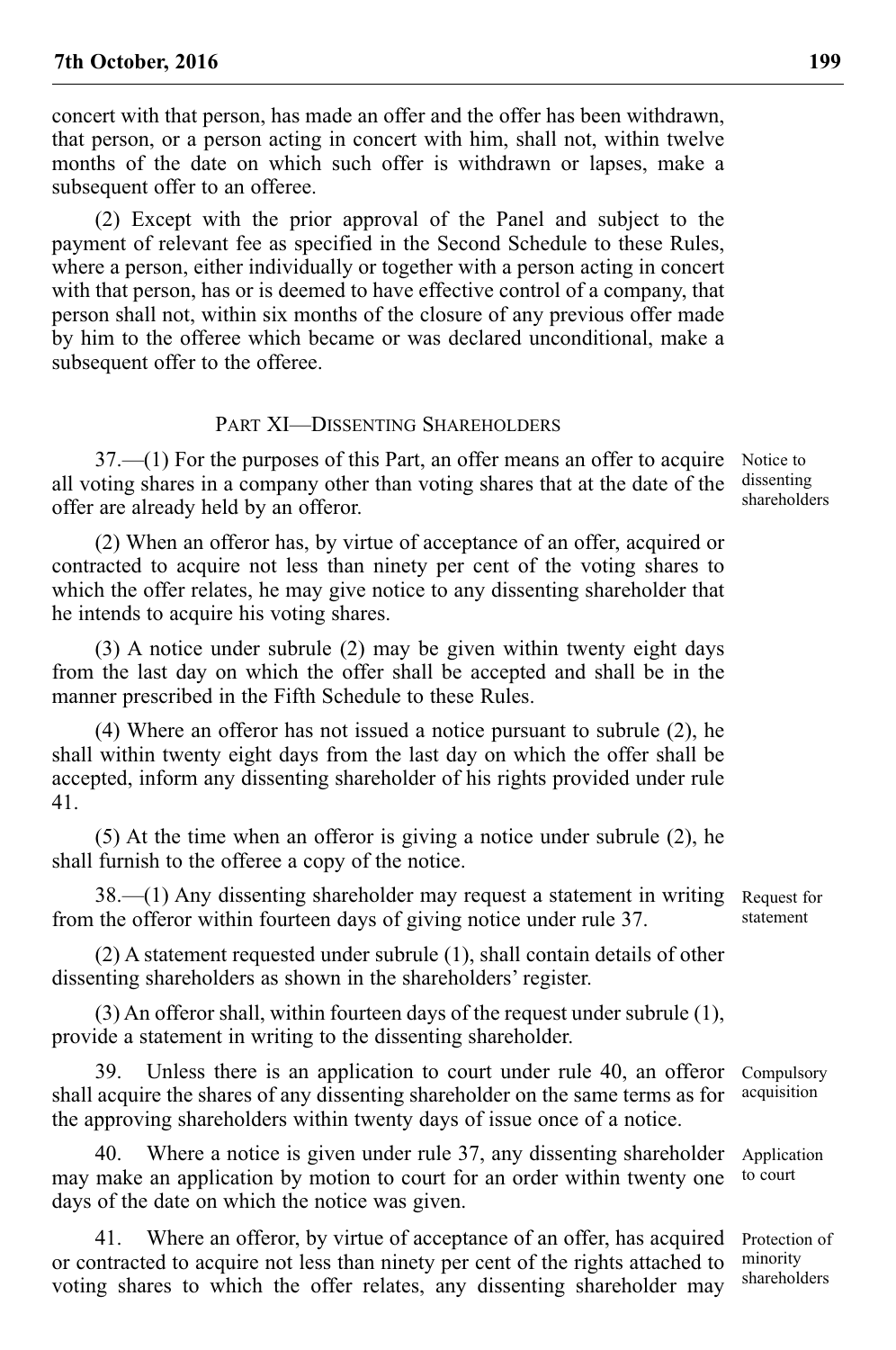require the offeror to acquire his shares, within twenty eight days from the day after which the dissenting shareholder has been informed under rule 37.

#### PART XII—EXEMPTIONS

42 The Panel may, subject to such terms and conditions, grant an exemption from any requirement of these Rules where it is satisfied that such an exemption would be appropriate in the circumstances. Exemptions from these Rules

43.—(1) An offeror may apply to the Panel for exemption under rule 42. Application for exemptions

> (2) The application shall contain details of the proposed acquisition and the grounds on which the exemption is being sought.

> (3) The offeror shall, along with the application referred to in subrule (2), pay the relevant fee as specified in the Second Schedule to these Rules.

44.—(1) The Panel shall notify the applicant of its decision within of the decision fourteen days of the date of its decision. Communication of the Panel

> (2) The Panel may grant exemptions or impose any terms and conditions to the exemptions as it deems fit.

> (3) The Chief Executive Officer of the Panel may publish a decision by notice, where he is satisfied on reasonable grounds, that it is urgent and necessary to do so.

### PART XIII—ENFORCEMENT

Panel's powers in respect of compliance with these Rules

45.—(1) The Panel may at any time, if it considers that a person has not acted or is not acting or intends not to act in violation of the Act or these Rules, after giving that person such written notice of the meeting as the Panel considers appropriate in the circumstances, but in no case exceeding seven days, hold a meeting for the purpose of determining whether to exercise its powers under these Rules.

(2) Where the Panel gives a notice under subrule (1), it may make a temporary restraint order to expire on the close of Government business on the second day after the date for which the meeting was convened.

(3) For the purposes of this Part "contravene the Act or these Rules or not acting in compliance with the Act or these Rules" includes—

(*a*) a contravention of the Act or these Rules or a term or condition of an exemption from these Rules;

(*b*) an attempt to contravene the Act or these Rules or a term or condition of an exemption from these Rules; or

(*c*) aiding, abetting, counselling, or procuring any other person to contravene the Act or these Rules or a term or condition of an exemption from these Rules; or

(*d*) inducing, or attempting to induce, any other person, whether by threats or promises or otherwise, to contravene the Act or these Rules or a term or condition of an exemption from these Rules; or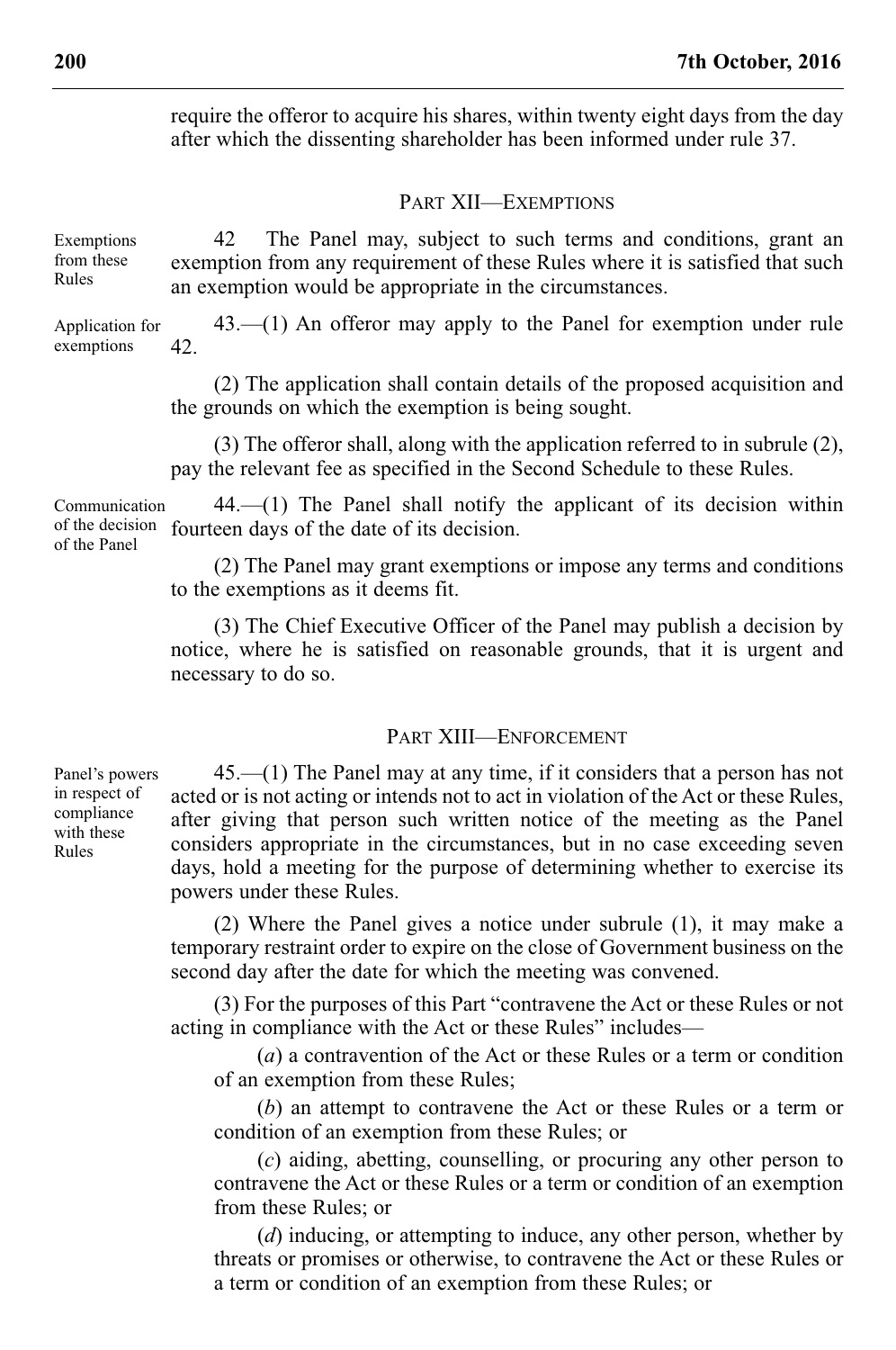(*e*) being in any way, directly or indirectly, knowingly concerned in, or a party to, the contravention by any other person of these Rules or a term or condition of an exemption from these Rules; or

(*f*) conspiring with any other person to contravene these Rules or a term or condition of an exemption from these Rules.

46.—(1) Following the meeting specified in rule 45, the Panel may make Determinatio a determination whether it is satisfied that a person has acted or is acting or ns intends to act in compliance with the Act or these Rules.

(2) If the Panel makes a determination under subrule (1), the Panel shall, as soon as it is reasonably practicable, give written notice of its reasons for the determination to the person the determination concerns.

(3) Where the Panel makes a determination on reasonable grounds under subrule  $(1)(b)$ , the Panel may, at any time before the close of the second day after the date for which the meeting was convened—

(*a*) make a temporary restraint order relating to the non-compliance with the Act and these Rules that shall expire on the close of such day as shall be specified in the order, not being a day that is later than twenty one days after the date on which the temporary restraining order is made;

(*b*) make an order continuing any temporary restraining order relating to the non-compliance with the Act and these Rules made under rule 45(2) until the close of such day as may be specified in the order, not being a day that is later than twenty one days after the date on which the temporary restraining order is made:

(*c*) make a permanent compliance order relating to the non-compliance with the Act and these Rules;

(*d*) if it makes any order under this subrule, also make an order extending, for a reasonable time, the period for which a takeover offer must remain open.

(4) If the Panel makes an order under this rule, the Panel—

(*a*) shall immediately give written notice to the person to whom the order is directed of the terms and conditions of the order; and

(*b*) shall, as soon as is reasonably practicable, also give that person written notice of the reasons for the order; and

(*c*) may also give notice to any other person of those matters.

(5) An order made under this rule may be made on any terms and conditions that the Panel thinks fit.

47.—(1) The Panel may vary an order in the same way as it may be made under rule 46.

Variations, revocation and

(2) The Panel may revoke or suspend an order on the terms and suspension conditions it thinks fit.

48. For the purposes of rules 45 and 46, a temporary restraining order is an order for one or more of the following purposes—

Temporary restraining orders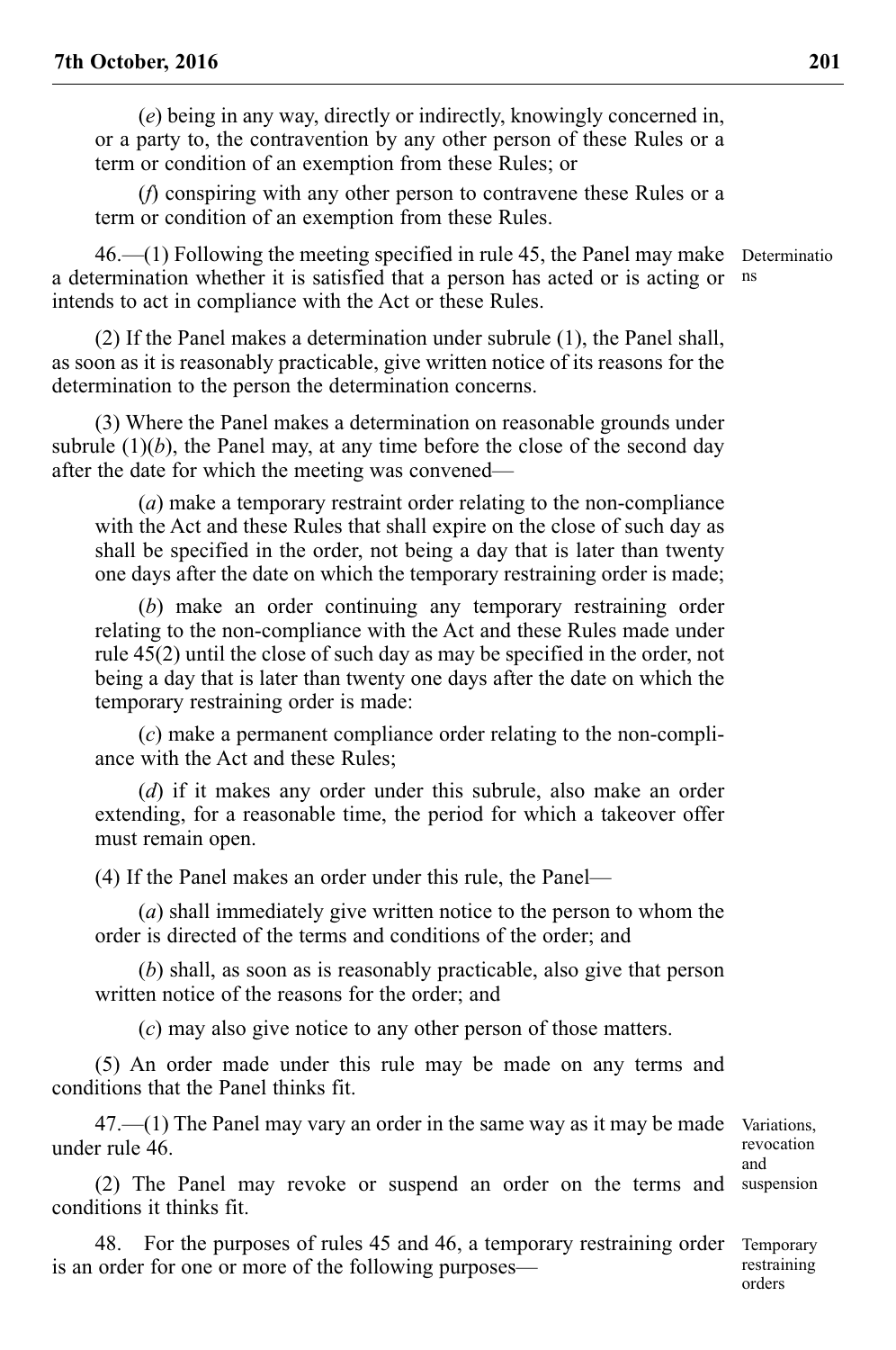(*a*) restraining a person from acquiring securities in the target company concerned or any interest in or rights relating to such securities;

(*b*) restraining a person from disposing of securities in the target company concerned or any interest in or rights relating to such securities;

(*c*) restraining a person from exercising the right to vote attaching to securities in the target company concerned or any other right relating to such securities;

(*d*) restraining a person from taking any action, including from making any statement or distributing any document that is or that may reasonably be expected to constitute a contravention of these Rules;

(*e*) directing the target company concerned not to make any payments in respect of any securities;

(*f*) directing the target company concerned not to register the transfer or transmission of any securities;

(*g*) directing the target company concerned not to issue or allot securities to any person; or

(*h*) securing compliance with any such order, an order directing a person to do or refrain from doing a specified act.

49. For the purposes of rules 45 and 46, a permanent compliance order is an order for one or more of the following purposes—

(*a*) prohibiting or restricting a person from making any statement or distributing any document that is or that may reasonably be expected to constitute a contravention of the Act or rules;

(*b*) directing a person to disclose in accordance with the order information for the purpose of securing compliance with the Act or these Rules;

(*c*) directing a person to publish, at the person's own expense, in the manner and at the times specified in the order, corrective statements that are specified in or are to be determined in accordance with the order; or

(*d*) securing compliance with any of those orders, an order directing a person to do or refrain from doing a specified act.

50.—(1) A person shall have the same privileges in relation to providing counsel to have information and documents to, and answering questions before, the Panel, a member, officer, or employee of the Panel, or a person authorized by the Panel, as witnesses have in proceedings before a court.

> (2) A person appearing as counsel before the Panel, or a member, officer, or employee of the Panel, shall have the same privileges as counsel have in proceedings before a court.

> (3) A person has the same privileges in relation to providing information and documents to the Registrar, as witnesses have in proceedings before a court.

Permanent compliance orders

Witnesses and privileges of witnesses and counsel in court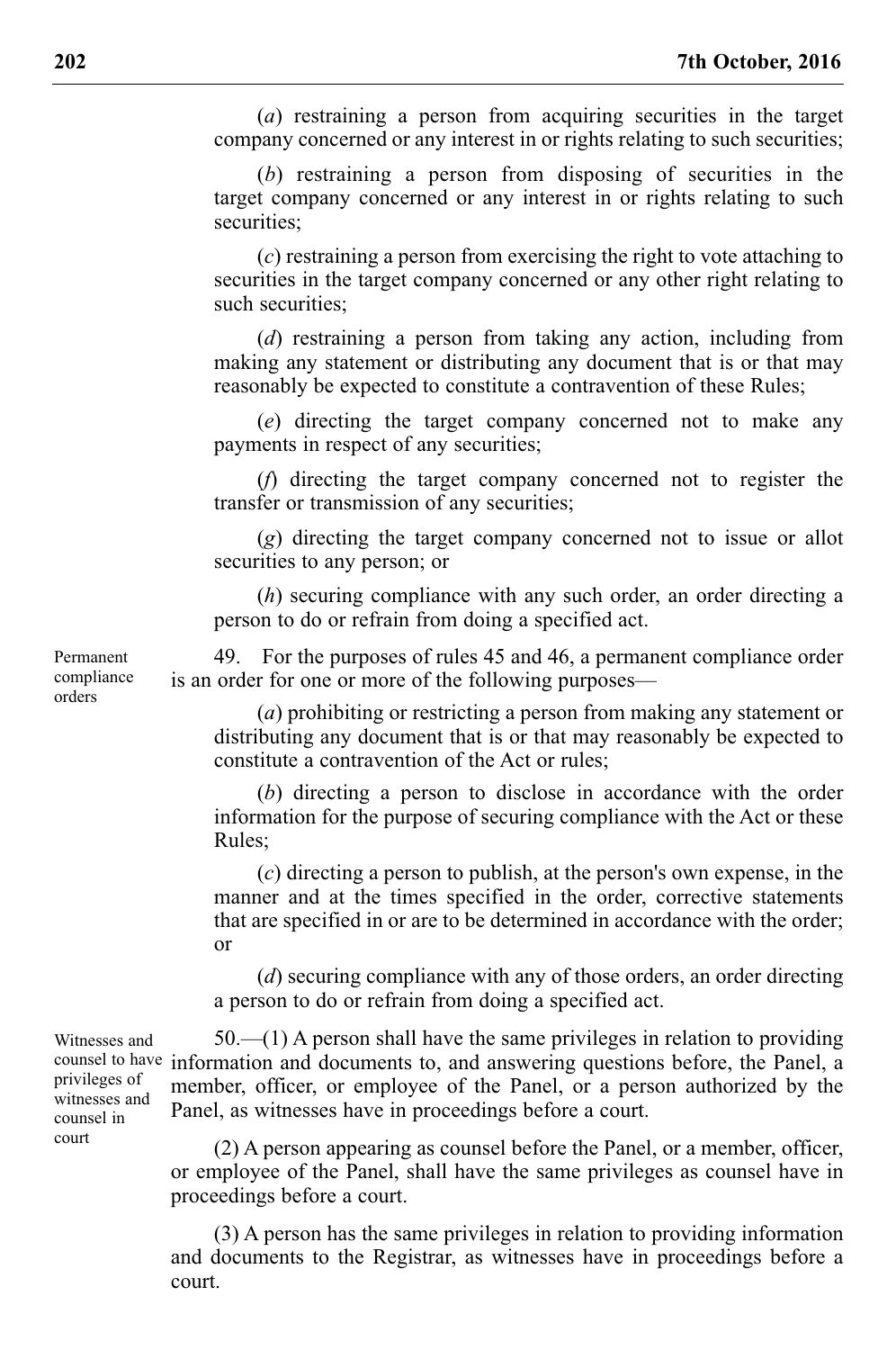PART XIV—PROCEDURES OF THE PANEL

51.—(1) The Panel may receive evidence through a member, officer, or Receiving employee of the Panel, or any two or more of them. evidence

(2) If a person who is summoned to give evidence requests that the evidence be received at a meeting of the Panel, then subrule (1) shall not apply, and the evidence must be received at a meeting of the Panel.

52. The Panel may receive in evidence, whether admissible in a court of law or not, any statement, document, information, or matter that, in the opinion of the person receiving it, may assist the Panel in dealing effectively with any matter before it. Admissibility of evidence

53.—(1)The Panel may receive evidence—

(*a*) given on oath;

(*b*) if the person receiving the evidence thinks it is appropriate, given by a written statement verified on oath; or

(*c*) given by audio-visual communication, if the Panel and the person giving the evidence agree.

(2) A member, officer, or an employee of the Panel may administer an oath for the purpose of a person giving evidence on oath.

54.—(1) A member of the Panel may issue a summons to a person requiring that person to appear before the Panel, or a member, officer, or employee of the Panel, in relation to any matter before the Panel and to do any of the following— Power to summon witnesses

(*a*) give evidence; or

(*b*) provide any documents or information that are in the person's possession or control and that are relevant to the matter:

Provided that in the case of a body corporate, the body corporate shall appear by its authorized representative.

(2) The summons must be in writing, signed by a member of the Panel, and state—

(*a*) the date and time when, and the place where, the person must attend; and

(*b*) the documents or information that a person is required to provide, either generally, specifically, or by class, nature, content, or effect; and

(*c*) the person's right to request that the person do give evidence at a meeting of the Panel; and

(*d*) the penalty for failing to attend.

(3) A summons may be served,—

(*a*) in the case of a natural person, by delivering it personally to the person summoned or by leaving it at his or her usual place of residence or business at least twenty four hours before his attendance is required; or

Manner of giving

evidence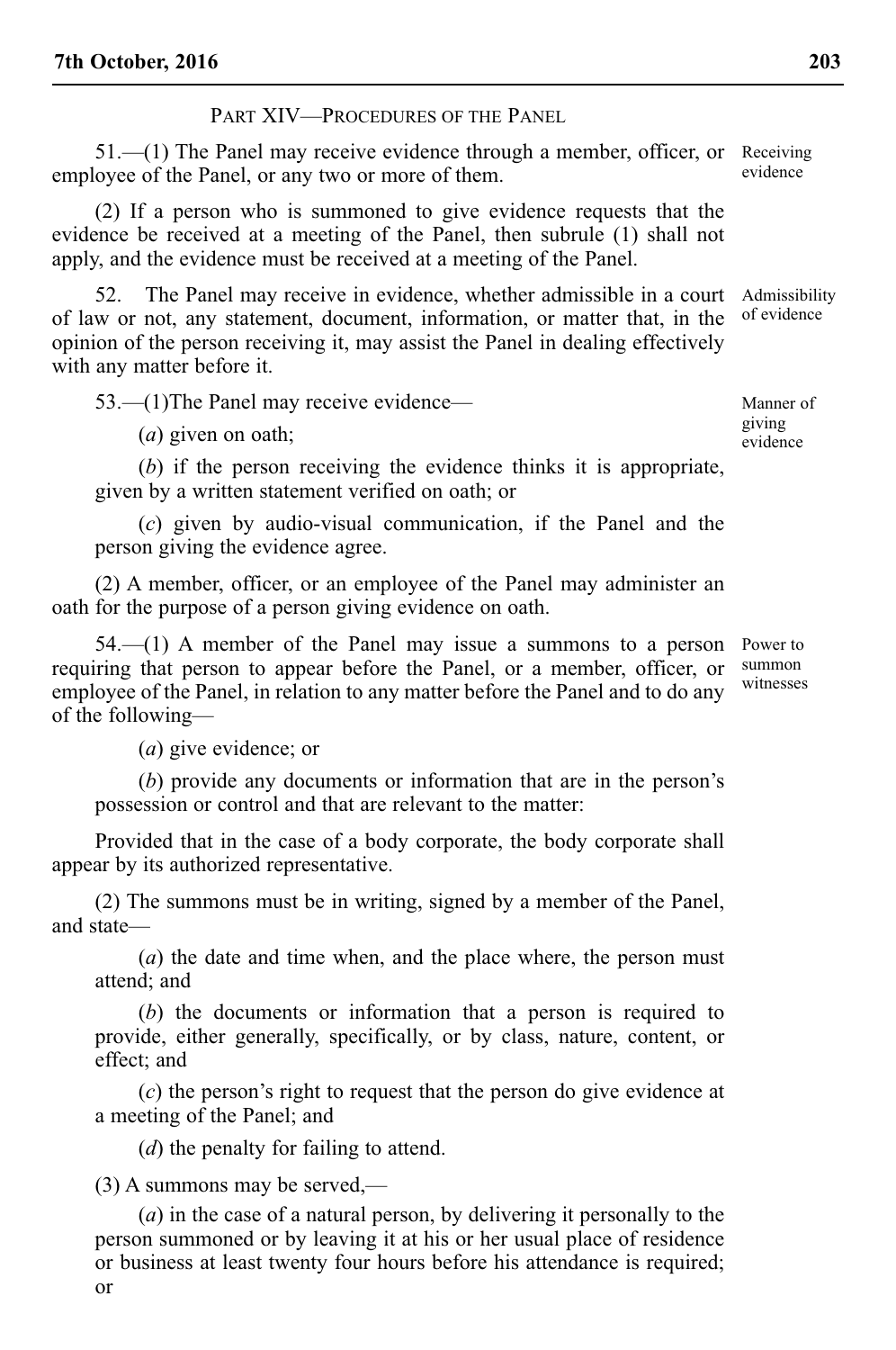(*b*) in the case of a body corporate, by leaving it at the body corporate's usual place of business at least twenty four hours before its attendance is required.

55.—(1) If a person has appeared as a witness, whether summoned or not, the Panel may, if it thinks fit, order any sum to be paid to that witness for his expenses.

(2) That sum payable under subrule (1) shall not exceed the amount that would be payable to the witness if his attendance had been as a witness for the State in a criminal case in accordance with regulations for the time being in force for the payment of witnesses for the State in criminal cases.

56.—(1) A Panel may accept a written undertaking given by, or on behalf of, a person in connection with a matter in relation to which the Panel is exercising any of its powers or performing any of its functions under the Act or these Rules.

(2) A person may withdraw or vary the undertaking with the consent of the Panel.

57.—(1) If the Panel considers that a person who has given an undertaking under rule 56 has breached a term of that undertaking, the Panel may apply to the court for an order under subrule (2) below— Enforcement of undertakings

> (2) A court may make any of the following orders if it is satisfied that a person has breached a term of the undertaking\_\_

> > (*a*) an order directing a person to comply with that term;

(*b*) an order directing a person to pay an amount not exceeding the amount of any financial benefit that the person has obtained directly or indirectly and that is reasonably attributable to the breach;

(*c*) any order that the court thinks appropriate directing the person to compensate any other person who has suffered loss, injury, or damage as a result of the breach; or

(*d*) an order for any consequential relief that the court thinks appropriate.

58. The Panel may decide whether to hold any meeting or any part of a proceedings in meeting in public or in private. Panel may hear private

59.—(1) The Panel may, on its own initiative or on the application of any person, make an order prohibiting- Power to make confidentiality orders

> (*a*) the publication or communication of any information, document, or evidence that is provided or obtained in connection with any inquiry or other proceedings of the Panel; or

> (*b*) the giving of evidence involving any such information, document, or evidence.

(2) The Panel may make an order under subrule (1) on the terms and conditions, that it thinks fit.

(3) An order under subrule (1) may be expressed to have effect from the

Witness's expenses

Panel may accept undertakings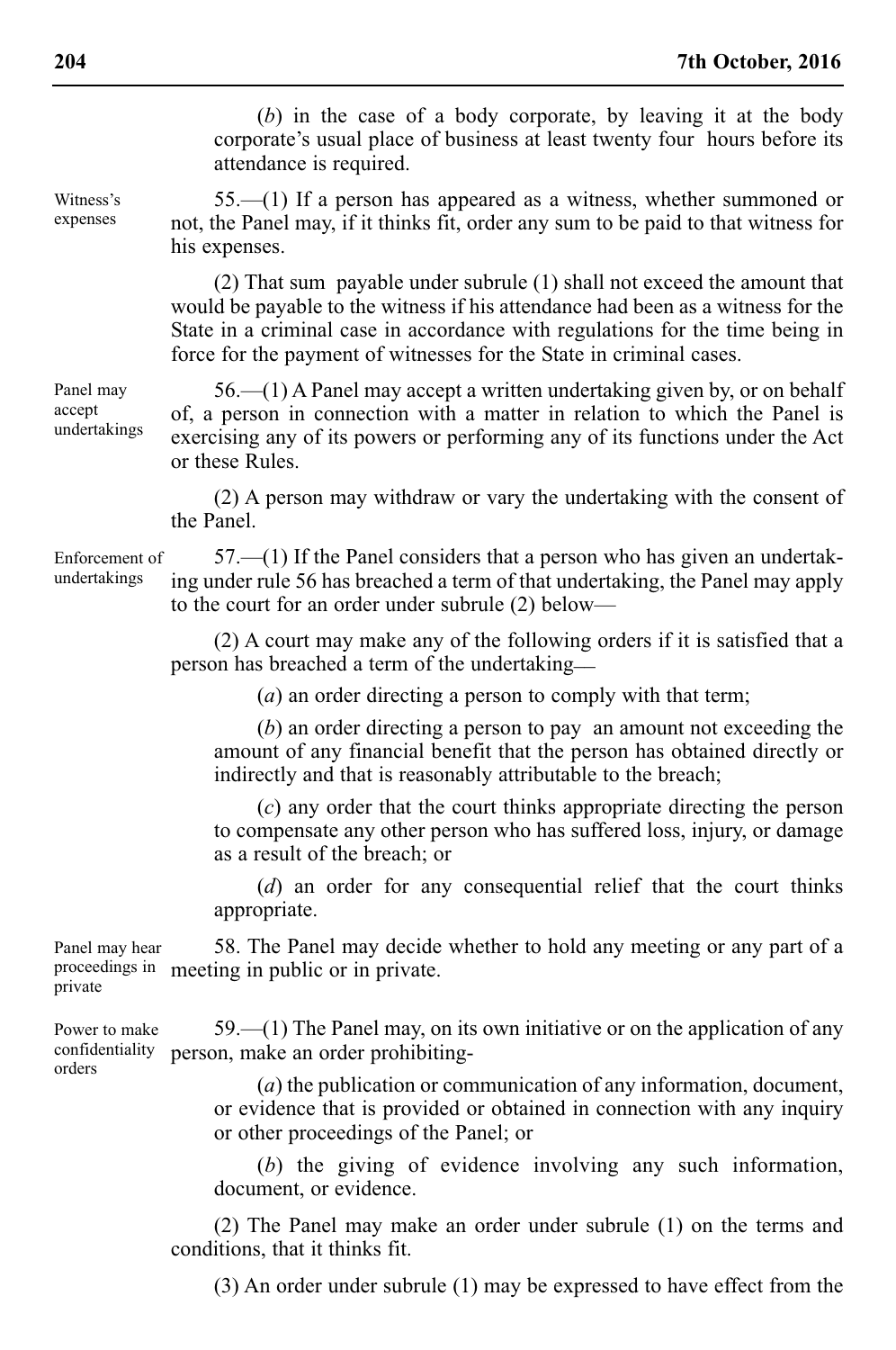commencement of any inquiry or other proceedings of the Panel to the end of that inquiry or proceedings.

## PART XV—MISCELLANEOUS

60.—(1) Where an offeree is listed on a securities exchange, consideration for the shares shall be paid in accordance with any enactment, the rules of the relevant securities exchange and the rules of the relevant clearing and settlement facility. Transfer of shares and settlement of consideration

(2) Where an offeree is not listed on a securities exchange, transfer of the shares shall be made in accordance with the provisions of any enactment and consideration for the shares shall be paid within three days from the receipt of the duly signed acceptance and transfer.

61. The fees set out in the Second Schedule to these Rules shall be paid Fees to the Panel.

62. The Panel may require payment to it of the costs incurred by it in Costs holding any meeting under rules 45 and 46.

63. The Panel may recover any money payable as a civil debt by a Civil debtparty responsible for payment under these Rules for any fees payable.

## FIRST SCHEDULE (rule 14)

## INFORMATION TO BE CONTAINED IN AN OFFER DOCUMENT

The offer document shall contain the following statements in a prominent position– "OFFER MADE BY OFFEROR TO THE SHAREHOLDERS OF OFFEREE"

Offer document on the takeover scheme proposed by the offeror for the shareholders of offeree whereby the offeror offers to the shareholders of the offeree to purchase their shares in offeree for a cash consideration of K …............................. per share or alternatively in the case of non-cash consideration, the exchange of share ratio.

THIS DOCUMENT IS IMPORTANT AND REQUIRES YOUR IMMEDIATE ATTENTION

(i) "If you are in doubt as to any aspect of this offer, you should consult a professional adviser"

(ii) The shareholders of an offeree shall be registered at the close of business on a date, to be eligible for the offer.

(iii) An Acceptance and Transfer Form is attached with respect to your shareholding in offeree. To signify your acceptance, please sign the form and return it to the offeror, through the address of offeror at latest, by ……………….........….[date].

(iv) Last date for acceptance of the offer is ………..........................[date]

### DISCLAIMER

This offer document is not a prospectus. This offer document sets out the terms of the offer made by the offeror and has been prepared in compliance with the laws of Malawi.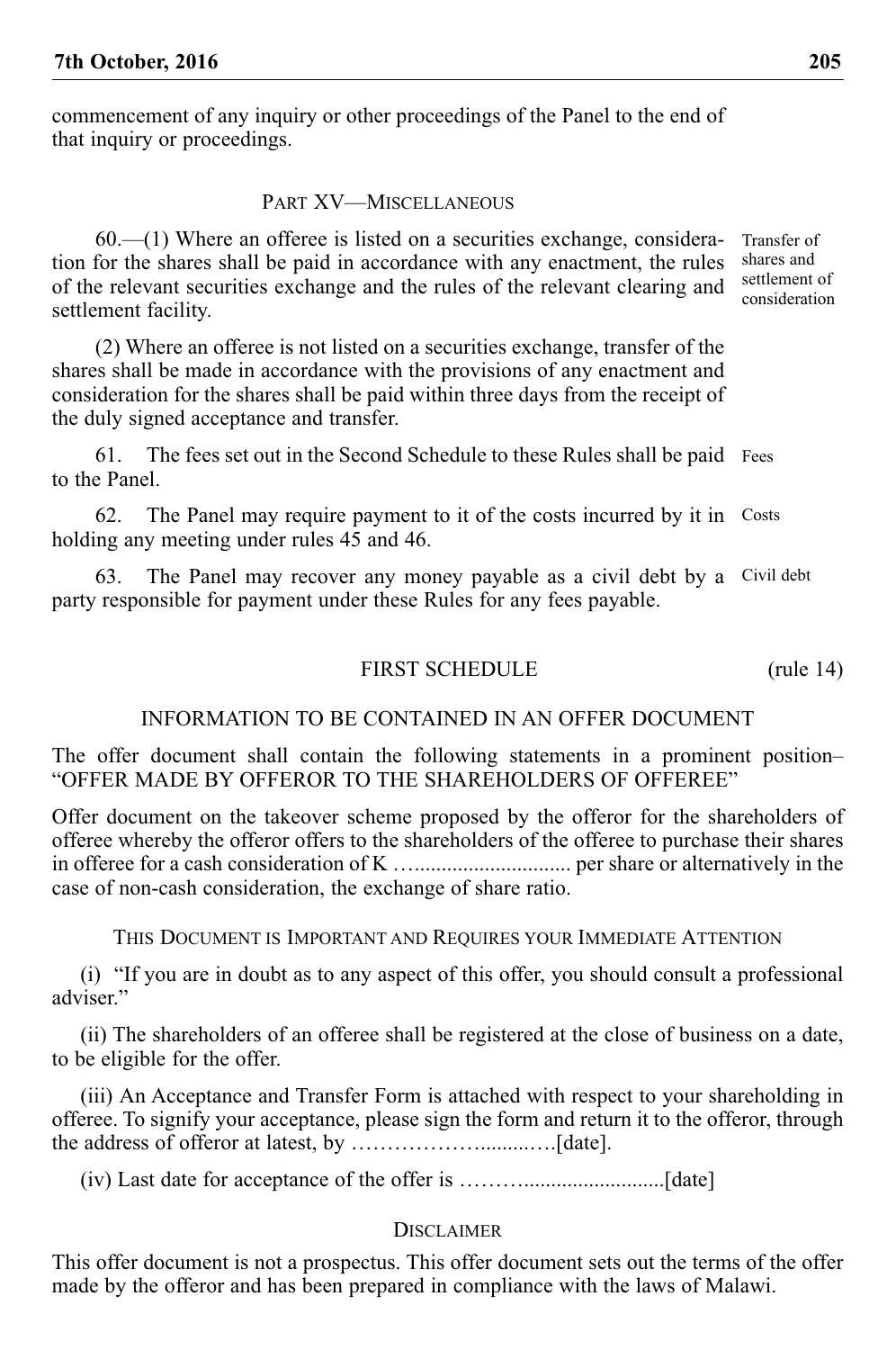## PANEL ON TAKEOVERS DISCLAIMER

The no objection of the Panel for circulation of this offer document shall not in any way imply that the Panel has conveyed its approval, or otherwise, vouched for the financial soundness, accuracy or opinion expressed in this offer document with regards to this offer.

## DIRECTORS STATEMENT

The board of the offeror accepts full responsibility for the correctness of the information contained in the offer document, and having made all reasonable enquiries, states that to the best of its knowledge and belief, there is no material fact, the omission of which would make any statement herein, whether of fact or opinion, misleading.

### DOCUMENTS AVAILABLE FOR INSPECTION

The original of the offer document is available for inspection during the normal business hours at the registered office of the offeror at an address of the offeror. The document shall include the following information, along with any further information which may be necessary and relevant to enable the shareholders to make an informed decision—

1. The Offeror

The name and address of the offeror, any adviser or any other person who may be acting for the offeror, and any person acting in concert with the offeror. If either the offeror or any person acting in concert with the offeror is a company, the names and addresses of its directors and controlling shareholders.

2. Other parties related to the offer

The names and addresses of the parties to any agreement, arrangement or understanding for the transfer of any shares to any other persons pursuant to the offer, together with particulars of all shares held by such persons in the offeree, or a statement that no such shares are held.

3. Offer date and closing date

The date the offer is open for acceptance, its duration and the date and time of the closing of the offer.

- 4. Intention of the offeror
	- (*a*) The offeror's intention regarding the continuation of the business of the offeree;
	- (*b*) The offeror's intention regarding any major changes to be introduced in the business, including any redeployment of the fixed assets of the offeree;
	- (*c*) The long-term commercial justification for the proposed offer;
	- (*d*) The offeror's intention with regard to the continued employment of the employees of the offeree and of its subsidiaries; and
	- (*e*) The object and purpose of the acquisition of shares and future plans, including disclosures of intended disposal of any assets in the succeeding two years except in the ordinary course of business and details about implementation of future plans.
- 5. Shareholdings and dealings
	- (*a*) The shareholdings of the offeror in the offeree.
	- (*b*) The shareholdings of the directors of the offeror in the offeree.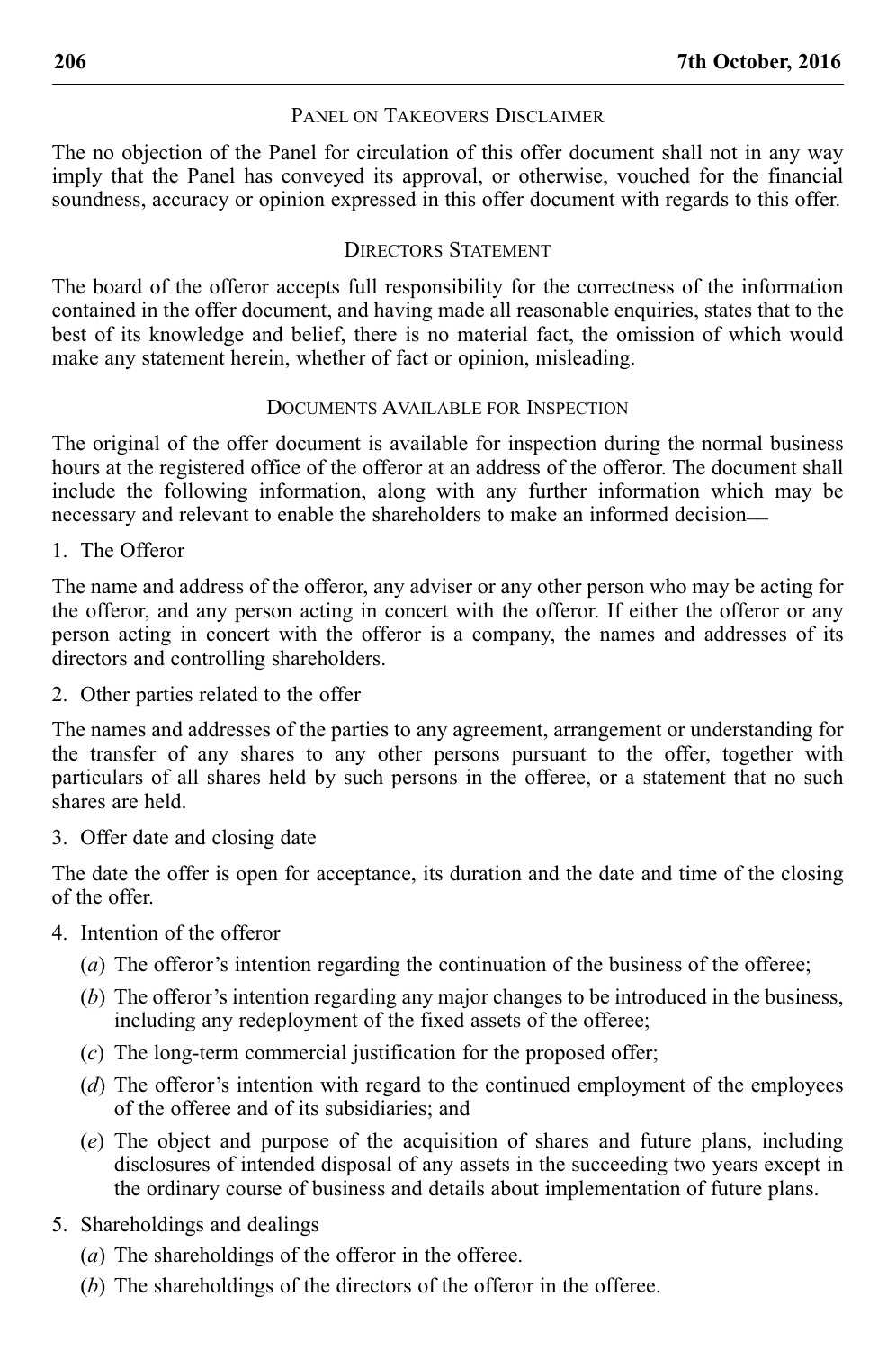- (*c*) The shareholdings of any person acting in concert in the offeree.
- (*d*) The shares in the offeror and in the offeree owned or controlled by a person with whom the offeror or any person acting in concert has any arrangement, or any other agreement or understanding, formal or informal, of whatever nature, which might be an inducement to deal or refrain from dealing.

If in any of the above categories, there is no shareholding, this fact shall be expressly stated.

Details including dates and prices of any dealing in shares made by any person, mentioned within the above categories taking place during the period beginning six months prior to the offer period until the communication of the offer document.

If no such dealings have taken place, this fact shall be expressly stated.

6. Dividend entitlement

Precise particulars of the shares in respect of which the offer is made and a statement whether they are to be acquired cum or ex any dividend or other distribution which has been or may be declared.

7. Offer price of offeree's shares

Detailed explanation of the mechanisms through which the offer price was reached.

8. Cash resources for offer

Where the offer is in cash, or includes an element of cash, the offer document shall include a confirmation by an adviser that the resources available to the offeror are sufficient to satisfy full acceptance of the offer.

- 9. Exchange of securities offer
	- (*a*) In the case of an exchange of securities offer the following information about the offeror—
		- (i) for the last three financial years, turnover, net profit or loss before and after taxation, the charge for tax, exceptional items, minority interests, dividends, earnings per share and dividends per share;
		- (ii) a statement of the assets and liabilities shown in the last published audited accounts;
		- (iii) all material changes in the financial or trading position of the offeror subsequent to the last published audited accounts or a statement that there are no known material changes;
		- (iv) details relating to the items referred to in (i) above in respect of any interim statement or preliminary public announcement made since the last published audited accounts; and
		- (v) significant accounting policies together with any points from the notes to the accounts which are of major relevance to an appreciation of the figures.
	- (*b*) Where, because of a change in accounting policy, figures are not comparable to a material extent, this shall be disclosed and the approximate amount of the resultant variation shall be stated.
	- (*c*) The Panel may require that the offer document contains a description of the financing arrangements, if any.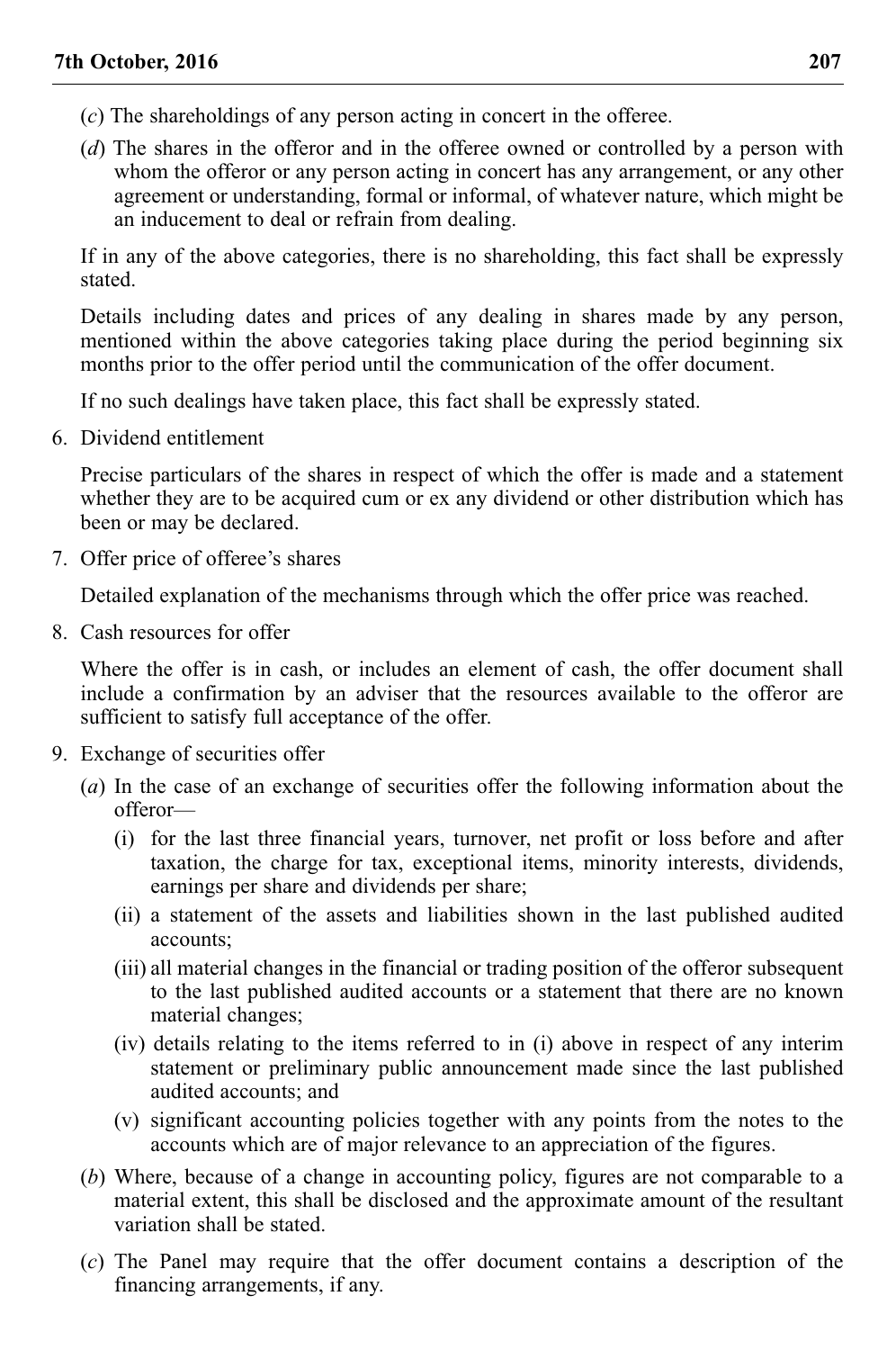- 10.Arrangements in connection with offer
	- (*a*) Details of any benefit which will be given to any director of the offeree as compensation for loss of office or otherwise in connection with the offer.
	- (*b*) Details of any agreement or arrangement between the offeror and any of the directors of the offeree or any person which is conditional on the outcome of the offer or otherwise connected with the offer.
- 11.Regulatory obligations

A statement of the obligations of the offeror and the rights of the shareholders of the offeree under these Rules and any other relevant enactments.

12.Further information in cases of exchange of securities offers

The following additional information shall be given by the offeror when it is offering its securities in exchange for the securities of the offeree—

- (*a*) the nature and particulars of its business;
- (*b*) the date and country of its incorporation;
- (*c*) the address of its registered office in Malawi;
- (*d*) the stated capital and any options outstanding in respect thereof, and the rights of the shareholders in respect of capital, dividends and voting;
- (*e*) whether or not the shares being offered will rank in pari passu with the existing issued shares of the company, and if not, a precise description of how the shares will rank for dividends and capital;
- (*f*) the number of shares issued since the end of the last financial year of the company;
- (*g*) the highest and lowest closing market prices in respect of the offeror's shares with the relevant dates during the period commencing six months preceding the commencement of the offer period and ending on the day prior to the posting of the offer document;
- (*h*) details of any restructuring of capital during the two financial years preceding the date of the offer;
- (*i*) details of any bank overdrafts or loans, or other similar indebtedness, mortgages, security interests, or guarantees or other material contingent liabilities of the offeror and any of its subsidiaries, or, if there are no such liabilities, a statement to that effect;
- (*j*) details of any litigation to which the company is, or may become, a party;
- (*k*) details of every material contract entered into by the offeror and its subsidiaries not more than two years before the date of the offer, not being a contract entered into in the ordinary course of the business carried on or intended to be carried on by the company;
- (*l*) how and when the documents of title to the securities will be issued; and
- (*m*) whether and in what manner the emoluments of the directors of the offeror will be affected by the acquisition of the offeree or by any other associated transaction. If there will be no effect, this fact shall be expressly stated.
- 13.Disclaimer
	- (1) The offeror shall in clear terms include, in the offer document, the following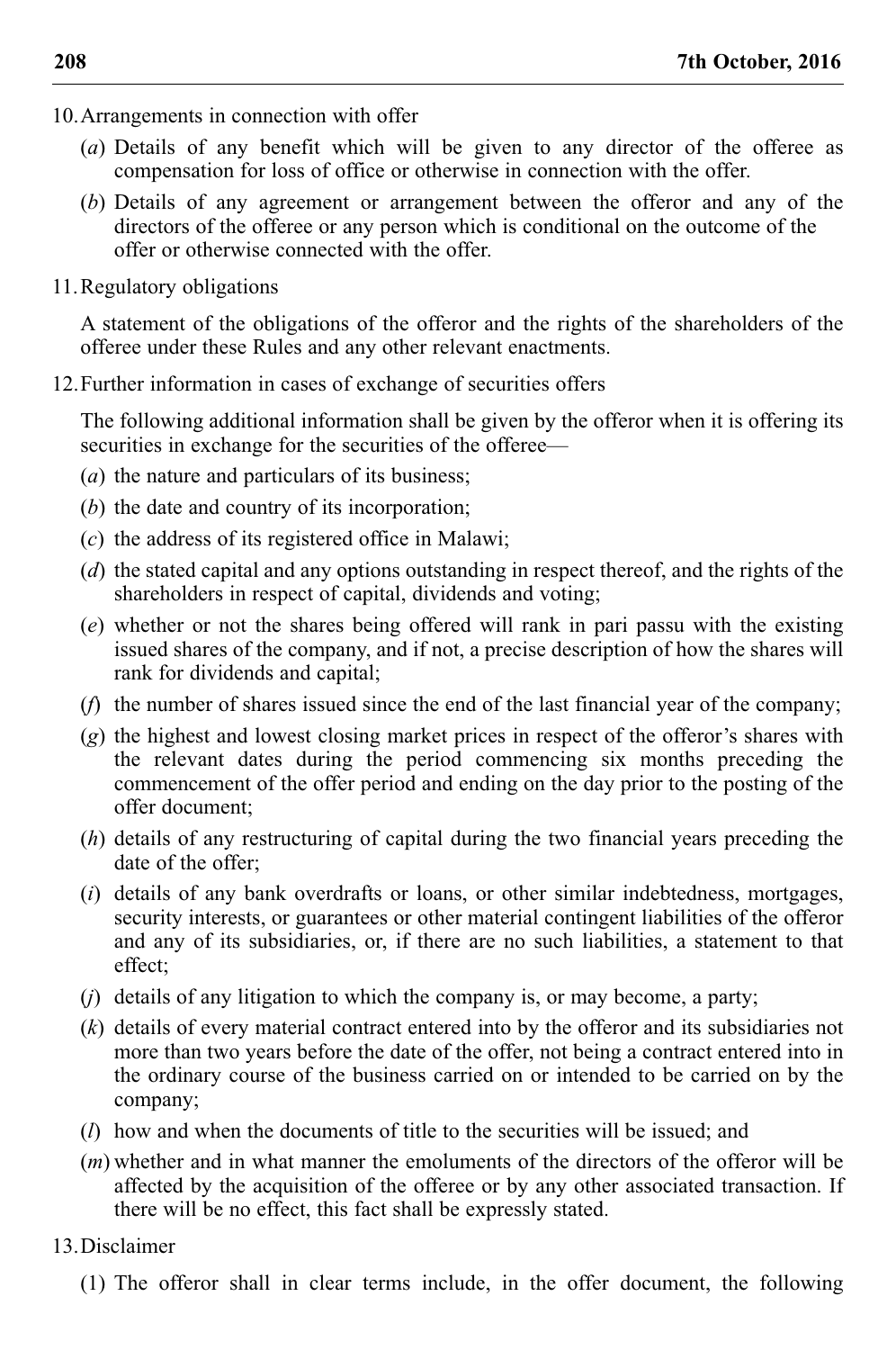statement "to the best of my/our knowledge and belief, after making proper enquiry, the information contained in or accompanying the takeover notice of the offer document is, in all material respect true and correct and not misleading, whether by omission of any information or otherwise, and includes all the information required to be disclosed by the offeror under the Companies (Panel of Takeover and Mergers) Rules, 2016.

(2) Where the offeror is a company or corporate body, the statement under paragraph (1) shall be signed by at least two directors.

# SECOND SCHEDULE (rules 17, 21(2), 34(2), 43(3), and 61)

## PRESCRIBED FEES PAYABLE TO THE PANEL

| Activity                                        | Fee payable                                                              |  |
|-------------------------------------------------|--------------------------------------------------------------------------|--|
|                                                 | K                                                                        |  |
| 1. Filing of the offer document with Panel      | $0.25$ of the value of the the offer<br>subject to a maximum of K500 000 |  |
| 2. Extension of the offer period                | 50 000.00                                                                |  |
| 3. Waiver of the mandatory offer                | 100 000.00                                                               |  |
| 4. Application for making a<br>subsequent offer | 100 000.00                                                               |  |
| 5. Application for exemptions                   | 100 000.00                                                               |  |

# THIRD SCHEDULE (rule 19)

## INFORMATION TO BE CONTAINED IN THE REPLY DOCUMENT

The reply document of the offeree shall include the following information, along with any other information which may be necessary and relevant to enable the shareholders to make an informed decision—

- 1. Views of offeree's board
	- (*a*) Whether the directors of the offeree recommend that the shareholders shall accept or reject the offer, with reasons for the recommendation.
	- (*b*) The summary of the report of the independent adviser as to whether the offer is fair and reasonable and the reasons thereof.
	- (*c*) Whether the directors and any person dealing directly on their behalf intends to accept the offer.
- 2. Directors' interests in the offeree
	- (*a*) The aggregate shareholdings in the offeror and in the offeree in which the directors of the offeree have an interest shall be stated.
	- (*b*) If any securities in the offeree have been purchased or sold by the directors of the offeree within six months prior to the public announcement of the offer, details of the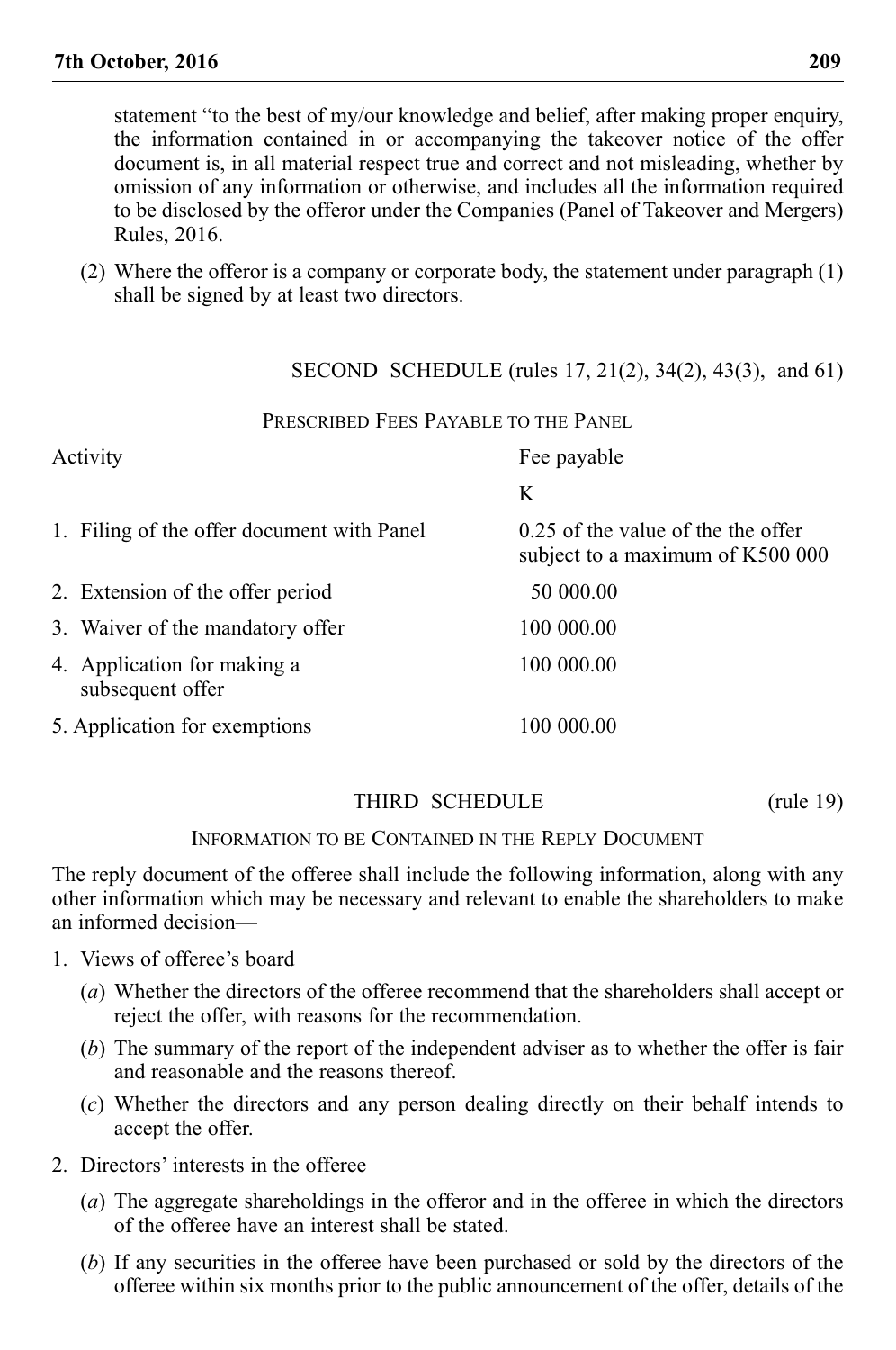numbers, prices and dates shall be given.

- 3. Shareholdings in the offeror
	- (*a*) The shareholdings of the offeree, the offeree's holding company or any of its subsidiaries in the offeror shall be disclosed.
	- (*b*) If any shares in the offeror have been purchased or sold by such persons within six months before the public announcement of the offer, details of the numbers, prices and dates shall be given.
- 4. Stated capital of offeree
	- (*a*) The stated capital and the rights of the shareholders in respect of capital, dividends and voting.
	- (*b*) The number of shares issued since the end of the last financial year of the offeree.
	- (*c*) If any of the securities of the offeree are not listed on a securities exchange, any information available as to the number and price of transactions which have taken place during the period commencing six months preceding the commencement of the offer period shall be stated.
- 5. Financial information
	- (*a*) The following information about the offeree—
		- (i) audited financial statements for the last three years;
		- (ii) all material changes in the financial or trading position or prospects of the company subsequent to the last published audited accounts or a statement that there are no known material changes;
		- (iii) any interim statement or preliminary public announcement made since the last published audited accounts; and
		- (iv) significant accounting policies together with any points from the notes to the accounts which are of major relevance to an appreciation of the figures.
	- (*b*) Where, because of a change in accounting policy, figures are not comparable to a material extent, this shall be disclosed and the approximate amount of the resultant variation shall be stated.
- 6. Material contracts

Details of every material contract entered into by the offeree and its subsidiaries more than two years before the date of the offer, not being a contract entered into in the ordinary course of business carried on or intended to be carried on by the company.

- 7. Arrangements affecting directors
	- (*a*) Details of any benefit to be given to any director of the offeree as compensation for loss of office or otherwise in connection with the offer.
	- (*b*) Details of any agreement between any director of the offeree and any other person that is conditional on the outcome of the offer or otherwise connected with the offer.
	- (*c*) Details of any material contract entered into by the offeror in which any director of the offeree has any interest.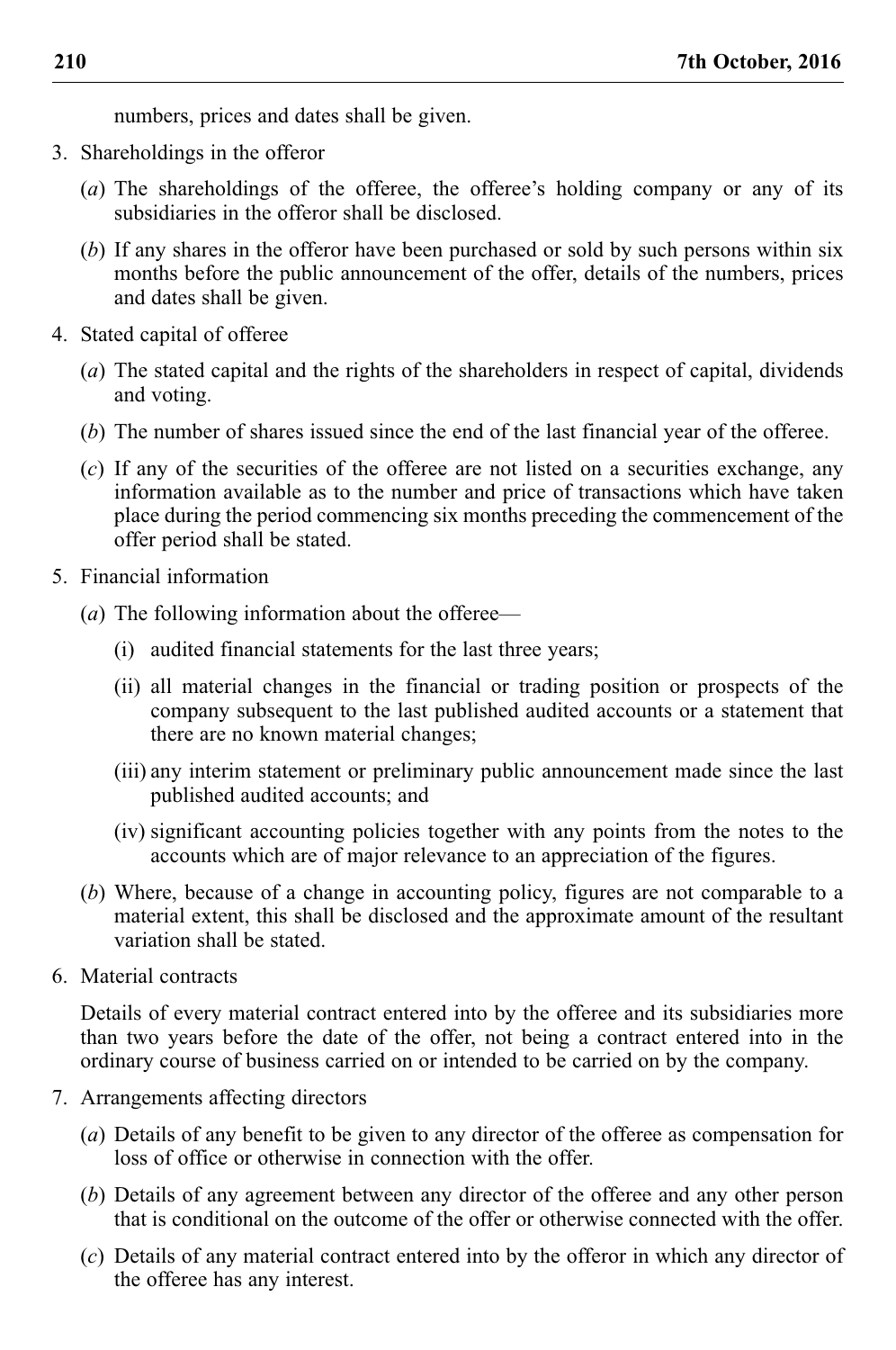8. Directors' service agreement

Details of any existing service contracts between the offeree or any of its subsidiaries or associated companies and directors of the offeree which have more than twelve months to terminate, or which have been entered into or amended within six months before the public announcement of the offer.

## FOURTH SCHEDULE (rule 23(1)(*c*))

INFORMATION THAT MUST BE CONTAINED IN THE REPORT OF THE INDEPENDENT ADVISER

1. Identity of adviser

The name of the adviser.

2. Adviser's qualifications and expertise

A statement of the adviser's qualifications and expertise.

3. No conflict of interest

A statement that the adviser has no conflict of interest that could affect the adviser's ability to provide an unbiased report.

- 4. Statement in relation to rule 23 report and further rule 23 report
	- (1) This clause applies to a report that is required under rule 23 (a rule 23 report) or a further rule 23 report obtained under rule 30 (a further rule 23 report).
	- (2) A rule 23 report must contain the following statement in a prominent position at the front of the report—

"Purpose of report

"1 This report is not a report on the merits of the offer.

"2 This report has been obtained by the offeror.

"3 The purpose of this report is solely to compare the consideration and terms offered for the different classes of securities, and to certify as to the fairness and reasonableness of that consideration and terms as between the different classes.

"4 A separate independent adviser's report on the merits of the offer, commissioned by the directors of [name of target company], must accompany [name of target company]'s target company statement.

"5 The offer should be read in conjunction with this report and the separate independent adviser's report on the merits of the offer."

(3) A further rule 23 report must contain the following statement in a prominent position at the front of the report—

"Purpose of report

"1 This report is not a report on the merits of the offer as varied by the variation notice dated [date of variation notice].

"2 This report has been obtained by [name of offeror] in connection with the variation to the offer.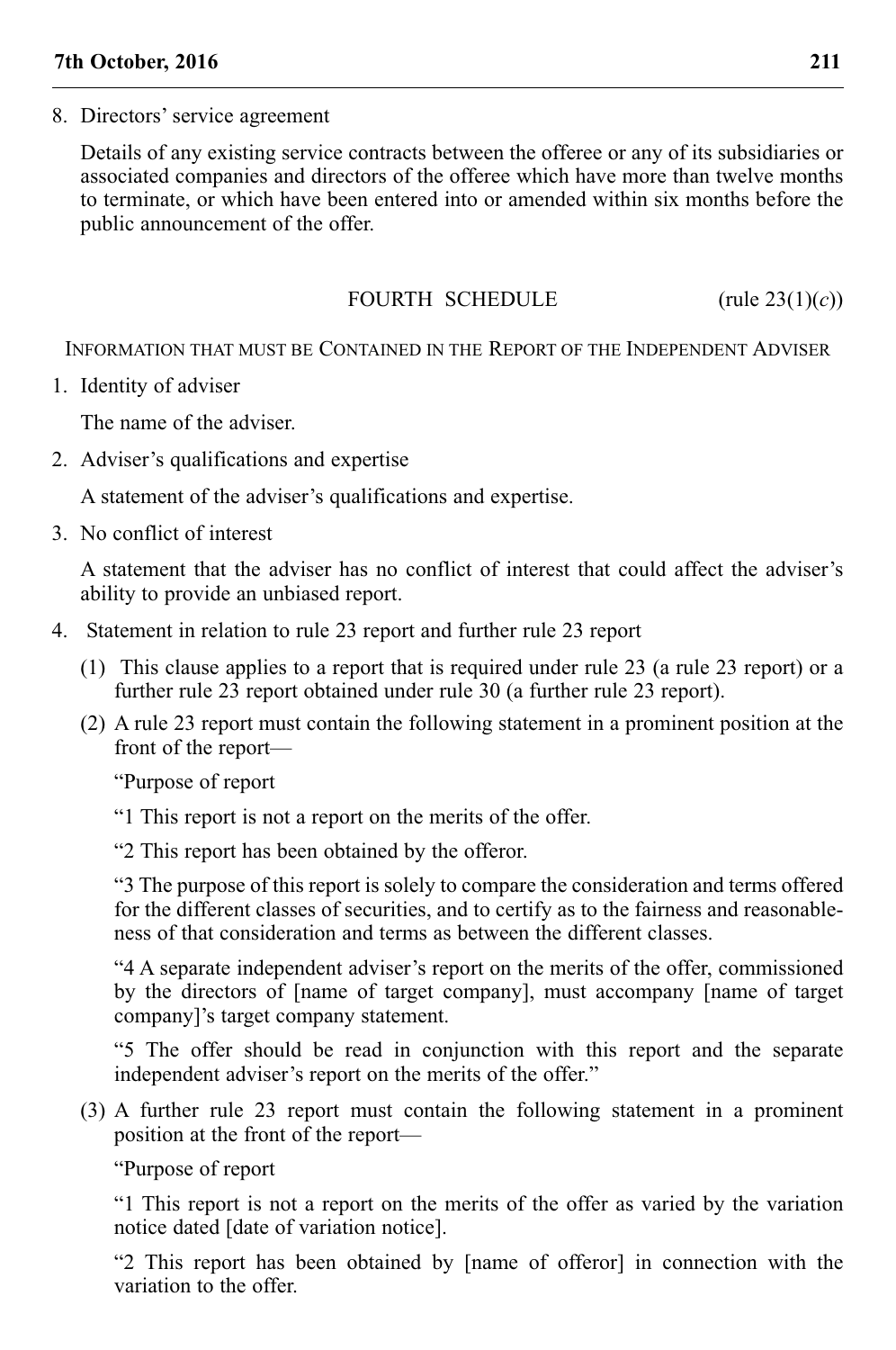"3 The purpose of this report is solely to compare the consideration and terms offered for the different classes of securities, and to certify as to the fairness and reasonableness of that consideration and terms as between the different classes.

"4 The offer should be read in conjunction with this report and the separate independent adviser's report on the merits of the offer (which you will have received with [name of target company]'s target company statement)."

"5 Explanation for further rule 23 report if the report is a further rule 23 report, an explanation of why the further rule 23 report is required in addition to the rule 23 report.

FIFTH SCHEDULE (rule 37 (3))

## NOTICE TO DISSENTING SHAREHOLDER

An offer was made on the …......... day of …….................……. 20…...... by........................ …………………………………………………………………………..…………………… ……………………………………………………………………........……….. (the offeror) for K……………………………………………………….. per share in................................ (the offeree). ……………………………………………………...…………………………. (the offeror) has, within the relevant time period specified in rule 37 of the Companies (Panel on Takeovers and Mergers) Rules, 2016 satisfied the conditions contained in Part XI of the Companies (Panel on Takeovers and Mergers) Rules, 2016. …………………….(the offeror) gives notice that he now intends to exercise his right under Part X of the Companies (Panel on Takeovers and Mergers) Rules, 2016 to acquire shares held by you in ……………………………(the offeree). If you do not make application to court (see below) ………….……………………(the offeror) will acquire your shares on the following terms: ………………………………………………………………………………..……………… Note: You are entitled under rule 40 of the Companies (Panel on Takeover and Mergers) Rules, 2016 to make application to court within twenty one days of the date of this notice for an order stating that either ………………………………………………… (the offeror) shall not be entitled and bound to acquire your shares or that different terms to those of the offer shall apply to the acquisition. If you are contemplating such an action you may wish to seek legal advice.

Signed…………………………………… Date…………………………….

Made this 1st day of June, 2016.

To ...................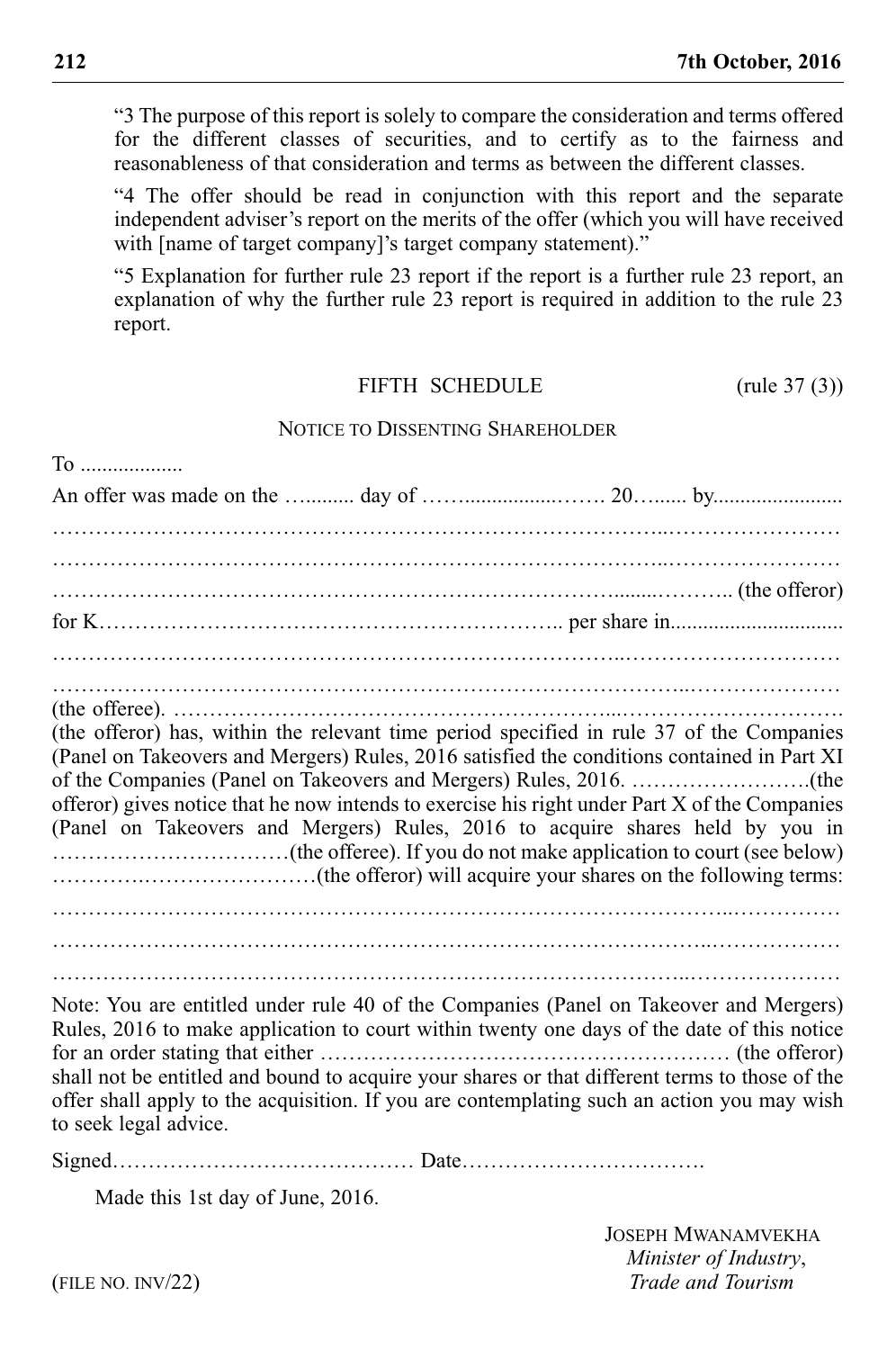GOVERNMENT NOTICE NO. 00

## COMPANIES ACT

#### (ACT NO 15 OF 2013)

## COMPANIES (CORPORATE GOVERNANCE) REGULATIONS, 2016

IN EXERCISE of the powers conferred by section 382 (1) of the Companies Act, 2013, I, JOSEPH MWANAMVEKHA, Minister of Industry, Trade and Tourism, make the following Regulations—

1. These Regulations may be cited as the Companies (Corporate Citation Governance) Regulations, 2016.

2. In these Regulations—

"Malawi Code II" means the Code of Best Practice in Corporate Governance launched on 1st June 2010 by the Institute of Directors (Malawi) and where applicable includes sector specific guidelines such as the incorporated Micro Small and Medium Enterprises guidelines, listed companies guidelines, parastatal organizations guidelines, member based organizations guidelines unless inconsistent with the Act or any Regulations made under the Act.

3. The Malawi Code II as set out in the Schedule to these Regulations shall apply. Application of the Malawi

#### SCHEDULE (reg. 3)

#### 1. Owners

The owners of an organization shall be understood as those who constitute the supreme authority of the organization, for example, Government, shareholders, holding or parent organization, and others. There may be a sole owner of the organization. The shareholders or the members might exercise their ownership role in the annual general meeting (or general assembly). The owners may entrust trustees to take on the ownership role on their behalf, or there may be another ownership arrangement appropriate to the type of organization.

2. Boards

The board, often called board of directors, is a body of elected or appointed members who jointly oversee and direct the affairs of an organization. The body sometimes has a different name, such as board of trustees, board of governors, board of managers, governing board, governing council, board of commissioners, and others. It is often simply referred to as the "board."

A board's activities are determined by the powers, duties, and responsibilities delegated to or conferred on it by the owners of the organization and/or as specified by laws and regulations applicable to the type of organization. While the "owners" constitute the supreme authority of the organization, they confer the supreme governing role to the board. The board therefore is the main governing body situated between the owners and the executive management of the organization.

Interpretation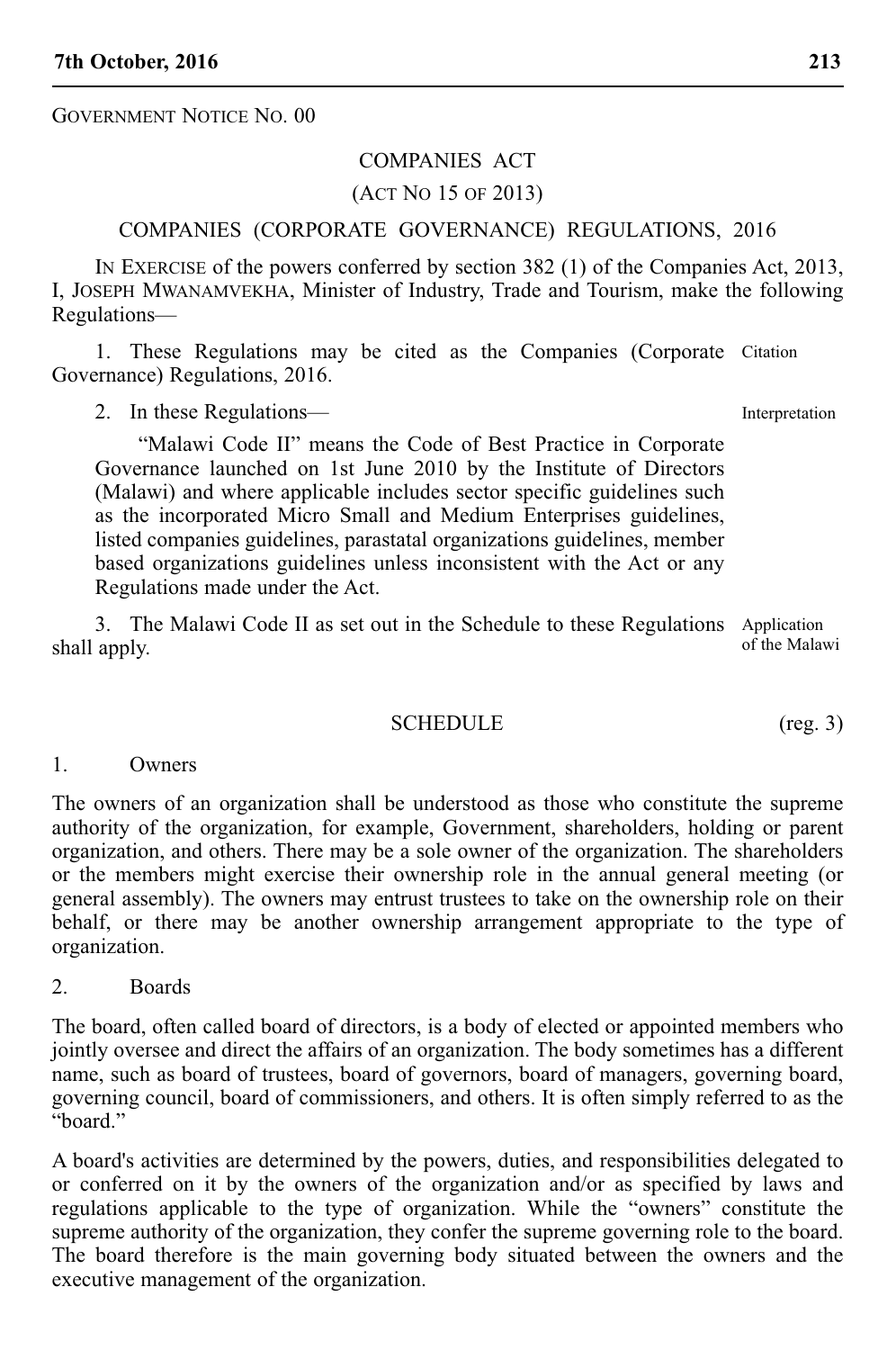3. Member of the board

A member of the board shall be understood as any individual elected to or appointed as member of, the board as defined in paragraph 2, such as directors, members of governing councils, and others.

4. Private, public and not for profit sectors

Private sector is that part of the economy which is both run for private profit and is not controlled by the state. It includes family owned businesses, private companies, micro, ÇMKsmall and medium Enterprises, as well as the informal sector.

Public sector, sometimes referred to as the state sector, is a part of the state that deals with the production, delivery and allocation of goods and services by and for the government or its citizens, whether national, regional or local/municipal. It includes state owned enterprises, parastatal and public authorities or commissions.

Not for profit sector is that part of the economy where organizations are not for profit and are not part of the government. This sector is also called the third sector, in reference to the private sector and the public sector, or the civic sector emphasizing the sector's relationship to civil society. It includes non-governmental organizations (NGOs), community based organizations and other related organizations.

- 1. COMPLIANCE WITH THE MALAWI CODE II
- 1.1 The Malawi Code II is concerned with the establishment of an environment conducive to enabling organizations to grow, thrive, survive and create sustainable development for Malawi, whilst acting as good corporate citizens.
- 1.2 These overarching provisions (OPs) should thus be applied in all organizations be they large, medium or small, in the private, public or not for profit sector.
- 1.3 Organizations in their annual or directors reports should state whether the Malawi Code II has been adhered to or, if not, explain with reasons in what respects it has not been adhered to.
- 2. OWNERS

The owners of the organization shall—

- 2.1 Jointly and severally protect, preserve and actively exercise the supreme authority of their organization.
- 2.2 Ensure that only competent and reliable persons with appropriate knowledge, skills and experience are elected or appointed to the board.
- 2.3 Decide the term to be served by non-executive members of the board and ensure that the board is refreshed on a regular basis; bringing new and unbiased viewpoints into discussions and decision-making.
- 2.4 Foster constructive relationships with the board inorder to facilitate the success and sustainability of the organization.
- 2.5 Ensure that the board is constantly held accountable and responsible for the efficient and effective governance of the organization.
- 2.6 Change the chairman and/or the composition of a board that does not perform to expectations or in accordance with the mandate of the organization.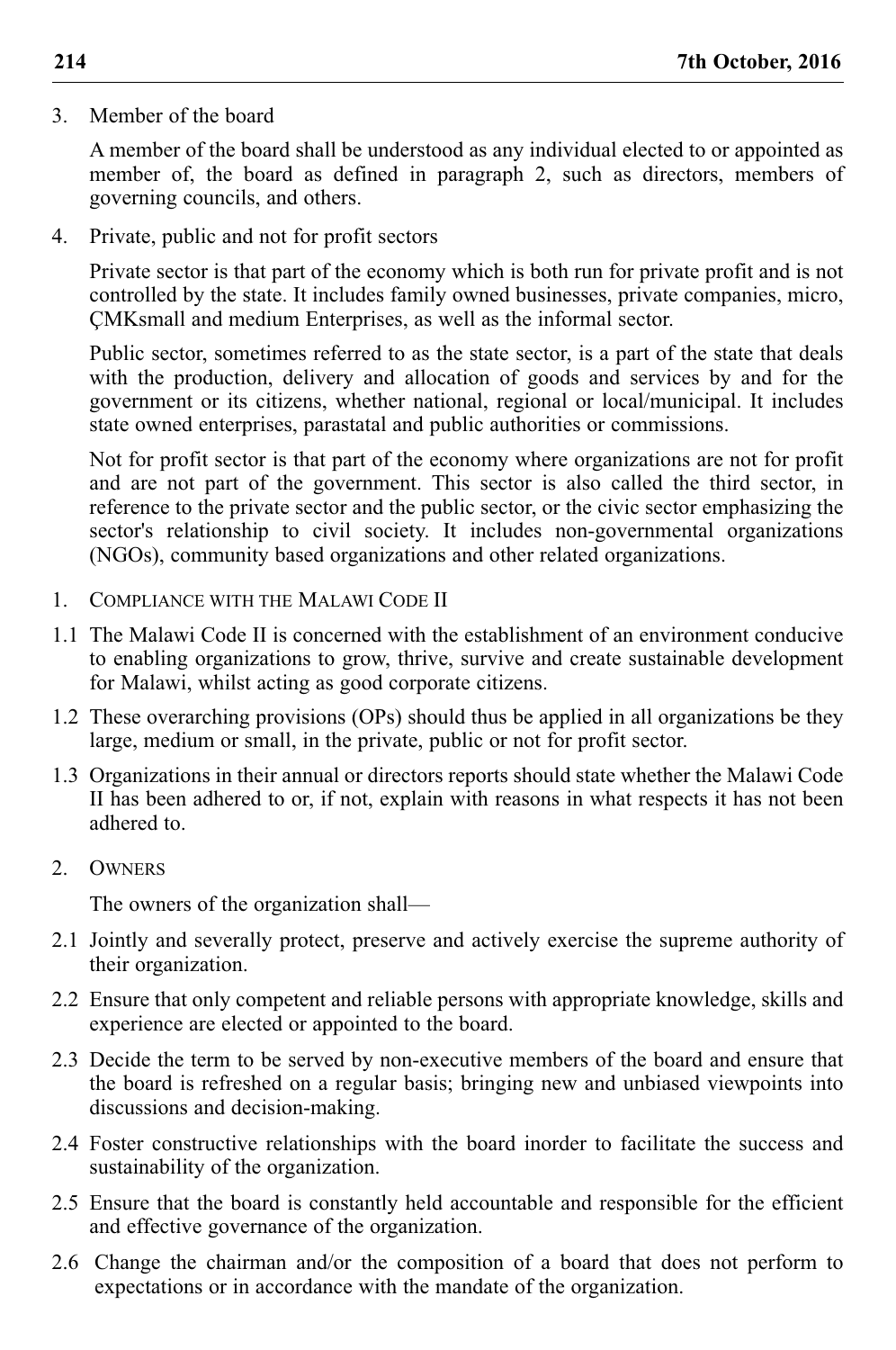- 2.7 Ensure that their organization acts as a good corporate citizen, and in a sustainable manner, taking into consideration, as appropriate, the views of stakeholders.
- 2.8 Comply with all applicable pieces of legislation.
- 2.9 Respect the fiduciary duties of the members of the board.
- 2.10 Ensure that the level of remuneration for members of the board and top management is sufficient to attract and retain the quality and calibre of individuals needed to run the organization successfully.
- 2.11 The majority of owners and the members of the board should appropriately respect the rights of minority owners. The organization's affairs may not be conducted in a manner which is unfairly prejudicial to the interests of minority owners and/or to the purpose of the organization.
- 3. BOARD STRUCTURE
- 3.1 The unitary (or one tier) board structure, comprising executive and nonexecutive directors, rather than the dual (or two tier) board structure adopted in some countries, is considered appropriate for Malawi as it provides greater interaction among all board members when dealing with matters such as strategic planning, performance, standards of conduct, resource allocation and communication with stakeholders.
- 3.2 While the size of the board shall be determined by the organization, and shall vary from organization to organization, the size should be such that it ensures that the organization operates effectively.
- 4. THE ROLE OF THE BOARD

The board shall—

- 4.1 Ensure that the organization complies with all relevant laws, regulations and codes, including the Malawi Code II, and, if appropriate, ask executive management to report periodically on such compliance.
- 4.2 Exercise leadership, enterprise, integrity and sound judgment in directing the organization; so as to achieve sustainable success for the organization.
- 4.3 Determine the organization's mission, values and objectives and ensure that a strategy is in place to achieve these and hold management accountable for its implementation.
- 4.4 Ensure that appropriate procedures and practices, to protect the organization's assets, resources and reputation, are in place and are effective.
- 4.5 Develop a board charter, based on the organization's constitution, articles of association, and the laws and regulations that apply to the organization, in which roles and responsibilities are clearly defined.
- 4.6 Retain full and effective control over the organization.
- 4.7 Ensure that decisions on material matters are in the hands of the board. The board shall have a definition of materiality on matters such as the acquisition and disposal of assets, investments, capital projects and authority levels. The level or definition of materiality is a matter for each organization to decide.
- 4.8 Define the responsibilities of, and requirements for, reporting by executive management and monitor their performance.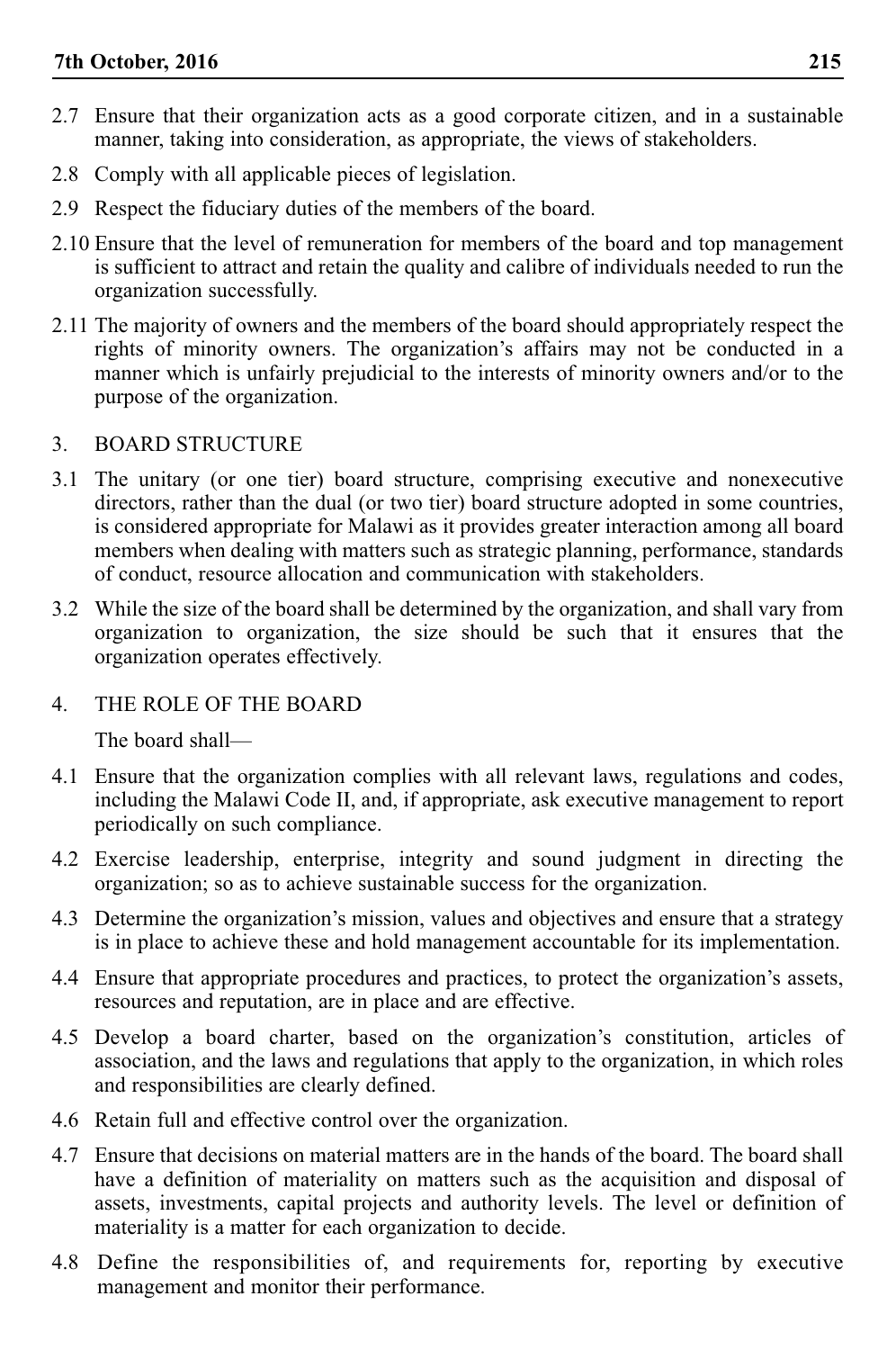- 4.9 Ensure that plans are in place for orderly succession of members of the board and of the chief executive officer.
- 4.10 Ensure that every member of, the board is able to play a full and constructive role in the affairs of the organization.
- 4.11 Develop policies and processes to avoid or minimize conflict of interest.
- 4.12 As part of its decision making process, take into consideration wider societal interests and other circumstances affecting how the organization fulfils its license to operate.
- 4.13 Ensure that a dialogue, based on mutual understanding of the objectives of the organization, exists between the board itself and the owners of the organization.
- 4.14 Ensure that it acts in the best interests of the organization and that in doing so it meets the organization's purpose.
- 4.15 Meet regularly. Each board should decide how regularly it needs to meet to discharge its duties, having regard to the organization's own circumstances.
- 4.16 On the appointment and throughout the duration of tenure of its members ensure that the members are able to devote sufficient time to their responsibilities as members of the board.
- 4.17 Ensure that its members have among them the right mix of expertise, experience, skills and knowledge appropriate to the organization;
- 4.18 Ensure that it is adequately informed and where necessary invite executive management to clarify and/or provide additional information;
- 4.19 Ensure that its members are of sufficient calibre to bring independent judgment to bear on issues of strategy, performance, resources, standards of conduct, and evaluation of performance.
- 4.20 Ensure that the integrated reporting by the organization is accurate and truthful, at the time of disclosure.
- 4.21 Consider the use of alternative dispute resolution as a method of resolving disputes arising both within the organization and between the organization and other parties. Alternative dispute resolution comprises, among others, open communication, win-win arrangements, negotiations, mediation and arbitration.
- 5. BOARD EVALUATION
- 5.1 It is good practice for boards to evaluate annually the mix of skills and experience of their members as well as the board's performance and processes. The level of evaluation would depend on the type of organization. Large organizations may also consider evaluating the chairman, other members of the board, board sub-committees and the chief executive officer.
- 5.2 organizations should agree in advance the type of evaluation suitable for their organization and how to measure and report it in the organization's directors or annual report.
- 6. BOARD SUB-COMMITTEES
- 6.1 Boards may find it useful to establish board sub-committees to deal with matters that can best be dealt with in a small forum. The number and nature of sub-committees will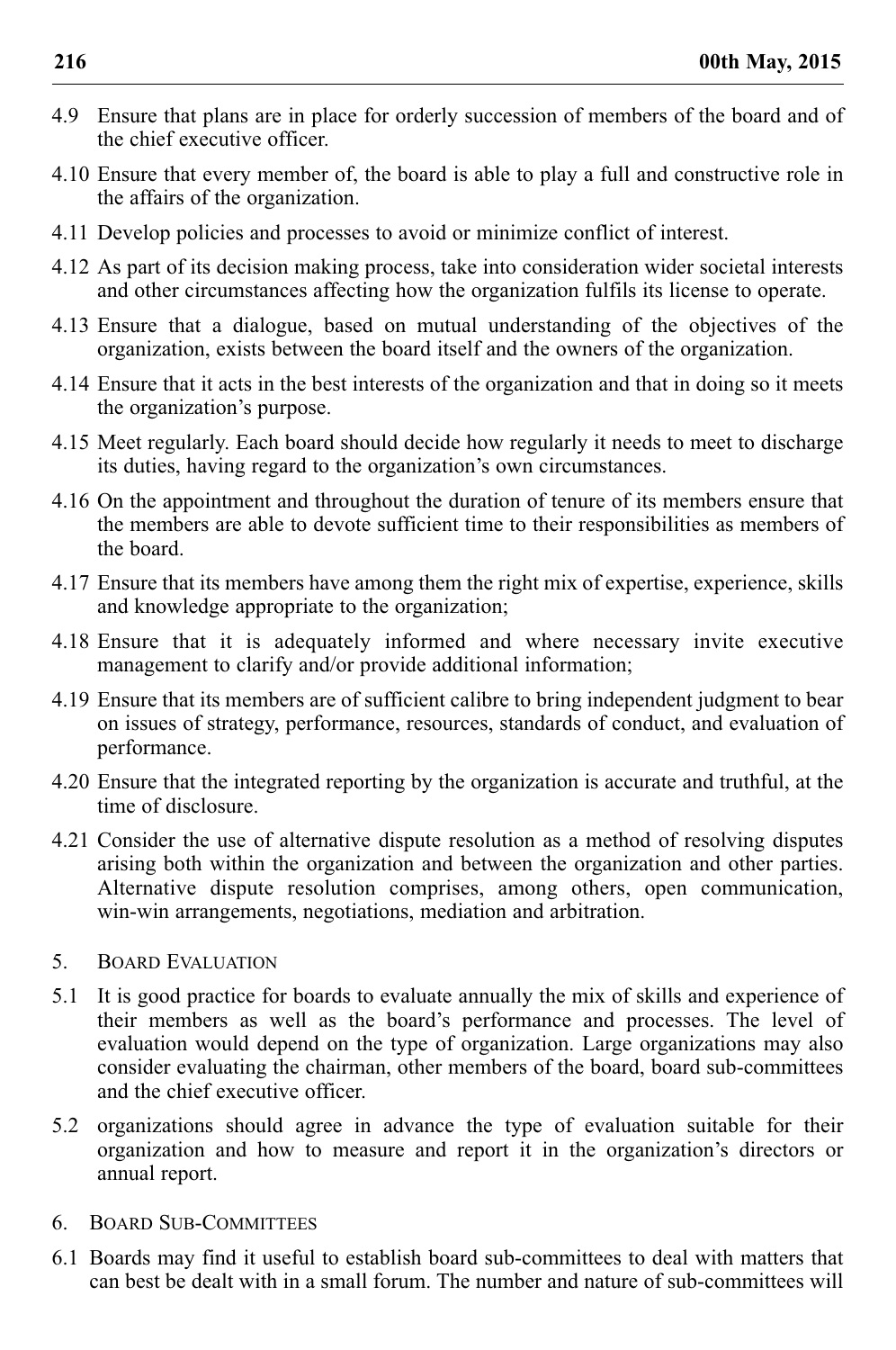depend on the type of organization. All sub-committees when established should be given, in writing, clear terms of reference.

- 6.2 Decisions of each sub-committee should be communicated to the board as recommendations for its further consideration.
- 6.3 When constituting sub-committees, the board shall ensure that the subcommittees members have the appropriate balance of skills, experience, independence and knowledge of the organization and the sub-committees' terms of reference to discharge their duties and responsibilities effectively.
- 6.4 Sub-committees shall also be provided with sufficient and appropriate resources to undertake their duties.
- 7. THE CHAIRMAN
- 7.1 The chairman should preferably be non-executive.
- 7.2 The roles of the chairman and the chief executive officer shall preferably be separate, but where they are combined, it is important that the chairman encourages proper deliberation of all matters requiring the board's attention and obtains optimum input from all members of the board.
- 7.3 The chairman shall ensure that all board members are as fully informed as possible on any issue on which a decision is to be made and afford each board member a reasonable opportunity to contribute to the board's deliberations.
- 7.4 It is the responsibility of the chairman, following a board evaluation, to recommend to the owners the removal of board members who do not contribute effectively to the board.
- 7.5 Where the chairman is appointed by the board, the members of the board should ensure that only a person that can add value is appointed to the position. The organization should determine the length of service of the chairman.
- 7.6 Where the chairman is required to exercise a casting vote, he shall use it objectively.
- 8. MEMBERS OF THE BOARD

In carrying out their functions, members of the board shall—

- 8.1 Exercise reasonable care, skill and diligence. This means the care, skill and diligence that would be exercised by a reasonably diligent person with—
	- (*a*) the general knowledge, skill and experience that may reasonably be expected of a person carrying out the functions of a member of the board of the organization; and
	- (*b*) the general knowledge, skill and experience that the member has.
- 8.2 Both during and after their tenure of office, avoid using privileged information for their own personal benefit or that of other people associated with them.
- 8.3 Ensure that they devote sufficient time to their responsibilities.
- 8.4 Be diligent in discharging their duties to the organization, endeavour to attend meetings regularly and be prepared and able where necessary, to express disagreement with colleagues on the board including the chairman and the chief executive officer.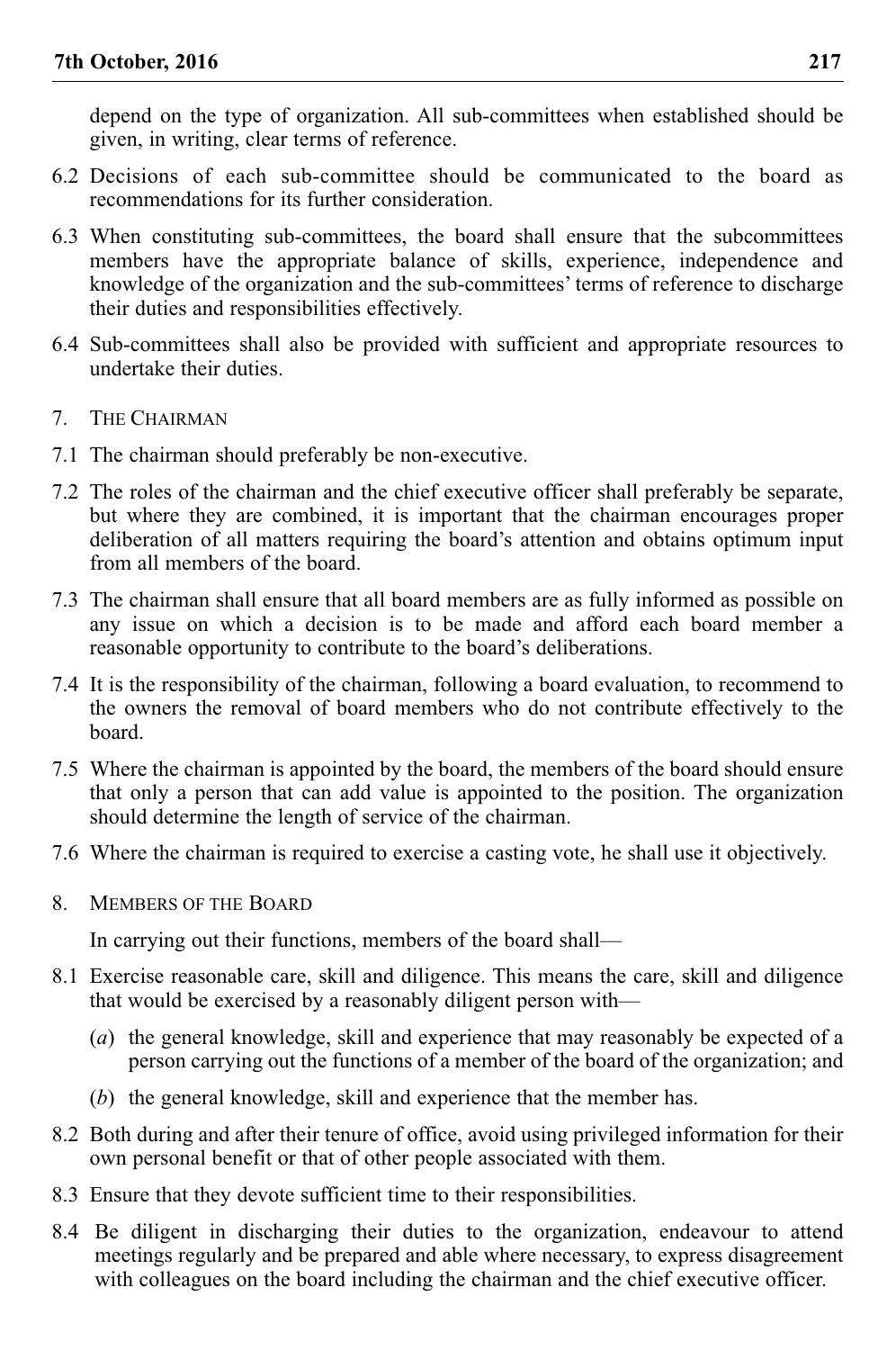- 8.5 Be truthful and disclose all the information at their disposal to enable the board to make an informed decision.
- 8.6 At the expense of the organization, be entitled to seek independent professional advice about the affairs of the organization. Before seeking independent professional advice, however, the member concerned shall discuss and clear the matter with the chairman or the company secretary. If to approach either of them is inappropriate in the circumstances of the matter, the board member must act within the best interests of the organization.
- 9. NON-EXECUTIVE MEMBERS OF THE BOARD

Non-executive members of the board shall—

- 9.1 Be independent in character and judgment, even where there are relationships or circumstances which are likely to affect, or could appear to affect the judgment of the members of the board.
- 9.2 Not take part in the day-to-day management of the organization.
- 9.3 Not have any benefits from the organization other than their fees and other approved expenses. All sitting allowances are deemed to be part of fees.
- 9.4 Not undertake any advisory work for the organization unless that work has been approved in advance by the board and is limited in scope and time in order not to compromise the non-executive status of that member and to avoid any conflict of interest.
- 9.5 Be of sufficient calibre to bring independent judgment to bear on issues of strategy, performance, resources, standards of conduct, and evaluation of performance.
- 9.6 Constructively challenge and contribute to the development of strategy.
- 9.7 Scrutinize the performance of management in meeting agreed goals and objectives, and monitor the reporting of performance.
- 9.8 Satisfy themselves that financial information is accurate and that financial controls and systems of risk management are robust and sound.
- 9.9 Be responsible for ensuring that plans are in place to ensure the long term sustainability of the organization. In this regard, they may have a role in appointing and,where necessary, removing senior management and determining their levels of remuneration.
- 10. APPOINTMENT OF MEMBERS OF THE BOARD
- 10.1 The appointment of the board shall be appropriate for the organization taking into account good governance and the requirements for the organization to meet its goals and to ensure its long-term sustainability.
- 10.2 appointments to the board should be planned with strategic considerations and objectives of the organization in mind.
- 10.3 The selection process must be managed by considering a balanced mix of experience and skills needed to add value to the strategic role of the board. Depending on the type of organization, the selection process may also consider appropriate diversity of gender and / or social and economic background.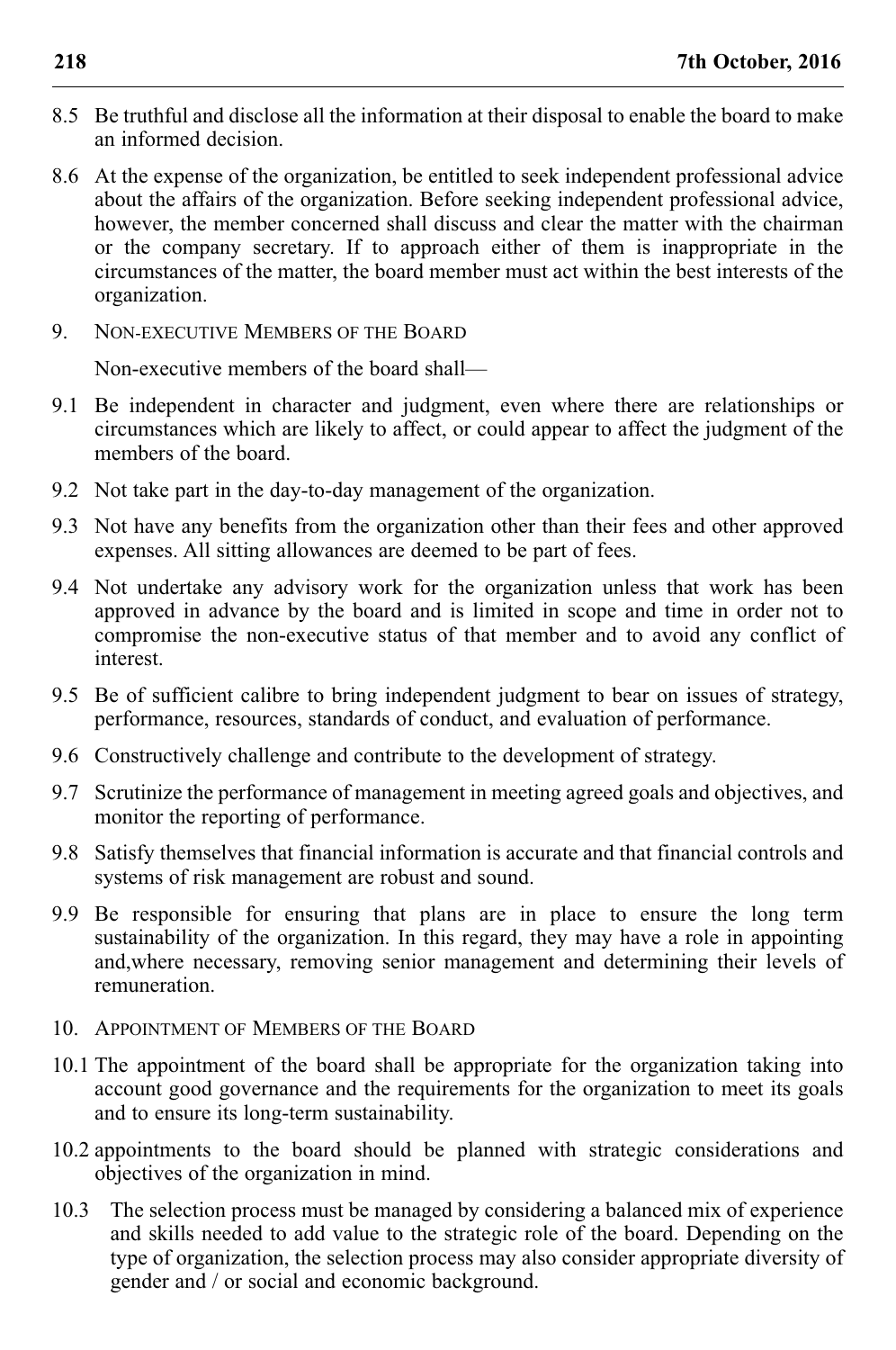- 10.4 An organization shall make appointments to the board on merit.
- 10.5 The term served by both executive and non-executive members of the board should be decided by the organization; taking into account the period that could reasonably be perceived to materially interfere with the member's ability to act in the best interest of the organization's goals and long-term sustainability.
- 10.6 Where appointments to the board are done at an annual general meeting or general assembly, Owners should be provided with a list of candidates from whom to elect members of the board.
- 11. REMUNERATION OF MEMBERS OF THE BOARD
- 11.1 Remuneration of members of the board shall be appropriate to the organization and should take into account the long term sustainability of the organization.
- 11.2 There shall be a formal and transparent process for determining remuneration of members of the board and of top management.
- 11.3 Non-executive members of the board shall receive fees at levels that reflect time invested commitment, performance and responsibilities. Organizations may however choose for an arrangement where members of the board are fully committed to the| mission of the organization and therefore agree to work pro bono.
- 11.4 An organization shall disclose, at least on an aggregate basis, in its director's or annual report, the remuneration, bonuses and other benefits received by members of the board. What is to be disclosed shall represent the total cost to the organization.
- 11.5 When considering appointing executive members of the board, the Board should seek proper legal advice in relation to termination clauses to avoid the risk of paying excessive amounts on termination of service.
- 12. TRAINING AND DEVELOPMENT OF MEMBERS OF THE BOARD
- 12.1 Members of the board need proper knowledge of the organizations for which they are responsible. They should acquire a broad knowledge of—
- 12.1.1 The business of the organization so that they can provide meaningful direction to it;
- 12.1.2 The statutory and regulatory requirements affecting the direction of the organization and the environment in which the organization operates; and
- 12.1.3 Their role, duties, responsibilities, and obligations as well as board practices and procedures.
- 12.2 The board, in developing training needs, should take into account any training needs identified during a Board Evaluation.
- 12.3 The board shall ensure that new members undergo a tailored induction programme, particularly if the new Members have no previous board experience.
- 12.4 Every member of the board shall keep abreast of both practical and theoretical developments affecting the environment in which the organization operates as well as to ensure that their expertise and experience remain relevant to the board and to the organization. Members of the board shall be regularly exposed to matters relevant to legal reforms, corporate governance, changing corporate environment, risks, opportunities and other matters that may be of interest in the execution of their duties.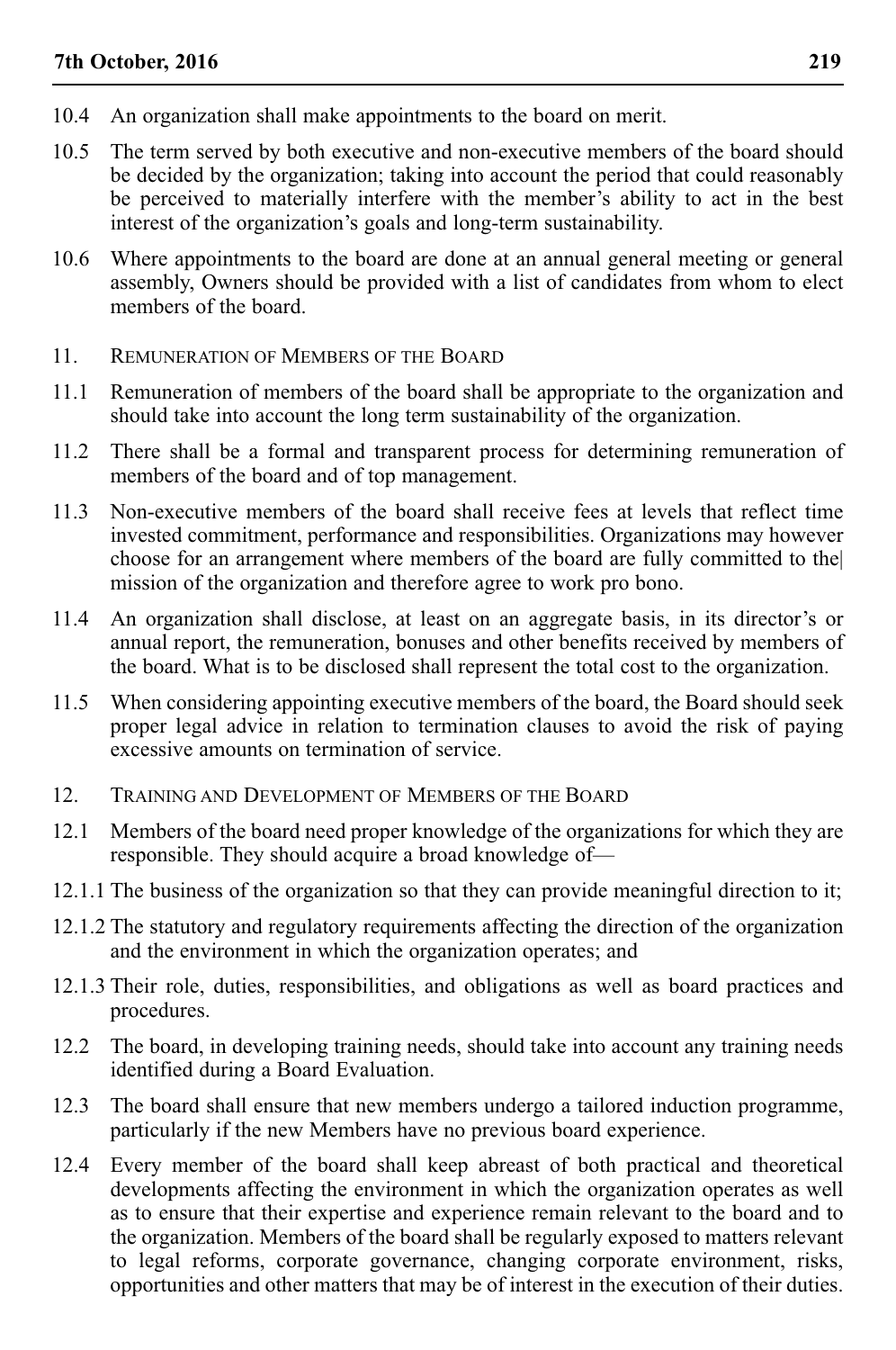- 12.5 Executive members of the board shall be encouraged by their organization to take non-executive appointments in other organizations. However, the number of nonexecutive appointments shall not be such that the member's executive responsibilities to their own organization are adversely affected.
- 13. THE COMPANY SECRETARY
- 13.1 All organizations, where required by law, shall ensure that they have access to a competent company secretary to render company secretarial services to the organization. The appointment and removal of the company secretary shall be a matter for the board as a whole.
- 13.2 The company secretary shall among other duties, be responsible for advising the chairman and the board on the implementation of the Malawi Code II.
- 13.3 All members of the board shall have access to advice and services of the company secretary.
- 13.4 The company secretary shall be responsible for ensuring effective information flows between the board and top management and between the board and its sub-committees.
- 13.5 Wherever possible, the role of the chief executive officer and that of the company secretary shall be separated.
- 14. RELATED PARTY TRANSACTIONS
- 14.1 Organizations shall identify, manage and document related party transactions.
- 14.2 The following are related parties—
	- (*a*) a member of the board or of the key management personnel of the organization;
	- (*b*) any other person that significantly controls or influences the organization;
	- (*c*) any close member of the family (such as the individual's domestic partner and children, children of the individual's domestic partner and other dependants of the individual or of the individual's domestic partner) of any individual referred to in (*a*) or (*b*);
	- (*d*) any entity controlled or significantly influenced by the organization or by any individual referred to in (*a*) or (*b*);
	- (*e*) any entity under joint control with the organization; or
	- (*f*) any entity that significantly controls or influences the organization.
- 14.3 A related party transaction shall be understood as a transfer of resources, services or obligations between related parties and the organization, regardless of whether or not a price is charged. This includes, among others, purchases or sales of goods, property and other assets; rendering or receiving of services, leases, transfers of research and development; transfers under licence agreements, financial arrangements (including loans and equity contributions in cash or in kind), provision of guarantees or collateral, commitments to do something if a particular event occurs or does not occur in the future, including executory contracts, among other things.
- 14.4 Owners shall be informed of any related party transaction that may significantly affect the current and or future financial position, the performance, the capacity, the opportunities and/or the risks of the organization. Such disclosure shall explain what the nature of the transactions is and how the potential conflicts of interest or other risks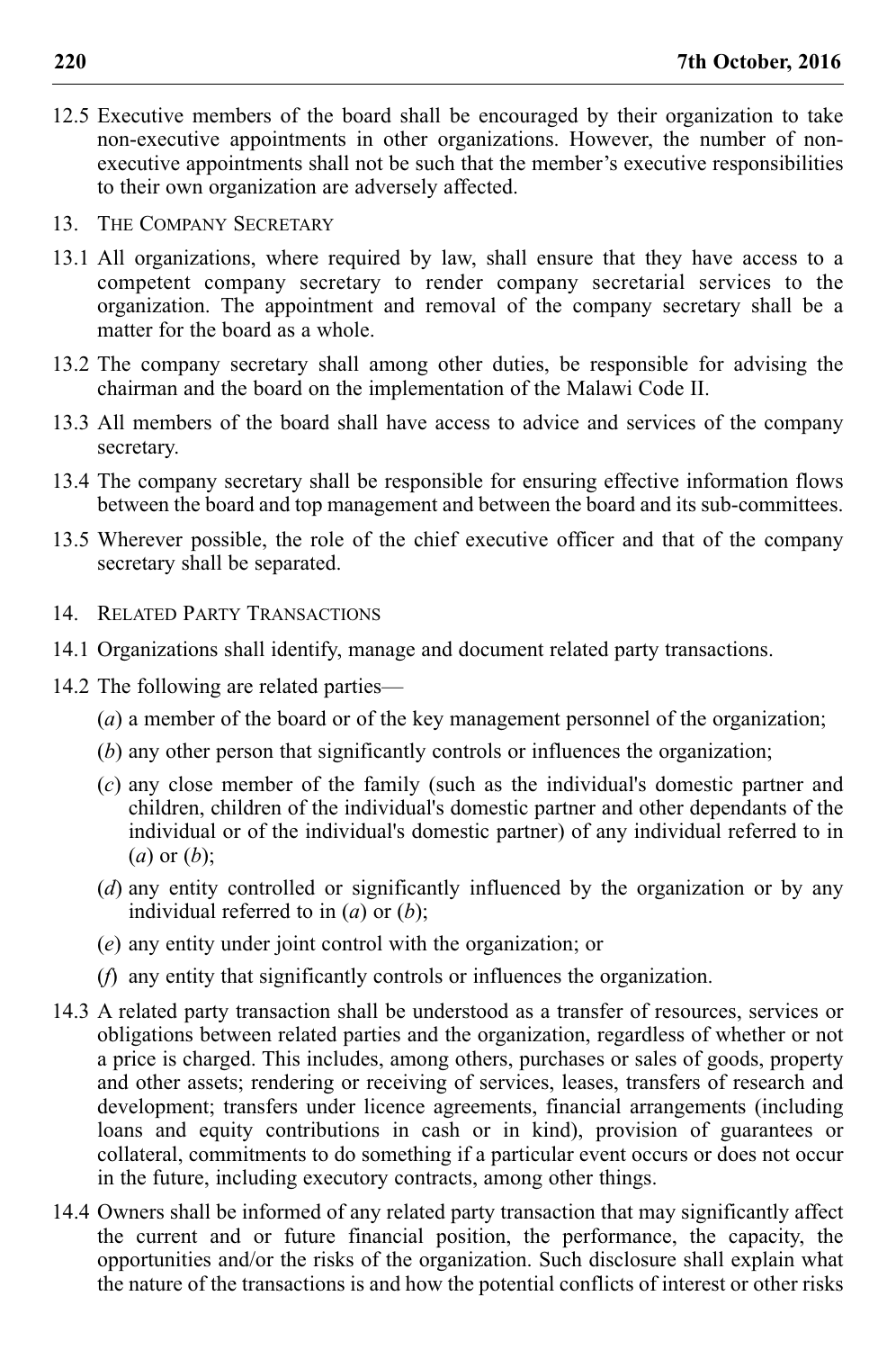for the organization are being avoided and/or mitigated.

- 15. RISK MANAGEMENT AND INTERNAL CONTROLS
- 15.1 The board shall be responsible for the governance of risk.
- 15.2 The board should regularly review the organization's risks, risk appetite and tolerance, and ensure that it has endeavoured to put in place measures to minimize or avert anyidentified risks. The board shall also regularly review the appropriateness of these| measures.
- 15.3 The board of an organization that relies heavily on information technology (computer) systems shall ensure that appropriate back-up measures are adopted and that measures are put in place to safeguard all information stored by the organization.
- 16. ETHICS

Organizations shall—

- 16.1 ensure that they act ethically; and
- 16.2 consider developing a code of ethics aimed at fostering an ethical culture within their organization.

Where adopted, a code of ethics shall—

- 16.2.1 commit the organization to the highest standards of behaviour;
- 16.2.2 be developed with the full participation of all parties expected to abide by it;
- 16.2.3 receive total commitment from the board and the chief executive officer of the organization; and
- 16.2.4 be sufficiently detailed as to give a clear guide to the expected standards of behaviour of all employees.
- 16.3 Allow African "umunthu" values to thrive within the ethical framework of the organization. Relationships within the organization and with its stakeholders shall therefore also be guided by the following concepts: thoroughly valuing others and, in doing so, valuing ourselves, cooperation, kinship and belonging within the community.
- 17. GOOD CITIZENSHIP
- 17.1 An organization as well as being an economic entity is also a citizen of Malawi and as such has a moral and social standing within Malawian society, with all the responsibilities attached to that status. As such, when making decisions, an organization shall consider the impact of its decisions on its stakeholders (both internal and external), the environment and society as a whole.
- 18. SUSTAINABILITY
- 18.1 Organizations shall conduct their operations in a manner that meets existing needs without compromising the ability of future generations to meet their needs. It means having regard to the impact that the organizations' operations have on the environment, economic and social life of the community in which it operates. This shall include its supply chain, that is to say, access to the resources and raw materials it needs to carry out its operations.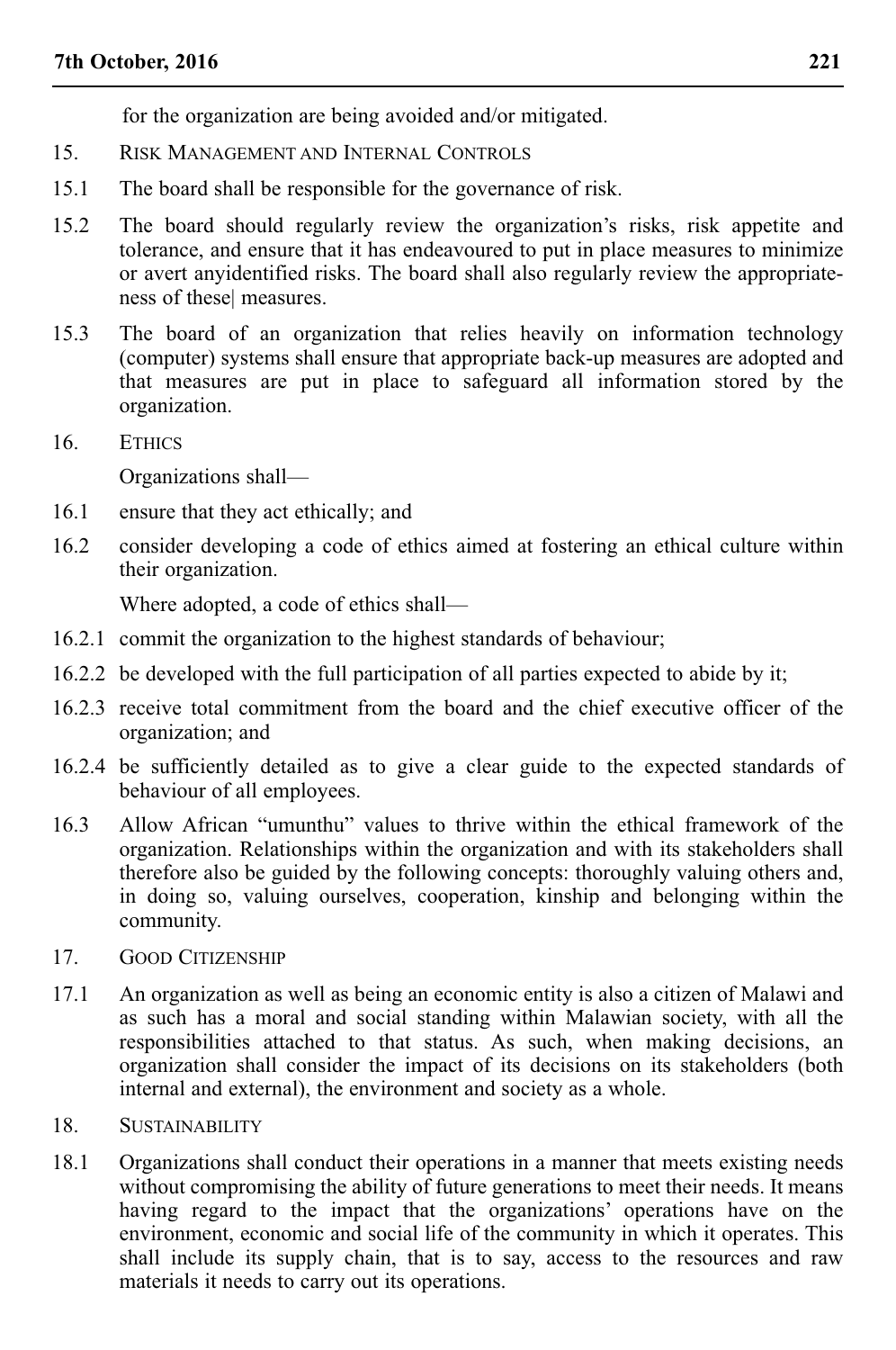- 18.2 Organizations shall report on how they have both positively and negatively impacted on the environment and on the economic and social life of the community in which they operate and how they believe they can improve the positive and eradicate or lessen the negative aspects in the coming year.
- 19. EXTERNAL COMMUNICATIONS
- 19.1 Society is currently demands greater transparency, accountability and responsibility from organizations. Organizations should consider making regular, timely, balanced and understandable statements about their activities, performance and future prospects.
- 19.2 Organizations shall, where it is in their best interests, disclose publicly their reasons for making decisions which may appear compromised due to a perceived conflict of interest of the members making the decision.
- 20. INTEGRATED REPORTING AND AUDITING
- 20.1 Organizations shall produce financial statements appropriate to them. To the extent possible the financial statements should be prepared in accordance with nationally recognized standards.
- 20.2 Where there is a requirement for auditing the financial statements, the audit shall be done by an independent external auditor, who is provided with the opportunity to raise matters directly with the board.
- 20.3 Sustainability reporting and disclosure shall be integrated with the organization's financial reporting.
- 20.4 The financial statements of the organization shall also comply with any obligation to disclose related party transactions, as is, for their type of organization, specified in laws, regulations, directives or guidelines.

Made this 1st day of June, 2016.

|                         | <b>JOSEPH MWANAMVEKHA</b> |
|-------------------------|---------------------------|
|                         | Minister of Industry,     |
| $($ FILE NO. INV $/22)$ | <i>Trade and Tourism</i>  |

GOVERNMENT NOTICE NO. 29

## COMPANIES ACT

## (ACT NO 15 OF 2013)

COMPANIES (MODEL ARTICLES AND MEMORANDA) REGULATIONS, 2016

IN EXERCISE of the powers conferred by section 382 of the Act, I, JOSEPH MWANAMVEKHA, Minister of Industry, Trade and Tourism, make the following Regulations\_\_

#### PART **I\_PRELIMINARIES**

1. These Regulations may be cited as the Companies (Model Articles and Memoranda) Regulations, 2016. Citation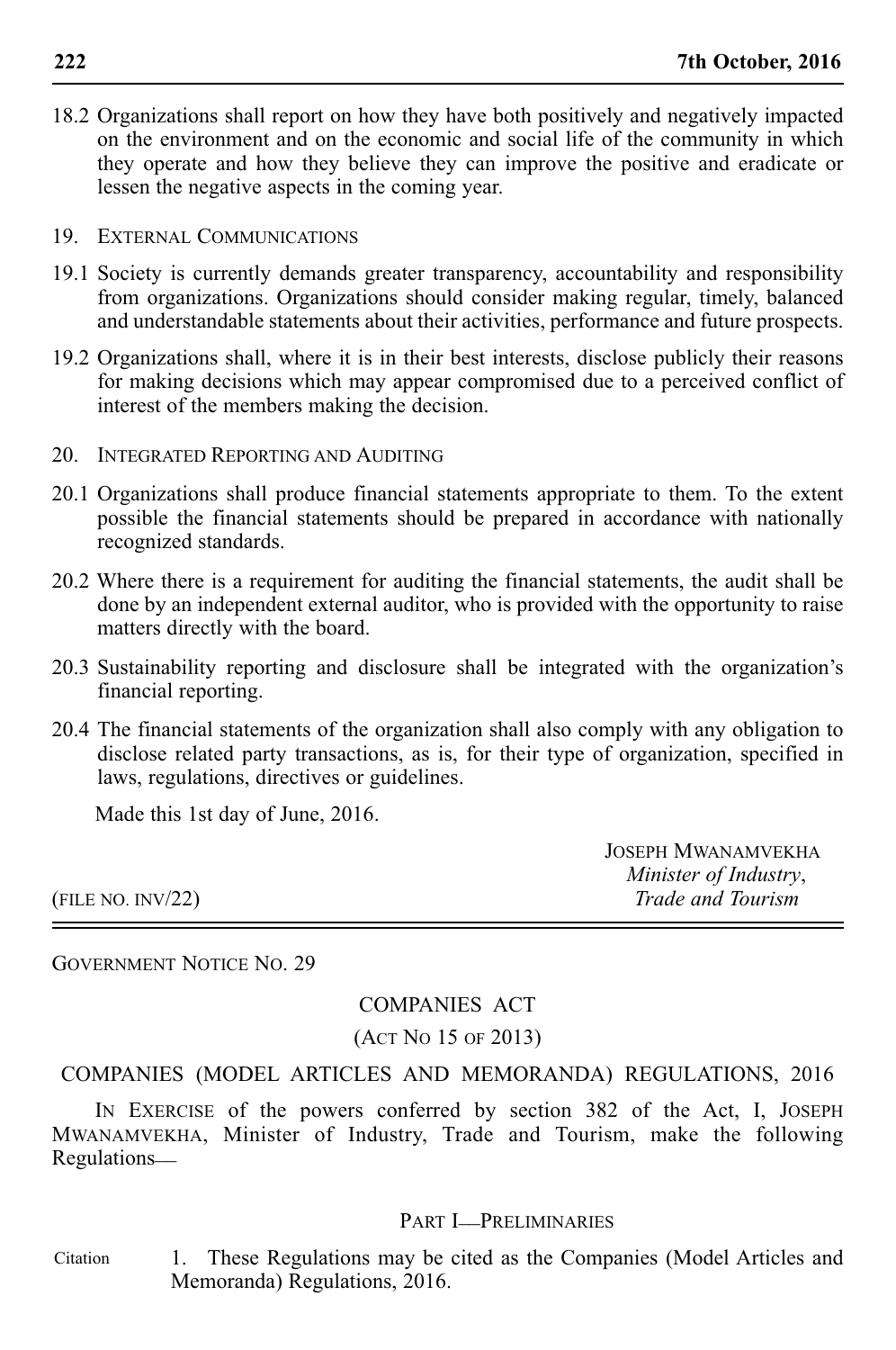## PART II\_MODEL ARTICLES AND MEMORANDA

2. The articles of association of a private company limited by shares shall be in accordance with Table A in the Schedule to these Regulations. 3. The articles of association of a public company shall be in accordance with Table B in the Schedule to these Regulations. 4. The articles of association of a company limited by guarantee shall be in accordance with Table C in the Schedule to these Regulations. 5. The memorandum of association of a company limited by shares shall be in accordance with Table D in the Schedule to these Regulations. 6. The memorandum of association for a company limited by guarantee Model articles of a private company limited by shares *Schedule* Model articles of a public company *Schedule* Model articles of a company limited by guarantee *Schedule* Model memorandum of a company limited by shares *Schedule* Model memorandum

shall be in accordance with the form in Table E in the Schedule to these Regulations. of a company limited by

# SCHEDULE

# TABLE A (reg. 2)

guarantee *Schedule*

# MODEL ARTICLES OF A PRIVATE COMPANY LIMITED BY SHARES

## PART **I\_PRELIMINARY**

- 1. Interpretation
- 2. Liability of members

## PART II\_\_DIRECTOR'S POWERS AND RESPONSIBILITIES

- 3. Director's general authority
- 4. Shareholder's reserve power
- 5. Delegation by directors
- 6. Committees
- 7. Collective decisions by directors
- 8. Unanimous decisions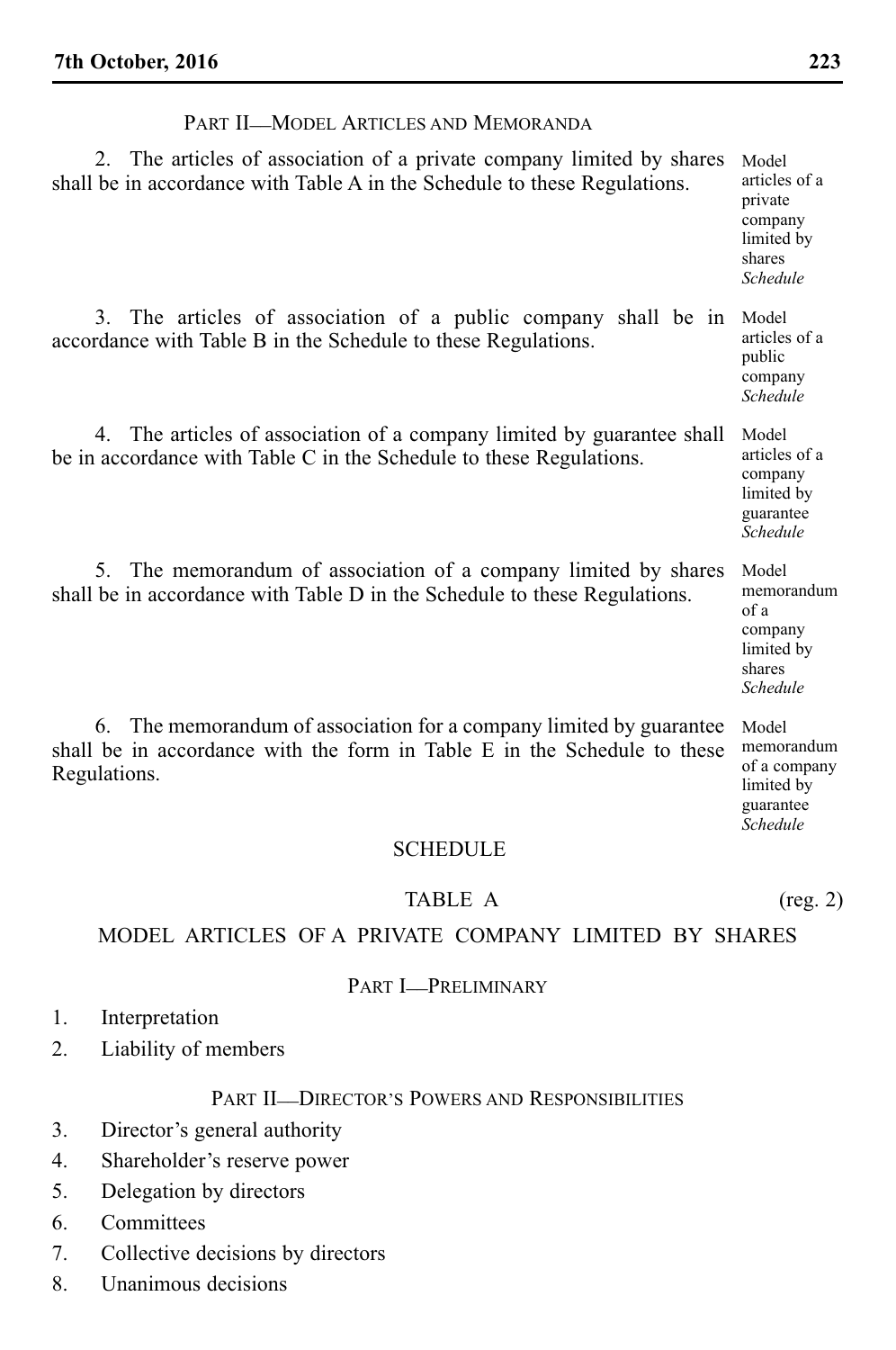- 9. Calling of directors' meeting
- 10. Participation in directors' meeting
- 11. Quorum for directors' meeting
- 12. Chairing of directors' meeting
- 13. Casting votes
- 14. Conflict of interest
- 15. Records of decisions to be kept
- 16. Directors may make rules
- 17. Methods of appointing directors
- 18. Termination of director's appointment
- 19. Director's remuneration
- 20. Director's expenses

# PART III\_\_SHARES AND DISTRIBUTIONS

- 21. All shares to be fully paid up
- 22. Powers to issue different classes of share
- 23. Company not bound by less than absolute interests
- 24. Share certificates
- 25. Replacement of share certificates
- 26. Share transfers
- 27. Transmission of shares
- 28. Exercise of transmittees' rights
- 29. Transmittees bound by prior notices
- 30. Procedure for declaring dividends
- 31. Payment of dividends and other distributions
- 32. No interest on distributions
- 33. Unclaimed distributions
- 34. Non-cash distributions
- 35. Waiver of distributions
- 36. Authority to capitalize and appropriation of capitalized sums

# PART IV\_DECISION MAKING BY SHAREHOLDERS

- 37. Attendance and speaking at general meetings
- 38. Quorum for general meetings
- 39. Chairing general meetings
- 40. Attendance and speaking by directors and non-shareholders
- 41. Adjournment
- 42. Voting: general
- 43. Errors and disputes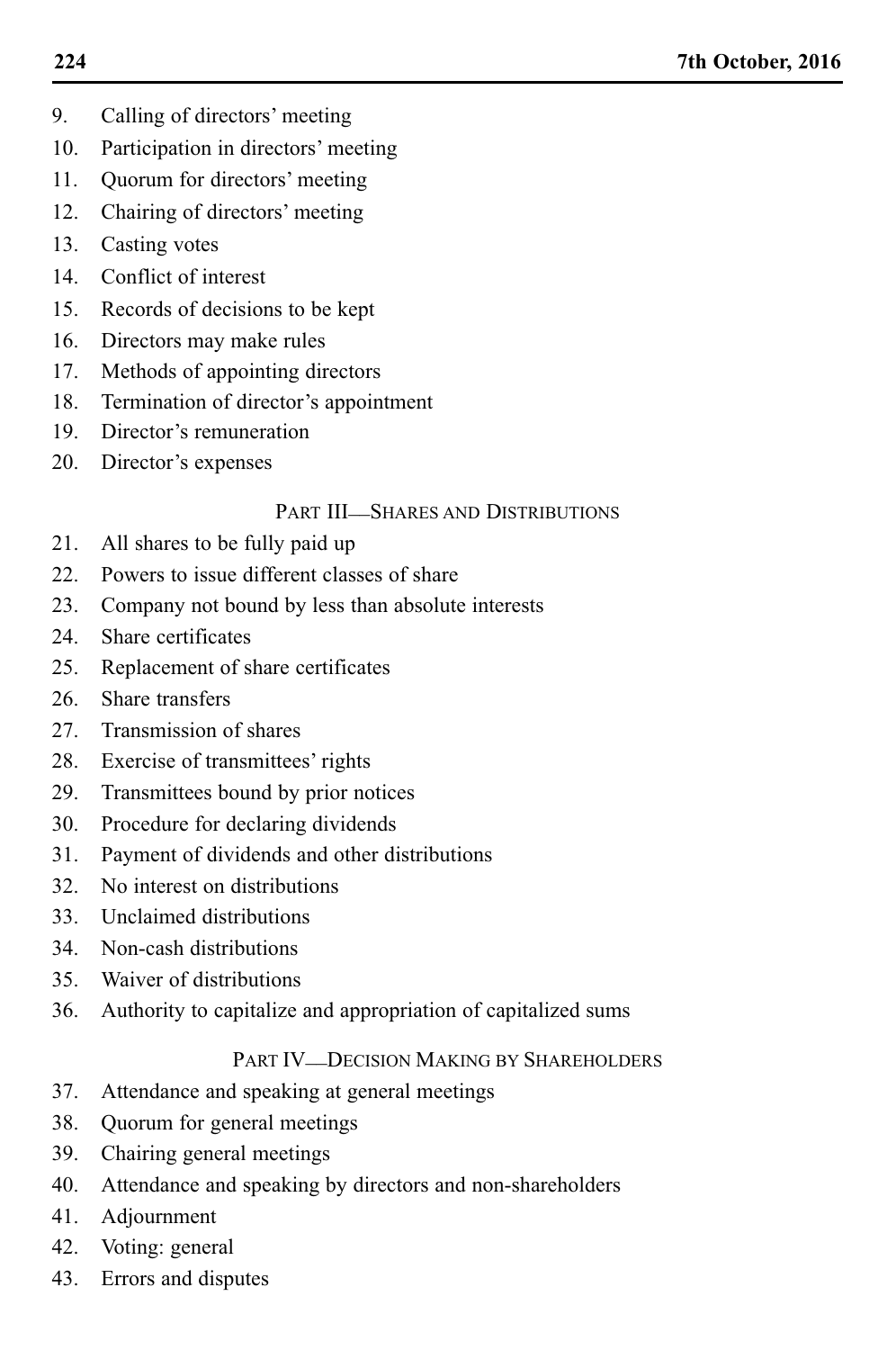#### **7th October, 2016 225**

- 44. Poll votes
- 45. Content of proxy notices
- 46. Delivery of proxy notices
- 47. Amendments to resolutions

#### PART V\_\_ADMINISTRATIVE ARRANGEMENTS

- 48. Means of communication to be used
- 49. Company seals
- 50. No right to inspect accounts and other records
- 51. Provision for employees on cessation of business
- 52. Indemnity
- 53. Insurance

## PART I—PRELIMINARY

1.\_\_(1) In these Articles, unless the context requires otherwise\_\_ Interpretation

"articles" means the company's articles of association;

"bankruptcy" includes individual insolvency proceedings;

"chairman" has the meaning given in article 12;

"chairman of the meeting" has the meaning given in article 39;

"director" means a director of the company, and includes any person occupying the position of director, by whatever name called;

"distribution recipient" has the meaning given in article 31;

"document" includes, unless otherwise specified, any document sent or supplied in electronic form;

"fully paid" in relation to a share, means that the nominal value and any premium to be paid to the company in respect of that share have been paid to the company;

"holder" in relation to shares means the person whose name is entered in the register of members as the holder of the shares;

"instrument" means a document in hard copy form;

"ordinary resolution" has the meaning given in section 2 of the Act;

"paid" means paid or credited as paid;

"participate", in relation to a directors' meeting, has the meaning given in article 10;

"proxy notice" has the meaning given in article 45;

"shareholder" means a person who is the holder of a share;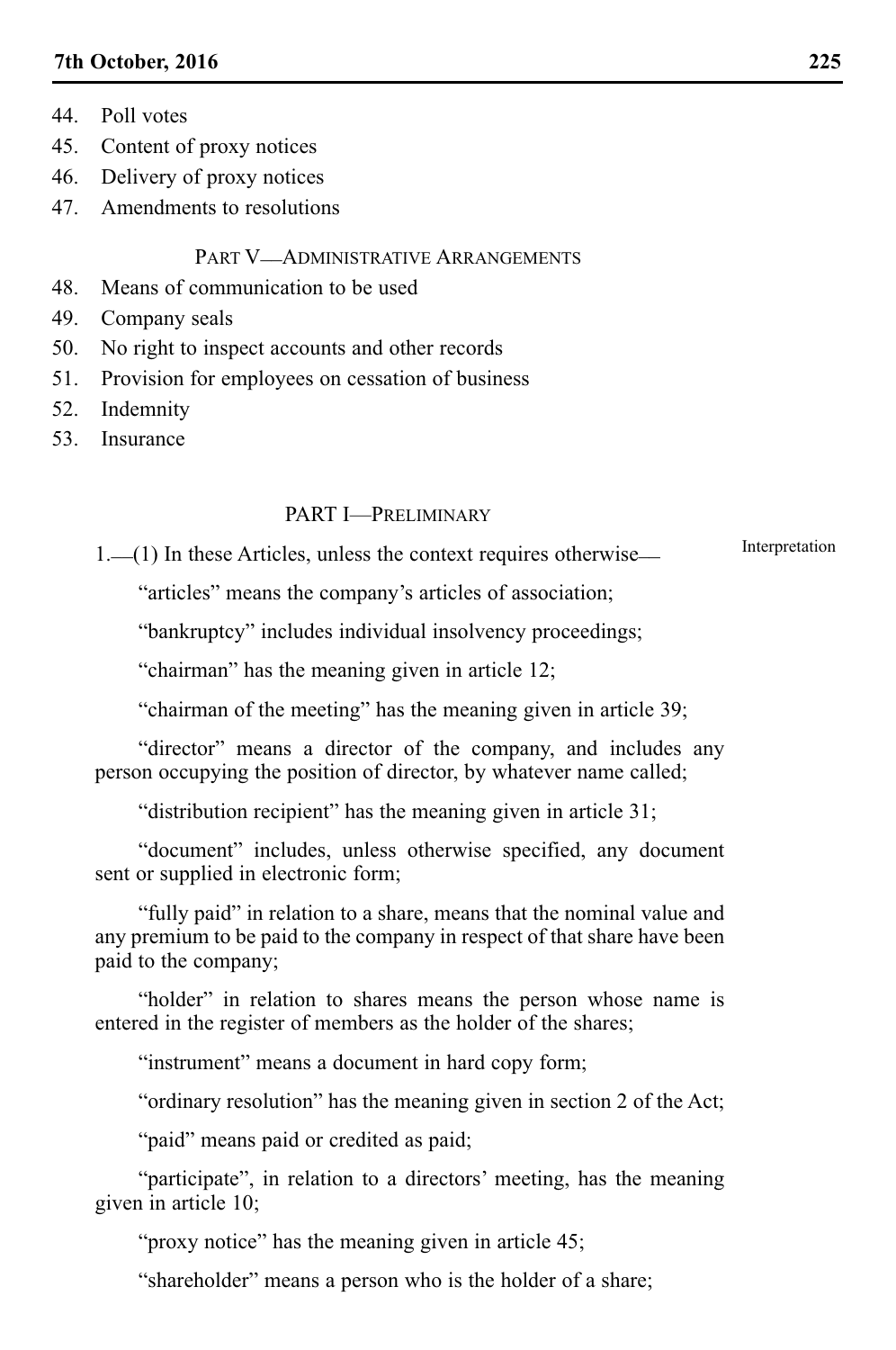"shares" means shares in the company;

"special resolution" has the meaning given in section 2 of the Act;

"subsidiary" has the meaning given in section 2 of the Act;

"transmittee" means a person entitled to a share by reason of the death or bankruptcy of a shareholder or otherwise by operation of law; and

"writing" means the representation or reproduction of words, symbols or other information in a visible form by any method or combination of methods, whether sent or supplied in electronic form or otherwise.

(2) Unless the context otherwise requires, other words or expressions contained in these articles bear the same meaning as in the Act as in force on the date when these articles become binding on the company.

2. Liability of the members is limited to the amount, if any, unpaid on the shares held by them. Liability of members

### PART II-DIRECTOR'S POWERS AND RESPONSIBILITIES

3. Subject to the articles, a director shall be responsible for the management of the company's business, for which purpose he may exercise all the powers of the company. Director's general authority

4.\_\_(1) A shareholder may, by special resolution, direct the directors to take, or refrain from taking, specified action. reserve power

> (2) A special resolution passed pursuant to paragraph (1) shall not invalidate anything which the directors have done before the passing of the resolution.

5.\_\_(1) A director may delegate any of the powers which are conferred on him under these articles\_\_ Delegation by a director

(*a*) to such person or committee;

(*b*) by such means including by power of attorney;

- (*c*) to such an extent;
- (*d*) in relation to such matters or territories; and
- (*e*) on such terms and conditions;as he thinks fit.

(2) Where a director specifies in writing, any delegation of powers under this article may authorize further delegation of the director's powers by any person to whom they are delegated.

(3) A director may revoke any delegation of powers made under this article, in whole or part, or alter its terms and conditions.

**Committees** 

 $6.$  (1) Committees to which a director delegates any of his powers shall

Shareholder's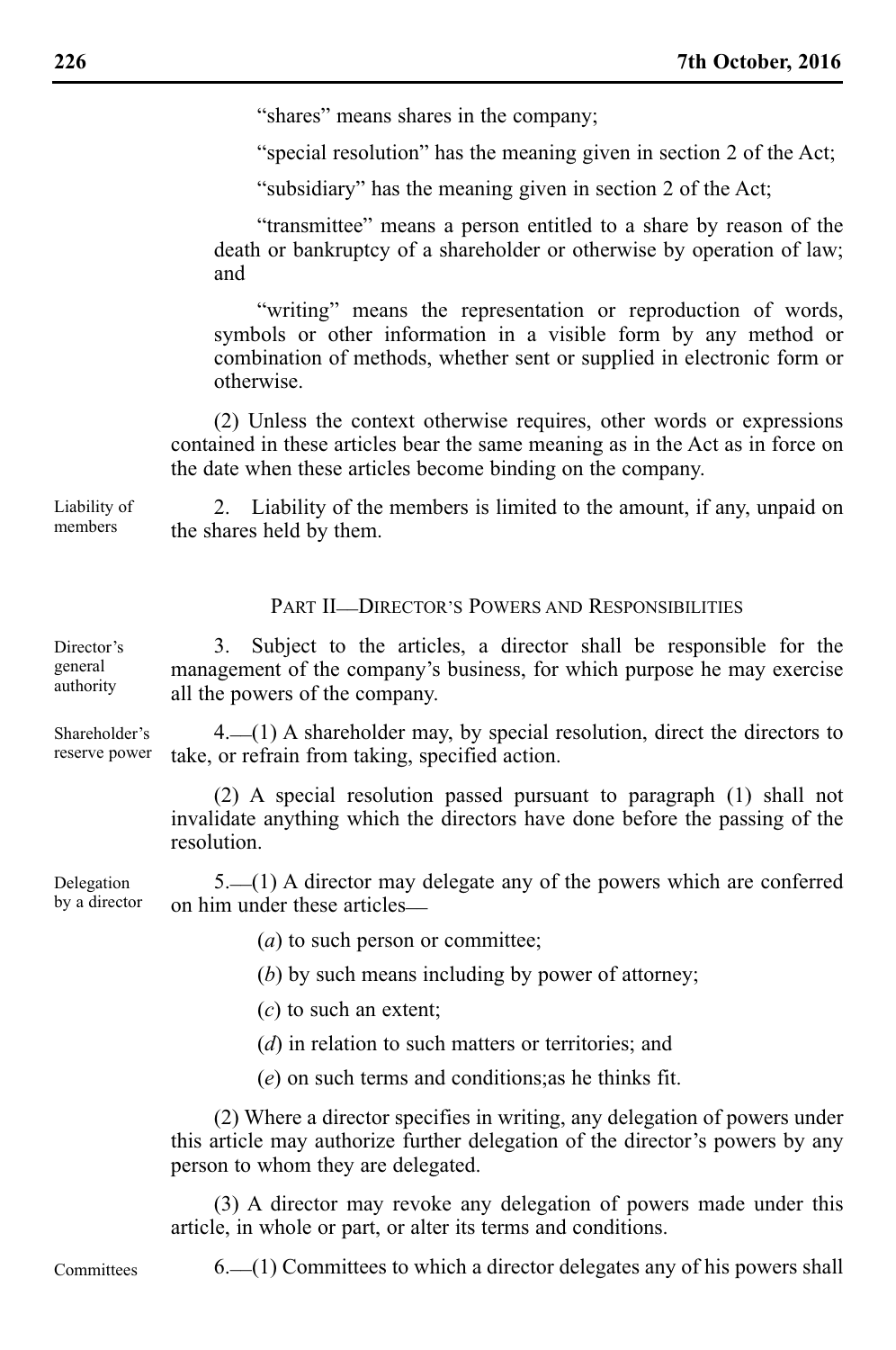follow procedures which are based, insofar as they are applicable, on provisions of these articles that govern the taking of decisions by directors.

(2) Directors of a company may make rules of procedure for all or any committees, which prevail over rules derived from the articles if they are not consistent with them.

7.\_\_(1) The general rule about decision-making by directors is that any decision of the directors shall be either a majority decision at a meeting or a decision taken in accordance with article 8.

 $(2)$  The general rule under this article shall not apply, if—

(*a*) the company only has one director; and

(*b*) no provision of the articles requires it to have more than one director.

(3) Where the general rule does not apply as envisaged in paragraph (2), the director may take decisions without regard to any of the provisions of the articles relating to directors' decision-making

 $8-(1)$  A decision of the directors is taken in accordance with this article when all eligible directors indicate to each other by any means that they share a common view on a matter. Unanimous

(2) Such a decision may take the form of a resolution in writing, copies of which have been signed by each eligible director or to which each eligible director has otherwise indicated agreement in writing.

(3) References in this article to eligible directors are to directors who would have been entitled to vote on the matter had it been proposed as a resolution at a directors' meeting.

(4) A decision may not be taken in accordance with this article if the eligible directors would not have formed a quorum at such a meeting.

9.\_\_(1) Any director may call a directors' meeting by giving a notice of Calling of a the meeting to the directors or by authorizing the company secretary, if any, to give such notice.

(2) Notice of any directors' meeting shall indicate\_\_

(*a*) its proposed date and time;

(*b*) where it shall take place; and

(*c*) if it is anticipated that directors participating in the meeting will not be in the same place, how it is proposed that they should communicate with each other during the meeting.

(3) Notice of a directors' meeting shall be given to each director, but need not be in writing.

(4) Notice of a directors' meeting need not be given to directors who waive their entitlement to notice of that meeting, by giving notice to that effect to the company not more than seven days after the date on which the meeting is held. Where such notice is given after the meeting has been held, that shall not affect the validity of the meeting, or of any business conducted at the

Collective decisions by directors

decisions

directors' meeting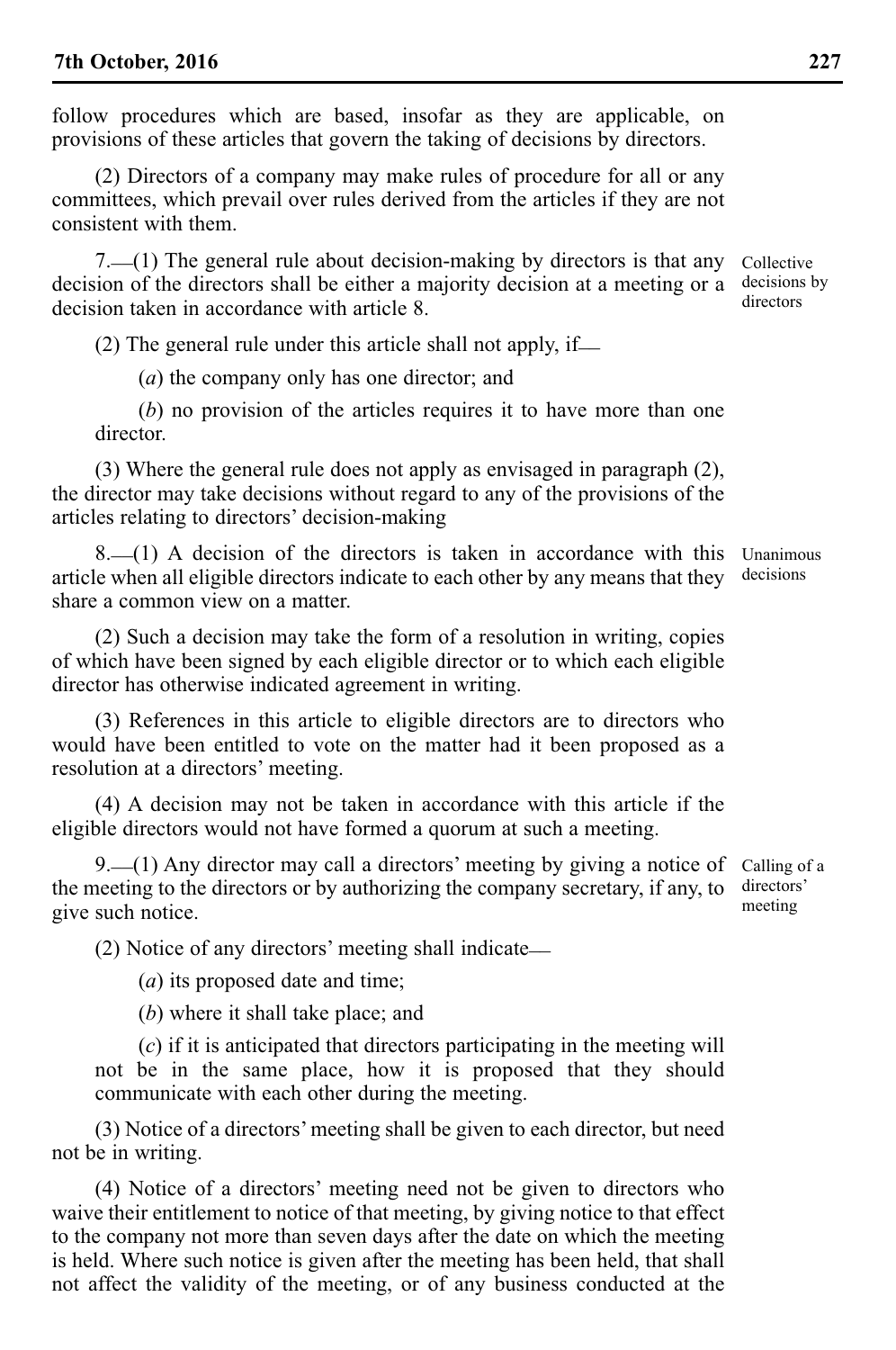meeting.

Participation in directors' meetings

10.\_\_(1) Directors participate in a directors' meeting, or part of a directors' meeting, when—

(*a*) the meeting has been called and takes place in accordance with these articles; and

(*b*) the directors can each communicate to the others any information or opinions they have on any particular item of the business of the meeting.

(2) In determining whether directors are participating in a directors' meeting, the location of a particular director and the mode which the directors communicate to each other is irrelevant.

(3) If all the directors participating in a meeting are not at the same place, they may decide that the meeting shall be treated as taking place wherever any of them is.

11\_\_(1) At a directors' meeting, unless a quorum is participating, no proposal shall be voted on, except a proposal to call another meeting.

(2) The quorum for directors' meetings may be fixed from time to time by a decision of the directors, but it shall never be less than two, and unless otherwise fixed it shall be two.

(3) If the total number of directors for the time being is less than the quorum required, the directors shall not take any decision other than a decision\_\_

(*a*) to appoint further directors; or

(*b*) to call a general meeting so as to enable the shareholders to appoint further directors.

12.\_\_(1) The directors may appoint a director to chair their meetings.

(2) The person so appointed for the time being is known as the chairman.

(3) The directors may terminate the chairman's appointment at any time.

(4) If the chairman is not participating in a directors' meeting within ten minutes of the time at which it was to start, the participating directors shall appoint one of themselves to chair the meeting.

Casting vote

13.\_\_(1) If the numbers of votes for and against a proposal are equal, the chairman or other director chairing the meeting has a casting vote.

(2) Paragraph (1) shall not apply if, in accordance with the articles, the chairman or other director is not to be counted as participating in the decision-making process for quorum or voting purposes.

14.\_\_(1) Subject to paragraph (2), where a proposed decision of the directors is concerned with an actual or proposed transaction or arrangement with the company in which a director is interested, that director shall not to be counted as participating in the decision-making process for quorum or voting purposes.

(2) A director who is interested in an actual or proposed transaction or

Quorum for Directors' Meetings

meetings

Chairing of directors'

Conflict of interest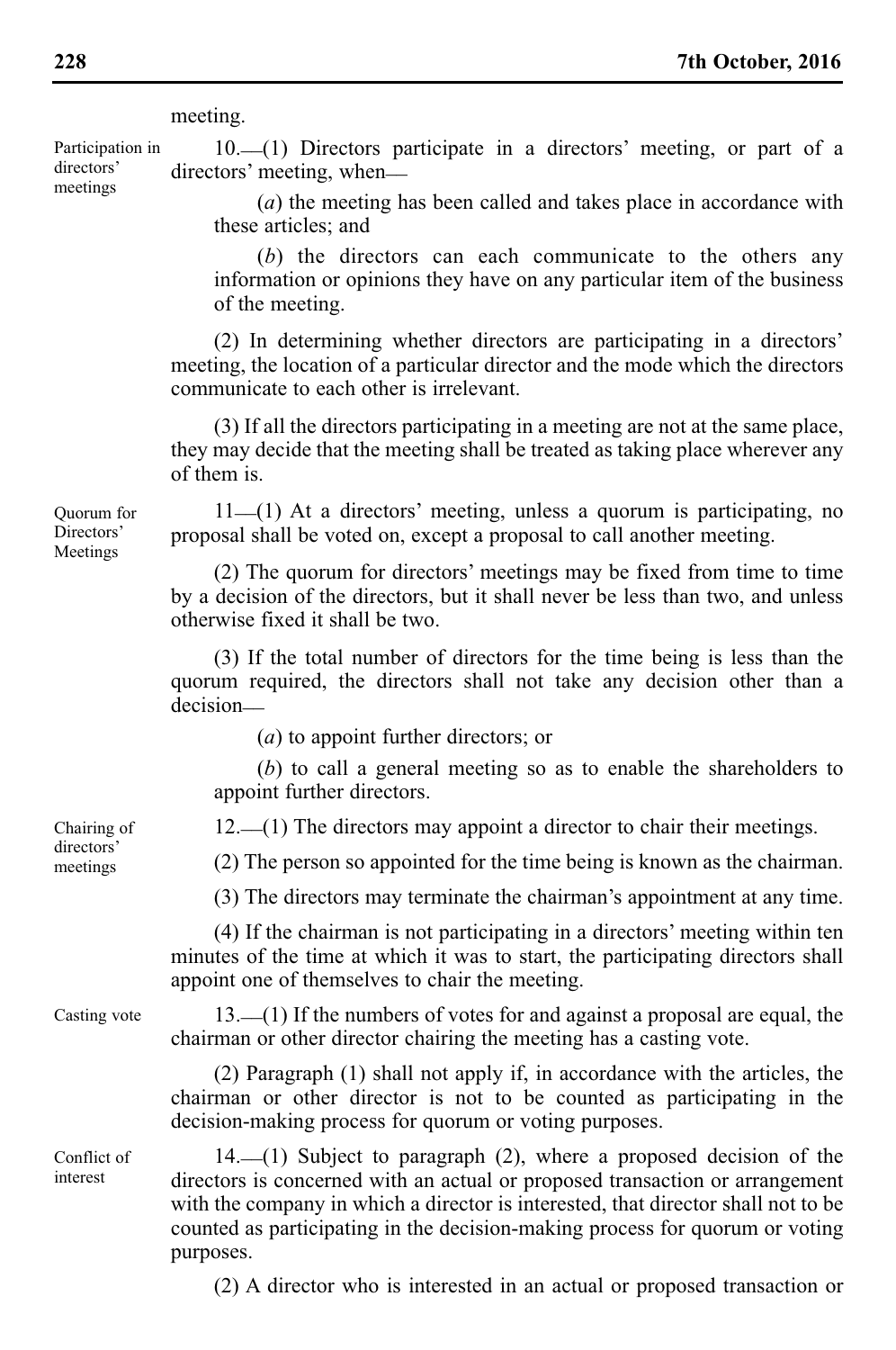arrangement with the company shall be counted as participating in the decision-making process for quorum and voting purposes when—

(*a*) the company, by an ordinary resolution, excludes the application of the provision of the articles which would otherwise prevent a director from being counted as participating in the decision-making process;

(*b*) the director's interest cannot reasonably be regarded as likely to give rise to a conflict of interest; or

(*c*) the director's conflict of interest arises from a permitted cause.

(3) For the purpose of this article, the following are permitted causes\_\_

(*a*) a guarantee given, or to be given, by or to a director in respect of an obligation incurred by or on behalf of the company or any of its subsidiaries;

(*b*) subscription, or an agreement to subscribe, for shares or other securities of the company or any of its subsidiaries, or to underwrite, sub-underwrite, or guarantee subscription for any such shares or securities; and

(*c*) arrangements pursuant to which benefits are made available to employees and directors or former employees and directors of the company or any of its subsidiaries which do not provide special benefits for directors or former directors.

(4) For the purpose of this article, references to proposed decisions and decision-making processes include any directors' meeting or part of a directors' meeting.

(5) Subject to paragraph (6), if a question arises at a meeting of directors or of a committee of directors as to the right of a director to participate in the meeting, or part of the meeting, for voting or quorum purposes, the question may, before the conclusion of the meeting, be referred to the chairman whose ruling in relation to any director other than the chairman shall be final and conclusive.

(6) If any question as to the right to participate in the meeting, or part of the meeting, arises in respect of the chairman, the question shall be decided by a decision of the directors at that meeting, for which purpose the chairman is not to be counted as participating in the meeting, or that part of the meeting, for voting or quorum purposes.

15. The directors shall ensure that the company keeps a record, in writing, for at least ten years from the date of recording the decision, of every unanimous or majority decision taken by the directors. Records of

16. Subject to the articles, the directors may make any rule which they think fit about how they make decisions, and about how such rules are to be recorded or communicated to directors.

17. (1) Any person who is willing to act as a director, and is Methods of permitted by law to do so, may be appointed to be a director\_\_

decisions to be kept

Directors may make rules

appointing directors

(*a*) by ordinary resolution; or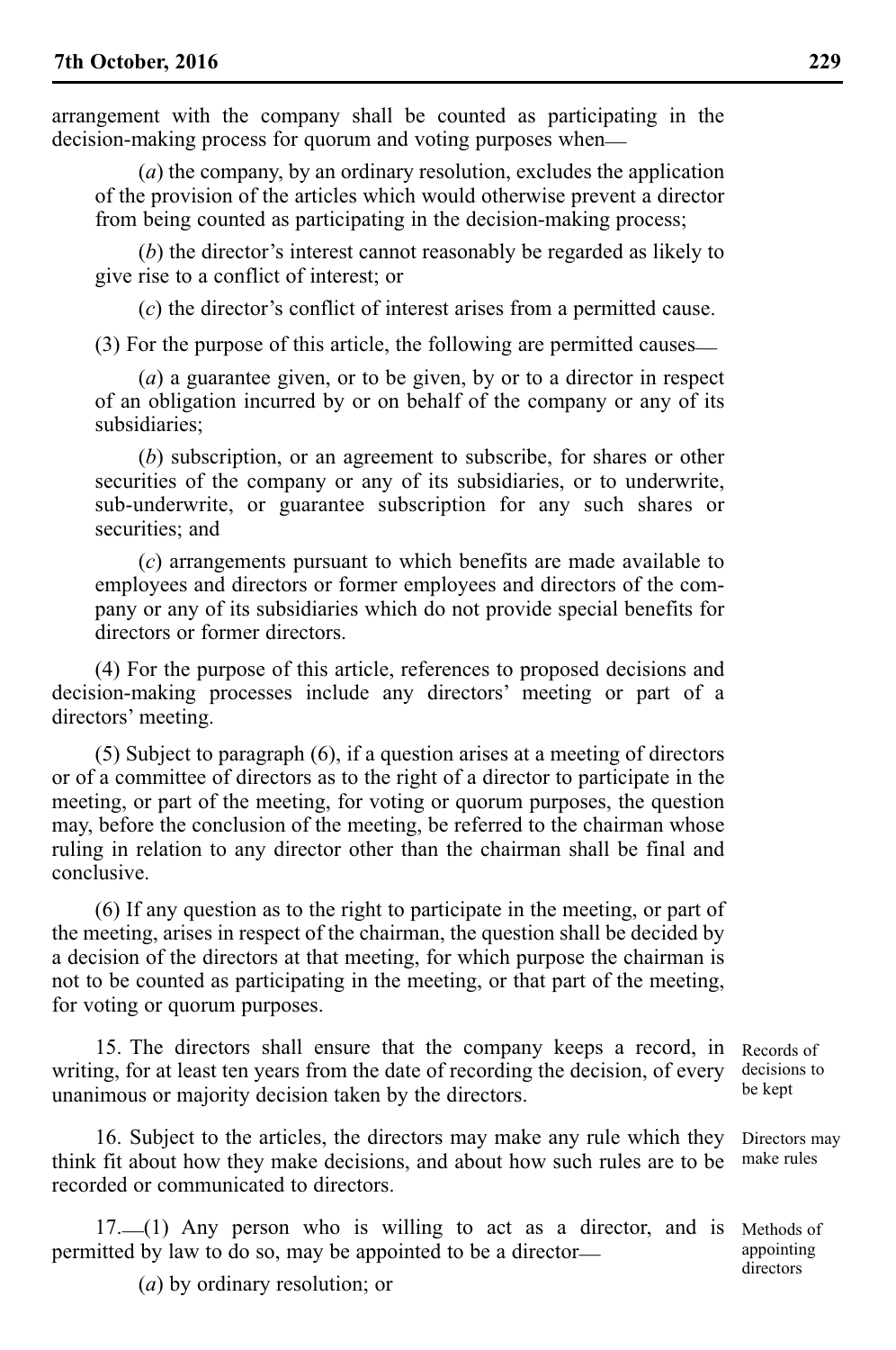(*b*) by a decision of the directors.

(2) In any case where, as a result of death, the company has no shareholders and no directors, the personal representatives of the last shareholder to have died have the right, by notice in writing, to appoint a person to be a director.

(3) For the purposes of paragraph (2), where two or more shareholders die in circumstances rendering it uncertain who was the last to die, a younger shareholder is deemed to have survived an older shareholder.

18. A person ceases to be a director as soon as\_\_

(*a*) that person ceases to be a director by virtue of any provision of the Act or is prohibited from being a director by law;

(*b*) a bankruptcy order is made against that person;

(*c*) a composition is made with that person's creditors generally in satisfaction of that person's debts;

(*d*) a registered medical practitioner who is treating that person gives a written opinion to the company stating that that person has become physically or mentally incapable of acting as a director and may remain so for more than three months;

(*e*) by reason of that person's mental health, a court makes an order which wholly or partly prevents that person from personally exercising any powers or rights which that person would otherwise have; or

(*f*) a notification is received by the company from the director that the director is resigning from office, and such resignation has taken effect in accordance with its terms.

19.\_\_(1) Directors may undertake any services for the company that the directors decide.

(2) Directors are entitled to such remuneration as the directors determine\_\_

(*a*) for their services to the company as directors; and

(*b*) for any other service which they undertake for the company.

(3) A director's remuneration may take any form and may include any arrangements in connection with the payment of a pension, allowance or gratuity, or any death, sickness or disability benefits, to or in respect of that director.

(4) Unless the directors decide otherwise, directors' remuneration accrues from day to day.

(5) Unless the directors decide otherwise, directors are not accountable to the company for any remuneration which they receive as directors or other officers or employees of the company's subsidiaries or of any other body corporate in which the company is interested.

20. The company may pay any reasonable expenses which the directors properly incur in connection with their attendance at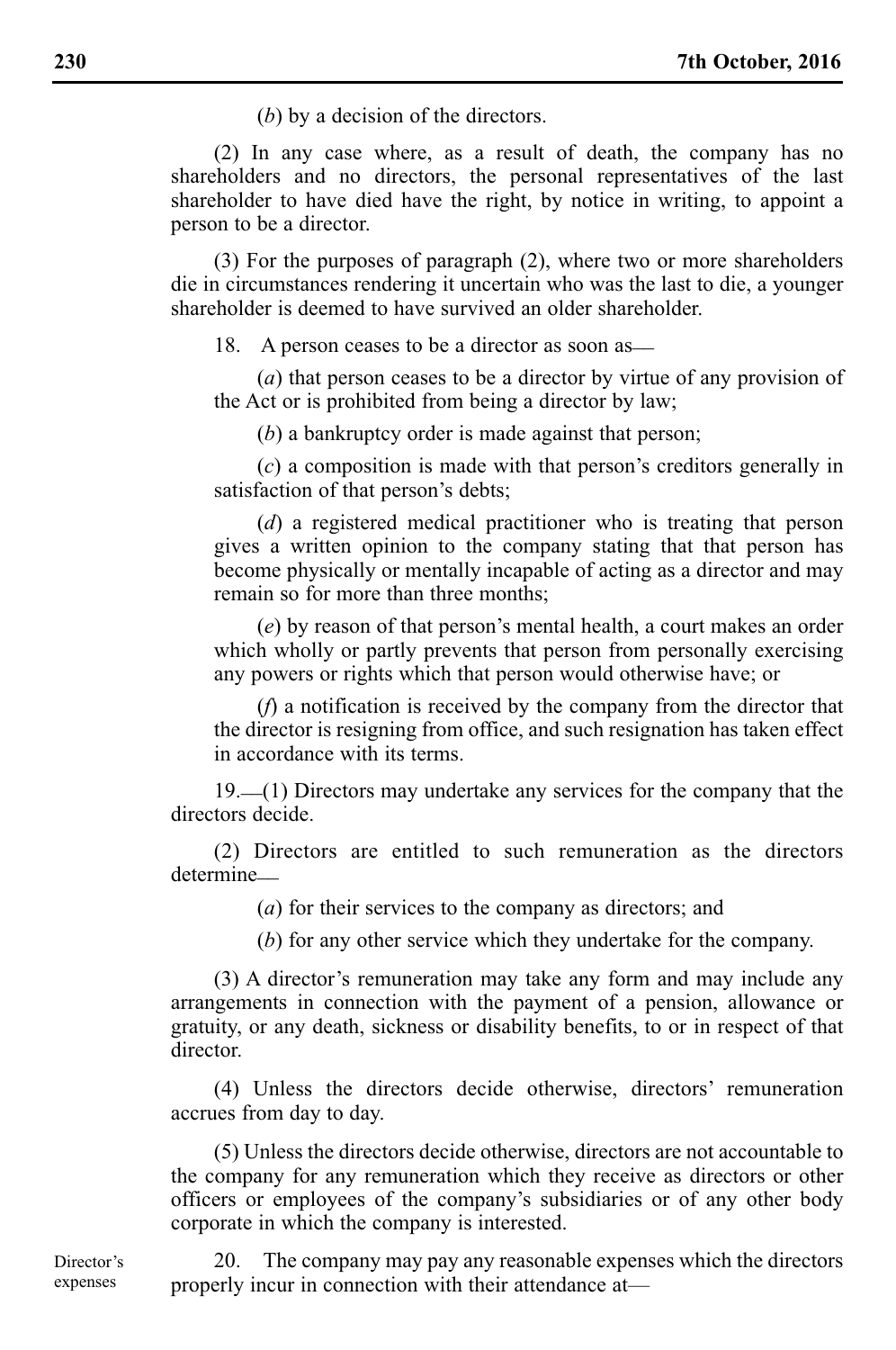(*a*) meetings of directors or committees of directors;

(*b*) general meetings; or

(*c*) separate meetings of the holders of any class of shares or of debentures of the company, or otherwise in connection with the exercise of their powers and the discharge of their responsibilities in relation to the company.

#### PART III\_SHARES AND DISTRIBUTIONS

 $21.$  (1) No share shall be issued for less than the aggregate of its nominal value and any premium to be paid to the company in consideration for its issue. All shares to be fully paid up

(2) This does not apply to shares taken on the formation of the company by the subscribers to the company's memorandum.

22\_\_(1) Without prejudice to the rights attached to any existing share, the company may issue shares with such rights or restrictions as may be determined by ordinary resolution.

(2) The company may issue shares which are to be redeemed, or are liable to be redeemed at the option of the company or the holder, and the directors may determine the terms, conditions and manner of redemption of any such shares.

23. Except as required by any written law or these articles—

(*a*) no person shall be recognized by the company as holding any share upon any trust; and

(*b*) the company is not in any way to be bound by or recognize any interest in a share other than the holder's absolute ownership of it and all the rights attaching to it.

24.\_\_(1) The company shall issue each shareholder, free of charge, with one or more certificates in respect of the shares which that shareholder holds.

(2) Every share certificate shall specify\_\_

(*a*) in respect of how many shares, of what class, it is issued;

(*b*) the nominal value of those shares;

(*c*) that the shares are fully paid; and

(*d*) any distinguishing numbers assigned to them.

(3) No share certificate may be issued in respect of shares of more than one class.

(4) If more than one person holds a share, only one share certificate may be issued in respect of it.

(5) A share certificates shall\_\_

(*a*) have affixed to them the company's common seal; or

(*b*) be otherwise executed in accordance with the Act.

Powers to issue different classes of share

Company not bound by less than absolute interests

Share certificates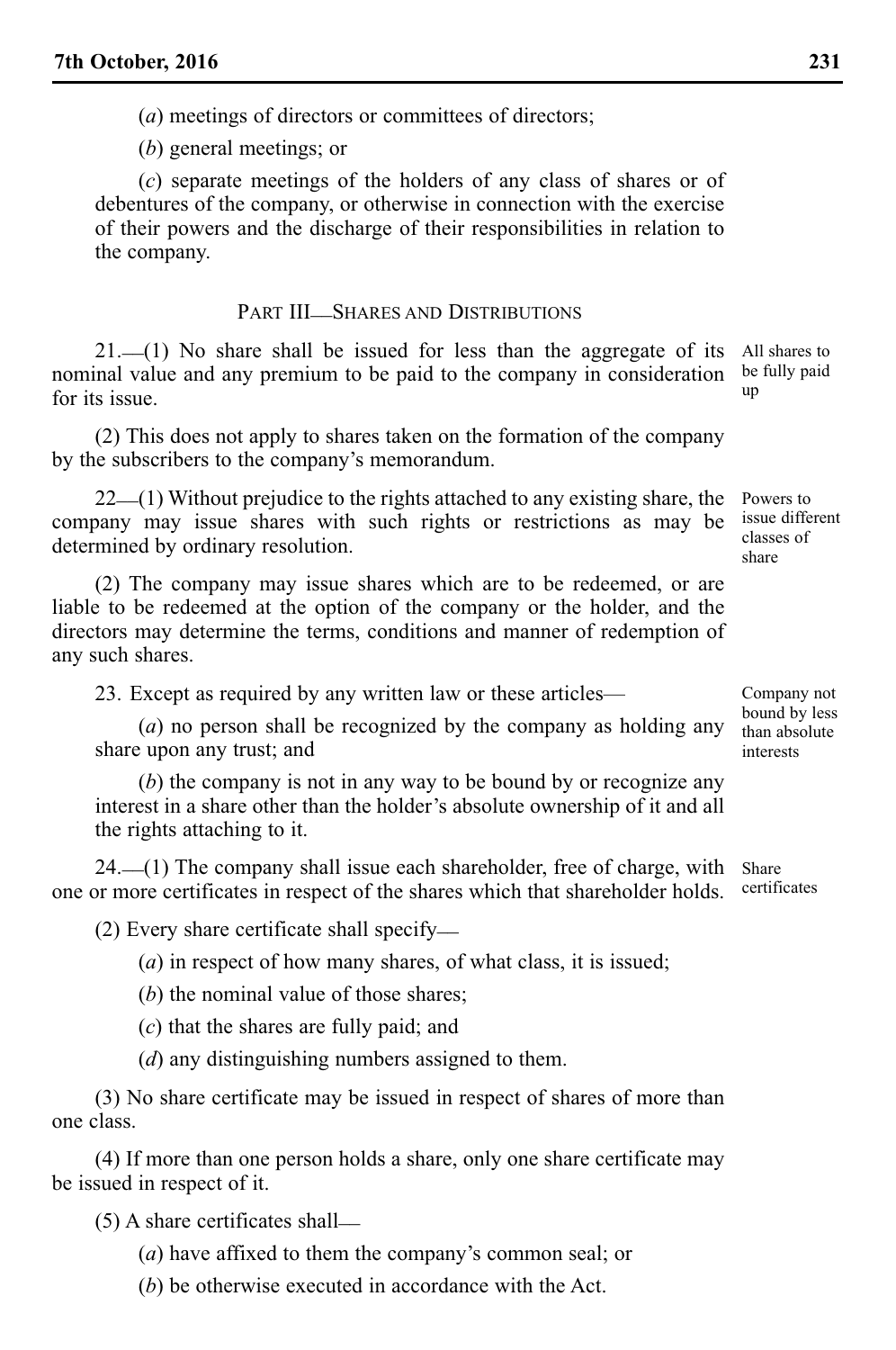Replacement of share certificates

 $25.$  (1) If a certificate issued in respect of a shareholder's shares is—

(*a*) damaged or defaced; or

(*b*) said to be lost, stolen or destroyed, the shareholder shall entitled to be issued with a replacement certificate in respect of the same shares.

(2) A shareholder exercising the right to be issued with a replacement certificate under this article—

(*a*) may at the same time exercise the right to be issued with a single certificate or separate certificates;

(*b*) shall return the certificate which shall be replaced to the company if it is damaged or defaced; and

(*c*) shall comply with such conditions as to evidence, indemnity and the payment of a reasonable fee as the directors may decide.

Share transfers

 $26.$  (1) Shares may be transferred by means of an instrument of transfer in any usual form or any other form approved by the directors, which is executed by or on behalf of the transferor.

(2) No fee may be charged for registering any instrument of transfer or other document relating to or affecting the title to any share.

(3) The company may retain any instrument of transfer which is registered.

(4) The transferor remains the holder of a share until the transferee's name is entered in the register of members as holder of it.

(5) The directors may refuse to register the transfer of a share, and if they do so, the instrument of transfer shall be returned to the transferee with the notice of refusal, unless they suspect that the proposed transfer may be fraudulent.

 $27.$  (1) If title to a share passes to a transmittee, the company may recognize the transmittee only as having title to that share. Transmission

> (2) A transmittee who produces such evidence of entitlement to shares as the directors may properly require—

(*a*) may, subject to the articles, choose either to become the holder of those shares or to have them transferred to another person; and

(*b*) pending any transfer of the shares to another person, has the same rights as the holder had.

(3) A transmittee shall not have a right to attend or vote at a general meeting, or agree to a proposed written resolution, in respect of shares to which he is entitled, by reason of the holder's death or bankruptcy or otherwise, unless he becomes the holder of those shares.

Exercise of transmittees' rights

of shares

 $28.$  (1) A transmittee who wish to become a holder of shares to which he has become entitled, shall notify the company in writing of that wish.

(2) If the transmittee wishes to have a share transferred to another person, the transmittee shall execute an instrument of transfer in respect of it.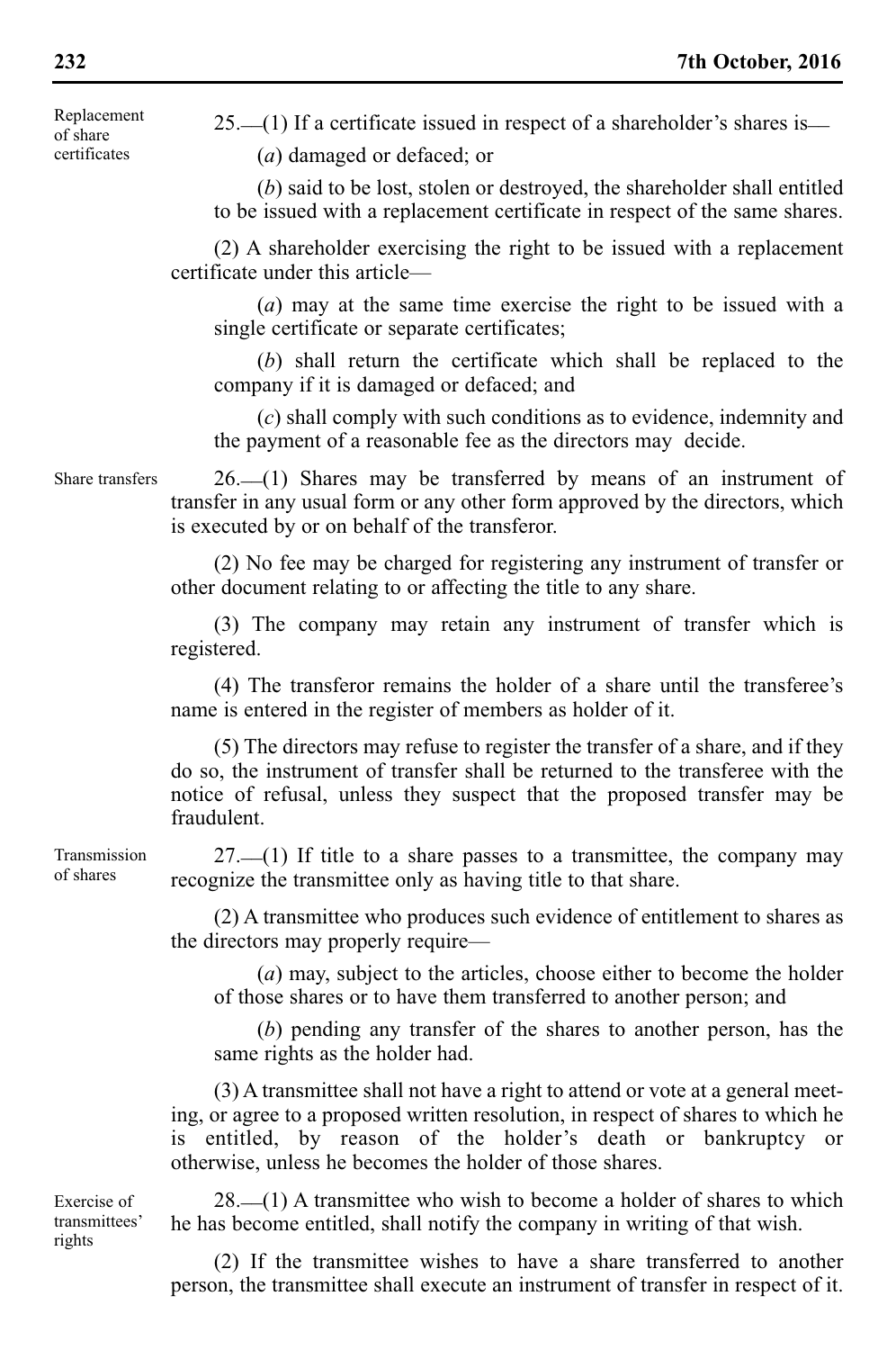(3) Any transfer made or executed under this article shall be treated as if it were made or executed by the person from whom the transmittee has derived rights in respect of the share, and as if the event which gave rise to the transmission had not occurred.

29. If a notice is given to a shareholder in respect of shares and a transmittee is entitled to those shares, the transmittee is bound by the notice if it was given to the shareholder before the transmittee's name has been entered in the register of members.

30.\_\_(1) The company may, by ordinary resolution, declare dividends, and the directors may decide to pay interim dividends.

(2) A dividend shall not be declared unless the directors have made a recommendation as to its amount. Such a dividend shall not exceed the amount recommended by the directors.

(3) No dividend may be declared or paid unless it is in accordance with shareholders' respective rights.

(4) Unless a shareholders' resolution to declare, or directors' decision to pay, a dividend, or the terms on which shares are issued, specify otherwise, it shall be paid by reference to each shareholder's holding of shares on the date of the resolution or decision to declare or pay it.

(5) If the company's share capital is divided into different classes, no interim dividend may be paid on shares carrying deferred or non-preferred rights if, at the time of payment, any preferential dividend is in arrears.

(6) The directors may pay at intervals any dividend payable at a fixed rate if it appears to them that the profits available for distribution justify the payment.

(7) If the directors act in good faith, they shall not incur any liability to the holders of shares conferring preferred rights for any loss they may suffer by the lawful payment of an interim dividend on shares with deferred or non-preferred rights.

31.\_\_(1) Where a dividend or other sum, which is a distribution, is payable in respect of a share, it shall be paid by one or more of the following means—

(*a*) transfer to a bank or building society account specified by the distribution recipient either in writing or as the directors may otherwise decide;

(*b*) sending a cheque made payable to the distribution recipient by post to the distribution recipient at the distribution recipient's registered address, if the distribution recipient is a holder of the share, or in any other case, to an address specified by the distribution recipient either in writing or as the directors may otherwise decide;

(*c*) sending a cheque made payable to such person by post to such person at such address as the distribution recipient has specified either in writing or as the directors may otherwise decide; or

**Transmittees** bound by prior notices

Procedure for declaring dividends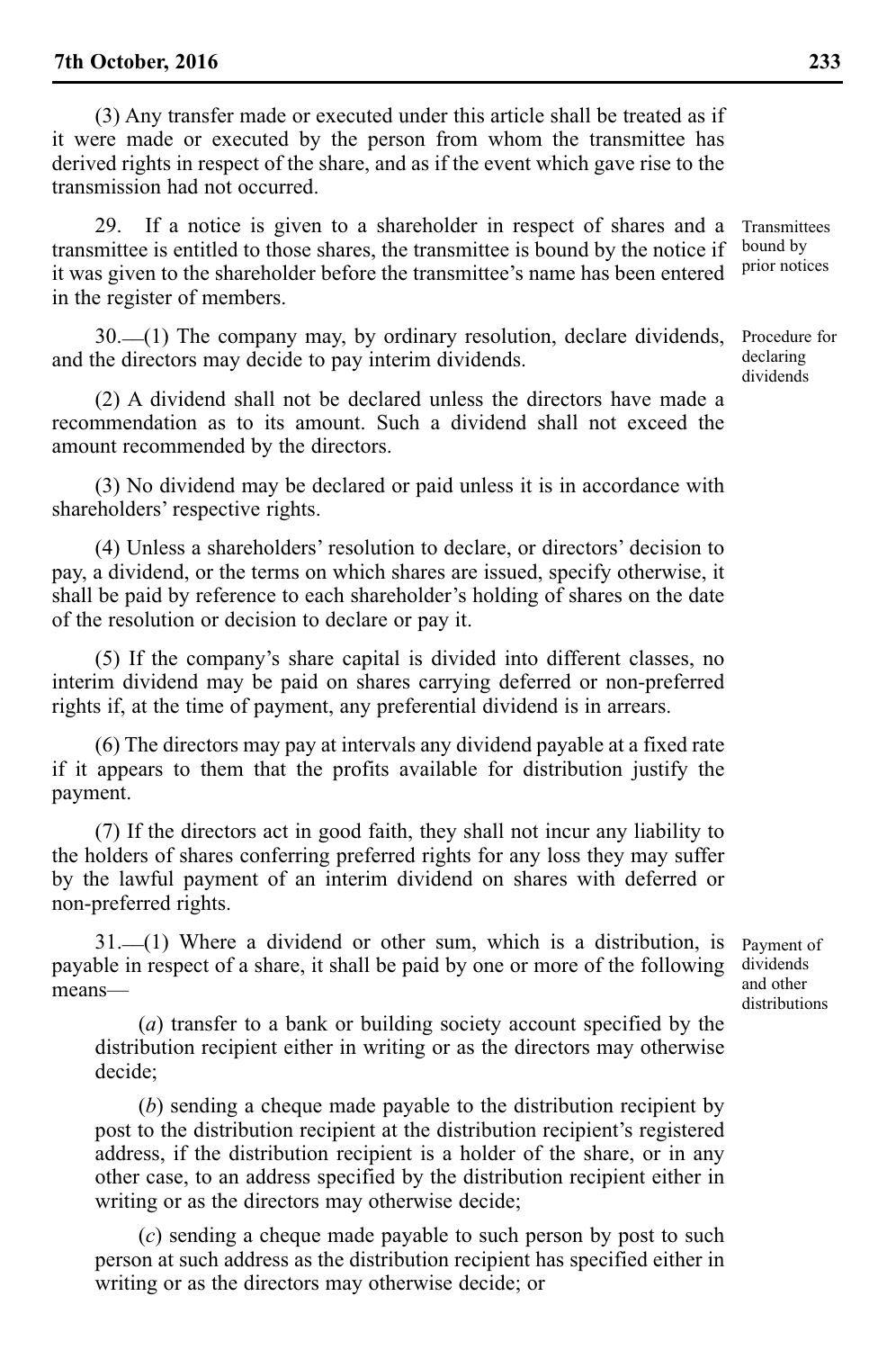(*d*) any other means of payment as the directors agree with the distribution recipient either in writing or by such other means as the directors decide.

(2) In these Articles, "distribution recipient" means, a share in respect of which a dividend or other sum is payable—

(*a*) to the holder of the share; or

(*b*) if the share has two or more joint holders, to whichever of them is named first in the register of members; or

(*d*) if the holder is no longer entitled to the share by reason of death or bankruptcy, or otherwise by operation of law, to the transmittee.

32. The company may not pay interest on any dividend or other sum payable in respect of a share unless otherwise provided by\_\_ No interest on distributions

(*a*) the terms on which the share was issued; or

(*b*) the provisions of another agreement between the holder of that share and the company.

Unclaimed distributions 33.\_\_(1) All dividends or other sums which are\_\_

(*a*) payable in respect of shares; and

(*b*) unclaimed after having been declared or become payable,

may be invested or otherwise made use of by the directors for the benefit of the company until claimed.

(2) Payment of any dividends or other sum into a separate account shall not make the company a trustee in respect of it.

(3) A distribution recipient is no longer entitled to a dividend or other sum and consequently the dividend ceases to remain owing by the company if—

(*a*) twelve years have passed from the date on which a dividend or other sum became due for payment; and

(*b*) the distribution recipient has not claimed the dividend.

Non-cash distributions

34.\_\_(1) Subject to the terms of issue of the share in question, the company may, by ordinary resolution on the recommendation of the directors, decide to pay all or part of a dividend or other distribution payable in respect of a share by transferring non-cash assets of equivalent value, including, without limitation, shares or other securities in any company.

(2) For the purposes of paying non-cash distribution, the directors may make whatever arrangements they think fit, including, where any difficulty arises regarding the distribution\_\_

(*a*) fixing the value of any assets;

(*b*) paying cash to any distribution recipient on the basis of that value in order to adjust the rights of recipients; and

(*c*) vesting any assets in trustees.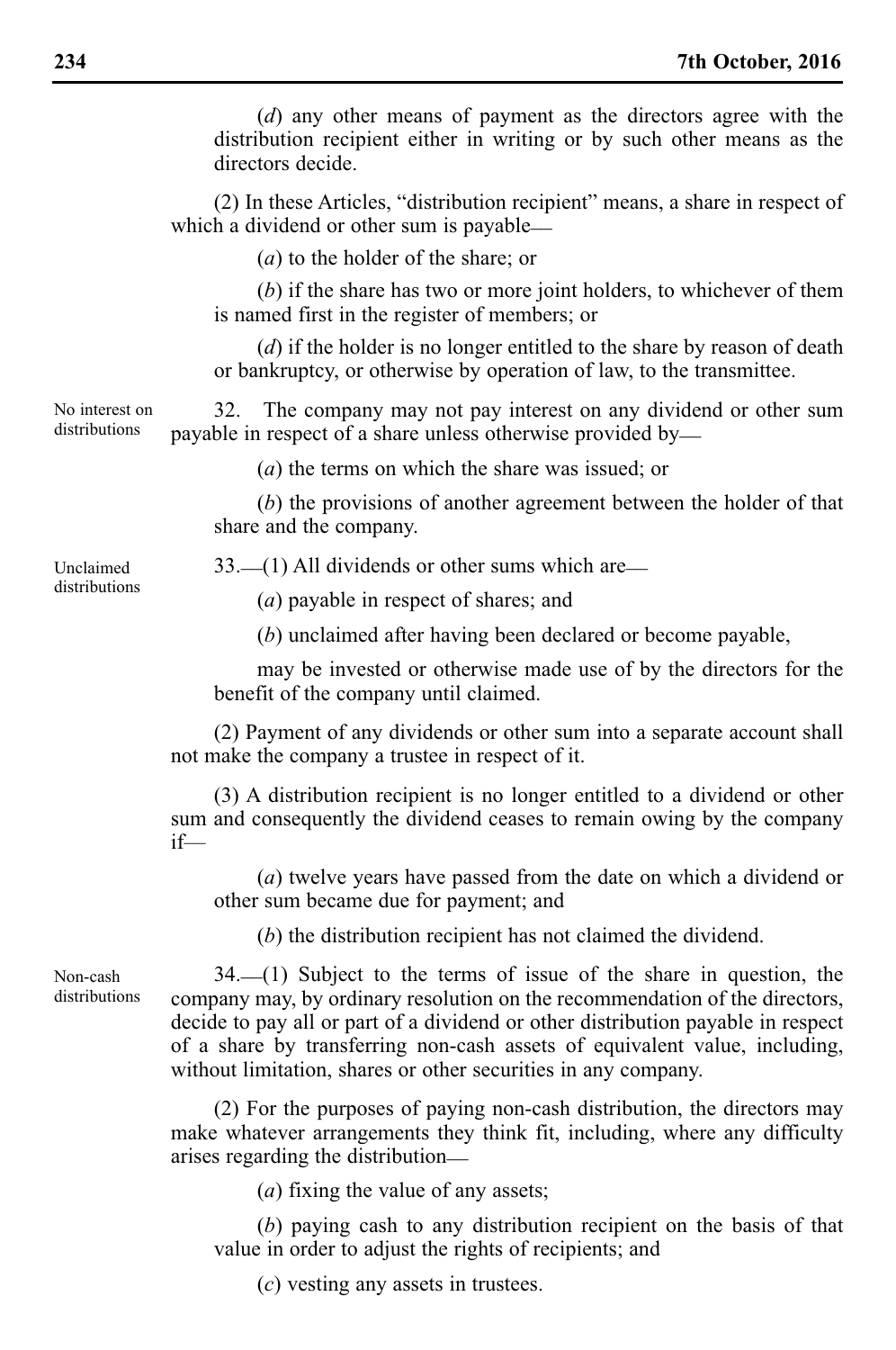35. Distribution recipients may waive their entitlement to a dividend or other distribution payable in respect of a share by giving the company notice in writing to that effect, but if— Waiver of distributions

(*a*) the share has more than one holder; or

(*b*) more than one person is entitled to the share, whether by reason of the death or bankruptcy of one or more joint holders, or otherwise, the notice is not effective unless it is expressed to be given, and signed, by all the holders or persons otherwise entitled to the share.

 $36.$  (1) The directors may, if they are so authorized by an ordinary resolution\_\_

(*a*) decide to capitalize any profits of the company, whether or not they are available for distribution, which are not required for paying a preferential dividend, or any sum standing to the credit of the company's share premium account or capital redemption reserve; and

(*b*) appropriate any sum which they so decide to capitalize (a " capitalized sum") to the persons who would have been entitled to it if it were distributed by way of dividend (the "persons entitled") and in the same proportions.

(2) Capitalized sums shall be applied\_\_

(*a*) on behalf of the persons entitled; and

(*b*) in the same proportions as a dividend would have been distributed to them.

(3) Any capitalized sum may be applied in paying up new shares of a nominal amount equal to the capitalized sum which are then allotted and credited as fully paid to the persons entitled or as they may direct.

(4) A capitalized sum which has been appropriated from profits available for distribution may be applied in paying up new debentures of the company which are then allotted and credited as fully paid to the persons entitled or as they may direct.

(5) The directors may—

(*a*) apply capitalized sums in accordance with paragraphs (3) and (4) partly in one way and partly in another;

(*b*) make such arrangements as they think fit to deal with shares or debentures becoming distributable in fractions under this article, including the issuing of fractional certificates or the making of cash payments; and

(*c*) authorize any person to enter into an agreement with the company on behalf of all the persons entitled which is binding on them in respect of the allotment of shares and debentures to them under this article.

Authority to capitalize and appropriation of capitalized sums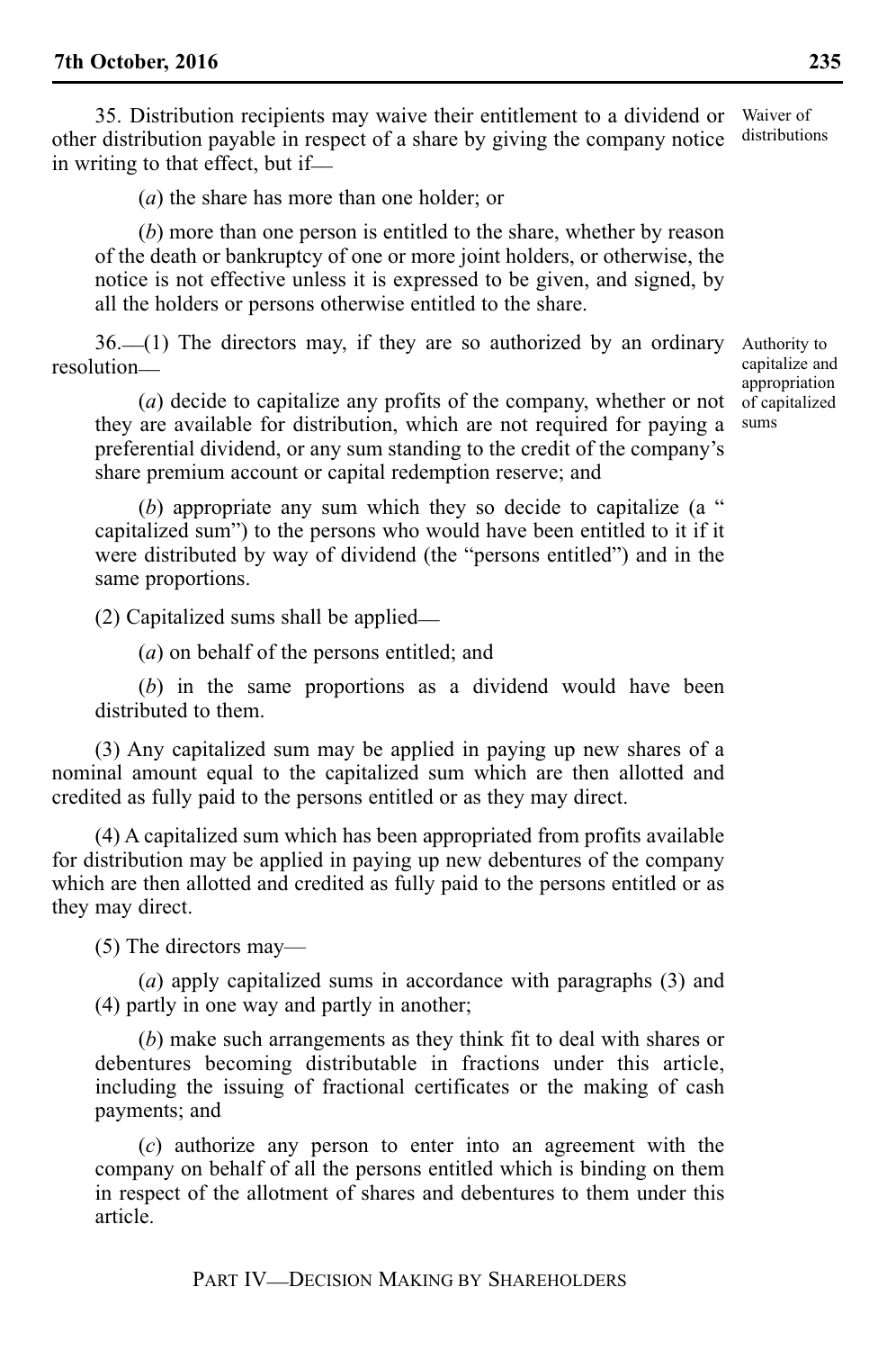Attendance and speaking at general meetings

37.\_\_(1) A person is able to exercise the right to speak at a general meeting when that person is in a position to communicate to all those attending the meeting, during the meeting, any information or opinions which that person has on the business of the meeting.

(2) A person is able to exercise the right to vote at a general meeting when—

(*a*) that person is able to vote, during the meeting, on resolutions put to the vote at the meeting; and

(*b*) that person's vote can be taken into account in determining whether or not such resolutions are passed at the same time as the votes of all the other persons attending the meeting.

(3) The directors may make whatever arrangements they consider appropriate to enable those attending a general meeting to exercise their rights to speak or vote at the meeting.

(4) In determining attendance at a general meeting, it is immaterial whether any two or more members attending meeting are at the same place.

(5) Two or more persons who are not at the same place attend a general meeting if their circumstances are such that if they have, or were to have, rights to speak and vote at that meeting, they are, or would be able, to exercise them.

38. No business other than the appointment of the chairman of the meeting shall be transacted at a general meeting if the persons attending it do not constitute a quorum. Quorum for a

> 39.\_\_(1) If the directors have appointed a chairman, the chairman shall preside at general meetings if present and willing to do so.

> (2) If the directors have not appointed a chairman, or if the chairman is unwilling to chair the meeting or is not present within ten minutes of the time at which a meeting was due to start\_\_

> > (*a*) the directors present; or

(*b*) if no directors are present, the meeting, shall appoint a director or shareholder to chair the meeting, and the appointment of the chairman of the meeting shall be the first business of the meeting.

(3) The person chairing a meeting in accordance with this article is referred to as "the chairman of the meeting".

40.\_\_(1) Directors may attend and speak at general meetings, whether or not they are shareholders. Attendance and

speaking by directors and non-shareholders

(2) The chairman of the meeting may permit other persons who are not\_\_

(*a*) shareholders of the company; or

(*b*) otherwise entitled to exercise the rights of shareholders in relation to general meetings,

to attend and speak at a general meeting.

Adjournment

 $41.$  (1) If the persons attending a general meeting within half an hour of the time at which the meeting was due to start do not constitute a quorum,

general meeting

Chairing general meetings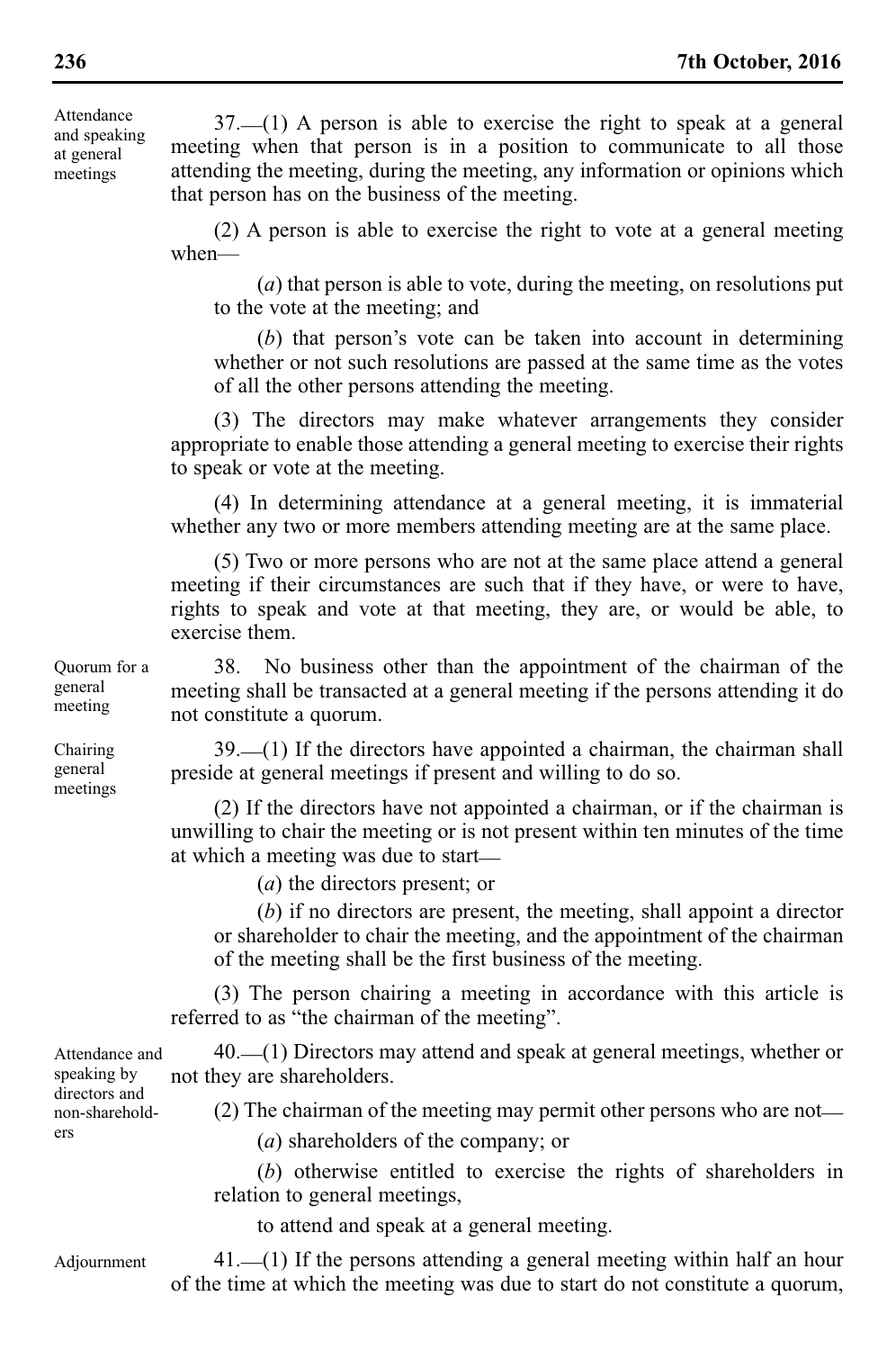or if during a meeting a quorum ceases to be present, the chairman of the meeting shall adjourn it.

(2) The chairman of the meeting may adjourn a general meeting at which a quorum is present if\_\_

(*a*) the meeting consents to an adjournment, or

(*b*) it appears to the chairman of the meeting that an adjournment is necessary to protect the safety of any person attending the meeting or ensure that the business of the meeting is conducted in an orderly manner.

(3) The chairman of the meeting shall adjourn a general meeting if directed to do so by the meeting.

(4) When adjourning a general meeting, the chairman of the meeting shall\_\_

(*a*) either specify the time and place to which it is adjourned or state that it shall continue at a time and place to be fixed by the directors; and

(*b*) have regard to any directions as to the time and place of any adjournment which have been given by the meeting.

(5) Where the continuation of an adjourned meeting is to take place more than fourteen days after it was adjourned, the company shall give at least seven clear days' notice of it, excluding the day of the adjourned meeting and the day on which the notice is given\_\_

(*a*) to the same persons to whom notice of the company's general meetings is required to be given; and

(*b*) containing the same information which such notice is required to contain.

(6) No business may be transacted at an adjourned general meeting which could not properly have been transacted at the meeting if the adjournment had not taken place.

42. A resolution put to the vote of a general meeting shall be decided Voting; on a show of hands unless a poll is duly demanded in accordance with the articles.

43.\_\_(1) No objection may be raised to the qualification of any person voting at a general meeting except at the meeting or adjourned meeting at which the vote objected to is tendered, and every vote not disallowed at the meeting is valid.

(2) Any such objection shall be referred to the chairman of the meeting, whose decision shall be final.

 $44$ .  $(1)$  A poll on a resolution may be demanded—

(*a*) in advance of the general meeting where it shall be put to the vote; or

(*b*) at a general meeting, either before a show of hands on that resolution or immediately after the result of a show of hands on that resolution is declared.

Errors and disputes

Poll votes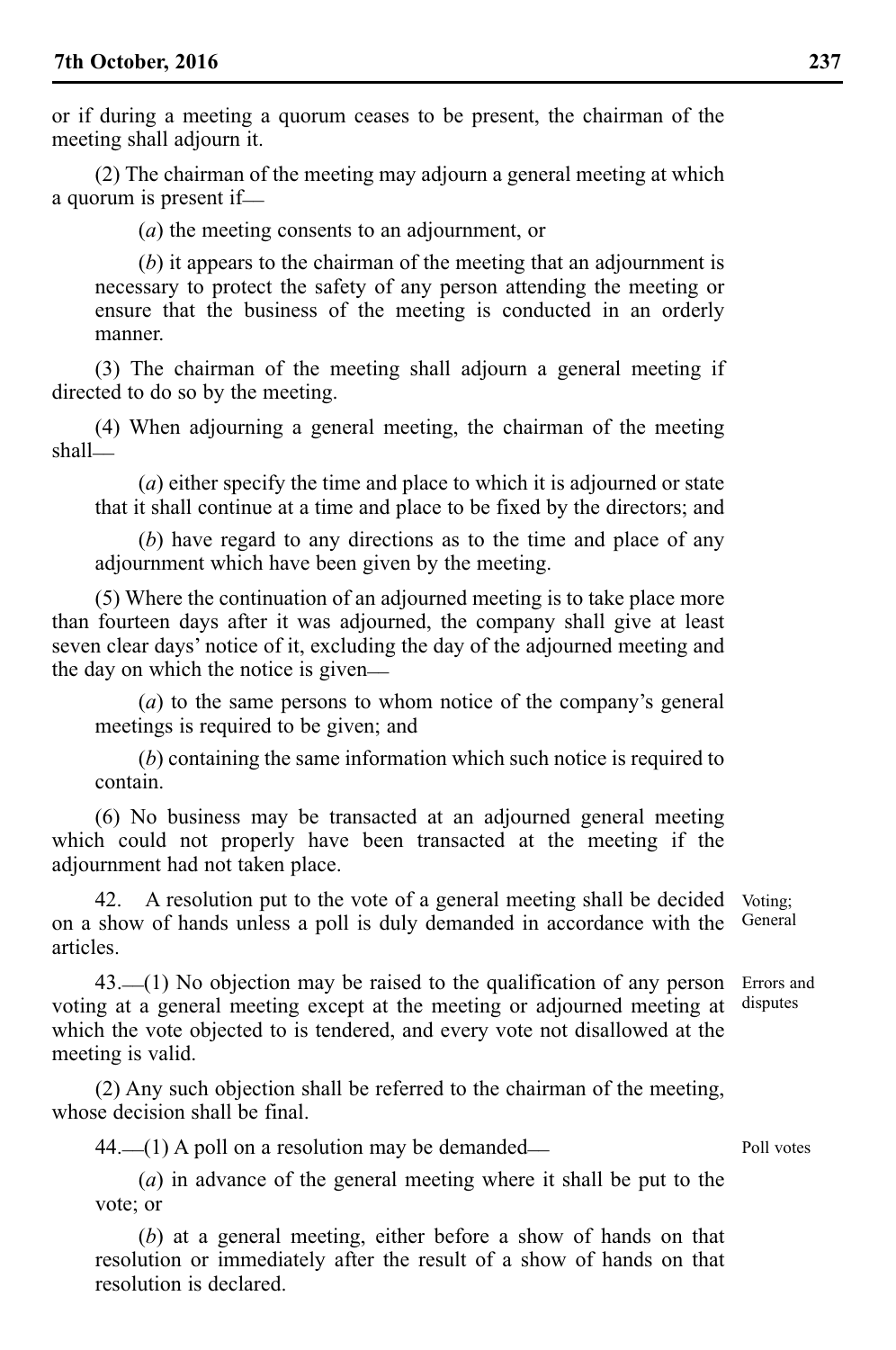$(2)$  A poll may be demanded by—

(*a*) the chairman of the meeting;

(*b*) the directors;

(*c*) two or more persons having the right to vote on the resolution; or

(*d*) a person or persons representing not less than one tenth of the total voting rights of all the shareholders having the right to vote on the resolution.

 $(3)$  A demand for a poll may be withdrawn if—

(*a*) the poll has not yet been taken; and

(*b*) the chairman of the meeting consents to the withdrawal.

(4) Polls shall be taken immediately and in such manner as the chairman of the meeting directs.

45.\_\_(1) Proxies may only validly be appointed by a notice in writing (a "proxy notice") which\_\_ Content of proxy notices

> (*a*) states the name and address of the shareholder appointing the proxy;

> (*b*) identifies the person appointed to be that shareholder's proxy and the general meeting in relation to which that person is appointed;

> (*c*) is signed by or on behalf of the shareholder appointing the proxy, or is authenticated in such manner as the directors may determine; and

> (*d*) is delivered to the company in accordance with the articles and any instructions contained in the notice of the general meeting to which they relate.

(2) The company may require proxy notices to be delivered in a particular form, and may specify different forms for different purposes.

(3) Proxy notices may specify how the proxy appointed under them shall vote or that the proxy is to abstain from voting on one or more resolutions.

(4) Unless a proxy notice indicates otherwise, it shall be treated as\_\_

(*a*) giving the person appointed under it as a proxy discretion on how to vote on any ancillary or procedural resolutions put to the meeting; and

(*b*) appointing that person as a proxy in relation to any adjournment of the general meeting to which it relates as well as the meeting itself.

 $46$ .  $(1)$  A person who is entitled to attend, speak or vote either on a show of hands or on a poll at a general meeting remains so entitled in respect of that meeting or any adjournment of it, even though a valid proxy notice has been delivered to the company by or on behalf of that person.

(2) An appointment under a proxy notice may be revoked by delivering to the company a notice in writing given by or on behalf of the person by whom or on whose behalf the proxy notice was given.

Delivery of proxy notices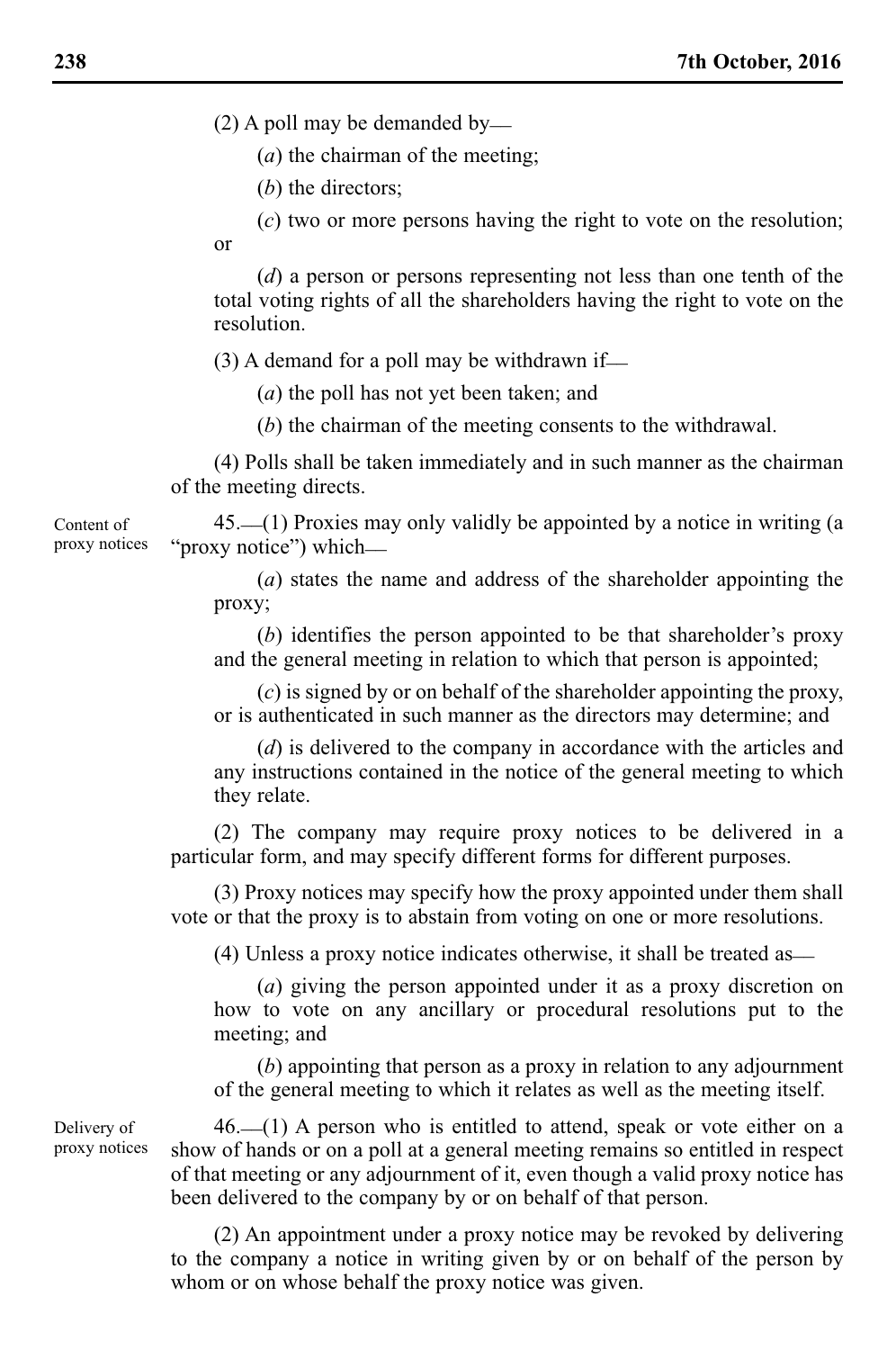(3) A notice revoking a proxy appointment shall only take effect if it is delivered before the start of the meeting or adjourned meeting to which it relates.

(4) If a proxy notice is not executed by the person appointing the proxy, it shall be accompanied by written evidence of the authority of the person who executed it to execute it on the appointor's behalf.

47.\_\_(1) An ordinary resolution to be proposed at a general meeting may be amended by ordinary resolution if\_\_

(*a*) notice of the proposed amendment is given to the company in writing by a person entitled to vote at the general meeting at which it shall be proposed not less than forty eight hours before the meeting shall take place or such later time as the chairman of the meeting may determine; and

(*b*) the proposed amendment does not, in the reasonable opinion of the chairman of the meeting, materially alter the scope of the resolution.

(2) A special resolution to be proposed at a general meeting may be amended by ordinary resolution, if\_\_

(*a*) the chairman of the meeting proposes the amendment at the general meeting at which the resolution shall be proposed; and

(*b*) the amendment does not go beyond what is necessary to correct a grammatical or other non-substantive error in the resolution.

(3) If the chairman of the meeting, acting in good faith, wrongly decides that an amendment to a resolution is out of order, the chairman's error does not invalidate the vote on that resolution.

#### PART V—ADMINISTRATIVE ARRANGEMENTS

 $48$ .  $(1)$  Subject to the articles, anything sent or supplied by or to the company under the articles may be sent or supplied in any way in which the Act provides for documents or information which are authorised or required by any provision of the Act to be sent or supplied by or to the company.

(2) Subject to the articles, any notice or document to be sent or supplied to a director in connection with the making of decisions by directors may also be sent or supplied by the means by which that director has asked to be sent or supplied with such notices or documents for the time being.

(3) A director may agree with the company that notices or documents sent to that director in a particular way are to be deemed to have been received within a specified time of their being sent, and for the specified time to be less than forty eight hours.

49. (1) Any common seal may only be used by the authority of the Company directors.

(2) The directors may decide by what means and in what form any common seal shall be used.

Means of communication to be used

Amendment to resolutions

seals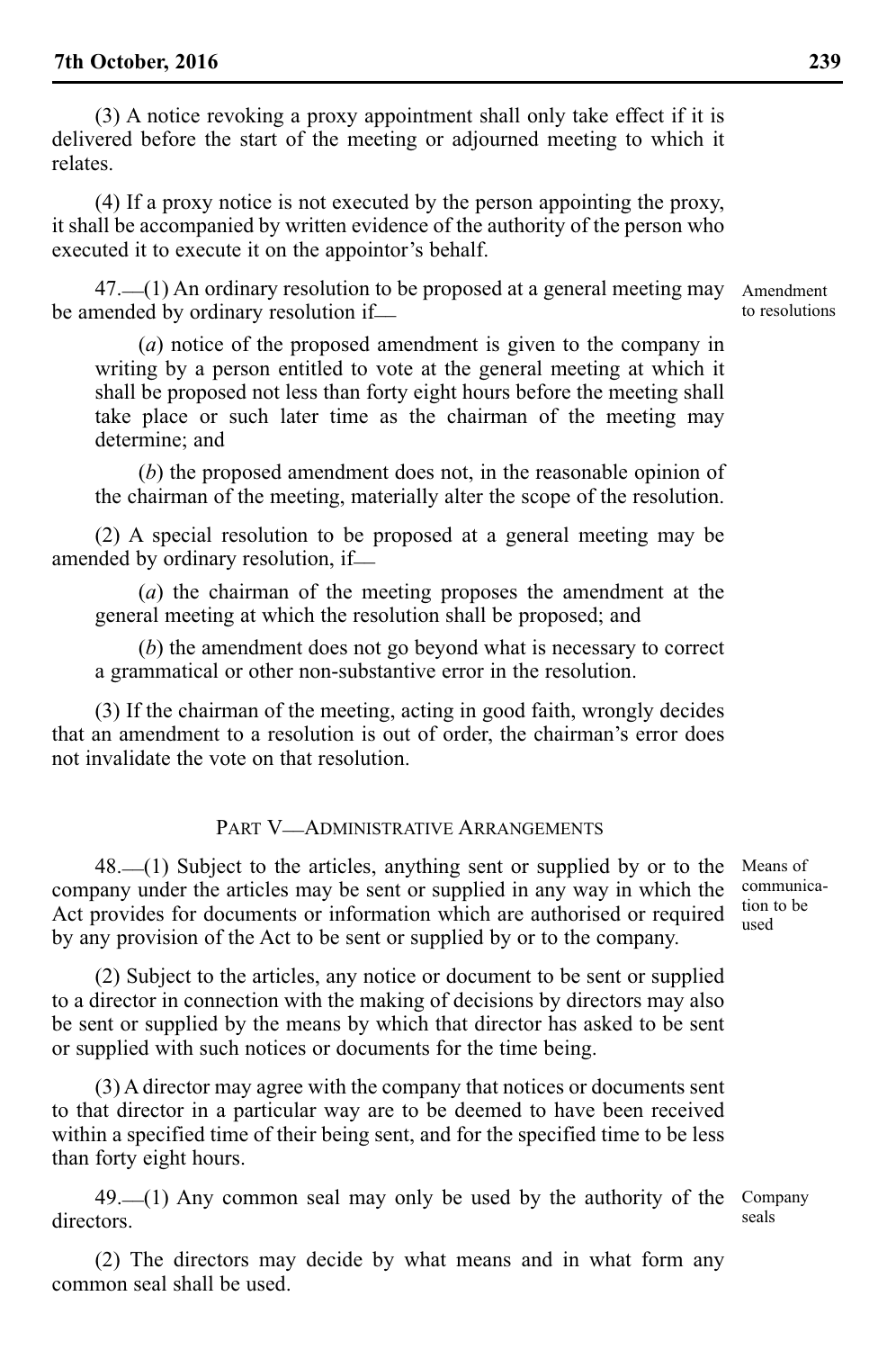(3) Unless otherwise decided by the directors, if the company has a common seal and it is affixed to a document, the document shall also be signed by at least one authorized person in the presence of a witness who attests the signature.

(4) For the purposes of this article, an authorized person shall be\_\_

(*a*) any director of the company;

(*b*) the company secretary, if any; or

(*c*) any person authorized by the directors for the purpose of signing documents to which the common seal is applied.

50. Except as provided by any written law or authorized by the directors or an ordinary resolution of the company, no person is entitled to inspect any of the company's accounting or other records or documents merely by virtue of being a shareholder.

51. The directors may decide to make provision for the benefit of persons employed or formerly employed by the company or any of its subsidiaries, other than a director or former director or shadow director in connection with the cessation or transfer to any person of the whole or part of the undertaking of the company or that subsidiary.

52.\_\_(1) Subject to paragraph (2), a relevant director of the company or an associated company may be indemnified out of the company's assets against\_\_

(*a*) any liability incurred by that director in connection with any negligence, default, breach of duty or breach of trust in relation to the company or an associated company;

(*b*) any liability incurred by that director in connection with the activities of the company or an associated company in its capacity as a trustee of an occupational pension scheme; or

(*c*) any other liability incurred by that director as an officer of the company or an associated company.

(2) This article does not authorize any indemnity which would be prohibited or rendered void by any provision of the Act or by any other written law.

(3) In this article\_\_

(*a*) companies are associated if one is a subsidiary of the other or both are subsidiaries of the same body corporate; and

(*b*) a "relevant director" means any director or former director of the company or an associated company.

53.\_\_(1) The directors may decide to purchase and maintain insurance, at the expense of the company, for the benefit of any relevant director in respect of any relevant loss.

(2) In this article\_\_

(*a*) a "relevant director" means any director or former director of the company or an associated company,

No right to inspect accounts and other records

Provision for employees on cessation of business

Indemnity

Insurance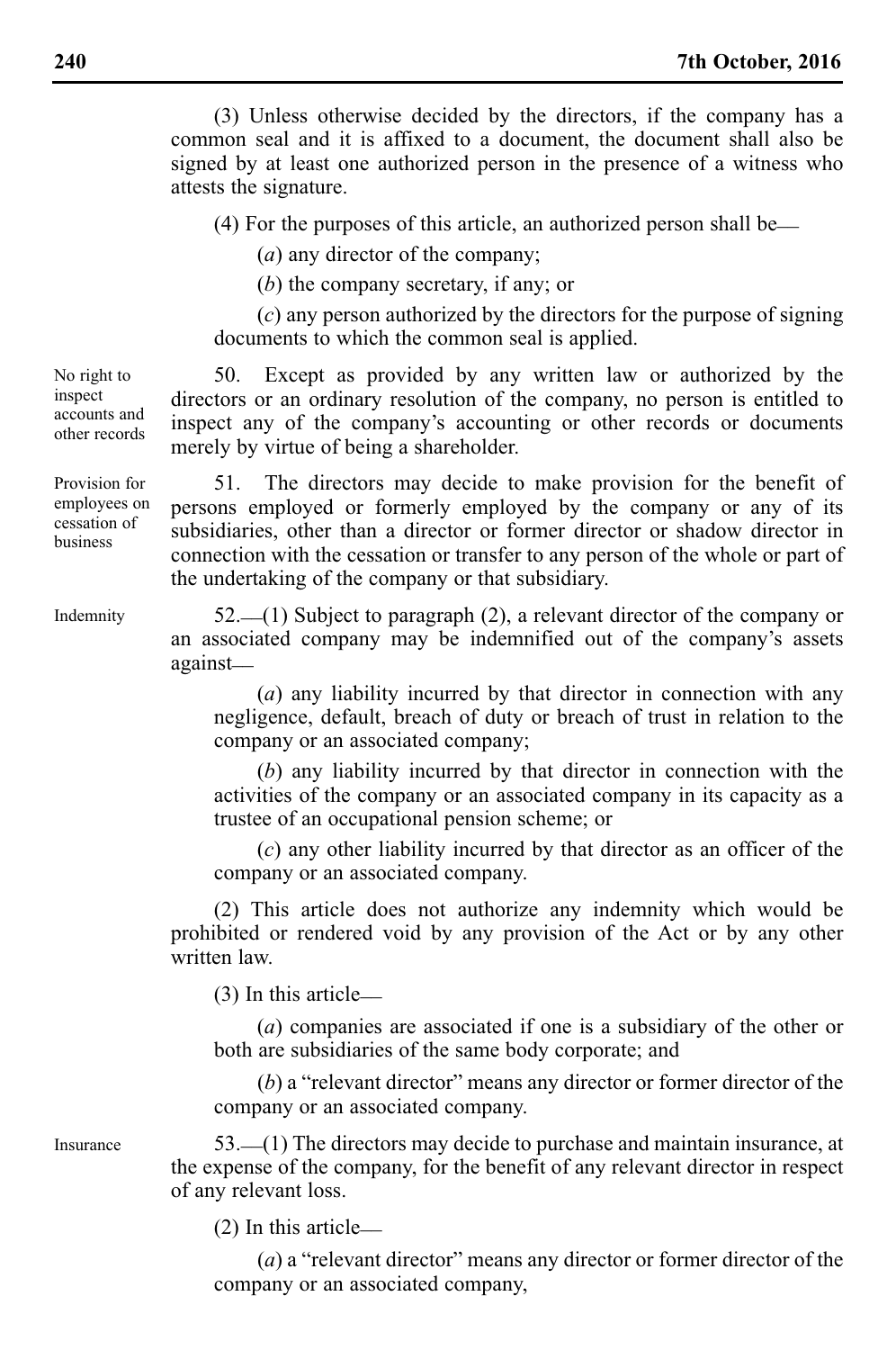(*b*) a "relevant loss" means any loss or liability which has been or may be incurred by a relevant director in connection with that director's duties or powers in relation to the company, any associated company or any pension fund or employees' share scheme of the company or associated company, and

(*c*) companies are associated if one is a subsidiary of the other or both are subsidiaries of the same body corporate.

## TABLE B (reg. 3)

# MODEL ARTICLES FOR A PUBLIC COMPANY

## PART **I\_INTERPRETATION AND LIMITATION OF LIABILITY**

- 1. Interpretation
- 2. Liability of members

#### PART II-DIRECTORS, POWERS AND RESPONSIBILITIES

- 3. Directors' general authority
- 4. Members' reserve power
- 5. Delegation by directors
- 6. Committees
- 7. Directors to take decisions collectively
- 8. Calling a directors' meeting
- 9. Participation in directors' meetings
- 10. Quorum for directors' meetings
- 11. Meetings where total number of directors less than quorum
- 12. Chairing directors' meetings
- 13. Voting at directors' meetings: general rules
- 14. Chairman's casting vote at directors' meetings
- 15. Alternates voting at directors' meetings
- 16. Conflicts of interest
- 17. Proposing directors' written resolutions
- 18. Adoption of directors' written resolutions
- 19. Directors' discretion to make further rules
- 20. Methods of appointing directors
- 21. Retirement of directors by rotation
- 22. Termination of director's appointment
- 23. Directors' remuneration
- 24. Directors' expenses
- 25. Appointment and removal of alternates
- 26. Rights and responsibilities of alternate directors
- 27. Termination of alternate directorship

## PART III\_DECISION MAKING BY MEMBERS

28. Members can call general meeting if not enough directors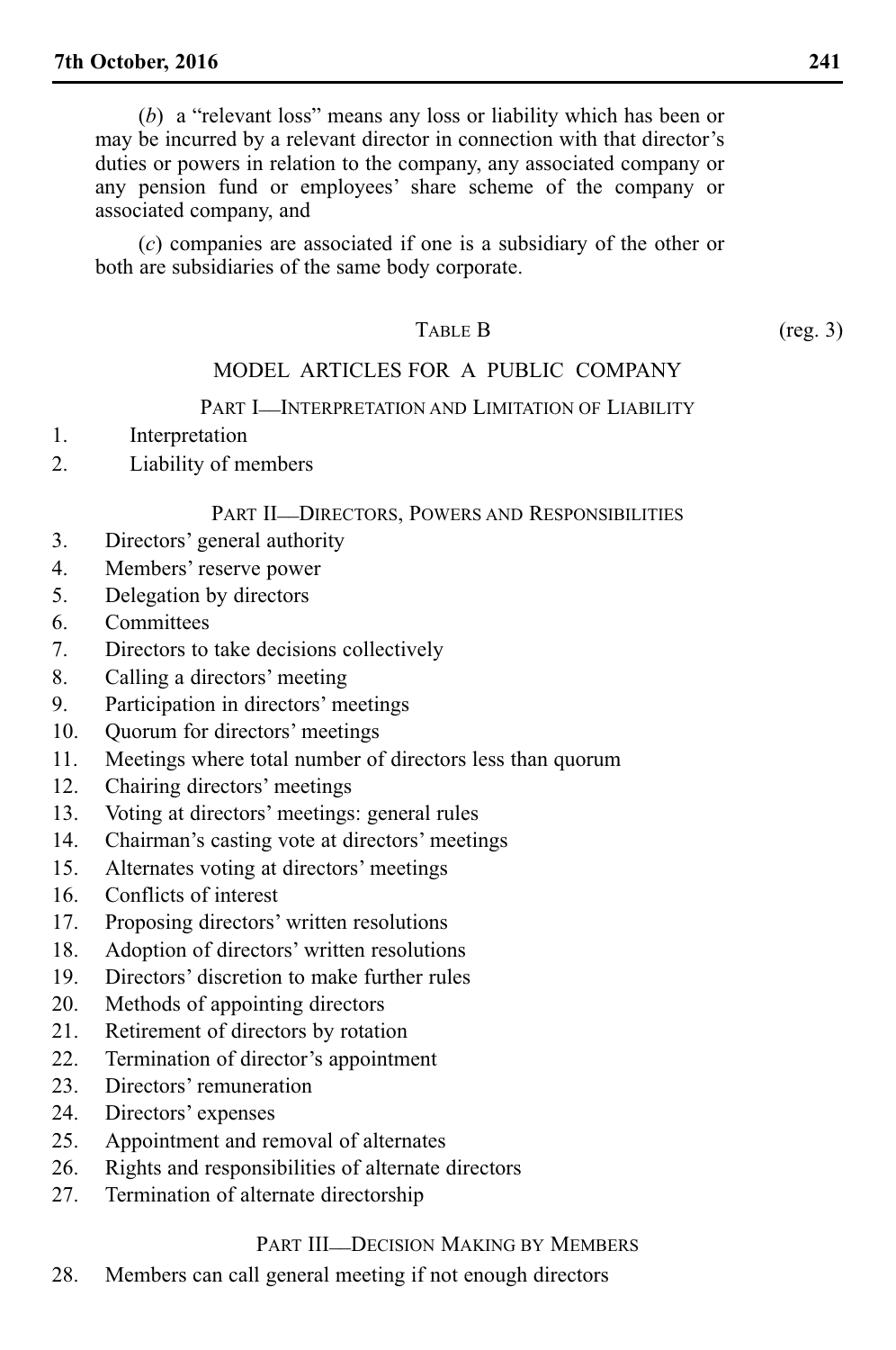- 29. Attendance and speaking at general meetings
- 30. Quorum for general meetings
- 31. Chairing general meetings
- 32. Attendance and speaking by directors and non-members
- 33. Adjournment
- 34. Voting: general
- 35. Errors and disputes
- 36. Demanding a poll
- 37. Procedure on a poll
- 38. Content of proxy notices
- 39. Delivery of proxy notices
- 40. Amendments to resolutions
- 41. No voting of shares on which money owed to company
- 42. Class meetings

## PART IV\_\_SHARES AND DISTRIBUTIONS

- 43. Powers to issue different classes of share
- 44. Payment of commissions on subscription for shares
- 45. Company not bound by less than absolute interests
- 46. Certificates to be issued except in certain cases
- 47. Contents and execution of share certificates
- 48. Consolidated share certificates
- 49. Replacement of share certificates
- 50. Uncertificated shares
- 51. Share warrants
- 52. Company's lien over partly paid shares
- 53. Enforcement of the company's lien
- 54. Call notices
- 55. Liability to pay calls
- 56. When call notice need not be issued
- 57. Failure to comply with call notice: automatic consequences
- 58. Notice of intended forfeiture
- 59. Directors' power to forfeit shares
- 60. Effect of forfeiture
- 61. Procedure following forfeiture
- 62. Surrender of shares
- 63. Transfers of certificated shares
- 64. Transfer of uncertificated shares
- 65. Transmission of shares
- 66. Transmittees' rights
- 67. Exercise of transmittees' rights
- 68. Transmittees bound by prior notices
- 69. Procedure for disposing of fractions of shares
- 70. Procedure for declaring dividends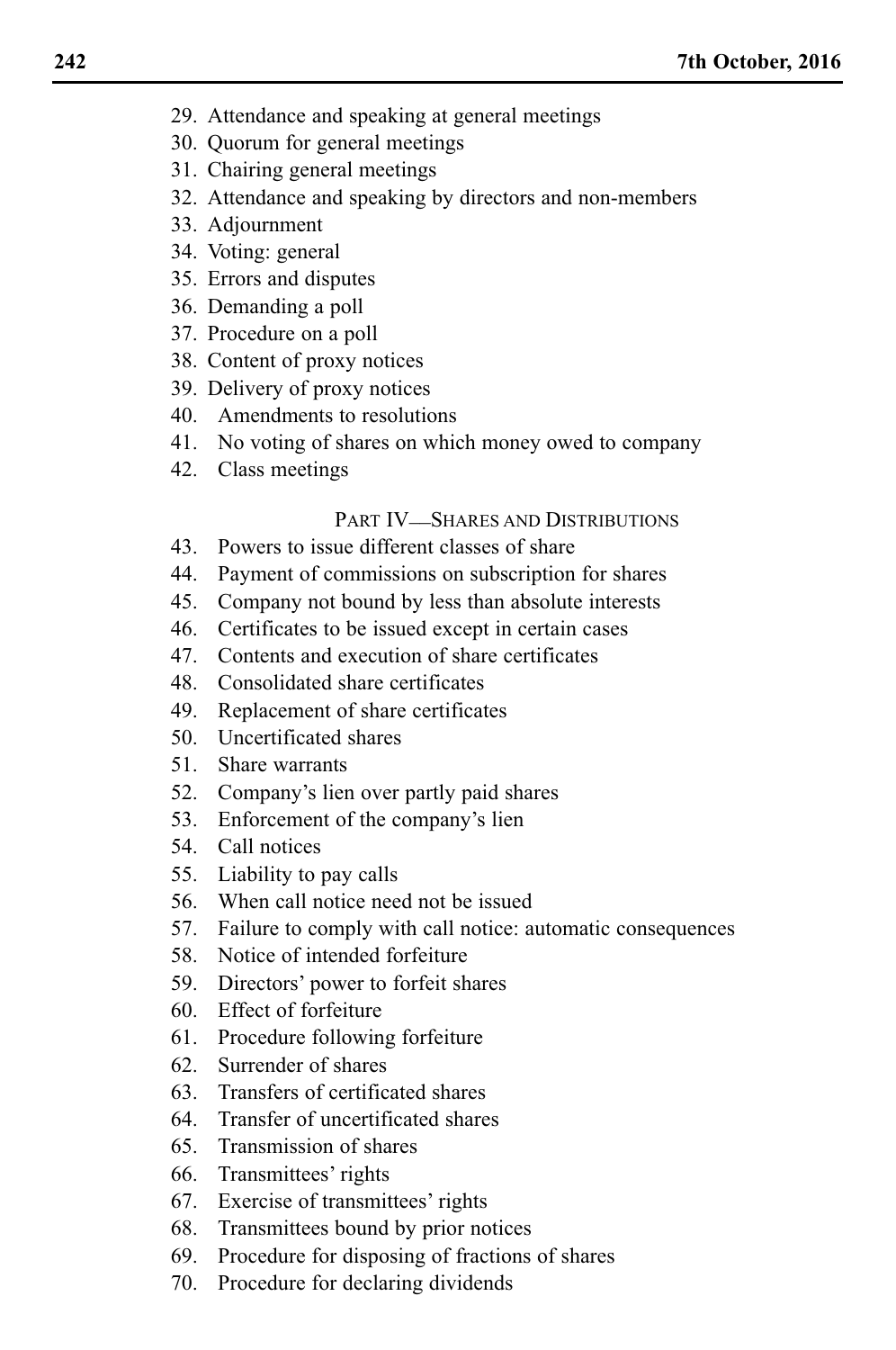### **7th October, 2016 243**

- 71. Calculation of dividends
- 72. Payment of dividends and other distributions
- 73. Deductions from distributions in respect of sums owed to the company
- 74. No interest on distributions
- 75. Unclaimed distributions
- 76. Non-cash distributions
- 77. Waiver of distributions
- 78. Authority to capitalize and appropriation of capitalized sums

### PART V\_\_MISCELLANEOUS PROVISIONS

- 79. Means of communication to be used
- 80. Failure to notify contact details
- 81. Company seals
- 82. Destruction of documents
- 83. No right to inspect accounts and other records
- 84. Provision for employees on cessation of business
- 85. Indemnity
- 86. Insurance

#### PART I<sup>\_\_</sup>Preliminary

1.\_\_(1) In these Articles, unless the context requires otherwise\_\_ Interpretation

"alternate" or "alternate director" has the meaning given in article 25;

"appointor" has the meaning given in article 25;

"articles" means the company's articles of association;

"bankruptcy" includes individual insolvency proceedings;

"call" has the meaning given in article 54;

"call notice" has the meaning given in article 54;

"certificate" means a paper certificate (other than a share warrant) evidencing a person's title to specified shares or other secur,l''ities;

"certificated" in relation to a share, means that it is not an uncertificated share or a share in respect of which a share warrant has been issued and is current;

"chairman" has the meaning given in article 12;

"chairman of the meeting" has the meaning given in article 31;

"company's lien" has the meaning given in article 52;

"director" means a director of the company, and includes any person occupying the position of director, by whatever name called;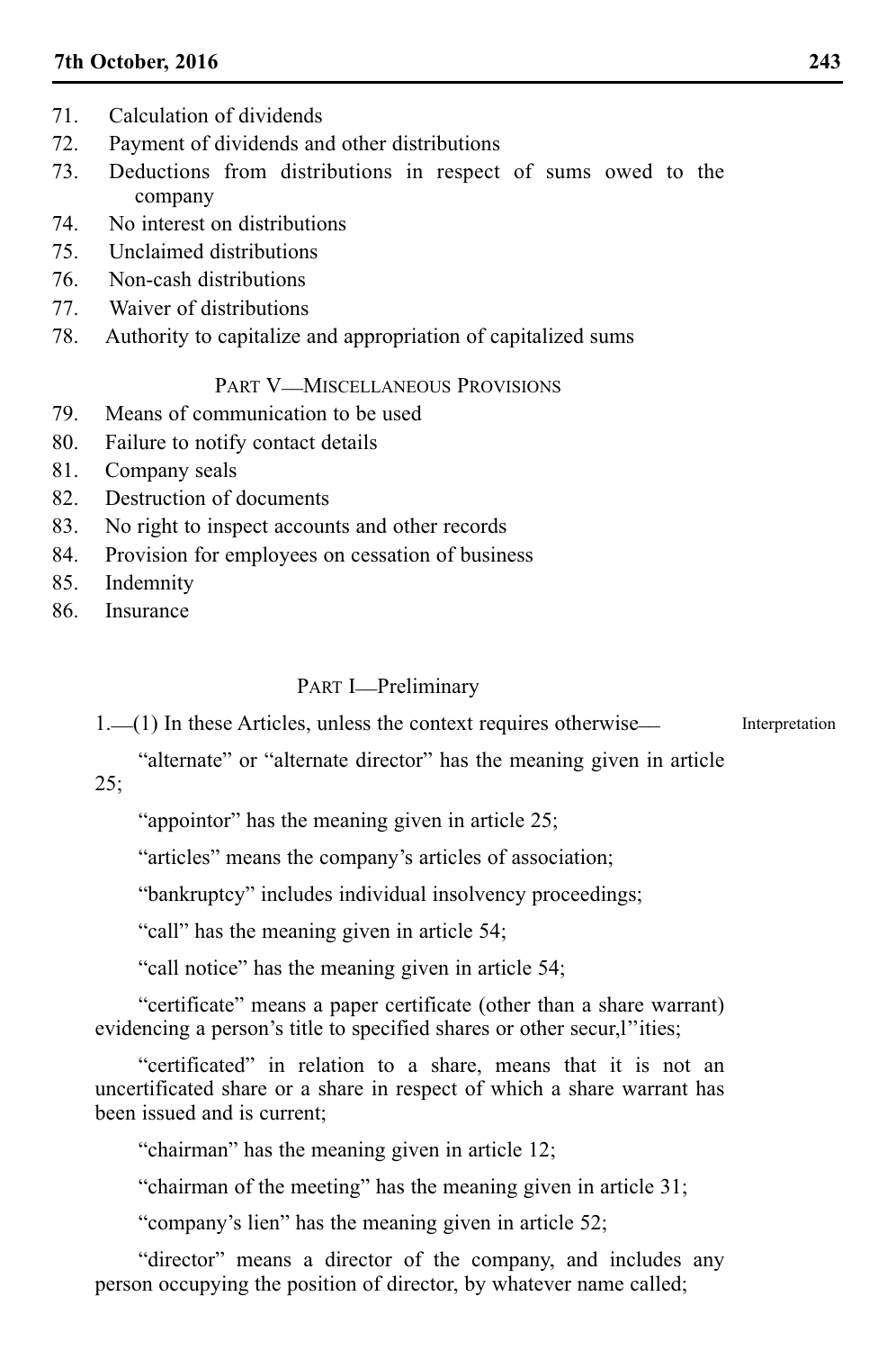"distribution recipient" has the meaning given in article 72;

"document" includes, unless otherwise specified, any document sent or supplied in electronic form;

"fully paid" in relation to a share, means that the nominal value and any premium to be paid to the company in respect of that share have been paid to the company;

"holder" in relation to shares means the person whose name is entered in the register of members as the holder of the shares, or, in the case of a share in respect of which a share warrant has been issued (and not cancelled), the person in possession of that warrant;

"instrument" means a document in hard copy form;

"lien enforcement notice" has the meaning given in article 53;

"member" has the meaning given in section 2 of the Act;

"ordinary resolution" has the meaning given in section 2 of the Act;

"paid" means paid or credited as paid;

"participate", in relation to a directors' meeting, has the meaning given in article 9;

"partly paid" in relation to a share means that part of that share's nominal value or any premium at which it was issued has not been paid to the company;

"proxy notice" has the meaning given in article 38;

"securities seal" has the meaning given in article 47;

"shares" means shares in the company;

"special resolution" has the meaning given in section 2 of the Act;

"subsidiary" has the meaning given in section 2 of the Act;

"transmittee" means a person entitled to a share by reason of the death or bankruptcy of a shareholder or otherwise by operation of law;

"uncertificated" in relation to a share means permitting title to shares to be evidenced and transferred without a certificate, and

"writing" means the representation or reproduction of words, symbols or other information in a visible form by any method or combination of methods, whether sent or supplied in electronic form or otherwise.

(2) Unless the context otherwise requires, other words or expressions contained in these articles bear the same meaning as in the Act as in force on the date when these articles become binding on the company.

2. The liability of the members is limited to the amount, if any, unpaid on the shares held by them.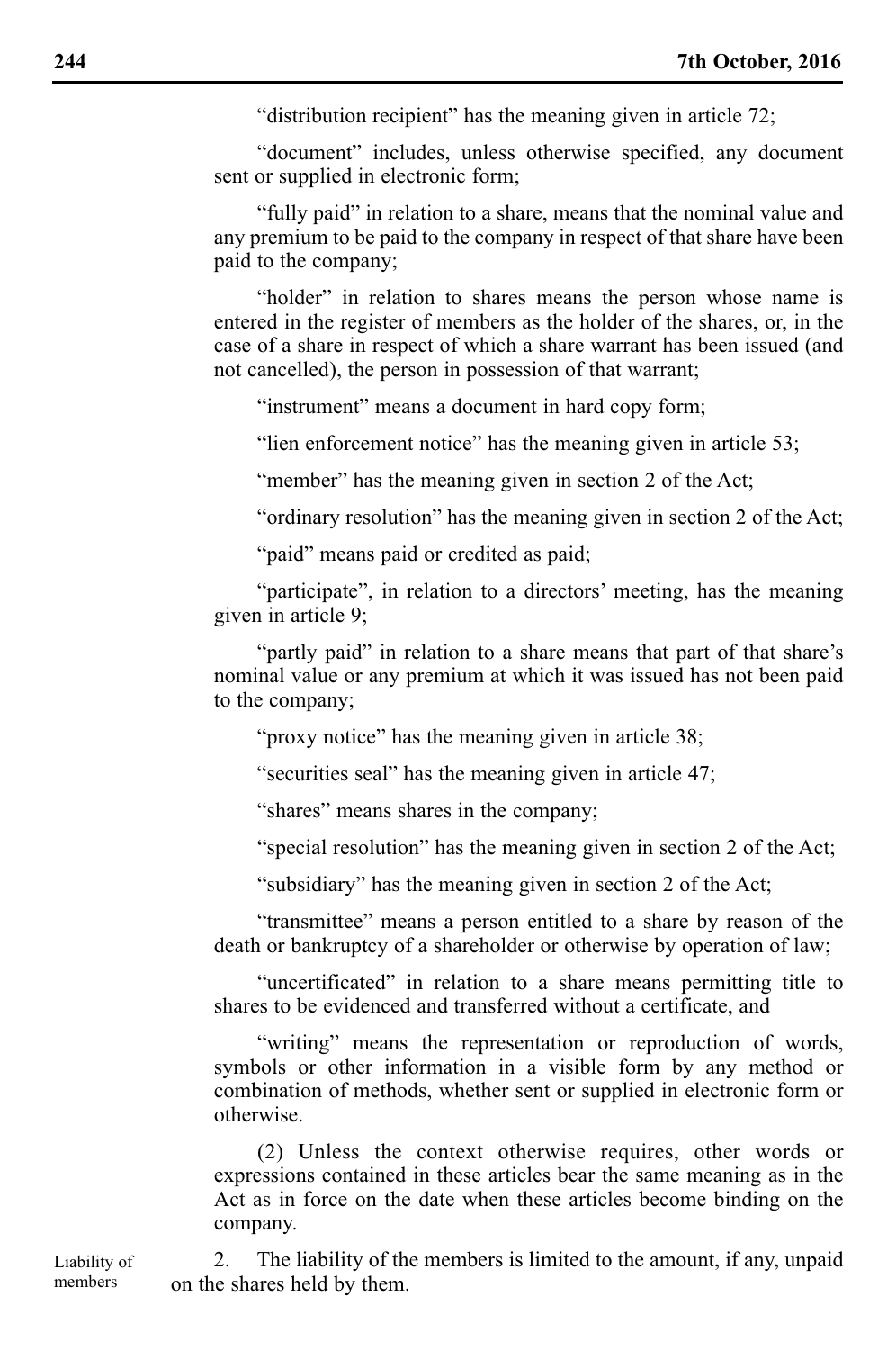#### PART II-DIRECTORS, POWERS AND RESPONSIBILITIES

3. Subject to the articles, the directors are responsible for the management of the company's business, for which purpose they may exercise all the powers of the company. Directors' general authority

4.\_\_(1) The members may, by special resolution, direct the directors to take, or refrain from taking, specified action.

(2) No such special resolution invalidates anything which the directors have done before the passing of the resolution.

5.\_\_(1) Subject to the articles, the directors may delegate any of the Delegation by powers which are conferred on them under the articles\_\_ directors

(*a*) to such person or committee;

(*b*) by such means, including by power of attorney;

(*c*) to such an extent;

(*d*) in relation to such matters or territories; and

(*e*) on such terms and conditions,as they think fit.

(2) If the directors so specify, any such delegation may authorize further delegation of the directors' powers by any person to whom they are delegated.

(3) The directors may revoke any delegation in whole or part, or alter its terms and conditions.

6.\_\_(1) Committees to which the directors delegate any of their powers Committees shall follow procedures which are based as far as they are applicable on those provisions of the articles which govern the taking of decisions by directors.

(2) The directors may make rules of procedure for all or any committees, which prevail over rules derived from the articles if they are not consistent with them.

| 7. Decisions of the directors may be taken—                          | Directors to                   |
|----------------------------------------------------------------------|--------------------------------|
| $(a)$ at a directors' meeting; or                                    | take decisions<br>collectively |
| $(1)$ is the $\beta$ see $\beta$ is the second state second integral |                                |

(*b*) in the form of a directors' written resolution.

8.\_\_(1) Any director may call a directors' meeting.

(2) The company secretary shall call a directors' meeting if a director so meetingrequests.

(3) A directors' meeting shall be called by giving notice of the meeting to the directors.

(4) Notice of any directors' meeting shall indicate\_\_

(*a*) its proposed date and time;

(*b*) where it shall take place; and

(*c*) if it is anticipated that directors participating in the meeting will not be in the same place, how it is proposed that they should communicate with each other during the meeting.

Members' reserve power

Calling a directors'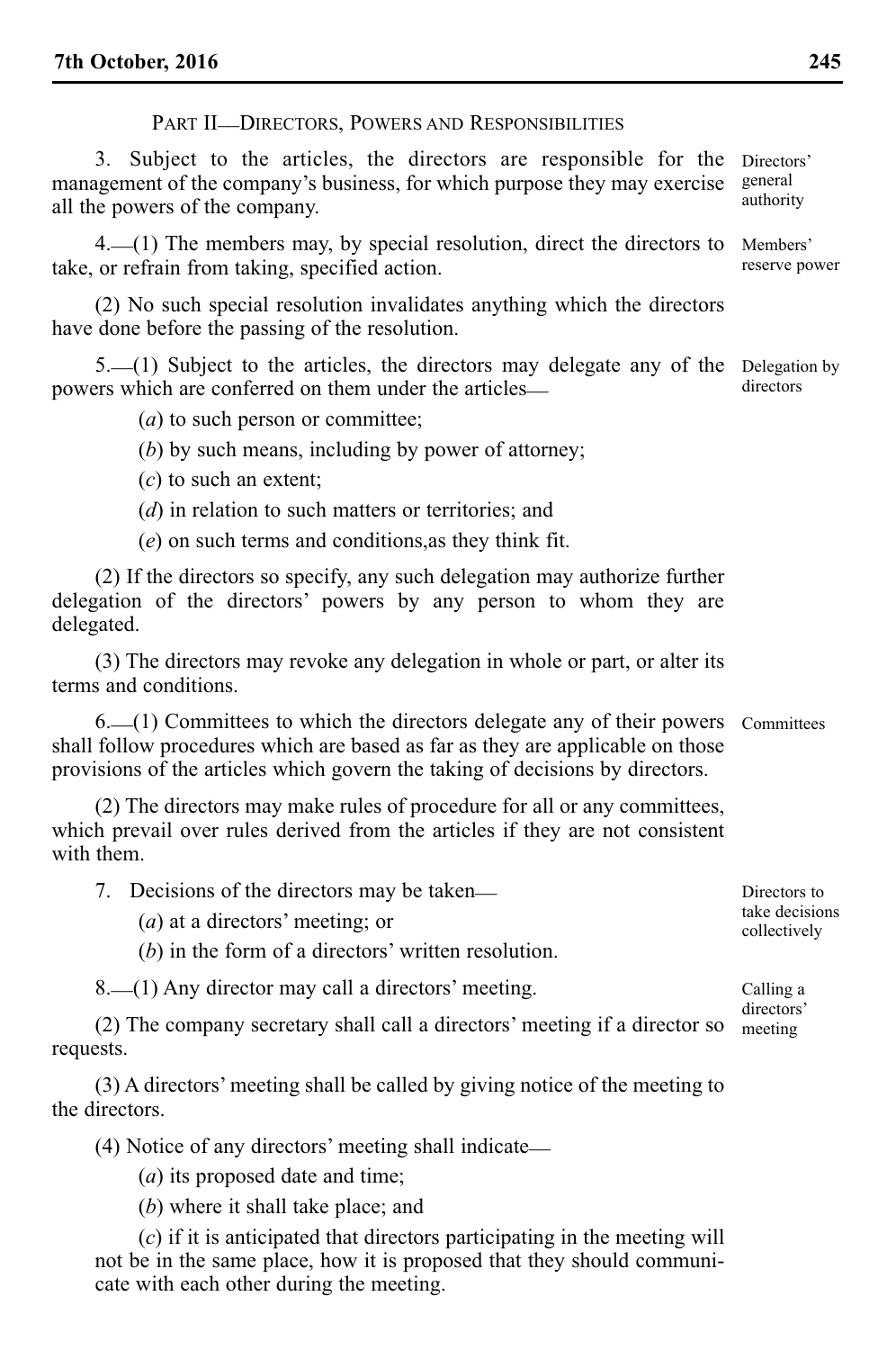(5) Notice of a directors' meeting shall be given to each director, but need not be in writing.

(6) Notice of a directors' meeting need not be given to directors who waive their entitlement to notice of that meeting, by giving notice to that effect to the company not more than seven days after the date on which the meeting is held. Where such notice is given after the meeting has been held, that shall not affect the validity of the meeting, or of any business conducted at it.

Participation in directors' meetings

9.\_\_(1) Subject to the articles, directors participate in a directors' meeting, or part of a directors' meeting, when—

(*a*) the meeting has been called and takes place in accordance with these Articles; and

(*b*) they can each communicate to the others any information or opinions they have on any particular item of the business of the meeting.

(2) In determining whether directors are participating in a directors' meeting, it is irrelevant where any director is or how they communicate with each other.

(3) If all the directors participating in a meeting are not in the same place, they may decide that the meeting shall be treated as taking place wherever any of them is.

10.\_\_(1) At a directors' meeting, unless a quorum is participating, no proposal shall be voted on, except a proposal to call another meeting.

(2) The quorum for directors' meetings may be fixed from time to time by a decision of the directors, but it shall never be less than two, and unless otherwise fixed it is two.

11.\_\_(1) This article applies where the total number of directors for the total number of time being is less than the quorum for directors' meetings. Meetings where directors less

> (2) If there is only one director, the director may appoint sufficient directors to make up a quorum or call a general meeting to do so.

(3) If there is more than one director\_\_

(*a*) a directors' meeting may take place, if it is called in accordance with the articles and at least two directors participate in it, with a view to appointing sufficient directors to make up a quorum or calling a general meeting to do so, and

(*b*) if a directors' meeting is called but only one director attends at the appointed date and time to participate in it, that director may appoint sufficient directors to make up a quorum or call a general meeting to do so.

12.\_\_(1) The directors may appoint a director to chair their meetings.

(2) The person so appointed for the time being is known as the chairman.

(3) The directors may appoint other directors as deputy or assistant chairmen to chair directors' meetings in the chairman's absence.

Quorum for directors' meetings

than quorum

Chairing directors' meetings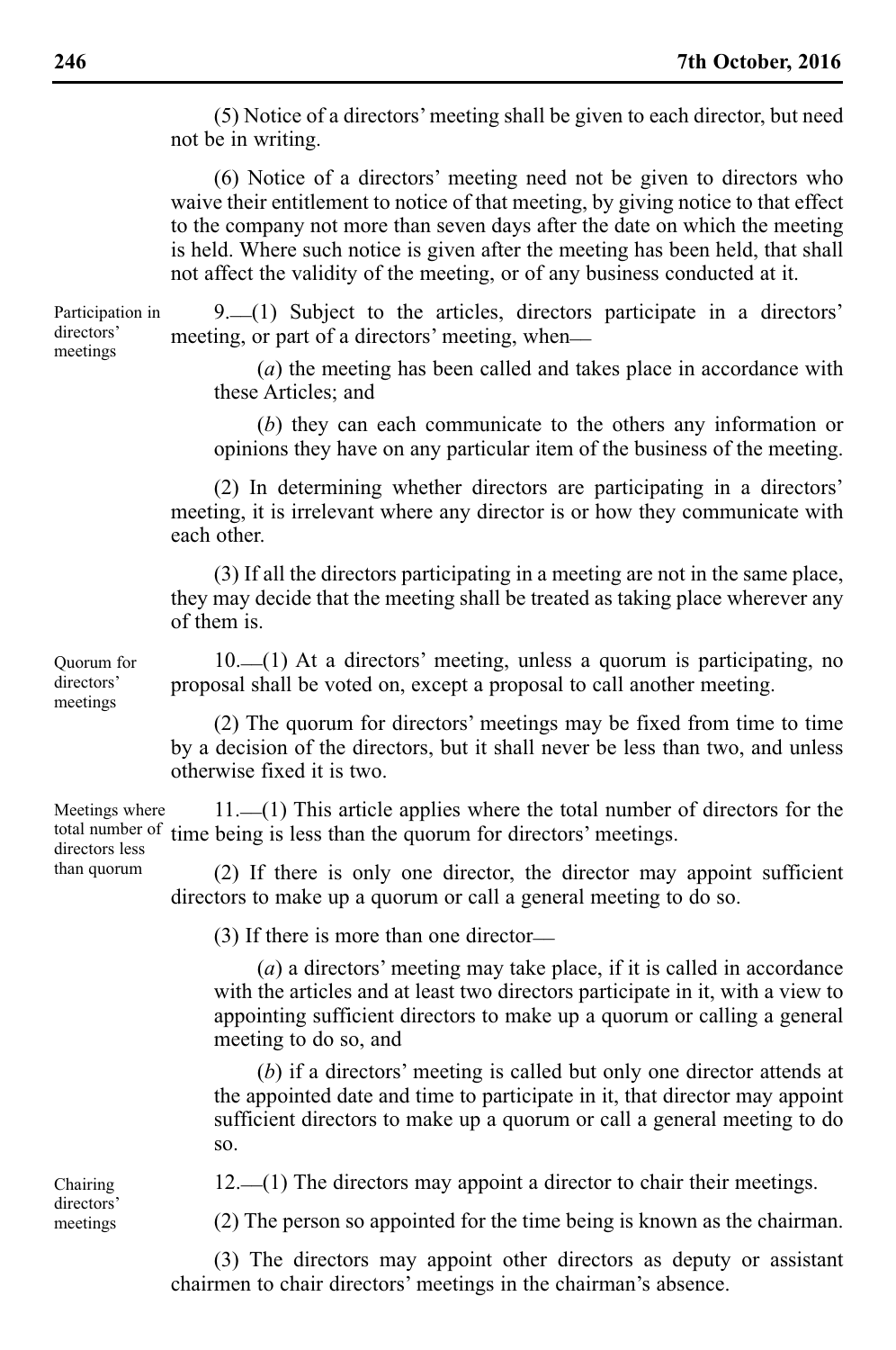(4) The directors may terminate the appointment of the chairman, deputy or assistant chairman at any time.

(5) If neither the chairman nor any director appointed generally to chair directors' meetings in the chairman's absence is participating in a meeting within ten minutes of the time at which it was to start, the participating directors shall appoint one of themselves to chair it.

13.\_\_(1) Subject to these Articles, a decision is taken at a directors' meeting by a majority of the votes of the participating directors.

(2) Subject to these Articles, each director participating in a directors' meeting shall have one vote.

(3) Subject to these Articles, if a director has an interest in an actual or proposed transaction or arrangement with the company\_\_

(*a*) the director and the director's alternate may not vote on any proposal relating to it:

Provided that this does not preclude the alternate from voting in relation to that transaction or arrangement on behalf of another appointor who does not have such an interest.

14. (1) If the numbers of votes for and against a proposal are equal, the Chairman's chairman or other director chairing the meeting shall have a casting vote.

(2) Paragraph (1) shall not apply if, in accordance with the articles, the chairman or other director is not to be counted as participating in the decision-making process for quorum or voting purposes.

15. A director who is also an alternate director has an additional vote on behalf of each appointor who is—

(*a*) not participating in a directors' meeting; and

(*b*) would have been entitled to vote if they were participating in it.

16.\_\_(1) If a directors' meeting, or part of a directors' meeting, is concerned with an actual or proposed transaction or arrangement with the company in which a director is interested, the director shall not be counted as participating in that meeting, or part of a meeting, for quorum or voting purposes.

(2) Where paragraph (3) applies, a director who is interested in an actual or proposed transaction or arrangement with the company shall be counted as participating in a decision at a directors' meeting, or part of a directors' meeting, relating to it for quorum and voting purposes.

(3) This paragraph shall apply when\_\_

(*a*) the company by ordinary resolution disapplies the provision of the articles which would otherwise prevent a director from being counted as participating in, or voting at, a directors' meeting;

(*b*) the director's interest cannot reasonably be regarded as likely to give rise to a conflict of interest; or

(*c*) the director's conflict of interest arises from a permitted cause.

casting vote at directors' meetings

Alternates voting at directors' meetings

Conflicts of interest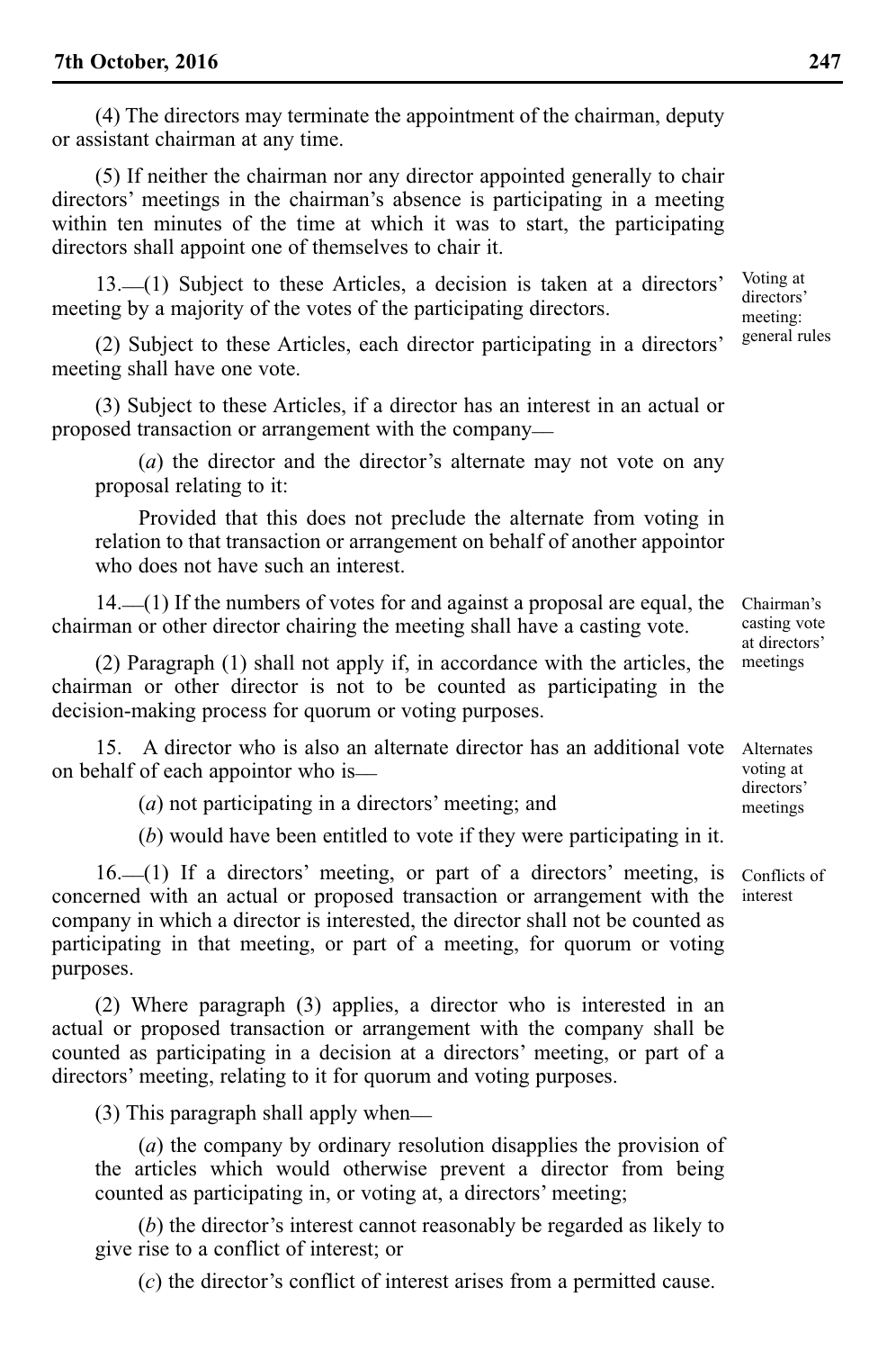(4) For the purposes of this article, the following are permitted causes\_\_

(*a*) a guarantee given, or to be given, by or to a director in respect of an obligation incurred by or on behalf of the company or any of its subsidiaries;

(*b*) subscription, or an agreement to subscribe, for shares or other securities of the company or any of its subsidiaries, or to underwrite, sub-underwrite, or guarantee subscription for any such shares or securities; and

(*c*) arrangements pursuant to which benefits are made available to employees and directors or former employees and directors of the company or any of its subsidiaries which do not provide special benefits for directors or former directors.

(5) Subject to paragraph (6), if a question arises at a meeting of directors or of a committee of directors as to the right of a director to participate in the meeting (or part of the meeting) for voting or quorum purposes, the question may, before the conclusion of the meeting, be referred to the chairman whose ruling in relation to any director other than the chairman shall be final and conclusive.

(6) Where any question as to the right to participate in the meeting or part of the meeting arises in respect of the chairman, the question shall be decided by a decision of the directors at that meeting, for which purpose the chairman shall not be counted as participating in the meeting or that part of the meeting for voting or quorum purposes.

Proposing directors' written

17.\_\_(1) Any director may propose a directors' written resolution.

(2) The company secretary shall propose a directors' written resolution if a director so requests.

(3) A directors' written resolution shall be proposed by giving notice of the proposed resolution to the directors.

(4) Notice of a proposed directors' written resolution shall indicate\_\_

(*a*) the proposed resolution; and

(*b*) the time by which it is proposed that the directors should adopt it.

(5) Notice of a proposed directors' written resolution shall be given in writing to each director.

(6) Any decision which a person giving notice of a proposed directors' written resolution takes regarding the process of adopting that resolution shall be taken reasonably in good faith.

Adoption of directors' written resolutions

18.\_\_(1) A proposed directors' written resolution shall be adopted when all the directors who would have been entitled to vote on the resolution at a directors' meeting have signed one or more copies of it, provided that those directors would have formed a quorum at such a meeting.

(2) It is immaterial whether any director signs the resolution before or after the time by which the notice proposed that it should be adopted.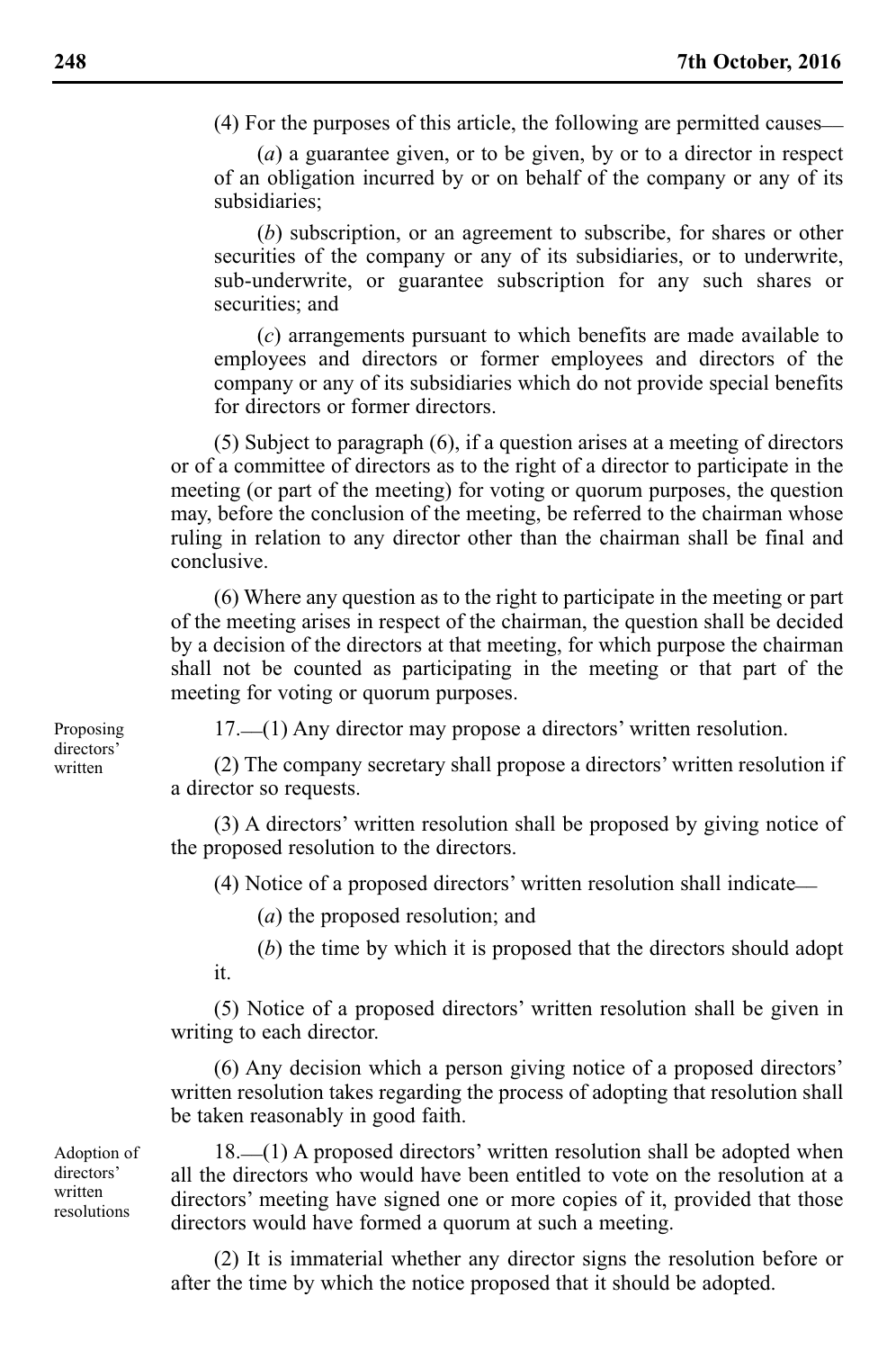(3) Once a directors' written resolution has been adopted, it shall be treated as if it had been a decision taken at a directors' meeting in accordance with these Articles.

(4) A company secretary shall ensure that the company keeps a record, in writing, of all directors' written resolutions for at least ten years from the date of their adoption.

19. Subject to the articles, the directors may make any rule which they think fit about how they take decisions, and about how such rules are to be recorded or communicated to directors.

20. Any person who is willing to act as a director, and is permitted by law to do so, may be appointed to be a director—

(*a*) by ordinary resolution; or

(*b*) by a decision of the directors.

21.\_\_(1) At the first annual general meeting of a company, all directors shall retire from office.

(2) At every subsequent annual general meeting any directors\_\_

(*a*) who have been appointed by the directors since the last annual general meeting; or

(*b*) who were not appointed or reappointed at one of the preceding two annual general meetings,

shall retire from office and may offer themselves for reappointment by the members.

22. A person ceases to be a director as soon as —

(*a*) that person ceases to be a director by virtue of any provision of the Act or is prohibited from being a director by law;

(*b*) a bankruptcy order is made against that person;

(*c*) a composition is made with that person's creditors generally in satisfaction of that person's debts;

(*d*) a registered medical practitioner who is treating that person gives a written opinion to the company stating that that person has become physically or mentally incapable of acting as a director and may remain so for more than three months;

(*e*) by reason of that person's mental health, a court makes an order which wholly or partly prevents that person from personally exercising any powers or rights which that person would otherwise have; or

(*f*) notification is received by the company from the director that the director is resigning from office as director, and such resignation has taken effect in accordance with its terms.

23.\_\_(1) A director may undertake any services for the company that the directors decide.

(2) A director shall be entitled to such remuneration as the directors determine\_\_

Termination of directors' appointment

Directors' discretion to make further rules

Methods of appointing directors

Retirement of directors by rotation

Directors' remuneration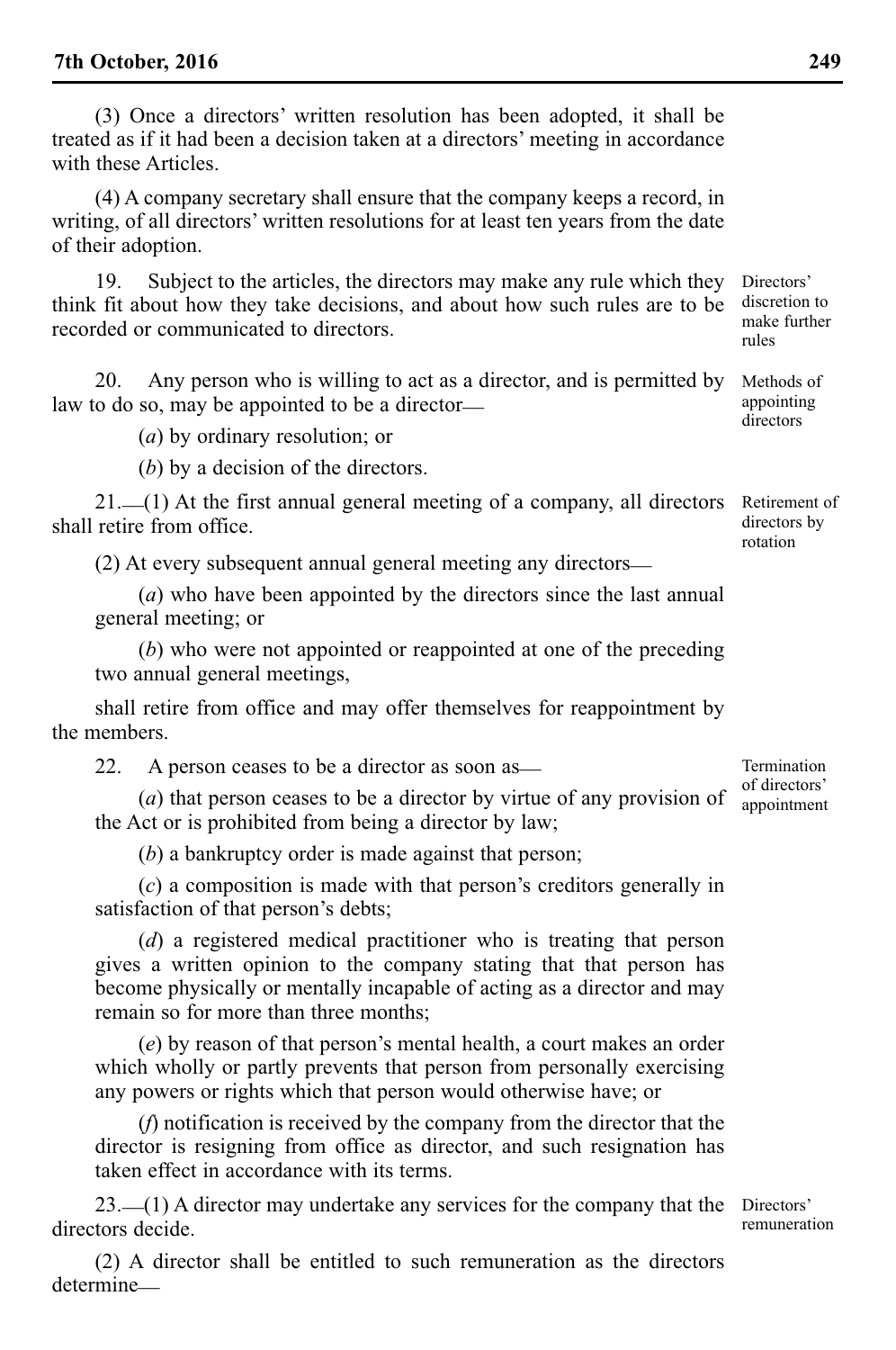(*a*) for their services to the company as directors; and

(*b*) for any other service which they undertake for the company.

(3) Subject to these Articles, a director's remuneration may\_\_

(*a*) take any form; and

(*b*) include any arrangements in connection with the payment of a pension, allowance or gratuity, or any death, sickness or disability benefits, to or in respect of that director.

(4) Unless the directors decide otherwise, directors' remuneration accrues from day to day.

(5) Unless the directors decide otherwise, directors are not accountable to the company for any remuneration which they receive as directors or other officers or employees of the company's subsidiaries or of any other body corporate in which the company is interested.

24. The company may pay any reasonable expenses which the directors properly incur in connection with their attendance at—

(*a*) meetings of directors or committees of directors,

(*b*) general meetings, or

(*c*) separate meetings of the holders of any class of shares or of debentures of the company, or otherwise in connection with the exercise of their powers and the discharge of their responsibilities in relation to the company.

25.\_\_(1) Any director (the "appointor") may appoint as an alternate any other director, or any other person approved by resolution of the directors,  $to$ 

(*a*) exercise that director's powers; and

(*b*) carry out that director's responsibilities, in relation to the taking of decisions by the directors in the absence of the alternate's appointor.

(2) Any appointment or removal of an alternate shall be effected by notice in writing to the company signed by the appointor, or in any other manner approved by the directors.

(3) The notice shall\_\_

(*a*) identify the proposed alternate; and

(*b*) in the case of a notice of appointment, contain a statement signed by the proposed alternate that the proposed alternate is willing to act as the alternate of the director giving the notice.

 $26$ — $(1)$  An alternate director has the same rights, in relation to any responsibilities directors' meeting or directors' written resolution, as the alternate's appointor. Rights and of alternate directors

(2) Except as the articles specify otherwise, alternate directors\_\_

(*a*) are deemed for all purposes to be directors;

(*b*) are liable for their own acts and omissions;

Directors' expenses

Appointment and removal of alternates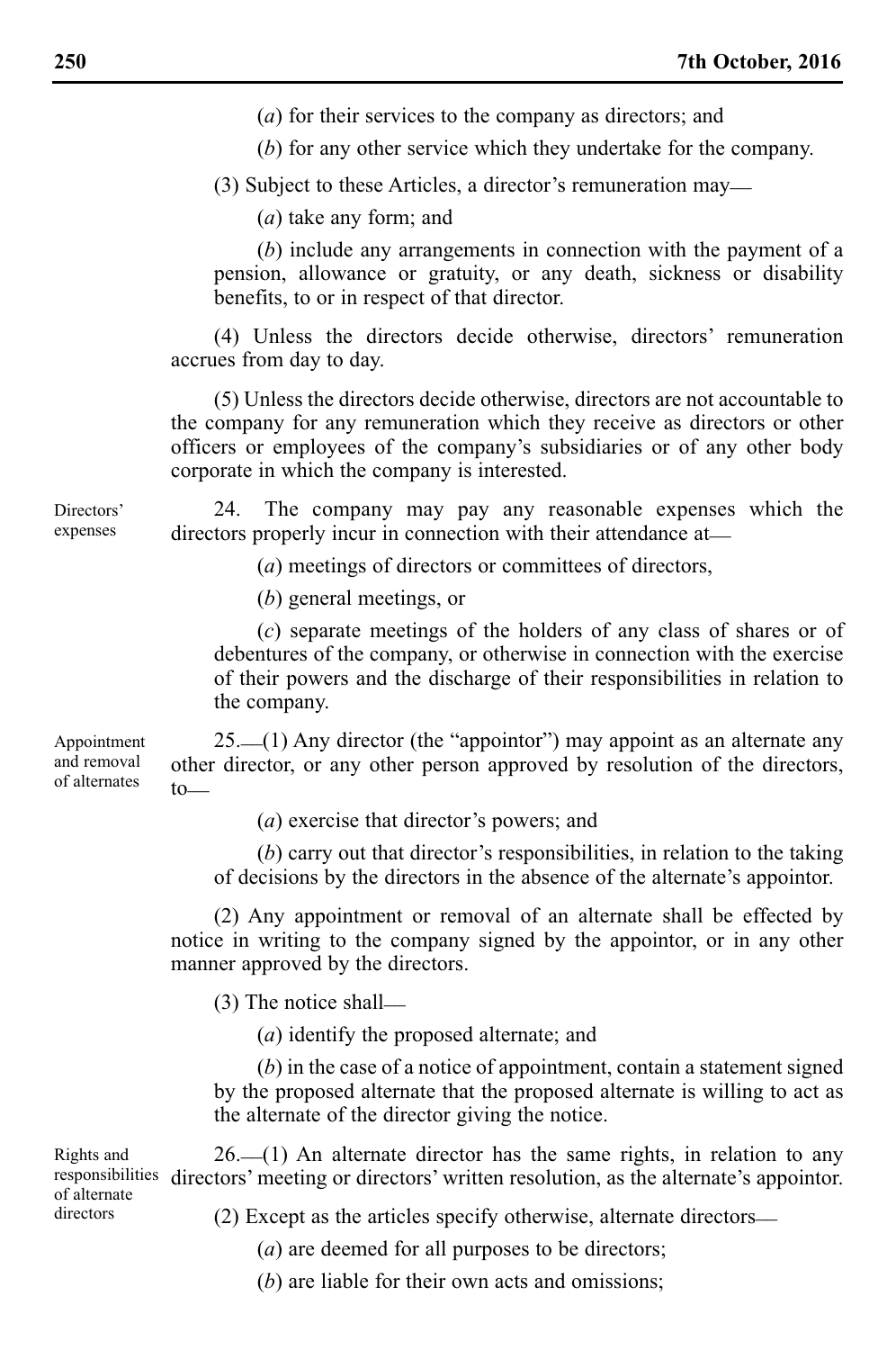(*c*) are subject to the same restrictions as their appointors; and

(*d*) are not deemed to be agents of or for their appointors.

(3) A person who is an alternate director but not a director\_\_

(*a*) may be counted as participating for the purposes of determining whether a quorum is participating (but only if that person's appointor is not participating); and

(*b*) may sign a written resolution (but only if it is not signed or to be signed by that person's appointor) and no alternate may be counted as more than one director for such purposes.

(4) An alternate director shall not be entitled to receive any remuneration from the company for serving as an alternate director except such part of the alternate's appointor's remuneration as the appointor may direct by notice in writing made to the company.

27. An alternate director's appointment as an alternate terminates—

(*a*) when the alternate's appointor revokes the appointment by notice to the company in writing specifying when it shall terminate;

(*b*) on the occurrence in relation to the alternate of any event which, if it occurred in relation to the alternate's appointor, would result in the termination of the appointor's appointment as a director;

(*c*) on the death of the alternate's appointor; or

(*d*) when the alternate's appointor's appointment as a director terminates, except that an alternate's appointment as an alternate does not terminate when the appointor retires by rotation at a general meeting and is then re-appointed as a director at the same general meeting.

# PART III-DECISION MAKING

28. Where\_\_

(*a*) the company has fewer than two directors; and

(*b*) the director (if any) is unable or unwilling to appoint sufficient directors to make up a quorum or to call a general meeting to do so,

then two or more members may call a general meeting (or instruct the company secretary to do so) for the purpose of appointing one or more directors.

 $29$ . (1) A person is able to exercise the right to speak at a general meeting when that person is in a position to communicate to all those attending the meeting, during the meeting, any information or opinions which that person has on the business of the meeting.

(2) A person is able to exercise the right to vote at a general meeting when—

(*a*) that person is able to vote, during the meeting, on resolutions put to the vote at the meeting, and

(*b*) that person's vote can be taken into account in determining

Members can call general meeting if not enough directors

Attendance and speaking at general meetings

Termination of alternate directorship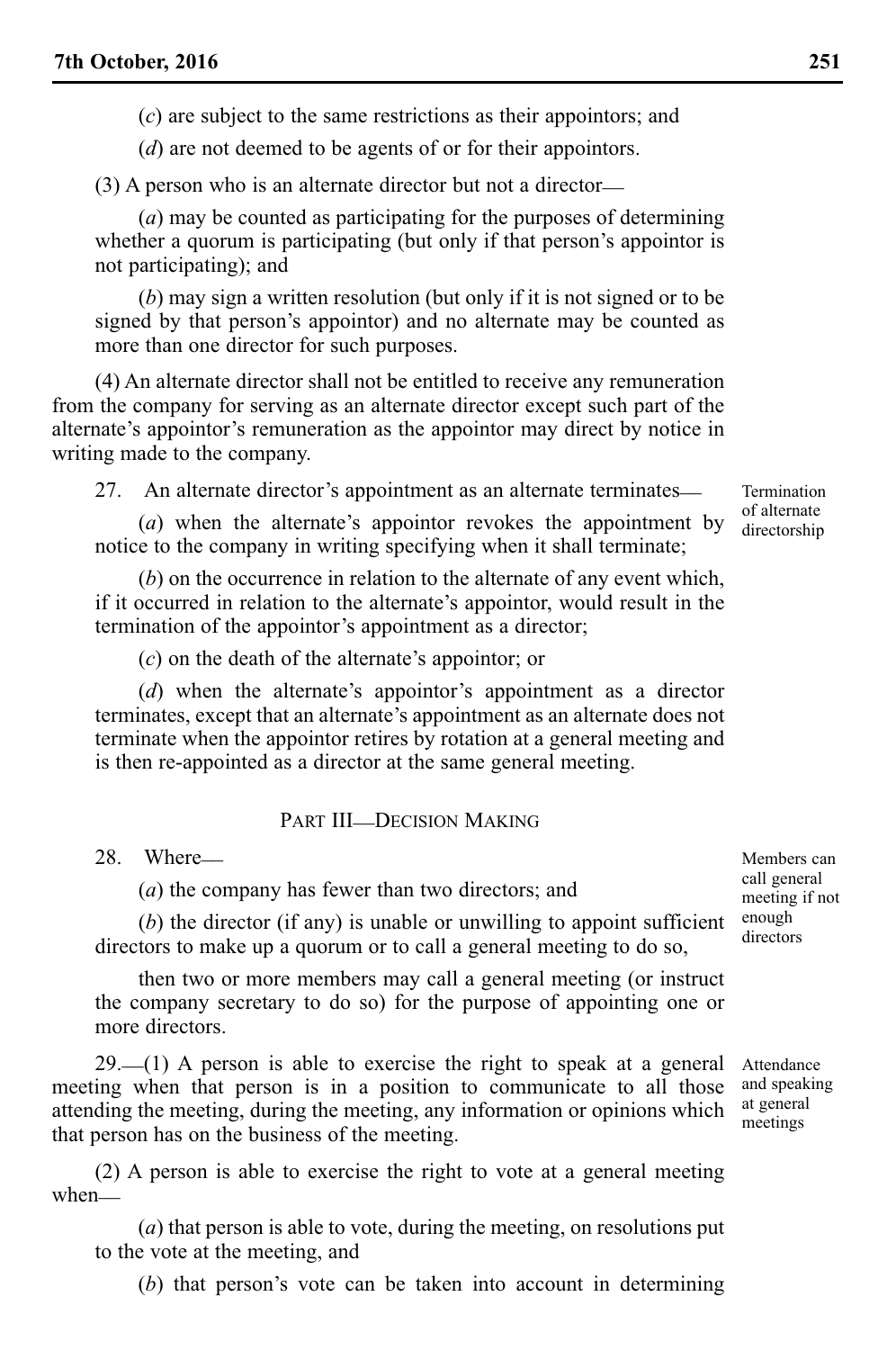whether or not such resolutions are passed at the same time as the votes of all the other persons attending the meeting.

(3) The directors may make whatever arrangements they consider appropriate to enable those attending a general meeting to exercise their rights to speak or vote at it.

(4) In determining attendance at a general meeting, it is immaterial whether any two or more members attending it are in the same place as each other.

(5) Two or more persons who are not in the same place as each other attend a general meeting if their circumstances are such that if they have (or were to have) rights to speak and vote at that meeting, they are (or would be) able to exercise them.

30. No business other than the appointment of the chairman of the meeting shall be transacted at a general meeting if the persons attending it do not constitute a quorum.

31.\_\_(1) Where the directors have appointed a chairman, the chairman shall chair general meetings if present and willing to do so.

(2) Where the directors have not appointed a chairman, or if the chairman is unwilling to chair the meeting or is not present within ten minutes of the time at which a meeting was due to start—

(*a*) the directors present; or

(*b*) if no directors are present, the meeting,

shall appoint a director or member to chair the meeting, and the appointment of the chairman of the meeting shall be the first business of the meeting.

(3) The person chairing a meeting in accordance with this article is referred to as "the chairman of the meeting".

32.\_\_(1) Directors may attend and speak at general meetings, whether or not they are members.

(2) The chairman of the meeting may permit other persons who are not\_\_

(*a*) members of the company; or

(*b*) otherwise entitled to exercise the rights of members in relation to general meetings,

to attend and speak at a general meeting.

Adjournment

Attendance and speaking by directors and non-members

> 33.\_\_(1) If the persons attending a general meeting within half an hour of the time at which the meeting was due to start do not constitute a quorum, or if during a meeting a quorum ceases to be present, the chairman of the meeting must adjourn it.

> (2) The chairman of the meeting may adjourn a general meeting at which a quorum is present if\_\_

> > (*a*) the meeting consents to an adjournment; or

(*b*) it appears to the chairman of the meeting that an adjournment is necessary to protect the safety of any person attending the meeting or

Quorum for general meetings

Chairing general meetings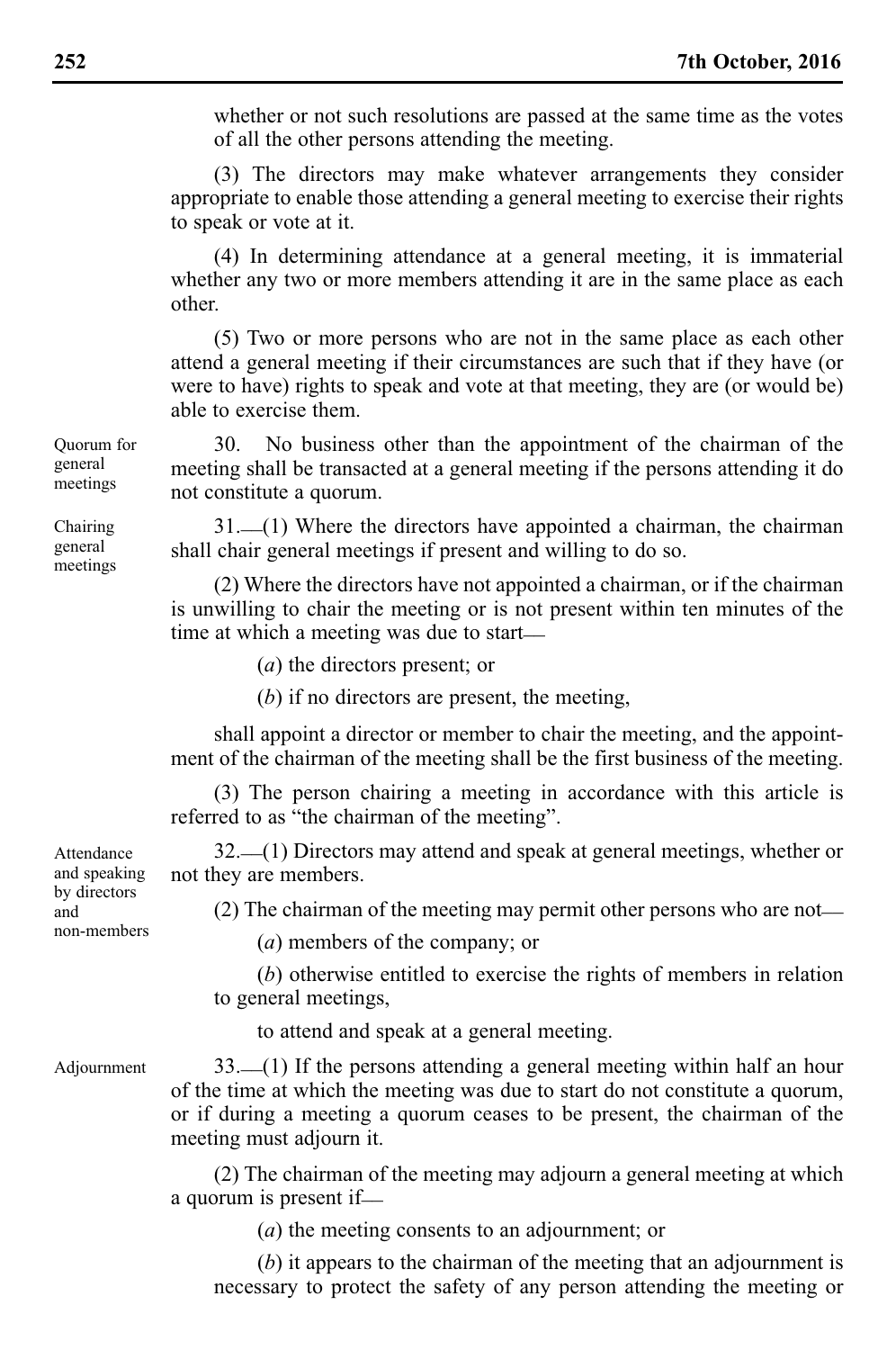ensure that the business of the meeting is conducted in an orderly manner.

(3) The chairman of the meeting shall adjourn a general meeting if directed to do so by the meeting.

(4) When adjourning a general meeting, the chairman of the meeting shall\_\_

(*a*) either specify the time and place to which it is adjourned or state that it shall continue at a time and place to be fixed by the directors; and

(*b*) have regard to any directions as to the time and place of any adjournment which have been given by the meeting.

(5) If the continuation of an adjourned meeting shall take place more than fourteen days after it was adjourned, the company must give at least seven clear days' notice of it, excluding the day of the adjourned meeting and the day on which the notice is given\_\_

(*a*) to the same persons to whom notice of the company's general meetings is required to be given; and

(*b*) containing the same information which such notice is required to contain.

(6) No business may be transacted at an adjourned general meeting which could not properly have been transacted at the meeting if the adjournment had not taken place.

34. A resolution put to the vote of a general meeting shall be decided on a show of hands unless a poll is duly demanded in accordance with the articles. Voting: general

35.\_\_(1) No objection may be raised to the qualification of any person voting at a general meeting except at the meeting or adjourned meeting at which the vote objected to is tendered, and every vote not disallowed at the meeting is valid. Errors and disputes

(2) Any such objection shall be referred to the chairman of the meeting whose decision shall be final.

 $36.$  (1) A poll on a resolution may be demanded—

(*a*) in advance of the general meeting where it shall be put to the vote, or

(*b*) at a general meeting, either before a show of hands on that resolution or immediately after the result of a show of hands on that resolution is declared.

 $(2)$  A poll may be demanded by  $\equiv$ 

(*a*) the chairman of the meeting;

(*b*) the directors;

(*c*) two or more persons having the right to vote on the resolution;

Demanding a poll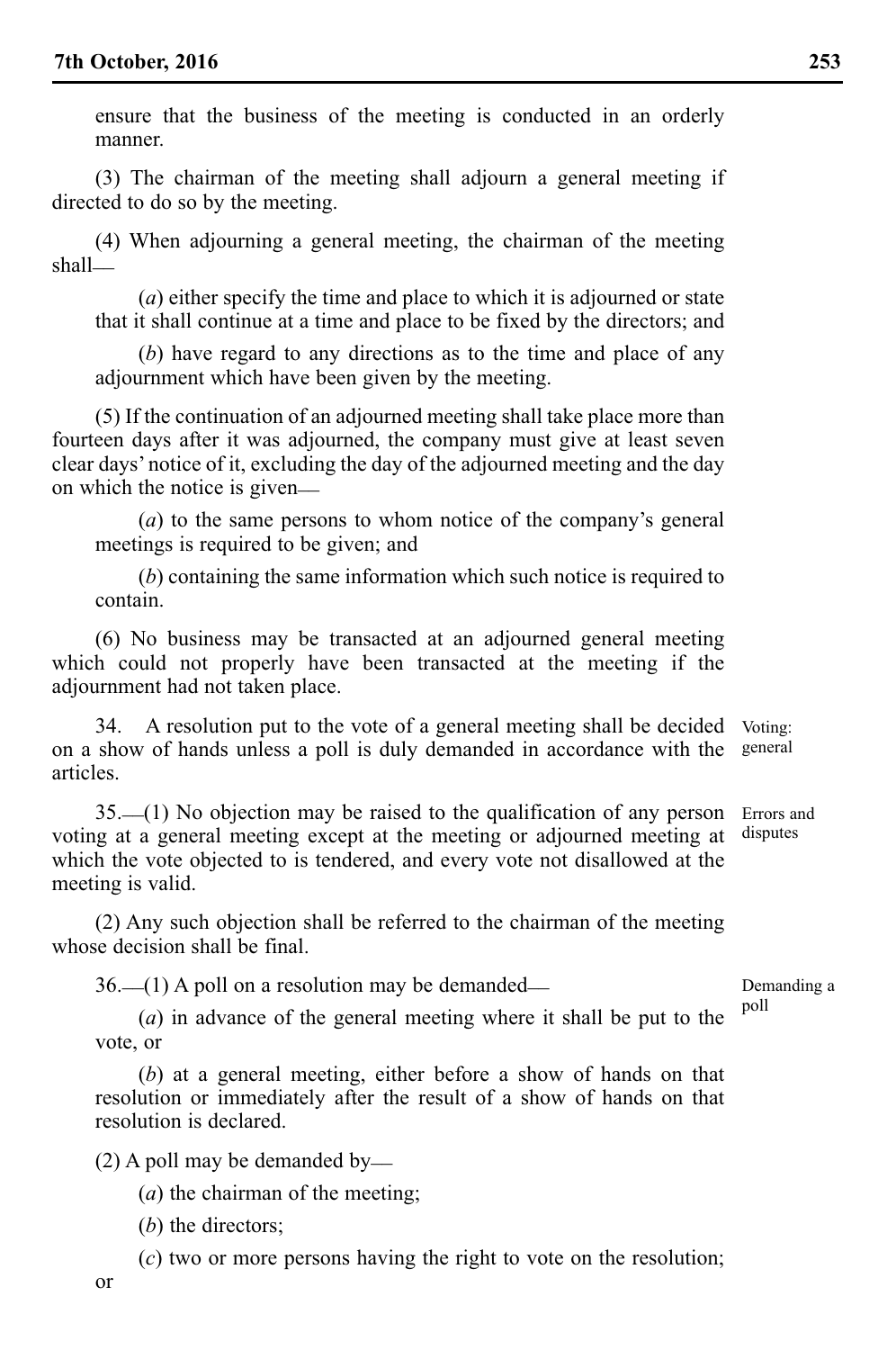(*d*) a person or persons representing not less than one tenth of the total voting rights of all the members having the right to vote on the resolution.

 $(3)$  A demand for a poll may be withdrawn if—

(*a*) the poll has not yet been taken; and

(*b*) the chairman of the meeting consents to the withdrawal.

Procedure on a poll

37.\_\_(1) Subject to the articles, polls at general meetings shall be taken when, where and in such manner as the chairman of the meeting directs.

(2) The chairman of the meeting may appoint scrutineers (who need not be members) and decide how and when the result of the poll shall be declared.

(3) The result of a poll shall be the decision of the meeting in respect of the resolution on which the poll was demanded.

 $(4)$  A poll on—

(*a*) the election of the chairman of the meeting, or

(*b*) a question of adjournment, shall be taken immediately.

(5) Other polls shall be taken within thirty days of their being demanded.

(6) A demand for a poll shall not prevent a general meeting from continuing, except as regards the question on which the poll was demanded.

(7) No notice need be given of a poll not taken immediately if the time and place at which it shall be taken are announced at the meeting at which it is demanded.

(8) In any other case, at least seven days' notice shall be given specifying the time and place at which the poll shall be taken.

38.\_\_(1) Proxies may only validly be appointed by a notice in writing (a "proxy notice") which— Content of proxy notices

(*a*) states the name and address of the member appointing the proxy;

(*b*) identifies the person appointed to be that member's proxy and the general meeting in relation to which that person is appointed;

(*c*) is signed by or on behalf of the member appointing the proxy, or is authenticated in such manner as the directors may determine; and

(*d*) is delivered to the company in accordance with the articles and any instructions contained in the notice of the general meeting to which they relate.

(2) The company may require proxy notices to be delivered in a particular form, and may specify different forms for different purposes.

(3) A proxy notice may specify how the proxy appointed under it shall vote or that the proxy is to abstain from voting on one or more resolutions.

(4) Unless a proxy notice indicates otherwise, it shall be treated as\_\_

(*a*) giving the person appointed under it as a proxy discretion on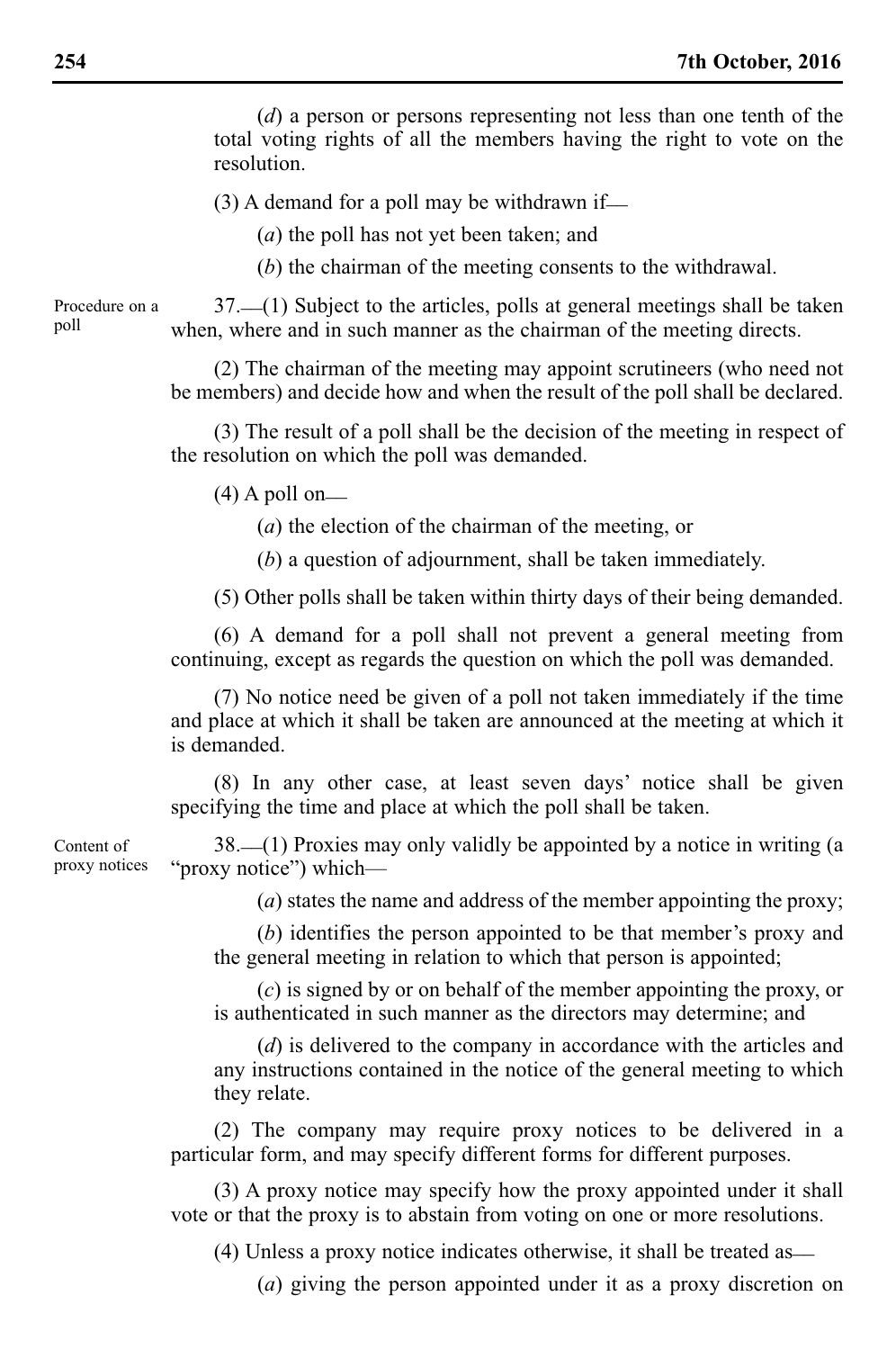how to vote on any ancillary or procedural resolutions put to the meeting; and

(*b*) appointing that person as a proxy in relation to any adjournment of the general meeting to which it relates as well as the meeting itself.

39.\_\_(1) Any notice of a general meeting shall specify the address or addresses ("proxy notification address") at which the company or its agents will receive proxy notices relating to that meeting, or any adjournment of it, delivered in hard copy or electronic form.

Delivery of proxy notice

(2) A person who is entitled to attend, speak or vote (either on a show of hands or on a poll) at a general meeting remains so entitled in respect of that meeting or any adjournment of it, even though a valid proxy notice has been delivered to the company by or on behalf of that person.

(3) Subject to paragraphs (4) and (5), a proxy notice shall be delivered to a proxy notification address not less than forty eight hours before the general meeting or adjourned meeting to which it relates.

(4) In the case of a poll taken more than forty eight hours after it is demanded, the notice shall be delivered to a proxy notification address not less than twenty four hours before the time appointed for the taking of the poll.

(5) In the case of a poll not taken during the meeting but taken not more than forty eight hours after it was demanded, the proxy notice shall be delivered\_\_

(*a*) in accordance with paragraph (3); or

(*b*) at the meeting at which the poll was demanded to the chairman, secretary or any director.

(6) An appointment under a proxy notice may be revoked by delivering a notice in writing given by or on behalf of the person by whom or on whose behalf the proxy notice was given to a proxy notification address.

(7) A notice revoking a proxy appointment only takes effect if it is delivered before\_\_

(*a*) the start of the meeting or adjourned meeting to which it relates, or

(*b*) in the case of a poll not taken on the same day as the meeting or adjourned meeting the time appointed for taking the poll to which it relates.

(8) Where a proxy notice is not signed by the person appointing the proxy, it shall be accompanied by written evidence of the authority of the person who executed it to execute it on the appointor's behalf.

40.\_\_(1) An ordinary resolution to be proposed at a general meeting may Amendments be amended by ordinary resolution if\_\_

to resolutions

(*a*) notice of the proposed amendment is given to the company secretary in writing by a person entitled to vote at the general meeting at which it shall be proposed not less than forty eight hours before the meeting is to take place or such later time as the chairman of the meeting may determine; and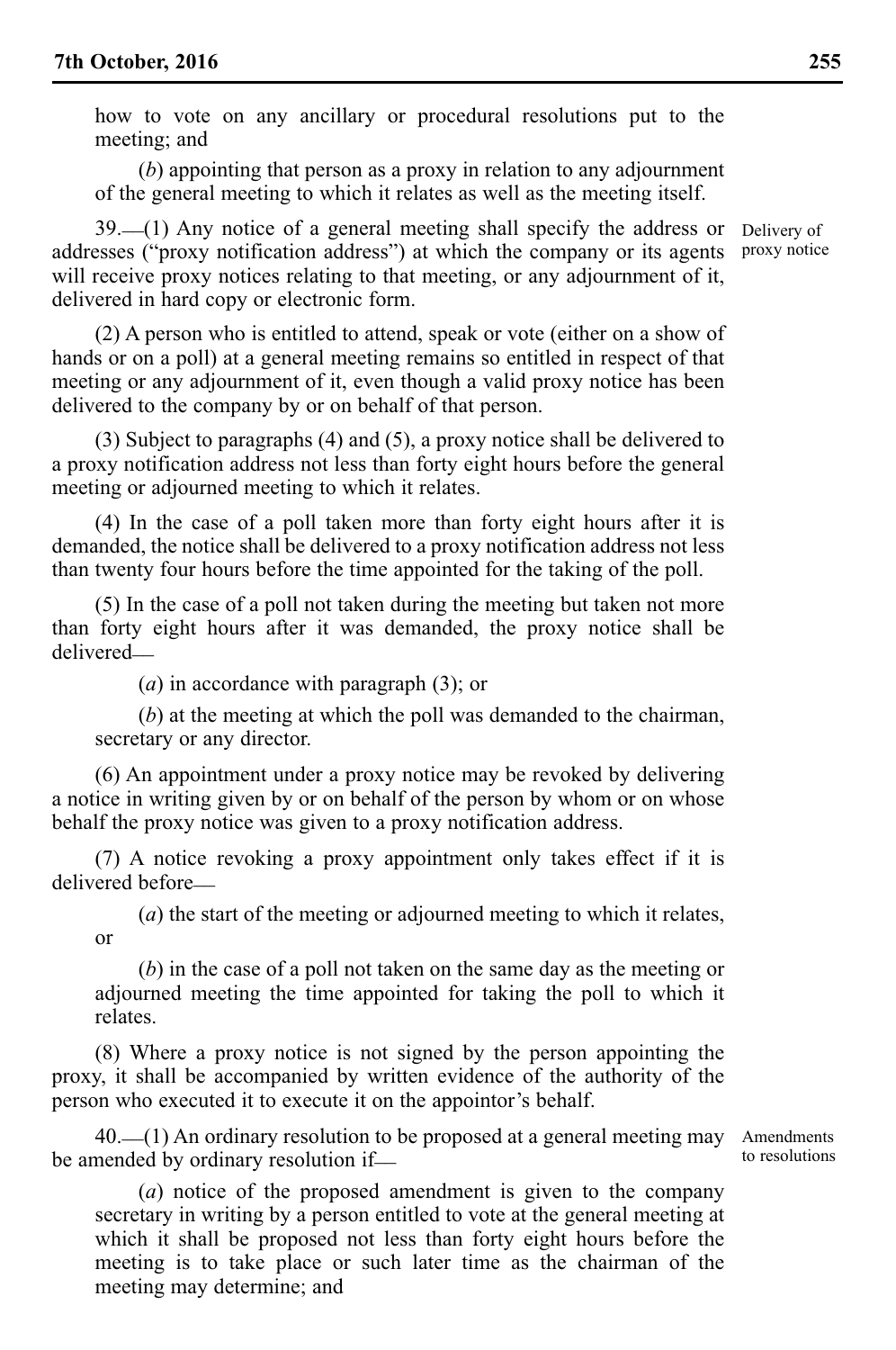(*b*) the proposed amendment does not, in the reasonable opinion of the chairman of the meeting, materially alter the scope of the resolution.

(2) A special resolution to be proposed at a general meeting may be amended by ordinary resolution, if\_\_

(*a*) the chairman of the meeting proposes the amendment at the general meeting at which the resolution shall be proposed; and

(*b*) the amendment does not go beyond what is necessary to correct a grammatical or other non-substantive error in the resolution.

(3) If the chairman of the meeting, acting in good faith, wrongly decides that an amendment to a resolution is out of order, the chairman's error shall not invalidate the vote on that resolution.

41. No voting rights attached to a share may be exercised at any general meeting, at any adjournment of it, or on any poll called at or in relation to it, unless all amounts payable to the company in respect of that share have been paid.

42. The provisions of the articles relating to general meetings apply, with any necessary modifications, to meetings of the holders of any class of shares. Class meetings

## PART IV\_\_SHARES AND DISTRIBUTIONS

43.\_\_(1) Subject to these Articles, but without prejudice to the rights attached to any existing share, the company may issue shares with such rights or restrictions as may be determined by ordinary resolution. Powers to issue different classes of shares

> (2) The company may issue shares which are to be redeemed, or are liable to be redeemed at the option of the company or the holder, and the directors may determine the terms, conditions and manner of redemption of any such shares.

| Payment of      |                                            |                                                           |  |  | $44.$ (1) The company may pay any person a commission in |  |
|-----------------|--------------------------------------------|-----------------------------------------------------------|--|--|----------------------------------------------------------|--|
|                 | commissions consideration for that person- |                                                           |  |  |                                                          |  |
| on subscription |                                            |                                                           |  |  |                                                          |  |
| for shares      |                                            | (a) subscribing, or agreeing to subscribe, for shares, or |  |  |                                                          |  |

(*a*) subscribing, or agreeing to subscribe, for shares, or

(*b*) procuring, or agreeing to procure, subscriptions for shares.

(2) Any such commission may be paid\_\_

(*a*) in cash, or in fully paid or partly paid shares or other securities, or partly in one way and partly in the other, and

(*b*) in respect of a conditional or an absolute subscription.

Company not bound by less than absolute interests

45. Except as required by law, a person shall not be recognized by the company as holding any share upon any trust, and except as otherwise required by law or the articles, the company shall not in any way be bound by or recognize any interest in a share other than the holder's absolute ownership of it and all the rights attaching to it.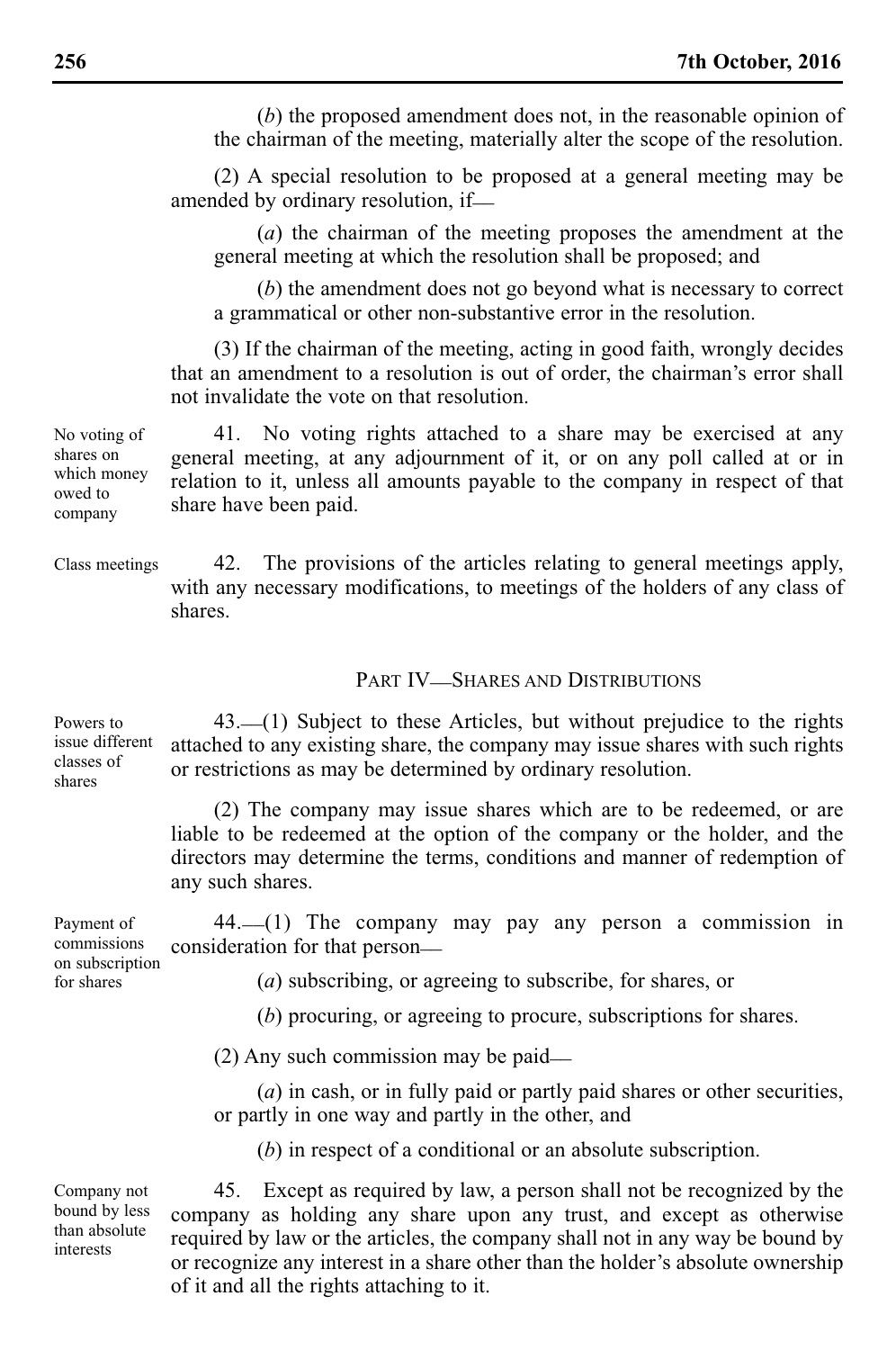46.\_\_(1) The company shall issue each member with one or more certificates in respect of the shares which that member holds.

(2) This article does not apply to\_\_

(*a*) uncertificated shares;

(*b*) shares in respect of which a share warrant has been issued; or

(*c*) shares in respect of which the Act permits the company not to issue a certificate.

(3) Except as otherwise specified in these Articles, all certificates shall be issued free of charge.

(4) No certificate may be issued in respect of shares of more than one class.

(5) If more than one person holds a share, only one certificate may be issued in respect of it.

47.—(1) Every certificate shall specify—

(*a*) in respect of how many shares, of what class, it is issued;

(*b*) the nominal value of those shares;

(*c*) the amount paid up on them; and

(*d*) any distinguishing numbers assigned to them.

(2) Every certificate shall\_\_

(*a*) have affixed to it the company's common seal or an official seal which is a facsimile of the company's common seal with the addition on its face of the word "Securities" (a "securities seal"); or

(*b*) be otherwise executed in accordance with the Act.

48.\_\_(1) Where a member's holding of shares of a particular class Consolidated increases, the company may issue that member with—

(*a*) a single, consolidated certificate in respect of all the shares of a particular class which that member holds; or

(*b*) a separate certificate in respect of only those shares by which that member's holding has increased.

(2) When a member's holding of shares of a particular class is reduced, the company shall ensure that the member is issued with one or more certificates in respect of the number of shares held by the member after that reduction. But the company need not, in the absence of a request from the member, issue any new certificate if....

(*a*) all the shares which the member no longer holds as a result of the reduction; and

(*b*) none of the shares which the member retains following the reduction were, immediately before the reduction, represented by the same certificate.

Contents and execution of share certificates

share certificates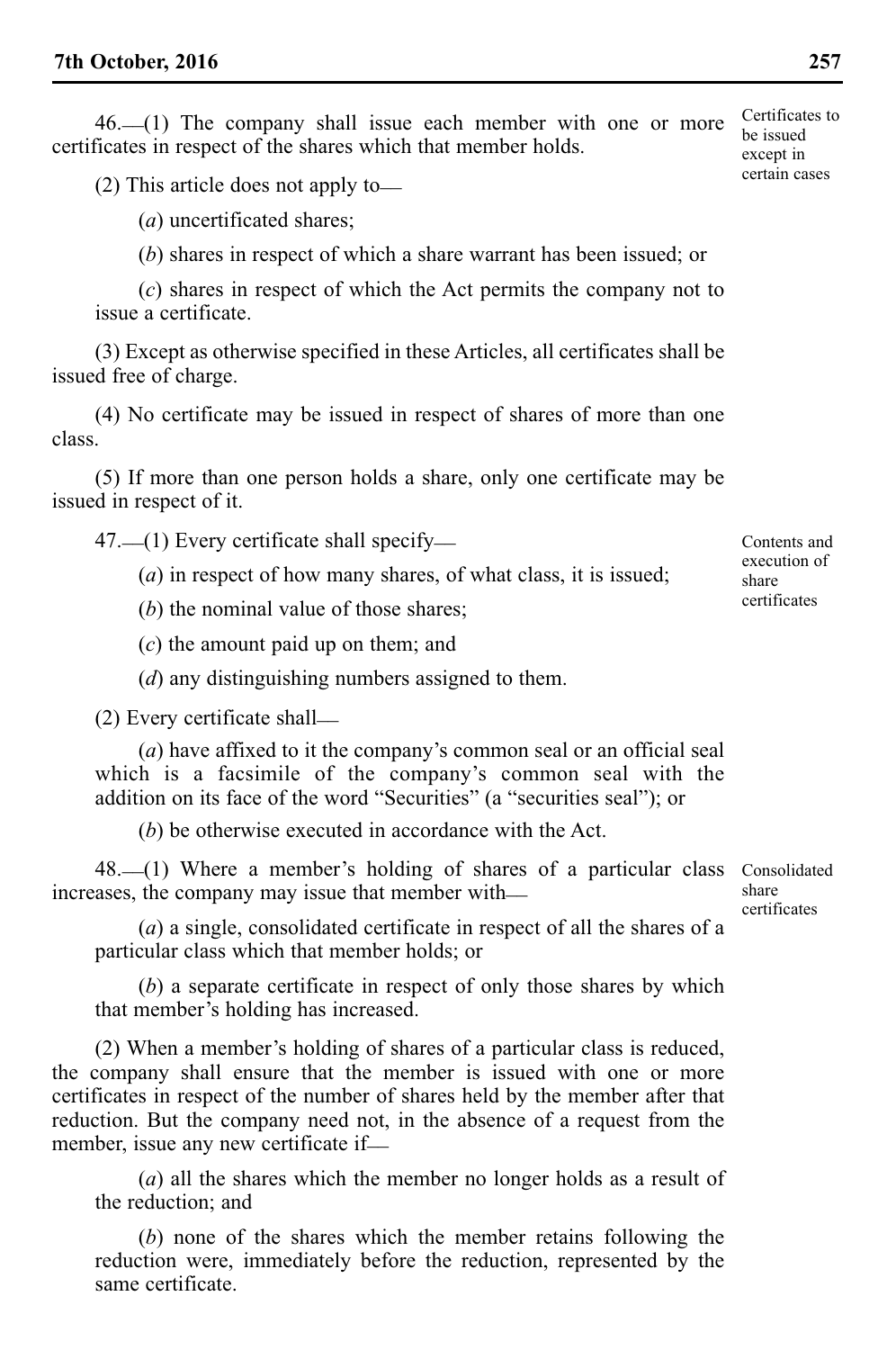(3) A member may request the company, in writing, to replace\_\_

(*a*) the member's separate certificates with a consolidated certificate; or

(*b*) the member's consolidated certificate with two or more separate certificates representing such proportion of the shares as the member may specify.

(4) When the company complies with such a request it may charge such reasonable fee as the directors may decide for doing so.

(5) A consolidated certificate shall not be issued unless any certificates which it shall replace have first been returned to the company for cancellation.

 $49$ . (1) Where a certificate issued in respect of a member's shares is  $\equiv$ 

Replacement share certificates

(*a*) damaged or defaced; or

(*b*) said to be lost, stolen or destroyed,

the member is entitled to be issued with a replacement certificate in respect of the same shares.

(2) A member exercising the right to be issued with such a replacement certificate\_\_

(*a*) may at the same time exercise the right to be issued with a single certificate or separate certificates;

(*b*) shall return the certificate which shall be replaced to the company if it is damaged or defaced; and

(*c*) shall comply with such conditions as to evidence, indemnity and the payment of a reasonable fee as the directors decide.

Uncertificated shares

 $50.$  (1) In this article, the "relevant rules" means—

(*a*) any applicable provision of the Act about the holding, evidencing of title to, or transfer of shares other than in certificated form; and

(*b*) any applicable legislation, rules or other arrangements made under or by virtue of such provision.

(2) The provisions of this article have effect subject to the relevant rules.

(3) Any provision of the articles which is inconsistent with the relevant rules shall be disregarded, to the extent that it is inconsistent, whenever the relevant rules apply.

(4) Any share or class of shares of the company may be issued or held on such terms, or in such a way, that—

(*a*) title to it or them is not, or shall not be, evidenced by a certificate; or

(*b*) it or they may or shall be transferred wholly or partly without a certificate.

(5) The directors have power to take such steps as they think fit in relation to\_\_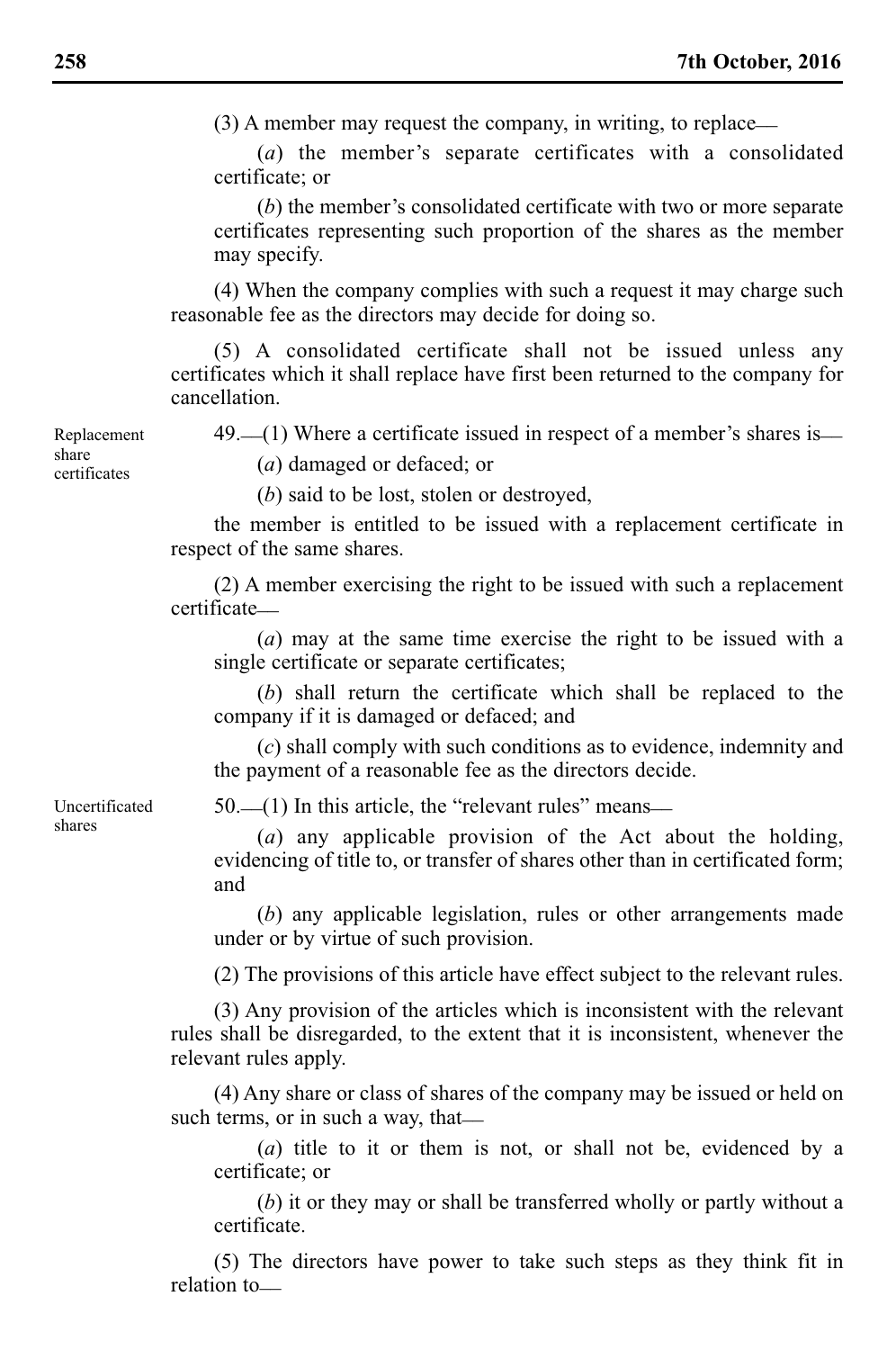(*a*) the evidencing of and transfer of title to uncertificated shares (including in connection with the issue of such shares);

(*b*) any records relating to the holding of uncertificated shares;

(*c*) the conversion of certificated shares into uncertificated shares; or

(*d*) the conversion of uncertificated shares into certificated shares.

(6) The company may, by notice to the holder of a share, require the share\_\_

(*a*) if it is uncertificated, to be converted into certificated form; and

(*b*) if it is certificated, to be converted into uncertificated form, to enable it to be dealt with in accordance with the articles.

 $(7)$  Where $\_\_$ 

(*a*) the articles give the directors power to take action, or require other persons to take action, in order to sell, transfer or otherwise dispose of shares; and

(*b*) uncertificated shares are subject to that power, but the power is expressed in terms which assume the use of a certificate or other written instrument,the directors may take such action as is necessary or expedient to achieve the same results when exercising that power in relation to uncertificated shares.

(8) In particular, the directors may take such action as they consider appropriate to achieve the sale, transfer, disposal, forfeiture, re-allotment or surrender of an uncertificated share or otherwise to enforce a lien in respect of it.

(9) Unless the directors otherwise determine, shares which a member holds in uncertificated form shall be treated as separate holdings from any shares which that member holds in certificated form.

(10) A class of shares shall not be treated as two classes simply because some shares of that class are held in certificated form and others are held in uncertificated form.

51. (1) The directors may issue a share warrant in respect of any fully Share paid share.

warrants

 $(2)$  A share warrant shall be—

(*a*) issued in such form; and

(*b*) executed in such a manner as the directors may decide.

(3) A share represented by a share warrant may be transferred by delivery of the warrant representing it.

(4) The directors may make provision for the payment of dividends in respect of any share represented by a share warrant.

(5) Subject to these Articles, the directors may decide the conditions on which any share warrant is issued. In particular, they may—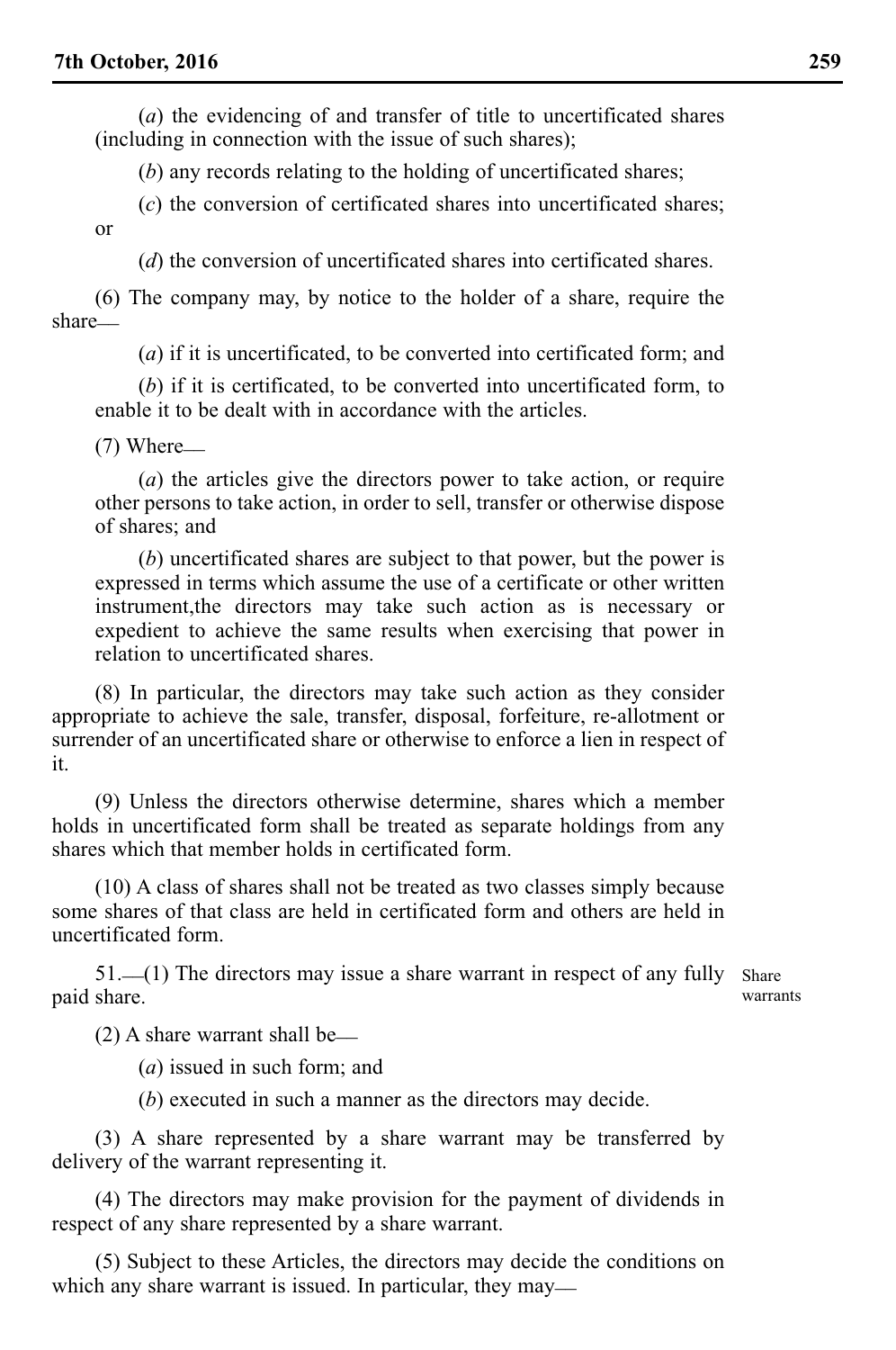(*a*) decide the conditions on which new warrants are to be issued in place of warrants which are damaged or defaced, or said to have been lost, stolen or destroyed;

(*b*) decide the conditions on which bearers of warrants are entitled to attend and vote at general meetings;

(*c*) decide the conditions subject to which bearers of warrants may surrender their warrant so as to hold their shares in certificated or uncertificated form instead; and

(*d*) vary the conditions of issue of any warrant from time to time,and the bearer of a warrant is subject to the conditions and procedures in force in relation to it, whether or not they were decided or specified before the warrant was issued.

(6) Subject to the conditions on which the warrants are issued from time to time, bearers of share warrants have the same rights and privileges as they would if their names had been included in the register as holders of the shares represented by their warrants.

(7) The company shall not in any way be bound by or recognize any interest in a share represented by a share warrant other than the absolute right of the bearer of that warrant to that warrant.

 $52$ ,  $(1)$  The company shall have a lien ("the company's lien") over every share which is partly paid for any part of-

(*a*) that share's nominal value; and

(*b*) any premium at which it was issued,which has not been paid to the company, and which is payable immediately or at some time in the future, whether or not a call notice has been sent in respect of it.

(2) The company's lien over a share\_\_

(*a*) takes priority over any third party's interest in that share; and

(*b*) extends to any dividend or other money payable by the company in respect of that share and (if the lien is enforced and the share is sold by the company) the proceeds of sale of that share.

(3) The directors may at any time decide that a share which is or would otherwise be subject to the company's lien shall not be subject to it, either wholly or in part.

Enforcement of the company's lien

 $53$ .  $(1)$  Subject to the provisions of these Articles, if

(*a*) a lien enforcement notice has been given in respect of a share; and

(*b*) the person to whom the notice was given has failed to comply with it,

the company may sell that share in such manner as the directors decide.

(2) A lien enforcement notice\_\_

(*a*) may only be given in respect of a share which is subject to the

Company's lien over partly paid shares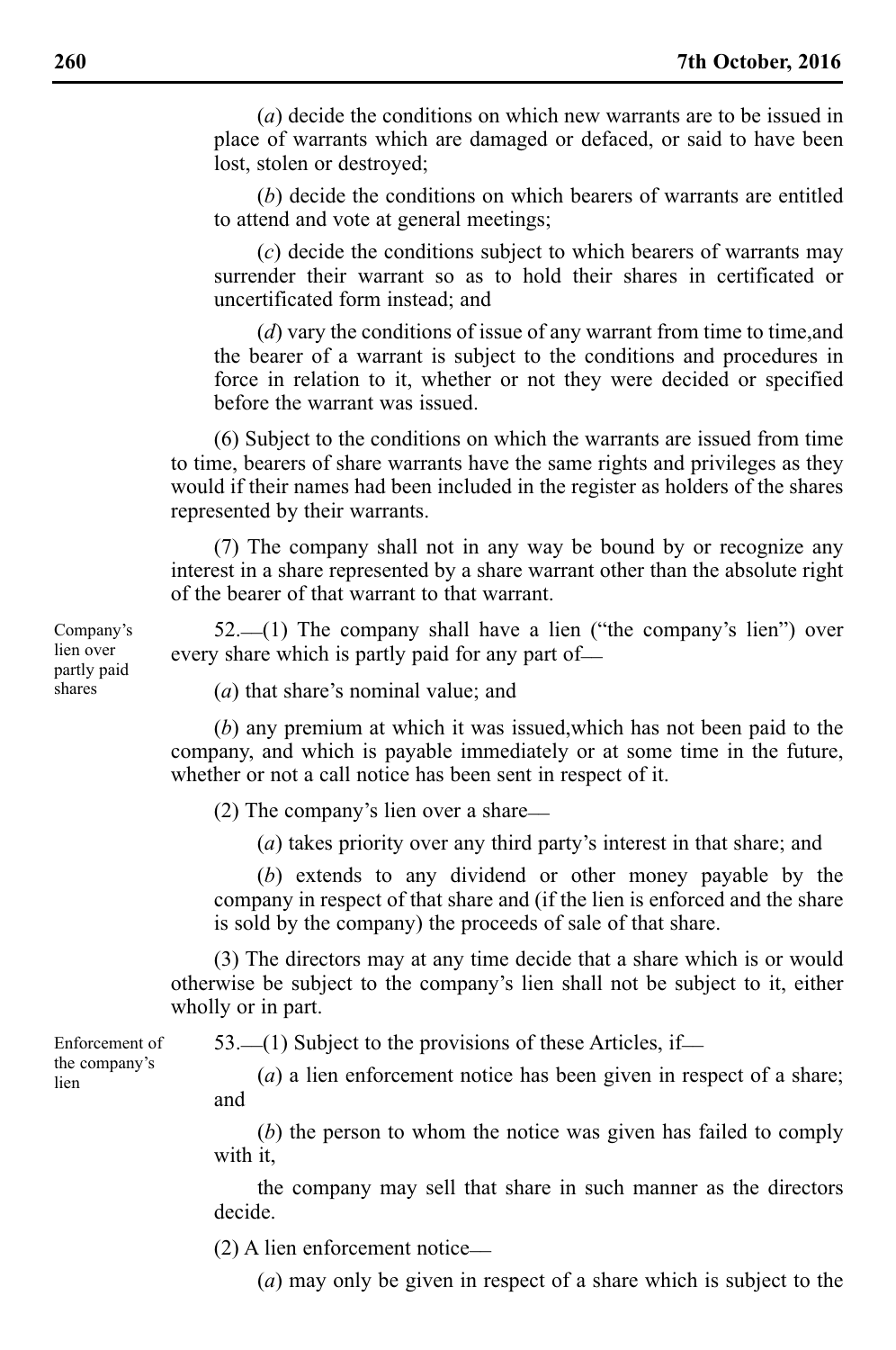company's lien, in respect of which a sum is payable and the due date for payment of that sum has passed;

(*b*) shall specify the share concerned;

(*c*) shall require payment of the sum payable within fourteen days of the notice;

(*d*) shall be addressed either to the holder of the share or to a person entitled to it by reason of the holder's death, bankruptcy or otherwise; and

(*e*) shall state the company's intention to sell the share if the notice is not complied with.

(3) Where shares are sold under this article\_\_

(*a*) the directors may authorize any person to execute an instrument of transfer of the shares to the purchaser or a person nominated by the purchaser; and

(*b*) the transferee is not bound to see to the application of the consideration, and the transferee's title is not affected by any irregularity in or invalidity of the process leading to the sale.

(4) The net proceeds of any such sale (after payment of the costs of sale and any other costs of enforcing the lien) shall be applied—

(*a*) first, in payment of so much of the sum for which the lien exists as was payable at the date of the lien enforcement notice; and

(*b*) second, to the person entitled to the shares at the date of the sale, but only after the certificate for the shares sold has been surrendered to the company for cancellation or a suitable indemnity has been given for any lost certificates, and subject to a lien equivalent to the company's lien over the shares before the sale for any money payable in respect of the shares after the date of the lien enforcement notice.

(5) A statutory declaration by a director or the company secretary that the declarant is a director or the company secretary and that a share has been sold to satisfy the company's lien on a specified date\_\_

(*a*) is conclusive evidence of the facts stated in it as against all persons claiming to be entitled to the share; and

(*b*) subject to compliance with any other formalities of transfer required by the articles or by law, constitutes a good title to the share.

54.\_\_(1) Subject to the articles and the terms on which shares are Call noticesallotted, the directors may send a notice (a "call notice") to a member requiring the member to pay the company a specified sum of money (a "call") which is payable in respect of shares which that member holds at the date when the directors decide to send the call notice.

(2) A call notice\_\_

(*a*) may not require a member to pay a call which exceeds the total sum unpaid on that member's shares, whether as to the share's nominal value or any amount payable to the company by way of premium;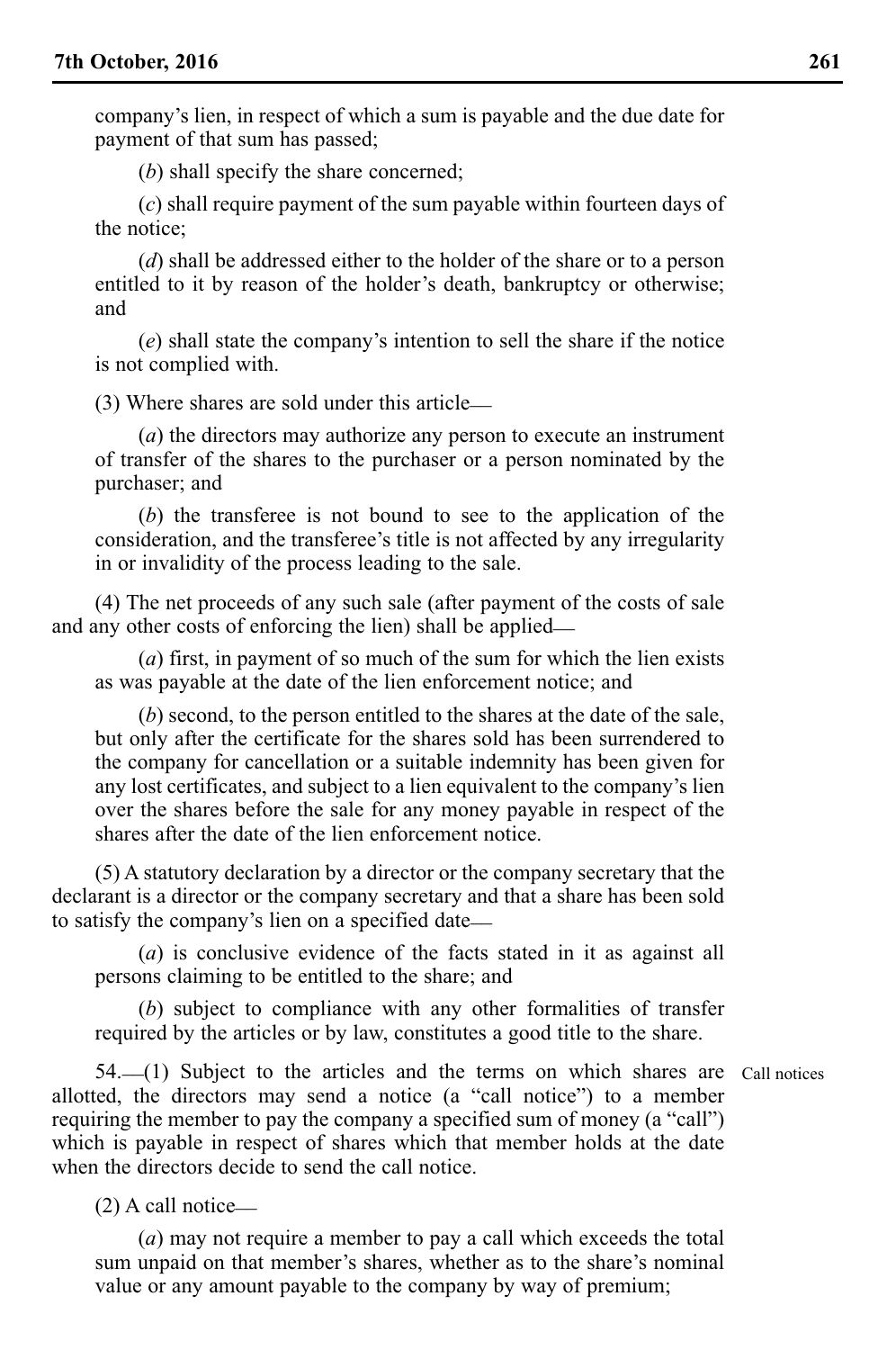(*b*) shall state when and how any call to which it relates shall be paid; and

(*c*) may permit or require the call to be paid by installments.

(3) A member shall comply with the requirements of a call notice, but no member is obliged to pay any call before fourteen days have passed since the notice was sent.

(4) Before the company has received any call due under a call notice, the directors may—

(*a*) revoke it wholly or in part; or

(*b*) specify a later time for payment than is specified in the notice, by a further notice in writing to the member in respect of whose shares the call is made.

 $55.$  (1) Liability to pay a call is not extinguished or transferred by transferring the shares in respect of which it is required to be paid.

(2) Joint holders of a share are jointly and severally liable to pay all calls in respect of that share.

(3) Subject to the terms on which shares are allotted, the directors may, when issuing shares, provide that call notices sent to the holders of those shares may require them—

(*a*) to pay calls which are not the same; or

(*b*) to pay calls at different times.

When call notice need not be issued

Liability to pay calls

> 56.\_\_(1) A call notice need not be issued in respect of sums which are specified, in the terms on which a share is issued, as being payable to the company in respect of that share, whether in respect of nominal value or premium\_\_

> > (*a*) on allotment;

(*b*) on the occurrence of a particular event; or

(*c*) on a date fixed by or in accordance with the terms of issue.

(2) Where the due date for payment of such a sum has passed and it has not been paid, the holder of the share concerned shall be treated in all respects as having failed to comply with a call notice in respect of that sum, and shall be liable to the same consequences as regards the payment of interest and forfeiture.

57.\_\_(1) Where a person is liable to pay a call and fails to do so by the call payment date\_\_

(*a*) the directors may issue a notice of intended forfeiture to that person; and

(*b*) until the call is paid, the person shall pay the company interest on the call from the call payment date at the relevant rate.

(2) For the purposes of this article\_\_

(*a*) the "call payment date" is the time when the call notice states

Failure to comply with call notice: automatic consequences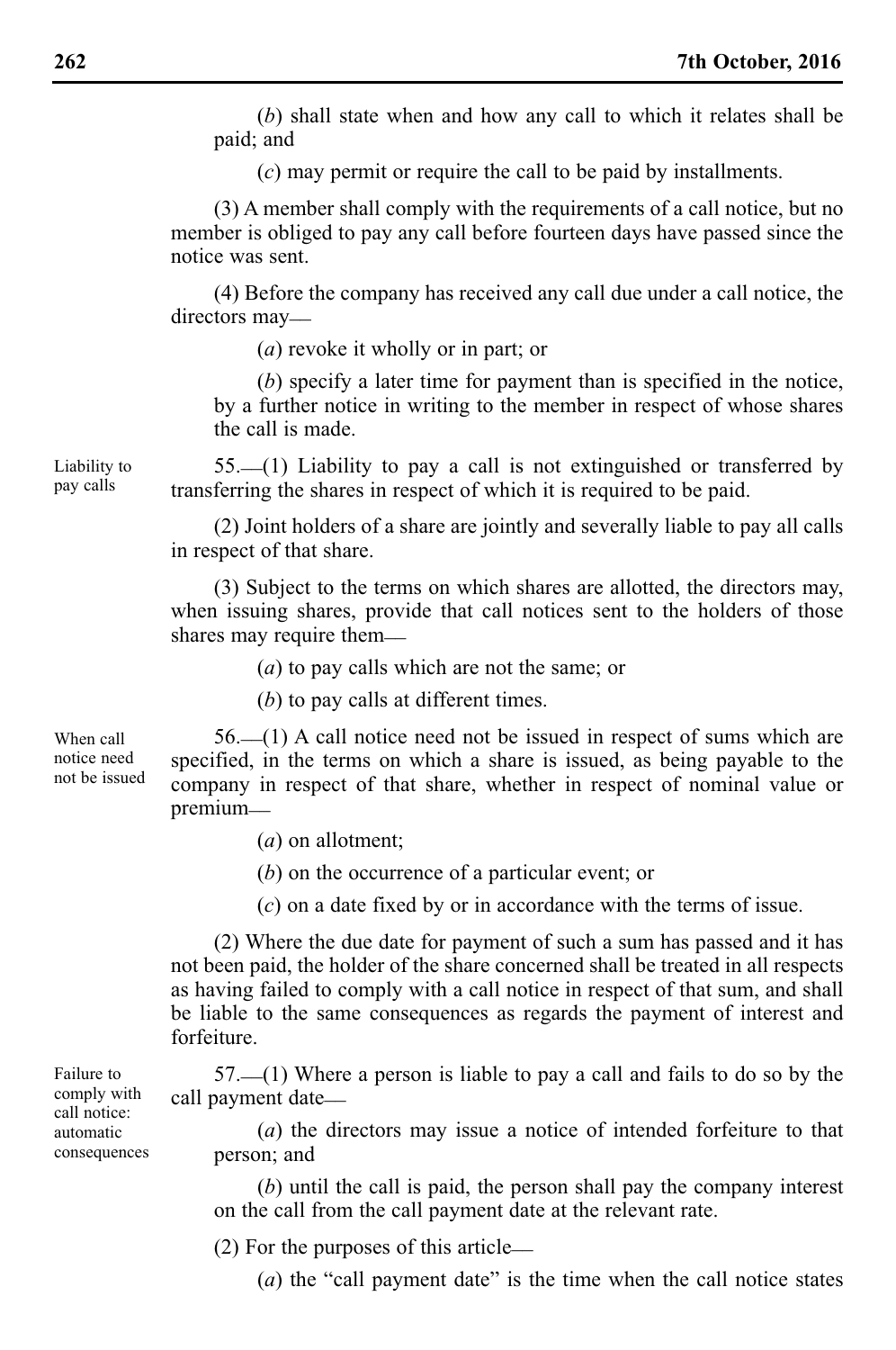that a call is payable, unless the directors give a notice specifying a later date, in which case the "call payment date" is that later date:

 $(b)$  the "relevant rate" is—

(i) the rate fixed by the terms on which the share in respect of which the call is due was allotted:

(ii) such other rate as was fixed in the call notice which required payment of the call, or has otherwise been determined by the directors; or

(iii) if no rate is fixed in either of these ways, five per cent per annum.

(3) The relevant rate shall not exceed by more than five percentage points the base lending rate most recently set by the Reserve Bank of Malawi.

(4) The directors may waive any obligation to pay interest on a call wholly or in part.

58. A notice of intended forfeiture\_\_

(*a*) may be sent in respect of any share in respect of which a call has not been paid as required by a call notice;

(*b*) shall be sent to the holder of that share or to a person entitled to it by reason of the holder's death, bankruptcy or otherwise;

(*c*) shall require payment of the call and any accrued interest by a date which is not less than fourteen days after the date of the notice;

(*d*) shall state how the payment shall be made; and

(*e*) shall state that if the notice is not complied with, the shares in respect of which the call is payable will be liable to be forfeited.

59. If a notice of intended forfeiture is not complied with before the date by which payment of the call is required in the notice of intended forfeiture, the directors may decide that any share in respect of which it was given be forfeited, and the forfeiture shall include all dividends or other moneys payable in respect of the forfeited shares and not paid before the forfeiture.

60.\_\_(1) Subject to these Articles, the forfeiture of a share extinguishes\_\_ Effects of

(*a*) all interests in that share, and all claims and demands against the company in respect of it; and

(*b*) all other rights and liabilities incidental to the share as between the person whose share it was prior to the forfeiture and the company.

(2) Any share which is forfeited in accordance with the articles\_\_

(*a*) is deemed to have been forfeited when the directors decide that it is forfeited;

(*b*) is deemed to be the property of the company; and

(*c*) may be sold, re-allotted or otherwise disposed of as the directors think fit.

(3) Where a person's shares have been forfeited\_\_

Notice of intended forfeiture

Directors' power to forfeit shares

forfeiture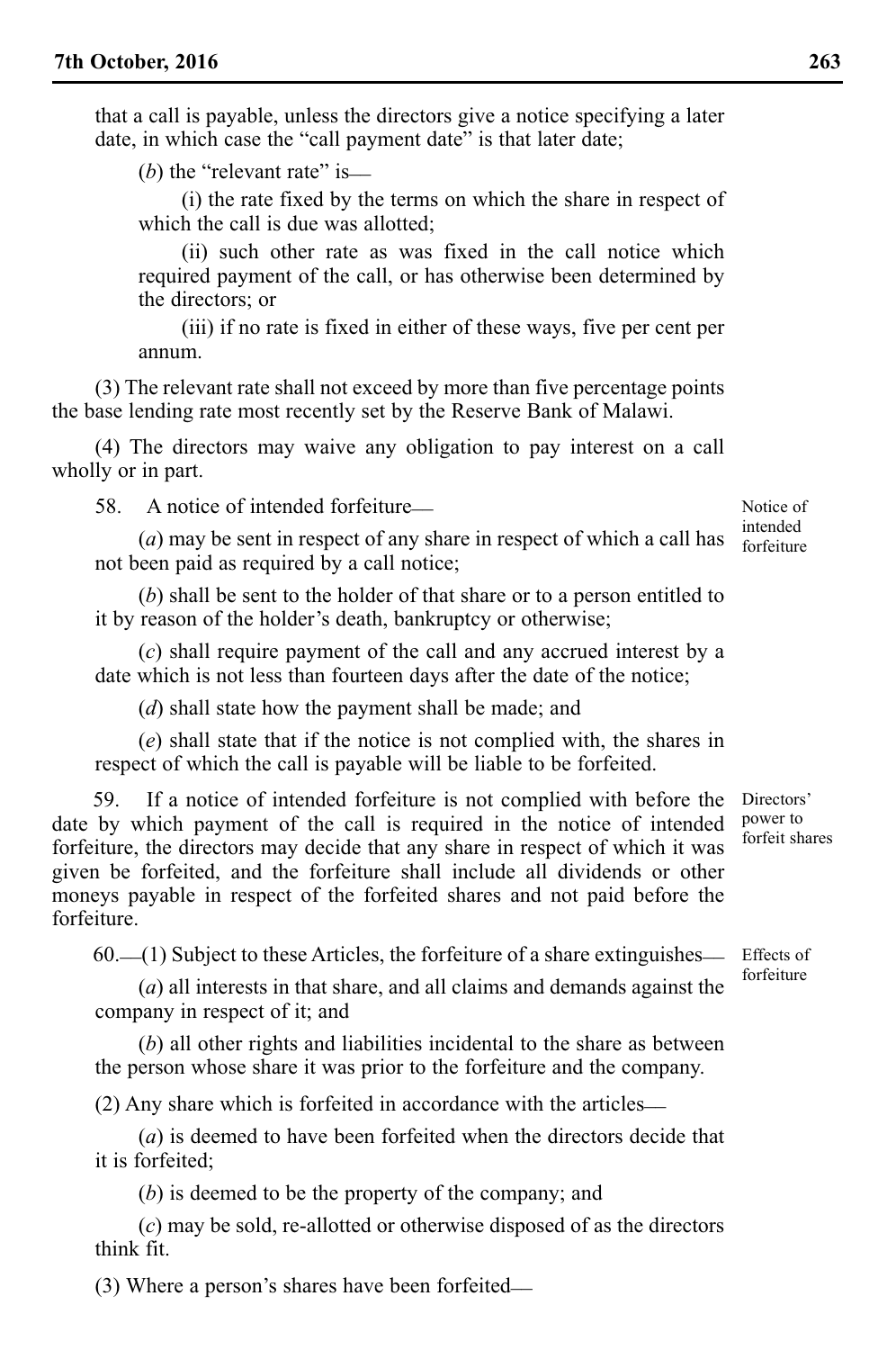(*a*) the company shall send the person notice that forfeiture has occurred and record it in the register of members;

(*b*) the person ceases to be a member in respect of those shares;

(*c*) the person shall surrender the certificate for the shares forfeited to the company for cancellation;

(*d*) that person remains liable to the company for all sums payable by that person under the articles at the date of forfeiture in respect of those shares, including any interest, whether accrued before or after the date of forfeiture ; and

(*e*) the directors may waive payment of such sums wholly or in part or enforce payment without any allowance for the value of the shares at the time of forfeiture or for any consideration received on their disposal.

(4) At any time before the company disposes of a forfeited share, the directors may decide to cancel the forfeiture on payment of all calls and interest due in respect of it and on such other terms as they think fit.

Procedure following forfeiture

 $61$ . (1) If a forfeited share is to be disposed of by being transferred, the company may receive the consideration for the transfer and the directors may authorize any person to execute the instrument of transfer.

(2) A statutory declaration by a director or the company secretary that the declarant is a director or the company secretary and that a share has been forfeited on a specified date-

(*a*) is conclusive evidence of the facts stated in it as against all persons claiming to be entitled to the share; and

(*b*) subject to compliance with any other formalities of transfer required by the articles or by law, constitutes a good title to the share.

(3) A person to whom a forfeited share is transferred shall not be bound to see to the application of the consideration, if any, nor is that person's title to the share affected by any irregularity in or invalidity of the process leading to the forfeiture or transfer of the share.

(4) If the company sells a forfeited share, the person who held it prior to its forfeiture is entitled to receive from the company the proceeds of such sale, net of any commission, and excluding any amount which—

(*a*) was, or would have become, payable; and

(*b*) had not, when that share was forfeited, been paid by that person in respect of that share:

Provided that no interest is payable to such a person in respect of such proceeds and the company is not required to account for any money earned on them.

Surrender of shares

 $62$ .  $(1)$  A member may surrender any share

(*a*) in respect of which the directors may issue a notice of intended forfeiture;

(*b*) which the directors may forfeit; or

(*c*) which has been forfeited.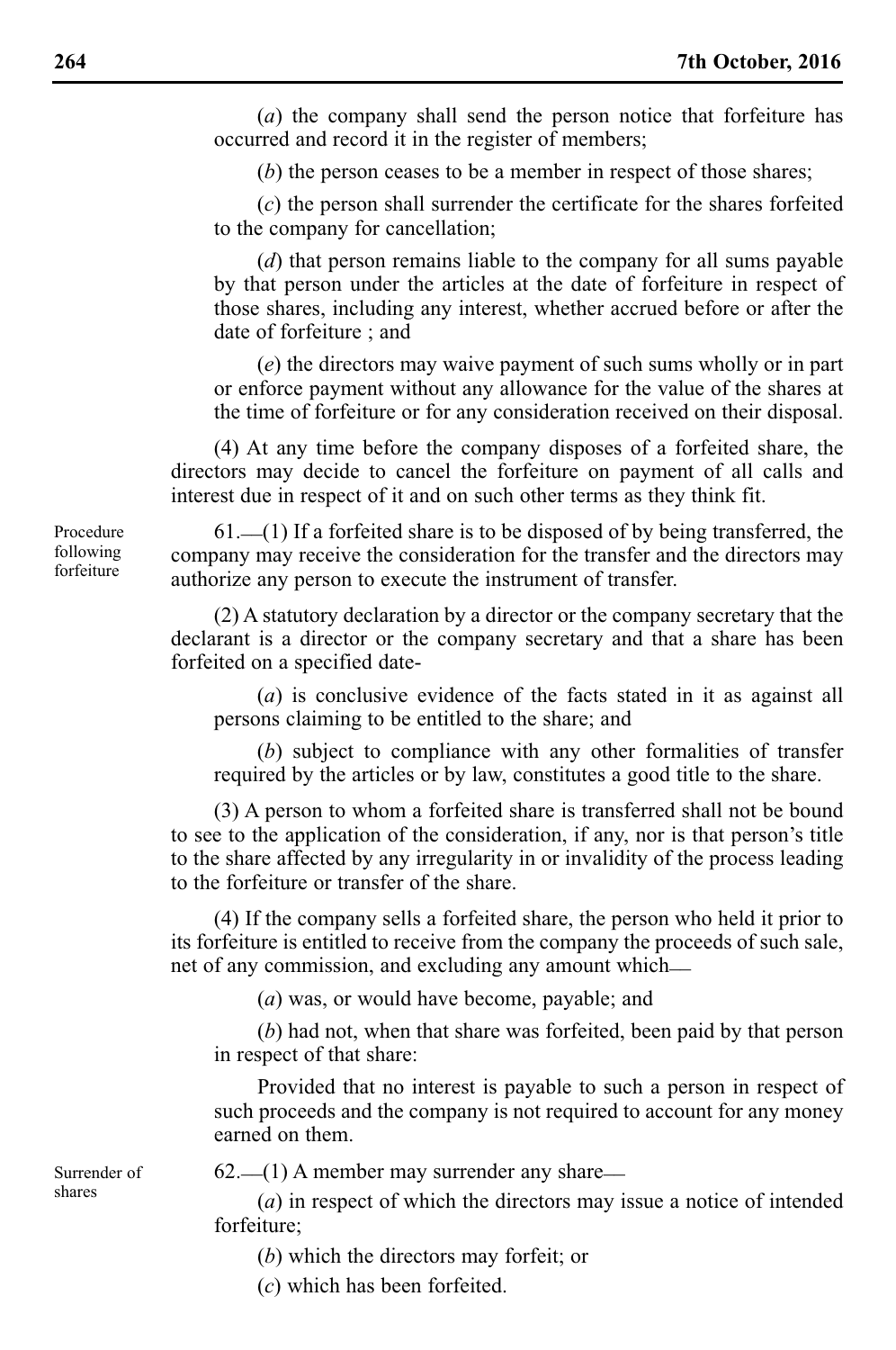(2) The directors may accept the surrender of any such share.

(3) The effect of surrender on a share is the same as the effect of forfeiture on that share.

(4) A share which has been surrendered may be dealt with in the same way as a share which has been forfeited.

63.\_\_(1) Certificated shares may be transferred by means of an Transfers of instrument of transfer in any usual form or any other form approved by the certificated directors, which is executed by or on behalf of. shares

(*a*) the transferor; and

(*b*) if any of the shares is partly paid, the transferee.

(2) No fee may be charged for registering any instrument of transfer or other document relating to or affecting the title to any share.

(3) The company may retain any instrument of transfer which is registered.

(4) The transferor remains the holder of a certificated share until the transferee's name is entered in the register of members as holder of it.

(5) The directors may refuse to register the transfer of a certificated share if\_\_

(*a*) the share is not fully paid;

(*b*) the transfer is not lodged at the company's registered office or such other place as the directors have appointed;

(*c*) the transfer is not accompanied by the certificate for the shares to which it relates, or such other evidence as the directors may reasonably require to show the transferor's right to make the transfer, or evidence of the right of someone other than the transferor to make the transfer on the transferor's behalf;

(*d*) the transfer is in respect of more than one class of share; or

(*e*) the transfer is in favour of more than four transferees.

(6) Where the directors refuse to register the transfer of a share, the instrument of transfer shall be returned to the transferee with the notice of refusal unless they suspect that the proposed transfer may be fraudulent.

64. A transfer of an uncertificated share shall not be registered if it is in favour of more than four transferees.

 $65.$  (1) Where title to a share passes to a transmittee, the company may only recognize the transmittee as having any title to that share.

(2) Nothing in these articles releases the estate of a deceased member from any liability in respect of a share solely or jointly held by that member.

66.\_\_(1) A transmittee who produces such evidence of entitlement to shares as the directors may properly require—

(*a*) may, subject to these Articles, choose either to become the holder of those shares or to have them transferred to another person; and

Transfer of uncertificated shares

Transmission of shares

Transmittees' rights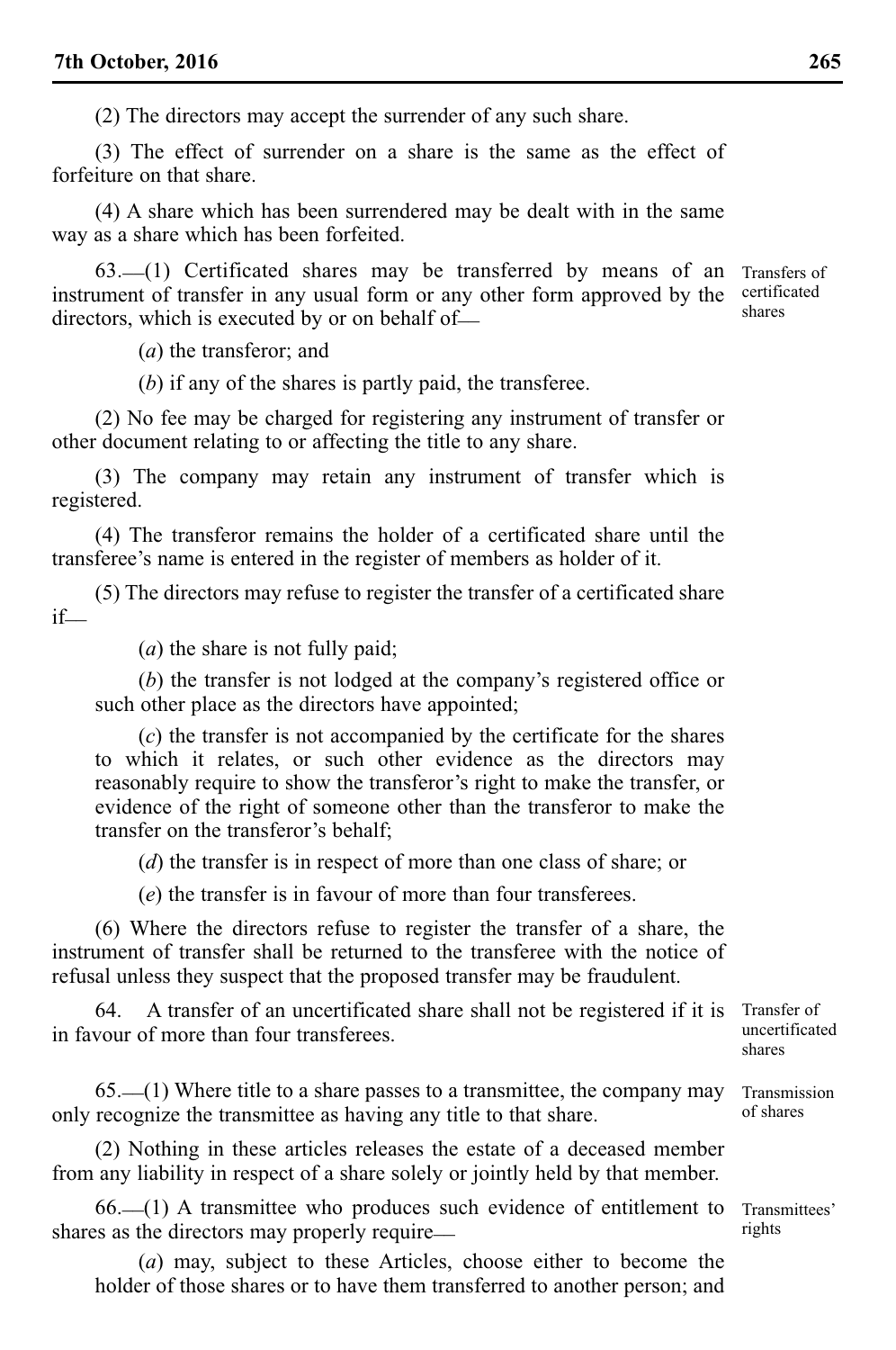(*b*) subject to these Articles, and pending any transfer of the shares to another person, has the same rights as the holder had.

(2) A transmittee shall not have the right to attend or vote at a general meeting in respect of shares to which they are entitled, by reason of the holder's death or bankruptcy or otherwise, unless they become the holders of those shares.

 $67.$  (1) Transmittees who wish to become the holders of shares to which they have become entitled shall notify the company in writing of that wish.

(2) If the share is a certificated share and a transmittee wishes to have it transferred to another person, the transmittee shall execute an instrument of transfer in respect of it.

(3) If the share is an uncertificated share and the transmittee wishes to have it transferred to another person, the transmittee shall—

(*a*) procure that all appropriate instructions are given to effect the transfer; or

(*b*) procure that the uncertificated share is changed into certificated form and then execute an instrument of transfer in respect of it.

(4) Any transfer made or executed under this article shall be treated as if it were made or executed by the person from whom the transmittee has derived rights in respect of the share, and as if the event which gave rise to the transmission had not occurred.

68. If a notice is given to a member in respect of shares and a bound by prior transmittee is entitled to those shares, the transmittee is bound by the notice if it was given to the member before the transmittee's name has been entered in the register of members. Transmittees notices

 $69$ . (1) This article applies where

- (*a*) there has been a consolidation or division of shares; and
- (*b*) as a result, members are entitled to fractions of shares.

(2) The directors may\_\_

(*a*) sell the shares representing the fractions to any person including the company for the best price reasonably obtainable;

(*b*) in the case of a certificated share, authorize any person to execute an instrument of transfer of the shares to the purchaser or a person nominated by the purchaser; and

(*c*) distribute the net proceeds of sale in due proportion among the holders of the shares.

(3) Where any holder's entitlement to a portion of the proceeds of sale amounts to less than a minimum figure determined by the directors, that member's portion may be distributed to an organization which is a charity for the purposes of any written laws.

(4) A person to whom the shares are transferred shall not be obliged to ensure that any purchase money is received by the person entitled to the

Exercise of transmittees' rights

Procedure for disposing of fractions of shares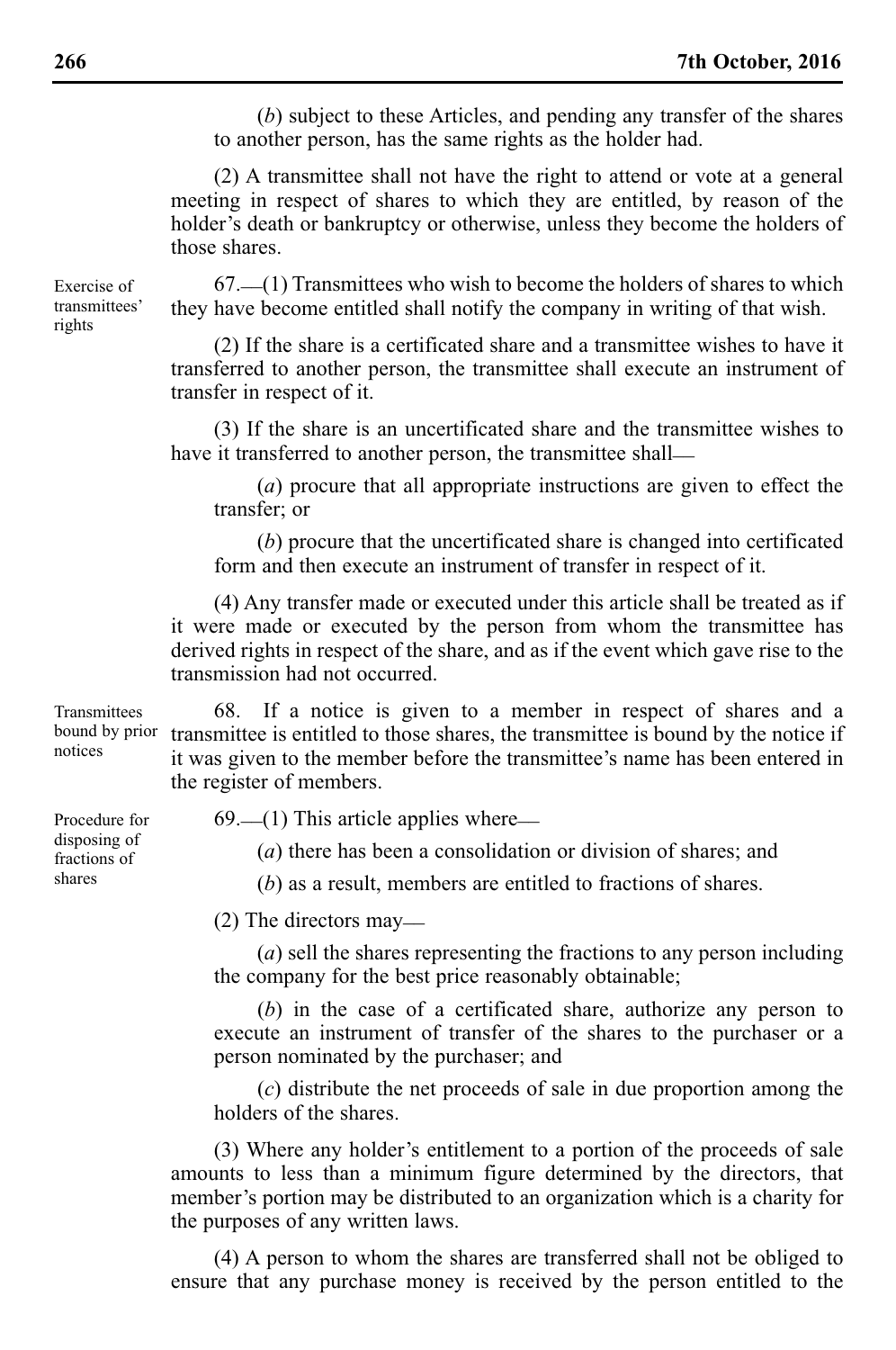relevant fractions.

(5) The transferee's title to the shares shall not be affected by any irregularity in or invalidity of the process leading to their sale.

70.\_\_(1) The company may by ordinary resolution declare dividends, and the directors may decide to pay interim dividends.

(2) A dividend shall not be declared unless the directors have made a recommendation as to its amount. Such a dividend shall not exceed the amount recommended by the directors.

(3) No dividend may be declared or paid unless it is in accordance with members' respective rights.

(4) Unless the members' resolution to declare or directors' decision to pay a dividend, or the terms on which shares are issued, specify otherwise, it shall be paid by reference to each member's holding of shares on the date of the resolution or decision to declare or pay it.

(5) If the company's share capital is divided into different classes, no interim dividend may be paid on shares carrying deferred or non-preferred rights if, at the time of payment, any preferential dividend is in arrears.

(6) The directors may pay at intervals any dividend payable at a fixed rate if it appears to them that the profits available for distribution justify the payment.

(7) If the directors act in good faith, they shall not incur any liability to the holders of shares conferring preferred rights for any loss they may suffer by the lawful payment of an interim dividend on shares with deferred or non-preferred rights.

 $71.$  (1) Except as otherwise provided by these Articles or the rights attached to shares, all dividends shall be\_\_

(*a*) declared and paid according to the amounts paid up on the shares on which the dividend is paid; and

(*b*) apportioned and paid proportionately to the amounts paid up on the shares during any portion or portions of the period in respect of which the dividend is paid.

(2) If any share is issued on terms providing that it ranks for dividend as from a particular date that share ranks for dividend accordingly.

(3) For the purposes of calculating dividends, no account shall be taken of any amount which has been paid up on a share in advance of the due date for payment of that amount.

72.\_\_(1) Where a dividend or other sum which is a distribution is payable in respect of a share, it shall be paid by one or more of the following means—

(*a*) transfer to a bank account specified by the distribution recipient distributionseither in writing or as the directors may otherwise decide;

(*b*) sending a cheque made payable to the distribution recipient by post to the distribution recipient at the distribution recipient's registered

Calculation of dividends

Procedure for declaring dividends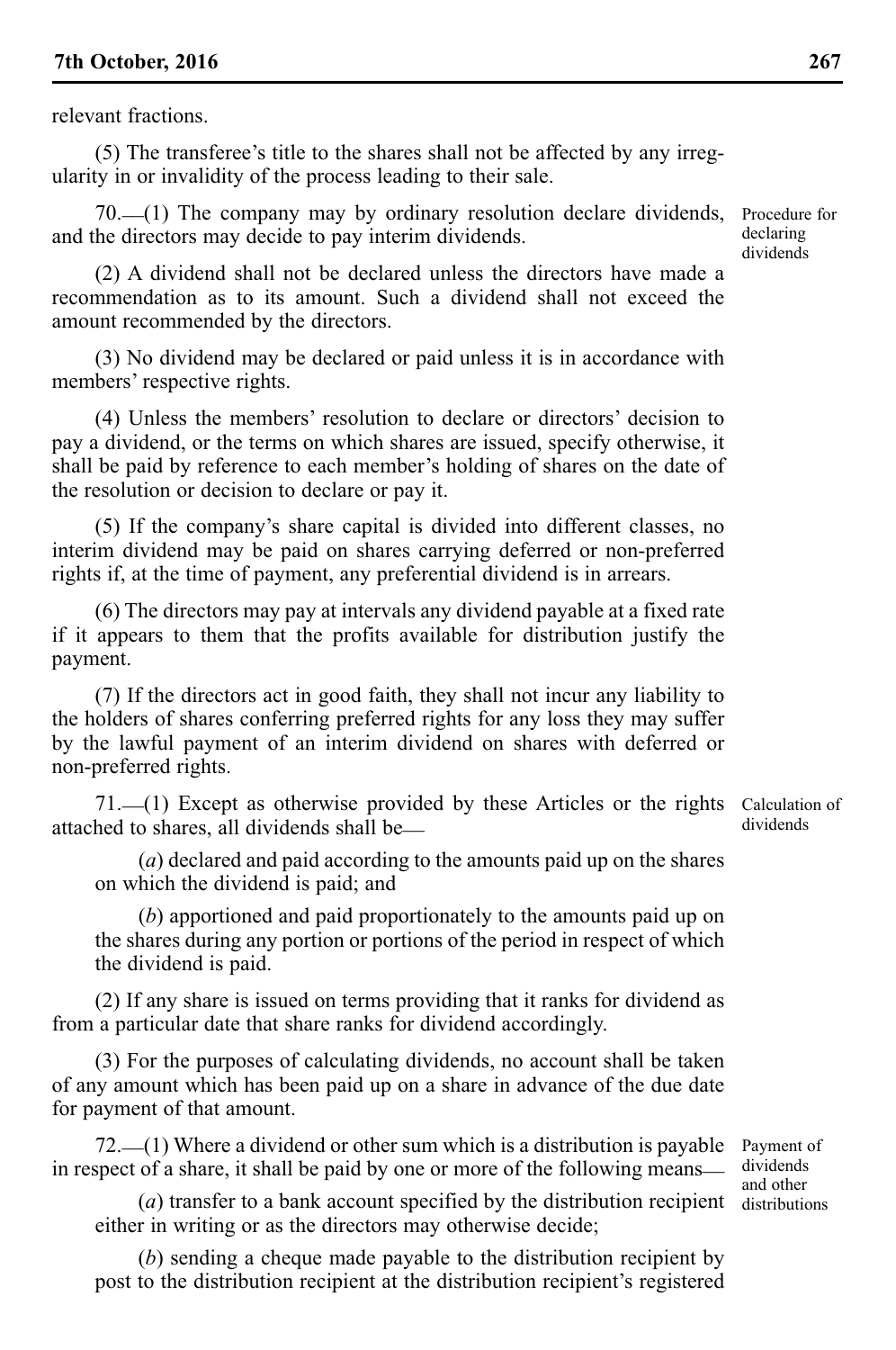address (if the distribution recipient is a holder of the share), or (in any other case) to an address specified by the distribution recipient either in writing or as the directors may otherwise decide;

(*c*) sending a cheque made payable to such person by post to such person at such address as the distribution recipient has specified either in writing or as the directors may otherwise decide; or

(*d*) any other means of payment as the directors agree with the distribution recipient either in writing or by such other means as the directors decide.

(2) In the articles, "the distribution recipient" means, in respect of a share in respect of which a dividend or other sum is payable—

(*a*) the holder of the share;

(*b*) if the share has two or more joint holders, whichever of them is named first in the register of members; or

(*c*) if the holder is no longer entitled to the share by reason of death or bankruptcy, or otherwise by operation of law, the transmittee.

 $73$ , (1) If

(*a*) a share is subject to the company's lien; and

(*b*) the directors are entitled to issue a lien enforcement notice in respect of it,

they may, instead of issuing a lien enforcement notice, deduct from any dividend or other sum payable in respect of the share any sum of money which is payable to the company in respect of that share to the extent that they are entitled to require payment under a lien enforcement notice.

(2) The sums of money deducted under paragraph (1), shall be used to pay any of the sums payable in respect of that share.

(3) The company shall notify the distribution recipient in writing of—

(*a*) the fact and amount of any such deduction;

(*b*) any non-payment of a dividend or other sum payable in respect of a share resulting from any such deduction; and

(*c*) how the money deducted has been applied.

74. The company may not pay interest on any dividend or other sum payable in respect of a share unless otherwise provided by— No interest on

(*a*) the terms on which the share was issued; or

(*b*) the provisions of another agreement between the holder of that share and the company.

 $75$ .  $(1)$  All dividends or other sums which are

(*a*) payable in respect of shares; and

(*b*) unclaimed after having been declared or become payable,

may be invested or otherwise made use of by the directors for the benefit of the company until claimed.

Deductions from distributions in respect of sums owed to the company

Unclaimed distributions

distributions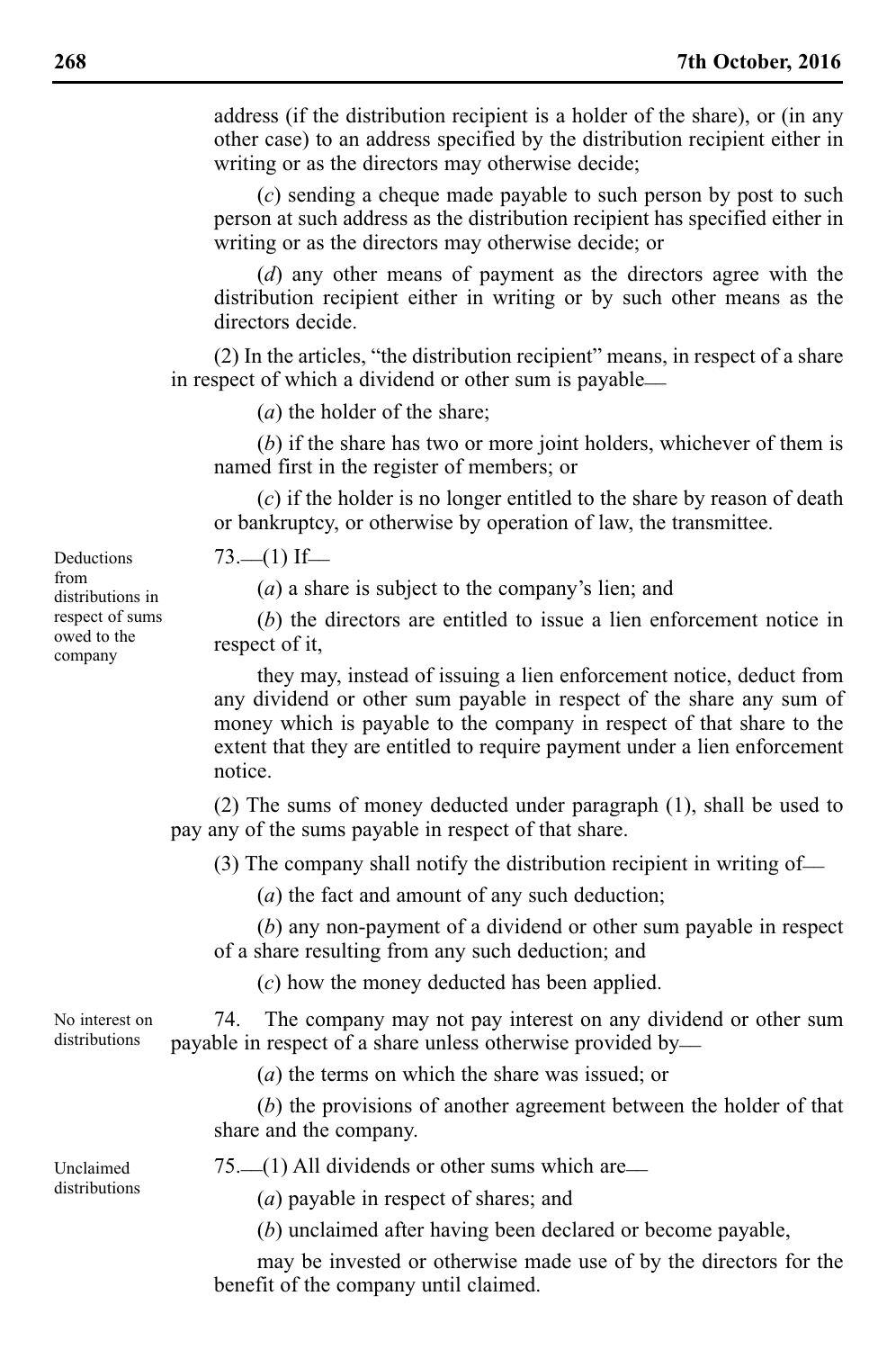(2) The payment of any such dividend or other sum into a separate account shall not make the company a trustee in respect of it.

 $(3)$  If—

(*a*) twelve years have passed from the date on which a dividend or other sum became due for payment; and

(*b*) the distribution recipient has not claimed it,

the distribution recipient shall no longer be entitled to that dividend or other sum and it shall cease to remain owing by the company.

76.\_\_(1) Subject to the terms of issue of the share in question, the company may, by ordinary resolution on the recommendation of the directors, decide to pay all or part of a dividend or other distribution payable in respect of a share by transferring non-cash assets of equivalent value including, without limitation, shares or other securities in any company.

(2) If the shares in respect of which such a non-cash distribution is paid are uncertificated, any shares in the company which are issued as a non-cash distribution in respect of them shall be uncertificated.

(3) For the purposes of paying a non-cash distribution, the directors may make whatever arrangements they think fit, including, where any difficulty arises regarding the distribution\_\_

(*a*) fixing the value of any assets;

(*b*) paying cash to any distribution recipient on the basis of that value in order to adjust the rights of recipients; and

(*c*) vesting any assets in trustees.

77. Distribution recipients may waive their entitlement to a dividend or other distribution payable in respect of a share by giving the company notice in writing to that effect, but if— Waiver of distributions

(*a*) the share has more than one holder; or

(*b*) more than one person is entitled to the share, whether by reason of the death or bankruptcy of one or more joint holders, or otherwise,

the notice is not effective unless it is expressed to be given, and signed, by all the holders or persons otherwise entitled to the share.

 $78.$  (1) The directors may, if so authorized by an ordinary resolution\_\_

(*a*) decide to capitalize any profits of the company whether or not they are available for distribution, which are not required for paying a preferential dividend, or any sum standing to the credit of the company's share premium account or capital redemption reserve; and

(*b*) appropriate any sum which they so decide to capitalize (a "capitalized sum") to the persons who would have been entitled to it if it were distributed by way of dividend (the "persons entitled") and in the same proportions.

 $(2)$  The sums capitalized under paragraph  $(1)$ , shall be applied—

Authority to capitalize and appropriation of capitalized sums

Non-cash distributions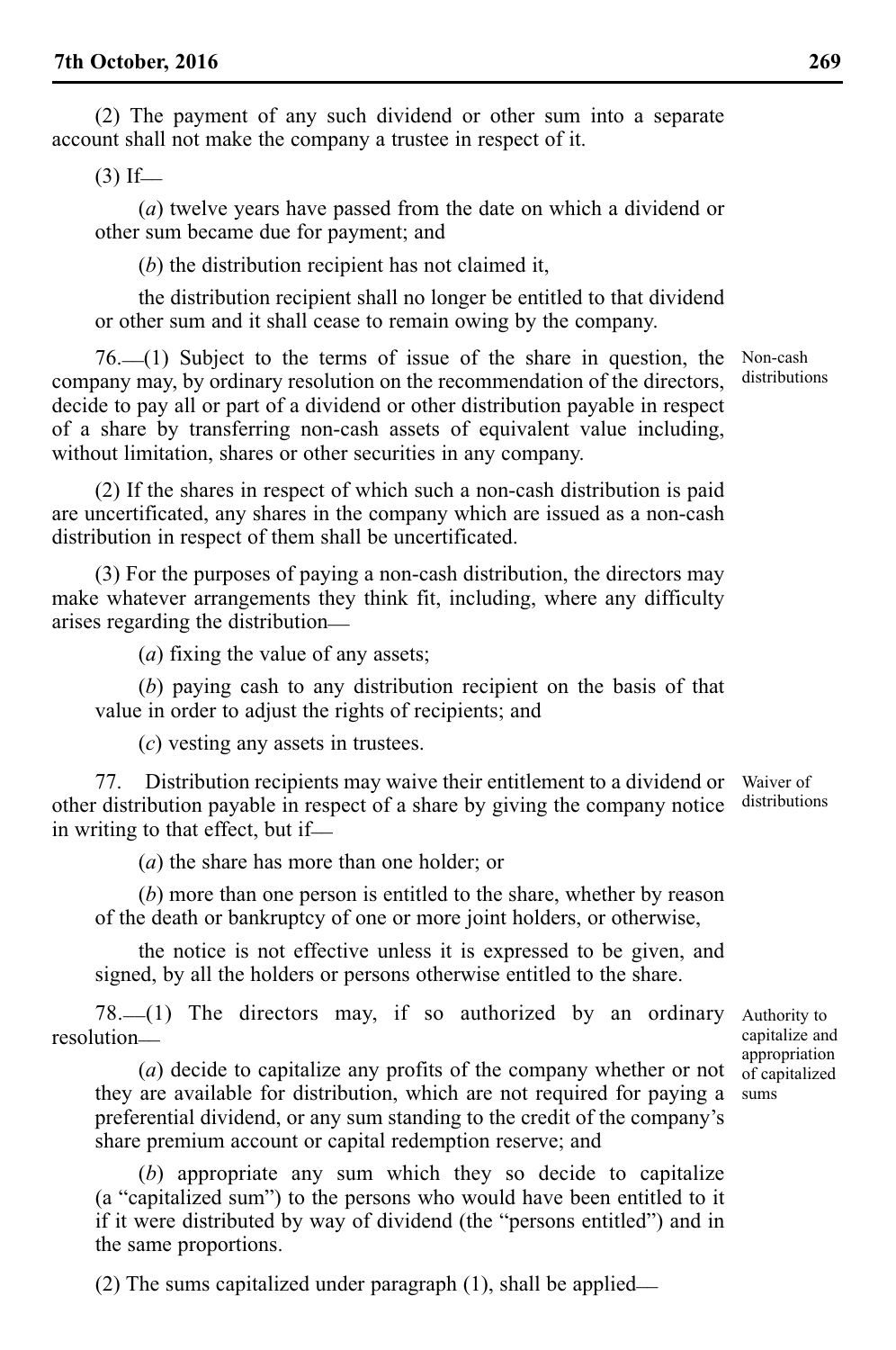(*a*) on behalf of the persons entitled; and

(*b*) in the same proportions as a dividend would have been distributed to them.

(3) Any capitalized sum may be applied in paying up new shares of a nominal amount equal to the capitalized sum which are then allotted credited as fully paid to the persons entitled or as they may direct.

(4) A capitalized sum which was appropriated from profits available for distribution may be applied—

(*a*) in or towards paying up any amounts unpaid on existing shares held by the persons entitled; or

(*b*) in paying up new debentures of the company which are then allotted credited as fully paid to the persons entitled or as they may direct.

(5) Subject to these Articles, the directors may\_\_

(*a*) apply capitalized sums in accordance with paragraphs (3) and (4) partly in one way and partly in another;

(*b*) make such arrangements as they think fit to deal with shares or debentures becoming distributable in fractions under this article including the issuing of fractional certificates or the making of cash payments; and

(*c*) authorize any person to enter into an agreement with the company on behalf of all the persons entitled which is binding on them in respect of the allotment of shares and debentures to them under this article.

## PART V-MISCELLANEOUS PROVISIONS

79.\_\_(1) Subject to these Articles, anything sent or supplied by or to the communication company under the articles may be sent or supplied in any way in which the Act, provides for documents or information which are authorized or required by any provision of that Act to be sent or supplied by or to the company.

> (2) Subject to these Articles, any notice or document to be sent or supplied to a director in connection with the taking of decisions by directors may also be sent or supplied by the means by which that director has asked to be sent or supplied with such notices or documents for the time being.

> (3) A director may agree with the company that notices or documents sent to that director in a particular way are to be deemed to have been received within a specified time of their being sent, and for the specified time to be less than forty eight hours.

Failure to notify contact details

Means of to be used

 $80$ .  $-$ (1) If

(*a*) the company sends two consecutive documents to a member over a period of at least twelve months; and

(*b*) each of those documents is returned undelivered, or the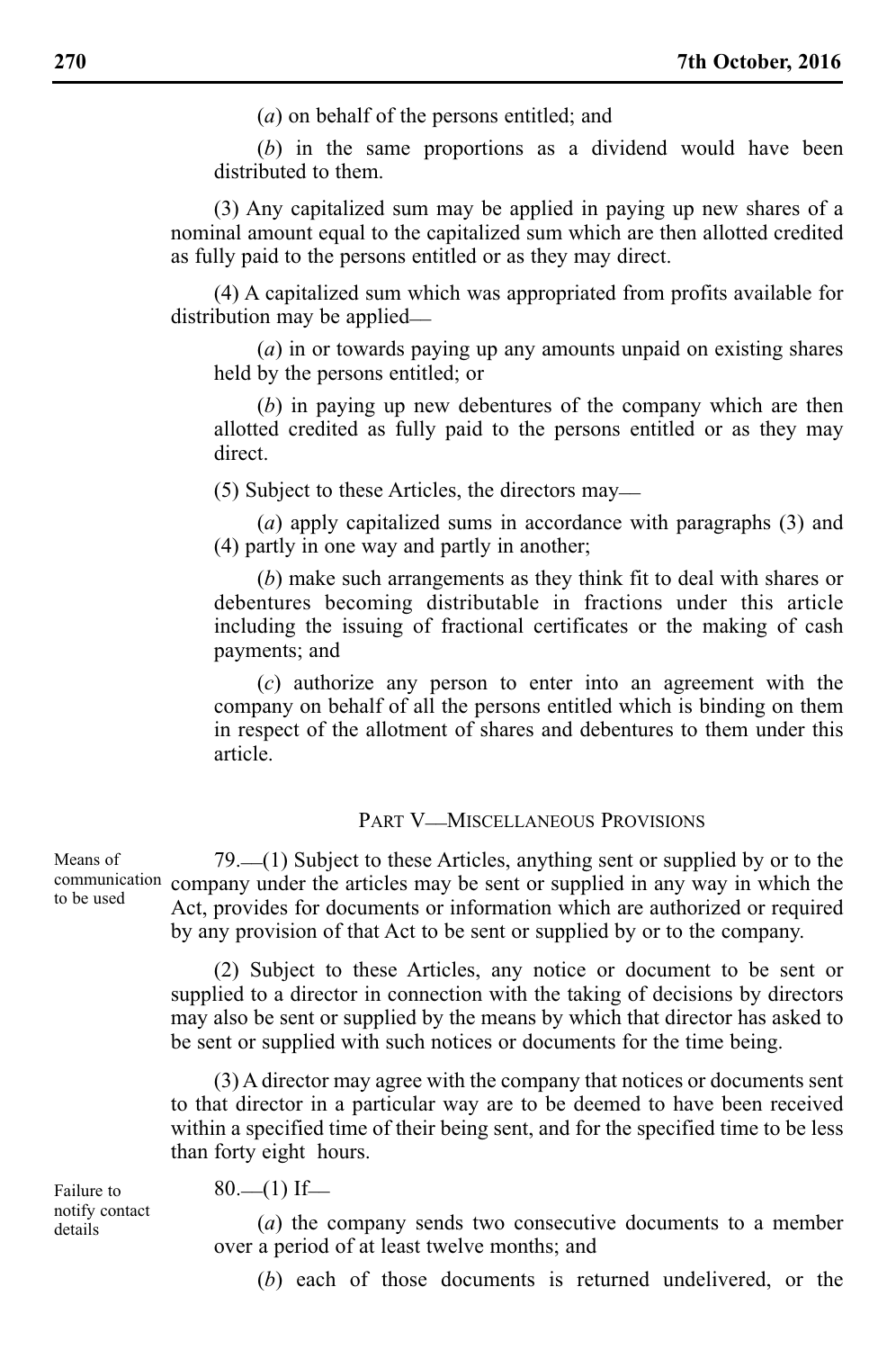company receives notification that it has not been delivered, that member ceases to be entitled to receive notices from the company.

(2) A member who has ceased to be entitled to receive notices from the company becomes entitled to receive such notices again by sending the company\_\_

(*a*) a new address to be recorded in the register of members; or

(*b*) if the member has agreed that the company should use a means of communication other than sending things to such an address, the information that the company needs to use that means of communication effectively.

81. (1) Any common seal may only be used by the authority of the Company directors.

seals

(2) The directors may decide by what means and in what form any common seal or securities seal shall be used.

(3) Unless otherwise decided by the directors, if the company has a common seal and it is affixed to a document, the document shall also be signed by at least one authorized person in the presence of a witness who attests the signature.

(4) For the purposes of this article, an authorized person is\_\_

(*a*) any director of the company;

(*b*) the company secretary; or

(*c*) any person authorized by the directors for the purpose of signing documents to which the common seal is applied.

(5) If the company has an official seal for use abroad, it may only be affixed to a document if its use on that document, or documents of a class to which it belongs, has been authorized by a decision of the directors.

(6) If the company has a securities seal, it may only be affixed to securities by the company secretary or a person authorized to apply it to securities by the company secretary.

(7) For the purposes of these Articles, references to the securities seal being affixed to any document include the reproduction of the image of that seal on or in a document by any mechanical or electronic means which has been approved by the directors in relation to that document or documents of a class to which it belongs.

 $82$ . (1) The company shall be entitled to destroy—

(*a*) all instruments of transfer of shares which have been registered, and all other documents on the basis of which any entries are made in the register of members, from six years after the date of registration;

(*b*) all dividend mandates, variations or cancellations of dividend mandates, and notifications of change of address, from two years after they have been recorded;

(*c*) all share certificates which have been cancelled from one year after the date of the cancellation;

**Destruction** of documents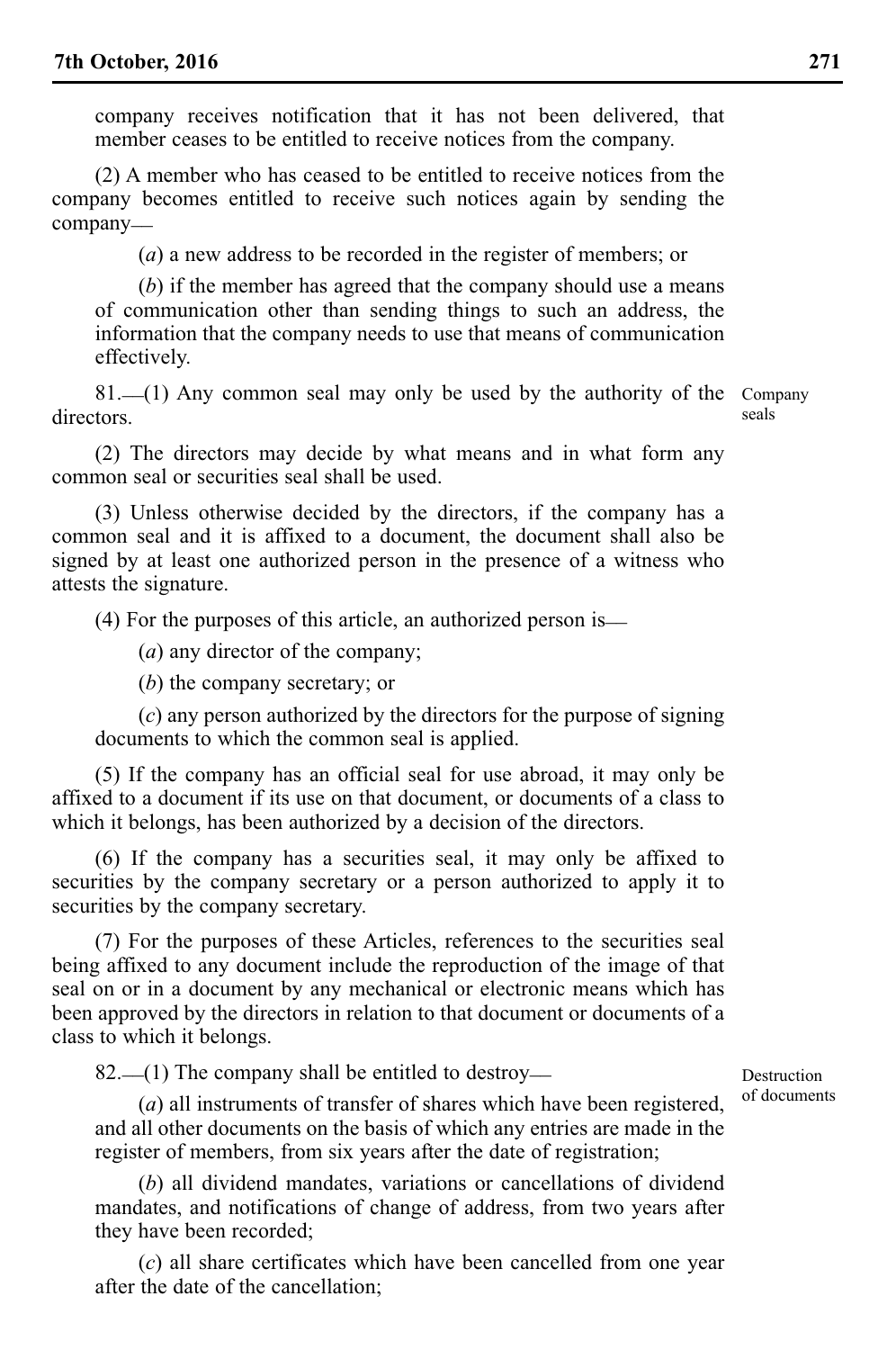(*d*) all paid dividend warrants and cheques from one year after the date of actual payment; and

(*e*) all proxy notices from one year after the end of the meeting to which the proxy notice relates.

(2) If the company destroys a document in good faith, in accordance with the articles, and without notice of any claim to which that document may be relevant, it is conclusively presumed in favour of the company that—

(*a*) entries in the register purporting to have been made on the basis of an instrument of transfer or other document so destroyed were duly and properly made;

(*b*) any instrument of transfer so destroyed was a valid and effective instrument duly and properly registered;

(*c*) any share certificate so destroyed was a valid and effective certificate duly and properly cancelled; and

(*d*) any other document so destroyed was a valid and effective document in accordance with its recorded particulars in the books or records of the company.

(3) This article shall not impose on the company any liability which it would not otherwise have if it destroys any document before the time at which this article permits it to do so.

(4) In this article, references to the destruction of any document include a reference to its being disposed of in any manner.

83. Except as provided by any written law or authorized by the directors or an ordinary resolution of the company, no person shall be entitled to inspect any of the company's accounting or other records or documents merely by virtue of being a member.

84. The directors may decide to make provision for the benefit of persons employed or formerly employed by the company or any of its subsidiaries, other than a director or former director or shadow director, in connection with the cessation or transfer to any person of the whole or part of the undertaking of the company or that subsidiary.

Indemnity

No right to inspect accounts and other records

Provision for employees on cessation of business

> 85.\_\_(1) Subject to paragraph (2), a relevant director of the company or an associated company may be indemnified out of the company's assets against\_\_

(*a*) any liability incurred by that director in connection with any negligence, default, breach of duty or breach of trust in relation to the company or an associated company;

(*b*) any liability incurred by that director in connection with the activities of the company or an associated company in its capacity as a trustee of an occupational pension scheme; and

(*c*) any other liability incurred by that director as an officer of the company or an associated company.

(2) This article shall not authorize any indemnity which would be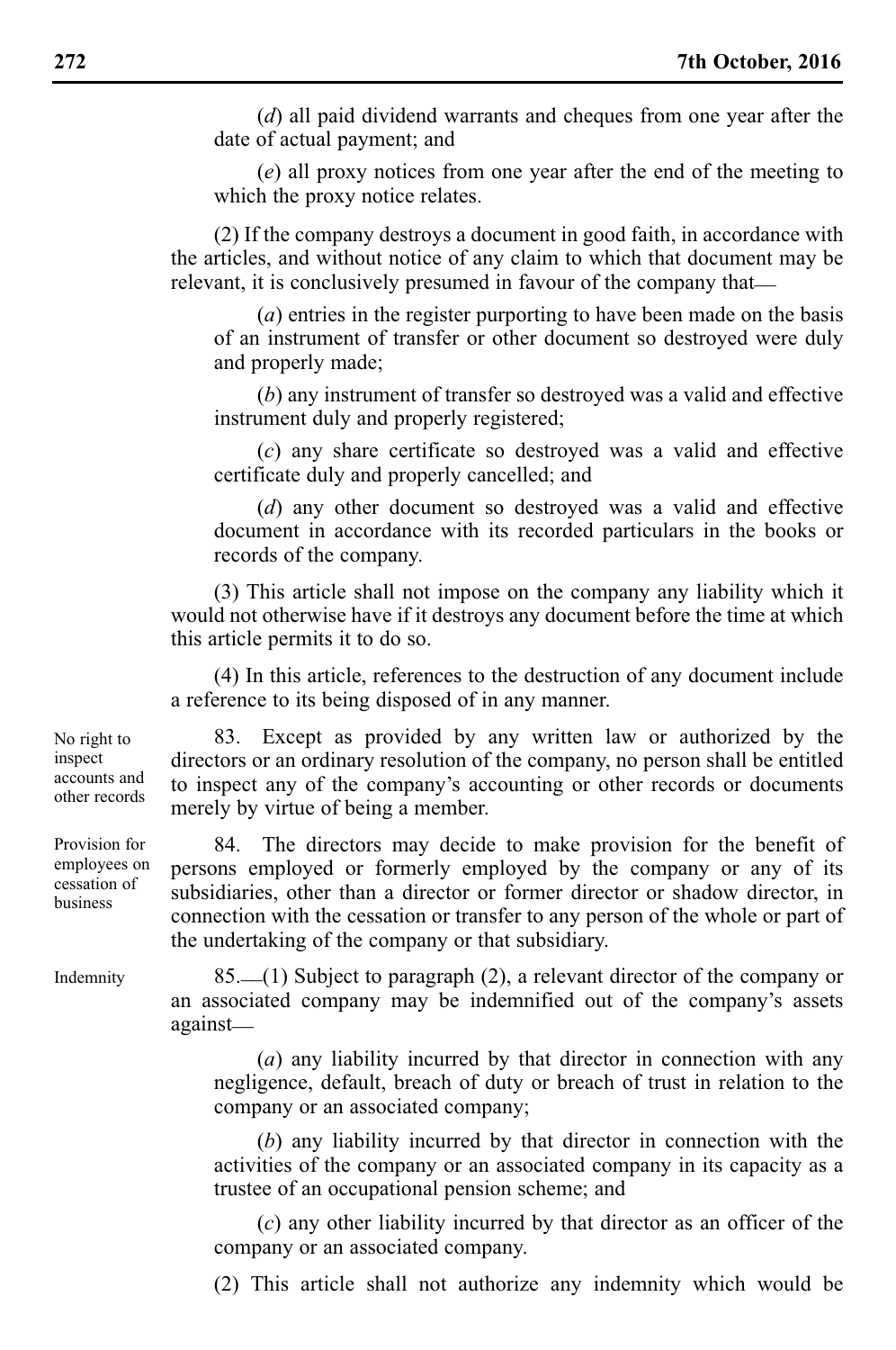prohibited or rendered void by any provision of the Act or by any other law.

(3) In this article\_\_

(*a*) companies are associated if one is a subsidiary of the other or both are subsidiaries of the same body corporate; and

(*b*) a "relevant director" means any director or former director of the company or an associated company.

86. (1) The directors may decide to purchase and maintain insurance, at Insurance the expense of the company, for the benefit of any relevant director in respect of any relevant loss.

(2) In this article\_\_

(*a*) a "relevant director" means any director or former director of the company or an associated company;

(*b*) a "relevant loss" means any loss or liability which has been or may be incurred by a relevant director in connection with that director's duties or powers in relation to the company, any associated company or any pension fund or employees' share scheme of the company or associated company; and

(*c*) companies are associated if one is a subsidiary of the other or both are subsidiaries of the same body corporate.

## TABLE C (reg. 4)

MODEL ARTICLES FOR COMPANY LIMITED BY GUARANTEE

PART **I\_PRELIMINARY** 

- 1. Interpretation
- 2. Liability of members

#### PART II-DIRECTORS, POWERS AND RESPONSIBILITIES

- 3. Directors' general authority
- 4. Members' reserve power
- 5. Delegation by directors
- 6. Committees
- 7. Directors to take decisions collectively
- 8. Unanimous decisions
- 9. Calling a directors' meeting
- 10. Participation in directors' meetings
- 11. Quorum for directors' meetings
- 12. Chairing of directors' meetings
- 13. Casting vote
- 14. Conflicts of interest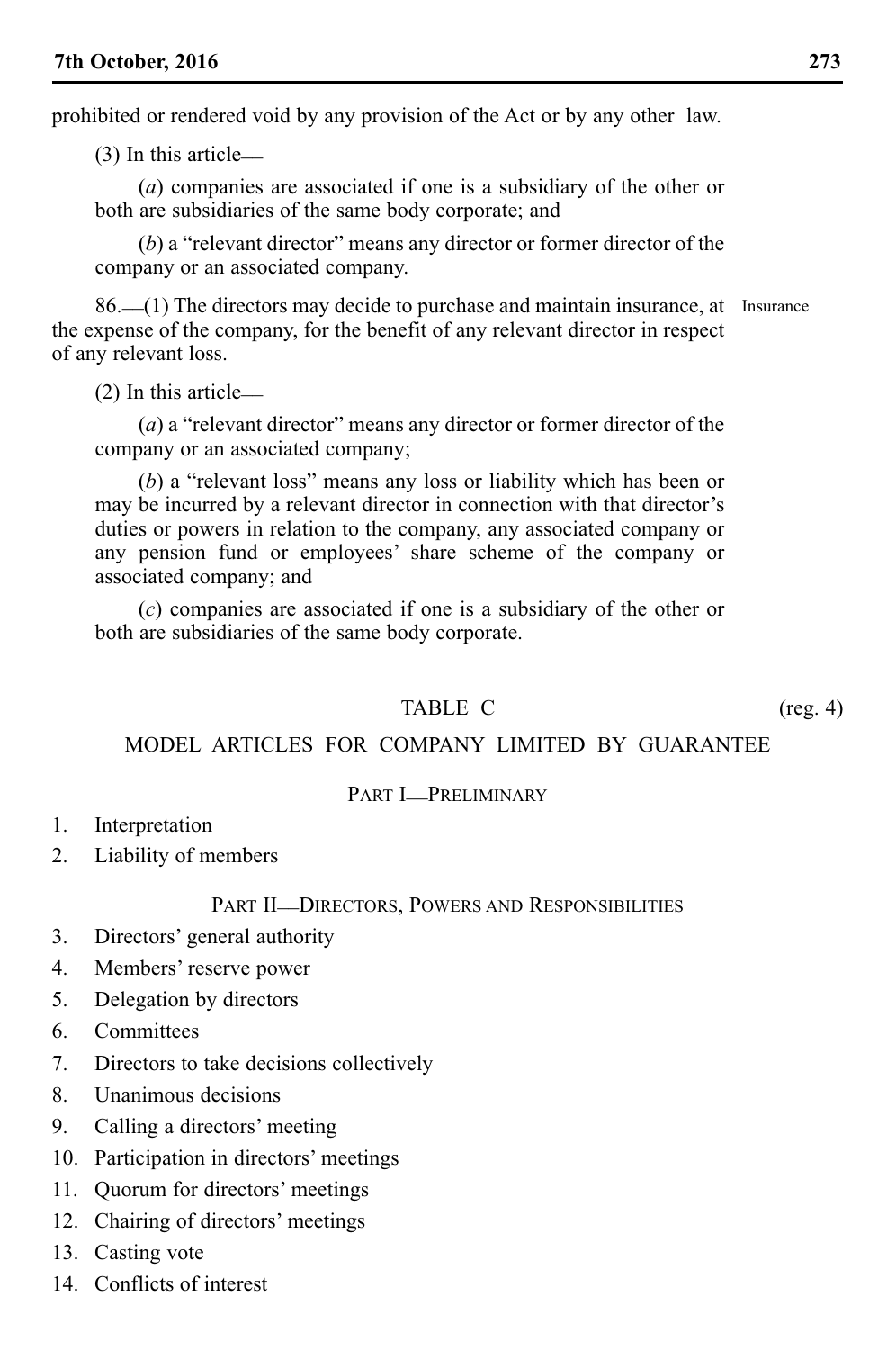- 15. Records of decisions to be kept
- 16. Directors' discretion to make further rules
- 17. Methods of appointing directors
- 18. Termination of director's appointment
- 19. Directors' remuneration
- 20. Directors' expenses

PART III\_\_MEMBERS, BECOMING AND CEASING TO BE A MEMBER

- 21. Applications for membership
- 22. Termination of membership
- 23. Attendance and speaking at general meetings
- 24. Quorum for general meetings
- 25. Chairing general meetings
- 26. Attendance and speaking by directors and non-members
- 27. Adjournment
- 28. Voting: general
- 29. Errors and disputes
- 30. Poll votes
- 31. Content of proxy notices
- 32. Delivery of proxy notices
- 33. Amendments to resolutions

# PART IV\_ADMINISTRATIVE ARRANGEMENTS

- 34. Means of communication to be used
- 35. Company seals
- 36. No right to inspect accounts and other records
- 37. Provision for employees on cessation of business
- 38. Indemnity
- 39. Insurance

# PART **I\_PRELIMINARY**

Interpretation

1.\_\_(1) In these Articles, unless the context requires otherwise\_\_

"articles" means the company's articles of association;

"bankruptcy" includes individual insolvency proceedings;

"chairman" has the meaning given in article 12;

"chairman of the meeting" has the meaning given in article 25;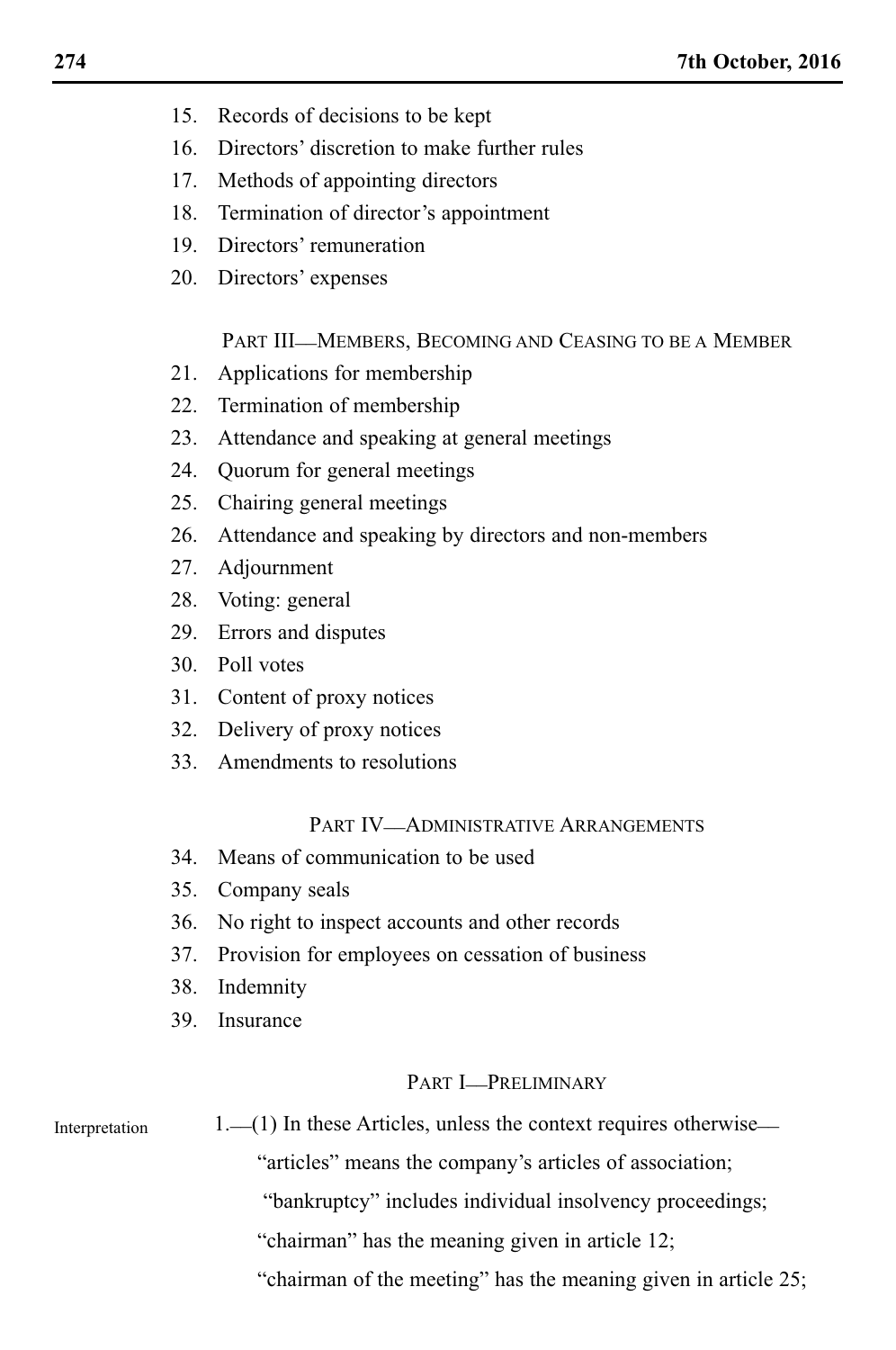"director" means a director of the company, and includes any person occupying the position of director, by whatever name called;

"document" includes, unless otherwise specified, any document sent or supplied in electronic form;

"member" has the meaning given in section 2 of the Act;

"ordinary resolution" has the meaning given in section 2 of the Act,;

"participate", in relation to a directors' meeting, has the meaning given in article 10;

"proxy notice" has the meaning given in article 31;

"special resolution" has the meaning given in section 2 of the Act;

"subsidiary" has the meaning given in section 2(5) of the Act; and

"writing" means the representation or reproduction of words, symbols or other information in a visible form by any method or combination of methods, whether sent or supplied in electronic form or otherwise.

(2) Unless the context otherwise requires, other words or expressions contained in these articles bear the same meaning as in the Act, as in force on the date when these articles become binding on the company.

2. The liability of each member is limited to the amount, being the Liability of amount that each member undertakes to contribute to the assets of the company in the event of its being wound up while he is a member or within one year after he ceases to be a member, for\_\_

(*a*) payment of the company's debts and liabilities contracted before he ceases to be a member;

(*b*) payment of the costs, charges and expenses of winding up; and

(*c*) adjustment of the rights of the contributories among themselves.

## PART II\_\_DIRECTORS, DIRECTORS' POWERS AND RESPONSIBILITIES

3. Subject to the articles, the directors are responsible for the management of the company's business, for which purpose they may exercise all the powers of the company.

4.\_\_(1) The members may, by special resolution, direct the directors to Members' take, or refrain from taking, specified action.

(2) No such special resolution invalidates anything which the directors have done before the passing of the resolution.

5.\_\_(1) Subject to these Articles, the directors may delegate any of the powers which are conferred on them under these Articles\_\_

members

Director's general authority

reserve power

Deligation by directors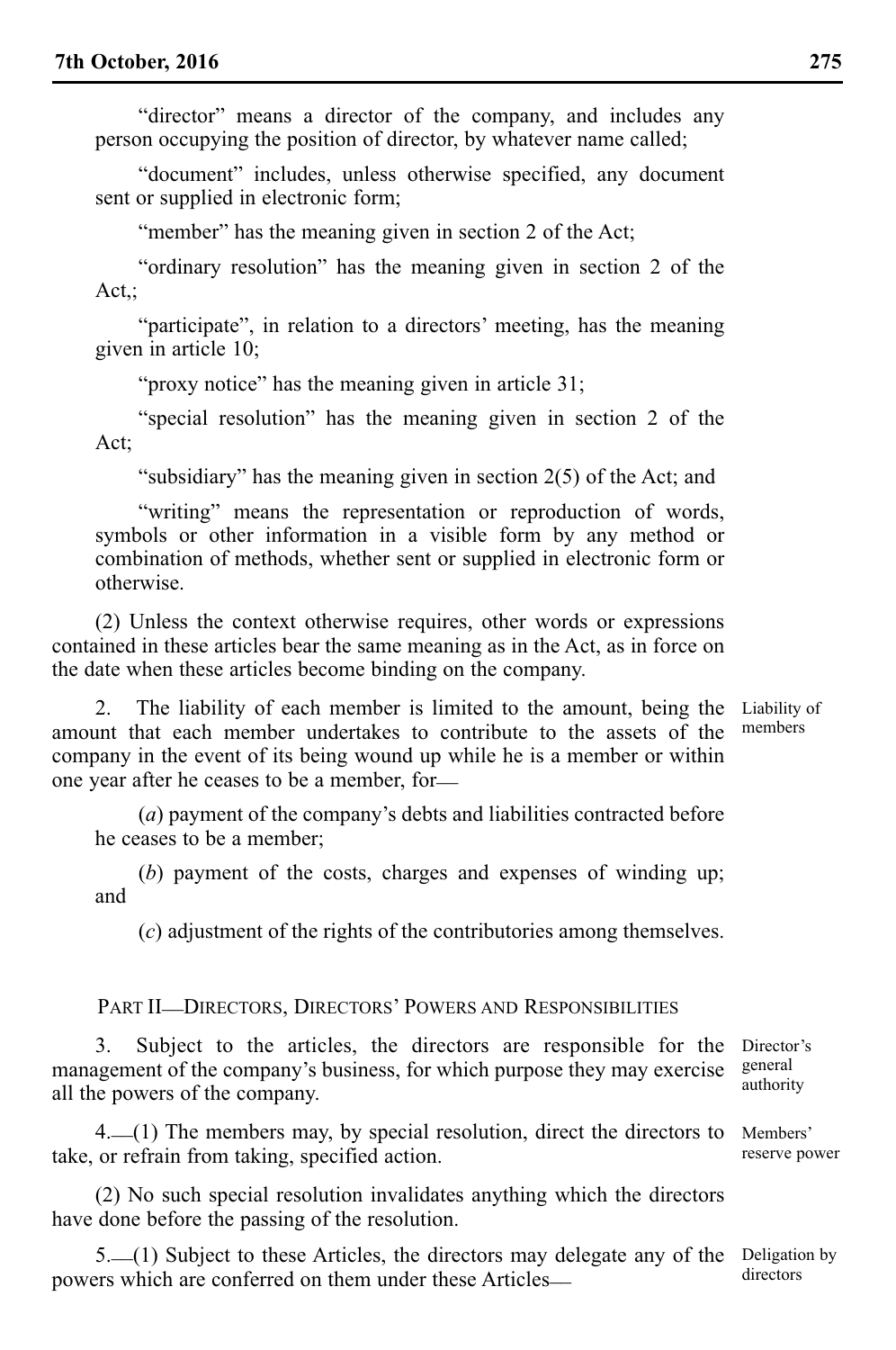(*a*) to such person or committee;

(*b*) by such means including by power of attorney;

(*c*) to such an extent;

(*d*) in relation to such matters or territories; and

(*e*) on such terms and conditions as they think fit;

(2) If the directors so specify, any such delegation may authorize further delegation of the directors' powers by any person to whom they are delegated.

(3) The directors may revoke any delegation in whole or part, or alter its terms and conditions.

 $6.$  (1) Committees to which the directors delegate any of their powers shall follow procedures which are based as far as they are applicable on those provisions of the articles which govern the taking of decisions by directors.

(2) The directors may make rules of procedure for all or any committees, which prevail over rules derived from the articles if they are not consistent with them.

#### DECISION MAKING BY DIRECTORS

Director to take decisions collectively

**Committees** 

7.\_\_(1) The general rule about decision-making by directors is that any decision of the directors shall be either a majority decision at a meeting or a decision taken in accordance with article 8.

 $(2)$  If

(*a*) the company only has one director; and

(*b*) no provision of the articles requires it to have more than one director,

the general rule shall not apply, and the director may take decisions without regard to any of the provisions of the articles relating to directors' decision-making.

Unanimous decisions

 $8-(1)$  A decision of the directors is taken in accordance with this article when all eligible directors indicate to each other by any means that they share a common view on a matter.

(2) A decision referred to in paragraph (1) may take the form of a resolution in writing, copies of which have been signed by each eligible director or to which each eligible director has otherwise indicated agreement in writing.

(3) References in this article to eligible directors are to directors who would have been entitled to vote on the matter had it been proposed as a resolution at a directors' meeting.

(4) A decision may not be taken in accordance with this article if the eligible directors would not have formed a quorum at such a meeting.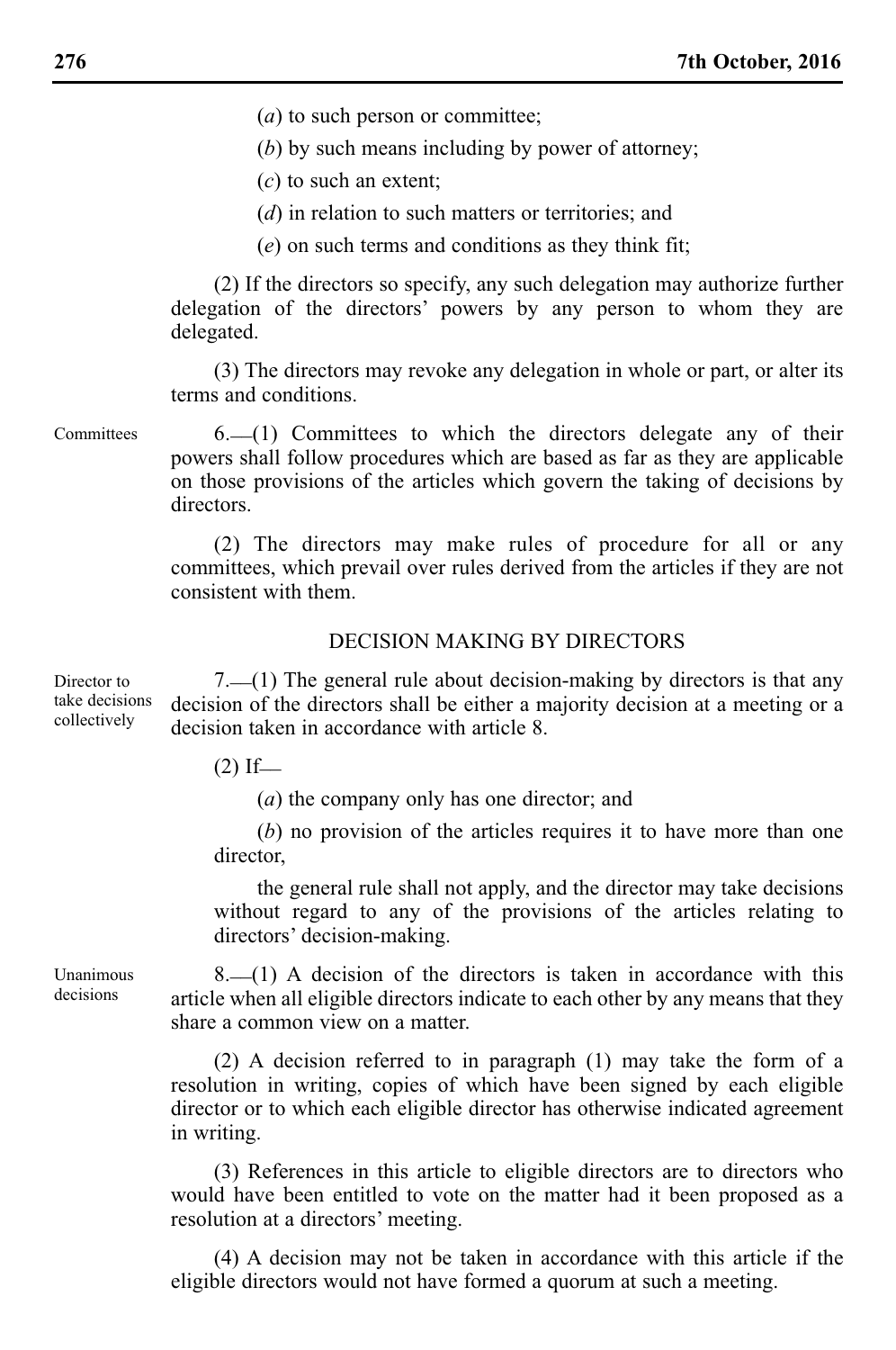9.\_\_(1) Any director may call a directors' meeting by giving notice of the meeting to the directors or by authorizing the company secretary, if any, to give such notice.

(2) Notice of any directors' meeting shall indicate\_\_

(*a*) its proposed date and time;

(*b*) where it shall take place; and

(*c*) if it is anticipated that directors participating in the meeting will not be in the same place, how it is proposed that they should communicate with each other during the meeting.

(3) Notice of a directors' meeting shall be given to each director, but need not be in writing.

(4) Notice of a directors' meeting need not be given to directors who waive their entitlement to notice of that meeting, by giving notice to that effect to the company not more than seven days after the date on which the meeting is held. Where such notice is given after the meeting has been held, that shall not affect the validity of the meeting, or of any business conducted at it.

10.\_\_(1) Subject to these Articles, directors participate in a directors' meeting, or part of a directors' meeting, when—

(*a*) the meeting has been called and takes place in accordance with the articles; and

(*b*) they can each communicate to the others any information or opinions they have on any particular item of the business of the meeting.

(2) In determining whether directors are participating in a directors' meeting, it is irrelevant where any director is or how they communicate with each other.

(3) If all the directors participating in a meeting are not in the same place, they may decide that the meeting shall be treated as taking place wherever any of them is.

11.\_\_(1) At a directors' meeting, unless a quorum is participating, no proposal shall to be voted on, except a proposal to call another meeting.

(2) The quorum for directors' meetings may be fixed from time to time by a decision of the directors, but it shall never be less than two, and unless otherwise fixed it is two.

(3) If the total number of directors for the time being is less than the quorum required, the directors shall not take any decision other than a decision\_\_

(*a*) to appoint further directors; or

(*b*) to call a general meeting so as to enable the members to appoint further directors.

12.\_\_(1) The directors may appoint a director to chair their meetings.

Participation in directors' meeting

Calling a directors' meeting

Quorum for directors' meeting

(2) The person so appointed for the time being shall be known as the meetingsChairing of directors'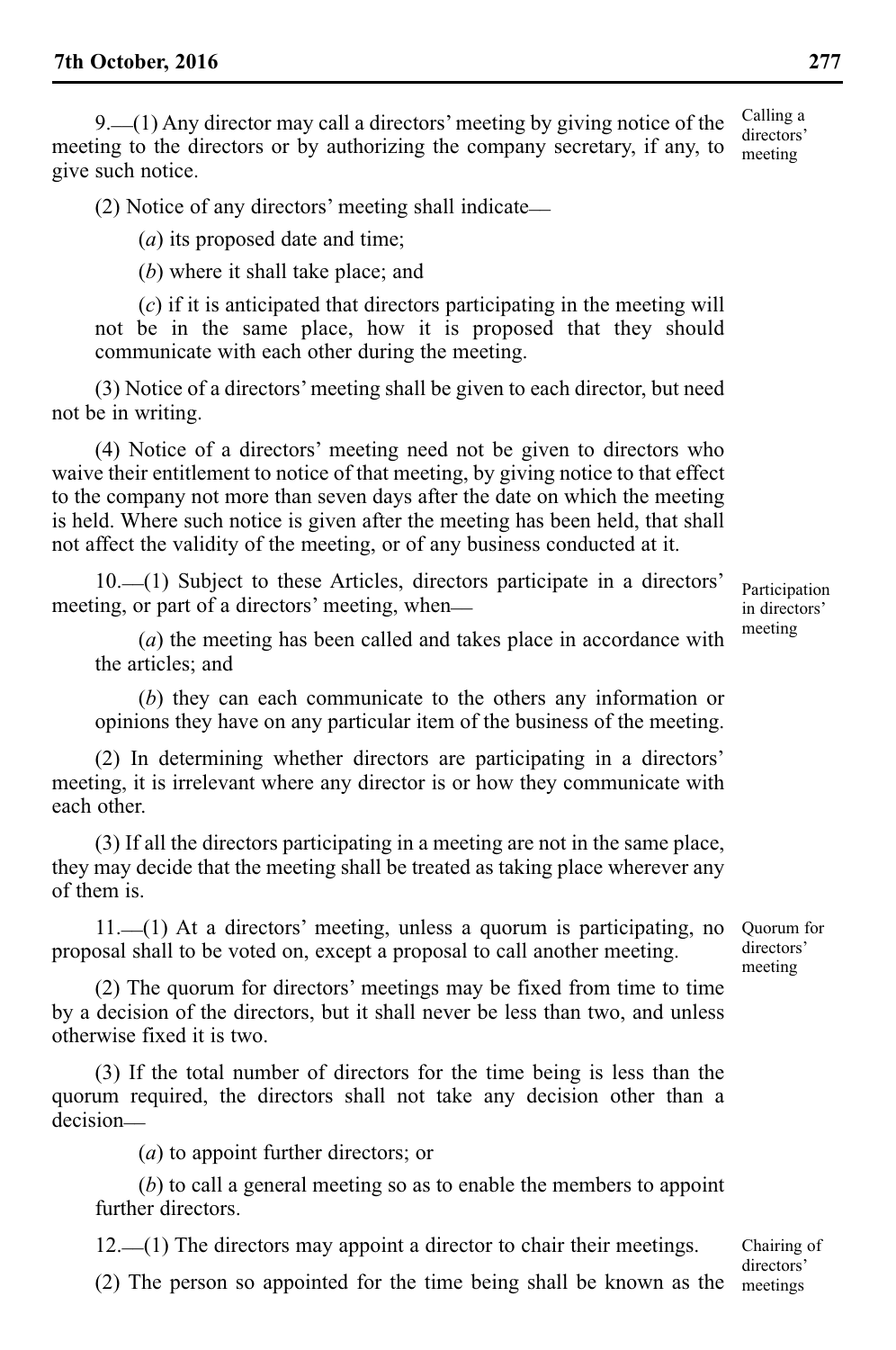chairman.

(3) The directors may terminate the chairman's appointment at any time.

(4) If the chairman is not participating in a directors' meeting within ten minutes of the time at which it was to start, the participating directors shall appoint one of themselves to chair it.

Casting vote

Conflicts of interest

13.\_\_(1) If the numbers of votes for and against a proposal are equal, the chairman or other director chairing the meeting shall have a casting vote.

(2) Paragraph (1) shall not apply if, in accordance with the articles, the chairman or other director is not to be counted as participating in the decision-making process for quorum or voting purposes.

14.\_\_(1) If a proposed decision of the directors is concerned with an actual or proposed transaction or arrangement with the company in which a director is interested, that director shall not to be counted as participating in the decision-making process for quorum or voting purposes.

(2) Where paragraph (3) applies, a director who is interested in an actual or proposed transaction or arrangement with the company shall be counted as participating in the decision-making process for quorum and voting purposes.

(3) This paragraph applies when\_\_

(*a*) the company by ordinary resolution disapplies the provision of the articles which would otherwise prevent a director from being counted as participating in the decision-making process;

(*b*) the director's interest cannot reasonably be regarded as likely to give rise to a conflict of interest; or

(*c*) the director's conflict of interest arises from a permitted cause.

(4) For the purposes of this article, the following are permitted causes\_\_

(*a*) a guarantee given, or to be given, by or to a director in respect of an obligation incurred by or on behalf of the company or any of its subsidiaries;

(*b*) subscription, or an agreement to subscribe, for securities of the company or any of its subsidiaries, or to underwrite, sub-underwrite, or guarantee subscription for any such securities; and

(*c*) arrangements pursuant to which benefits are made available to employees and directors or former employees and directors of the company or any of its subsidiaries which do not provide special benefits for directors or former directors.

(5) For the purposes of this article, references to proposed decisions and decision-making processes include any directors' meeting or part of a directors' meeting.

(6) Subject to paragraph (7), if a question arises at a meeting of directors or of a committee of directors as to the right of a director to participate in the meeting or part of the meeting for voting or quorum purposes, the question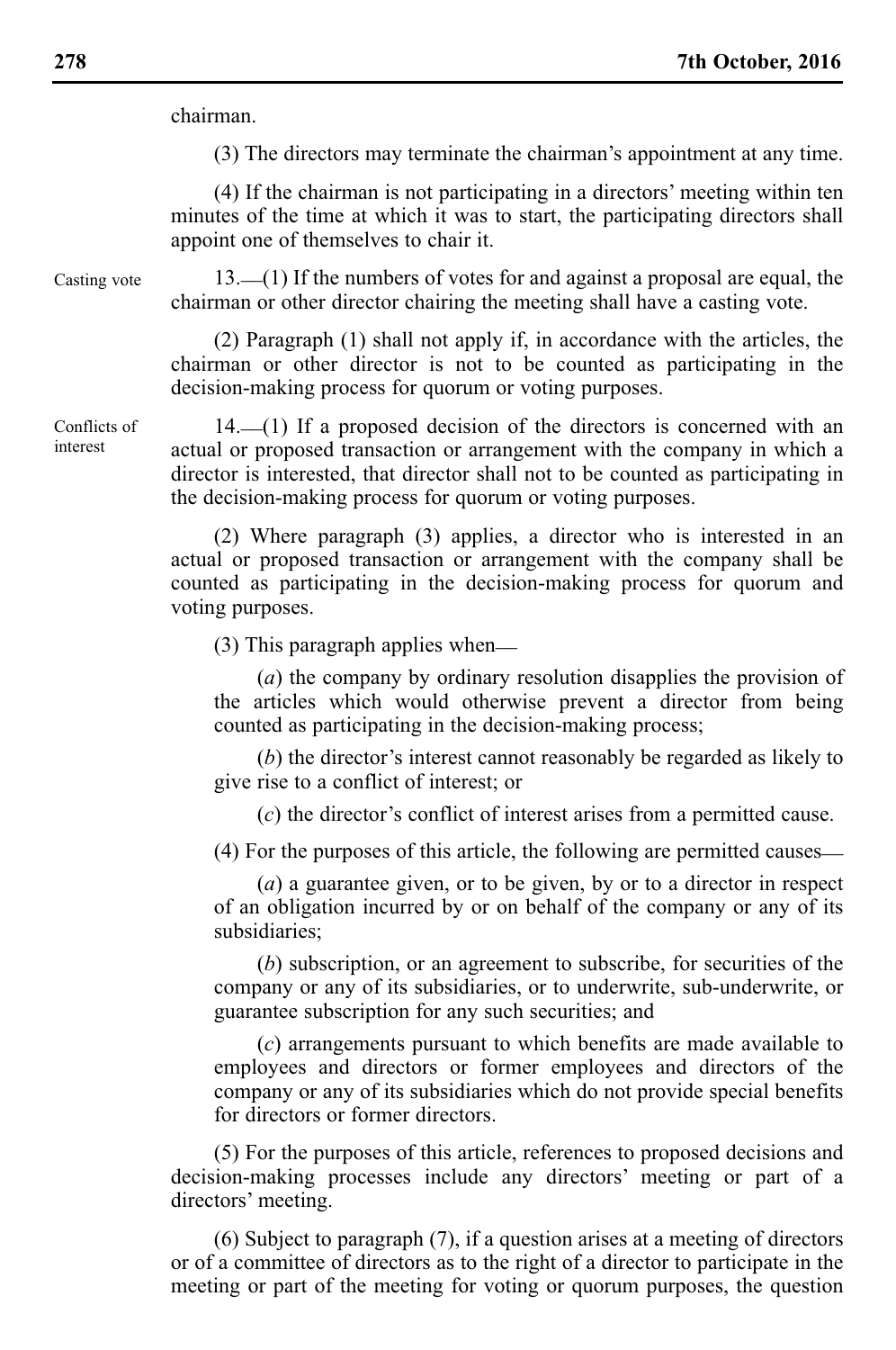may, before the conclusion of the meeting, be referred to the chairman whose ruling in relation to any director other than the chairman shall be final and conclusive.

(7) If any question as to the right to participate in the meeting or part of the meeting should arise in respect of the chairman, the question shall be decided by a decision of the directors at that meeting, for which purpose the chairman shall not be counted as participating in the meeting or that part of the meeting for voting or quorum purposes.

15. The directors shall ensure that the company keeps a record, in writing, for at least ten years from the date of the decision recorded, of every unanimous or majority decision taken by the directors.

16. Subject to these Articles, the directors may make any rule which they think fit about how they take decisions, and about how such rules are to be recorded or communicated to directors.

17. (1) Any person who is willing to act as a director, and is permitted Methods of by law to do so, may be appointed to be a director\_\_

(*a*) by ordinary resolution; or

(*b*) by a decision of the directors.

(2) In any case where, as a result of death, the company has no members and no directors, the personal representatives of the last member to have died shall have the right, by notice in writing, to appoint a person to be a director.

(3) For the purposes of paragraph (2), where two or more members die in circumstances rendering it uncertain who was the last to die, a younger member is deemed to have survived an older member.

18. A person shall cease to be a director as soon as —

(*a*) that person ceases to be a director by virtue of any provision of the Act or is prohibited from being a director by law;

(*b*) a bankruptcy order is made against that person;

(*c*) a composition is made with that person's creditors generally in satisfaction of that person's debts;

(*d*) a registered medical practitioner who is treating that person gives a written opinion to the company stating that that person has become physically or mentally incapable of acting as a director and may remain so for more than three months;

(*e*) by reason of that person's mental health, a court makes an order which wholly or partly prevents that person from personally exercising any powers or rights which that person would otherwise have;

(*f*) notification is received by the company from the director that the director is resigning from office, and such resignation has taken effect in accordance with its terms.

19.\_\_(1) Directors may undertake any services for the company that the Directors' directors decide. remuneration

Termination of director's appointment

Records of decisions to be kept

Directors' discretion to make further rules

appointing directors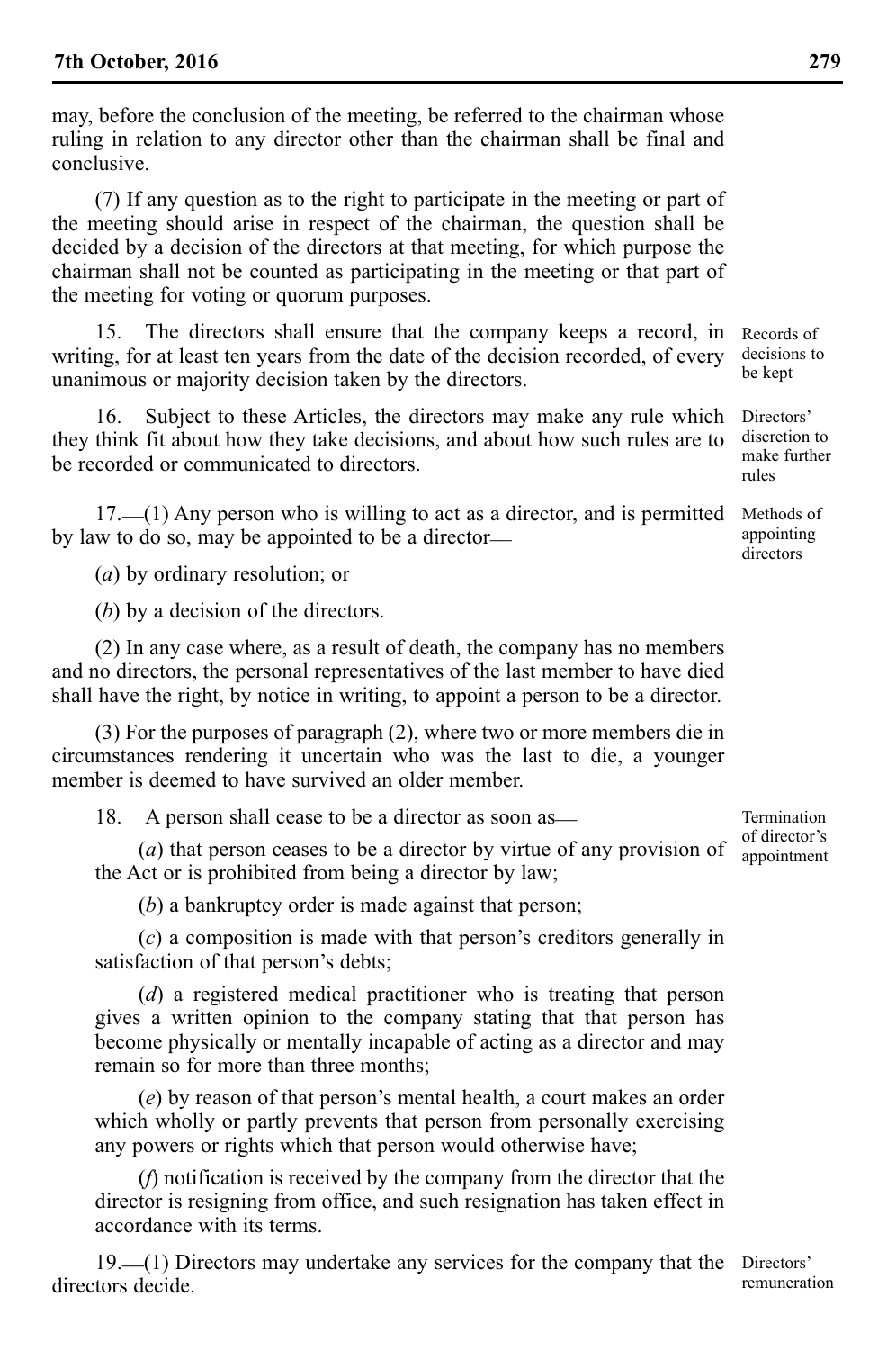(2) Directors shall be entitled to such remuneration as the directors determine\_\_

(*a*) for their services to the company as directors; and

(*b*) for any other service which they undertake for the company.

(3) Subject to these Articles, a director's remuneration may\_\_

(*a*) take any form; and

(*b*) include any arrangements in connection with the payment of a pension, allowance or gratuity, or any death, sickness or disability benefits, to or in respect of that director.

(4) Unless the directors decide otherwise, directors' remuneration accrues from day to day.

(5) Unless the directors decide otherwise, directors shall not be accountable to the company for any remuneration which they receive as directors or other officers or employees of the company's subsidiaries or of any other body corporate in which the company is interested.

20. The company may pay any reasonable expenses which the directors properly incur in connection with their attendance at—

(*a*) meetings of directors or committees of directors,

(*b*) general meetings, or

(*c*) separate meetings of the holders of debentures of the company, or otherwise in connection with the exercise of their powers and the discharge of their responsibilities in relation to the company.

PART III-MEMBERS, BECOMING AND CEASING TO BE A MEMBER

21. A person shall not become a member of the company unless—

(*a*) that person has completed an application for membership in a form approved by the directors; and

(*b*) the directors have approved the application.

22.\_\_(1) A member may withdraw from membership of the company by giving seven days' notice to the company in writing. Termination of membership

(2) Membership shall not be transferable.

(3) A person's membership terminates when that person dies or ceases to exist.

Attendance and speaking at general meetings

 $23.$  (1) A person shall be able to exercise the right to speak at a general meeting when that person is in a position to communicate to all those attending the meeting, during the meeting, any information or opinions which that person has on the business of the meeting.

(2) A person shall be able to exercise the right to vote at a general meeting when\_\_

(*a*) that person is able to vote, during the meeting, on resolutions put to the vote at the meeting, and

Applications for membership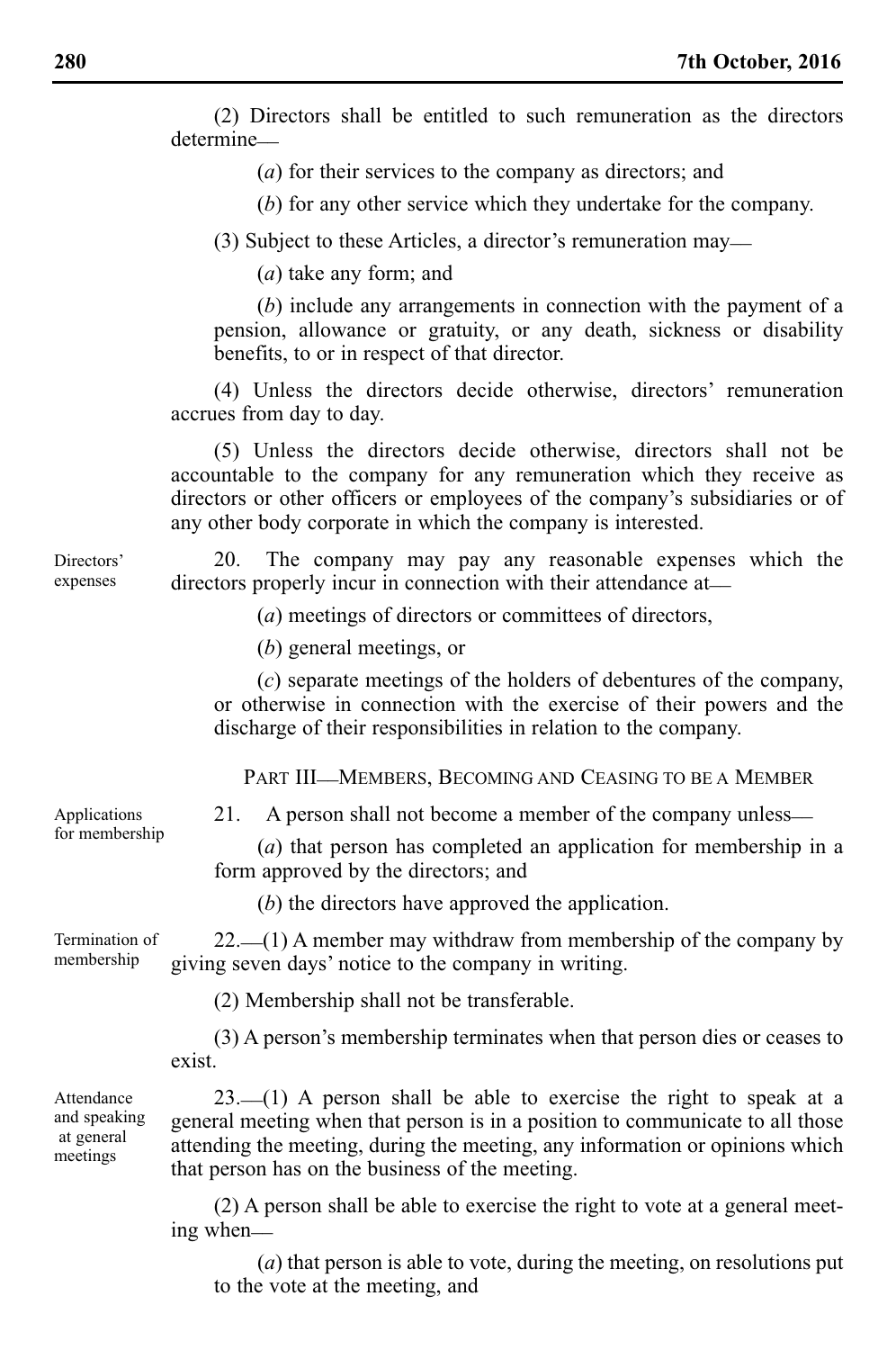(*b*) that person's vote can be taken into account in determining whether or not such resolutions are passed at the same time as the votes of all the other persons attending the meeting.

(3) The directors may make whatever arrangements they consider appropriate to enable those attending a general meeting to exercise their rights to speak or vote at it.

(4) In determining attendance at a general meeting, it is immaterial whether any two or more members attending it are in the same place as each other.

(5) Two or more persons who are not in the same place as each other attend a general meeting if their circumstances are such that if they have or were to have rights to speak and vote at that meeting, they are (or would be) able to exercise them.

24. No business other than the appointment of the chairman of the meeting shall be transacted at a general meeting if the persons attending it do not constitute a quorum.

 $25.$  (1) Where the directors have appointed a chairman, the chairman shall chair general meetings if present and willing to do so.

(2) Where the directors have not appointed a chairman, or if the chairman is unwilling to chair the meeting or is not present within ten minutes of the time at which a meeting was due to start—

(*a*) the directors present, or

(*b*) if no directors are present, the meeting, shall appoint a director or member to chair the meeting, and the appointment of the chairman of the meeting shall be the first business of the meeting.

(3) The person chairing a meeting in accordance with this article shall be referred to as "the chairman of the meeting".

26.\_\_(1) Directors may attend and speak at general meetings, whether or not they are members. Attendance and speaking by directors

(2) The chairman of the meeting may permit other persons who are not members of the company to attend and speak at a general meeting.

27.\_\_(1) If the persons attending a general meeting within half an hour Adjournment of the time at which the meeting was due to start do not constitute a quorum, or if during a meeting a quorum ceases to be present, the chairman of the meeting shall adjourn it.

(2) The chairman of the meeting may adjourn a general meeting at which a quorum is present if\_\_

(*a*) the meeting consents to an adjournment; or

(*b*) it appears to the chairman of the meeting that an adjournment is necessary to protect the safety of any person attending the meeting or ensure that the business of the meeting is conducted in an orderly manner.

Quorum for general meetings

Chairing general meetings

and non-members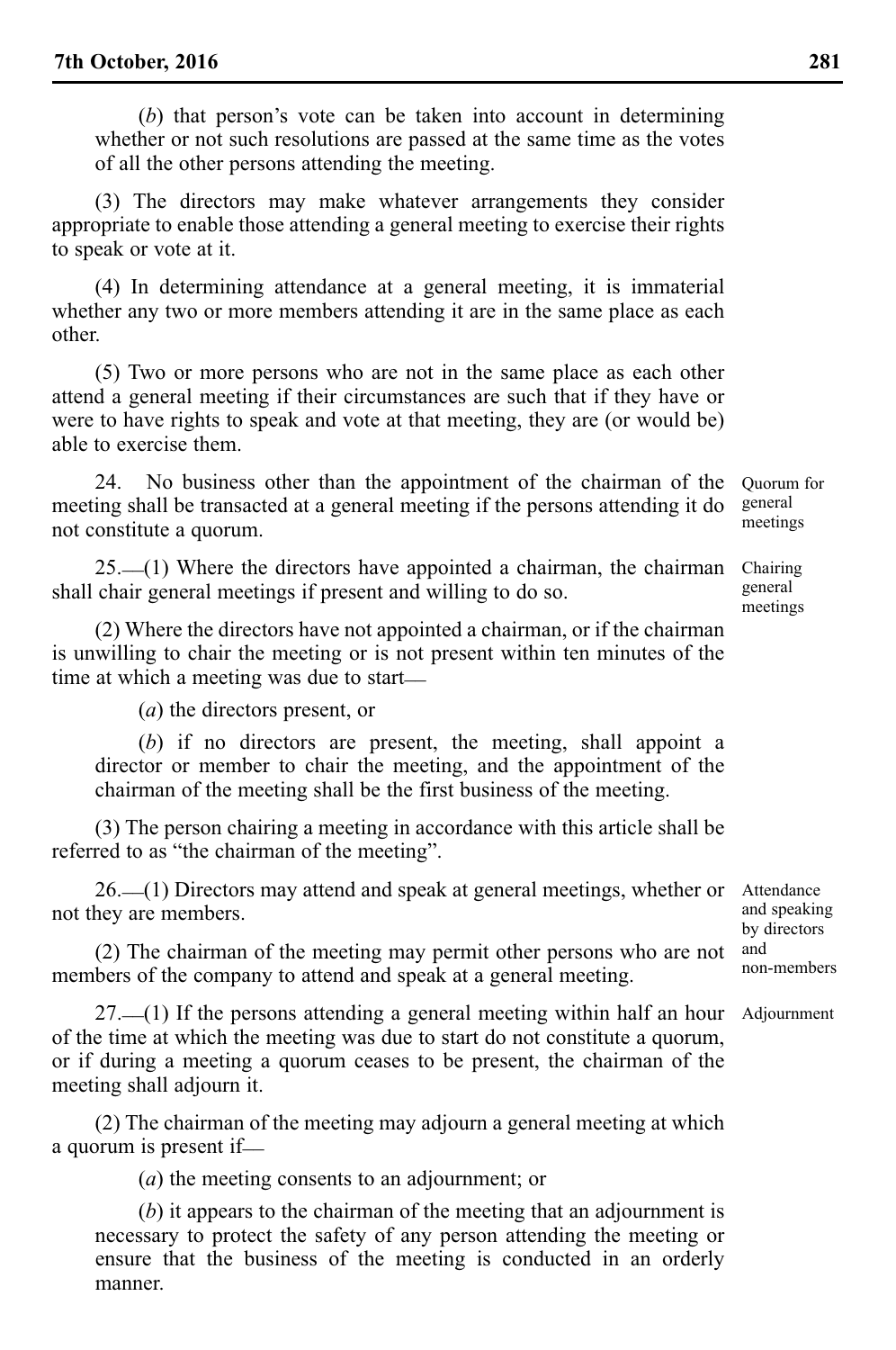(3) The chairman of the meeting shall adjourn a general meeting if directed to do so by the meeting.

(4) When adjourning a general meeting, the chairman of the meeting shall\_\_

(*a*) either specify the time and place to which it is adjourned or state that it shall continue at a time and place to be fixed by the directors; and

(*b*) have regard to any directions as to the time and place of any adjournment which have been given by the meeting.

(5) If the continuation of an adjourned meeting is to take place more than fourteen days after it was adjourned, the company shall give at least seven clear days' notice of it, excluding the day of the adjourned meeting and the day on which the notice is given\_\_

(*a*) to the same persons to whom notice of the company's general meetings is required to be given; and

(*b*) containing the same information which such notice is required to contain.

(6) Business may not be transacted at an adjourned general meeting which could not properly have been transacted at the meeting if the adjournment had not taken place.

28. A resolution put to the vote of a general meeting shall be decided on a show of hands unless a poll is duly demanded in accordance with the articles. Voting: general

> $29$ . (1) An objection may not be raised to the qualification of any person voting at a general meeting except at the meeting or adjourned meeting at which the vote objected to is tendered, and every vote not disallowed at the meeting is valid.

(2) Any such objection shall be referred to the chairman of the meeting whose decision is final.

Poll votes

Errors and disputes

 $30$ .—(1) A poll on a resolution may be demanded—

(*a*) in advance of the general meeting where it shall be put to the vote; or

(*b*) at a general meeting, either before a show of hands on that resolution or immediately after the result of a show of hands on that resolution is declared.

(2) A poll may be demanded by\_\_

(*a*) the chairman of the meeting;

(*b*) the directors;

or

(*c*) two or more persons having the right to vote on the resolution;

(*d*) a person or persons representing not less than one tenth of the total voting rights of all the members having the right to vote on the resolution.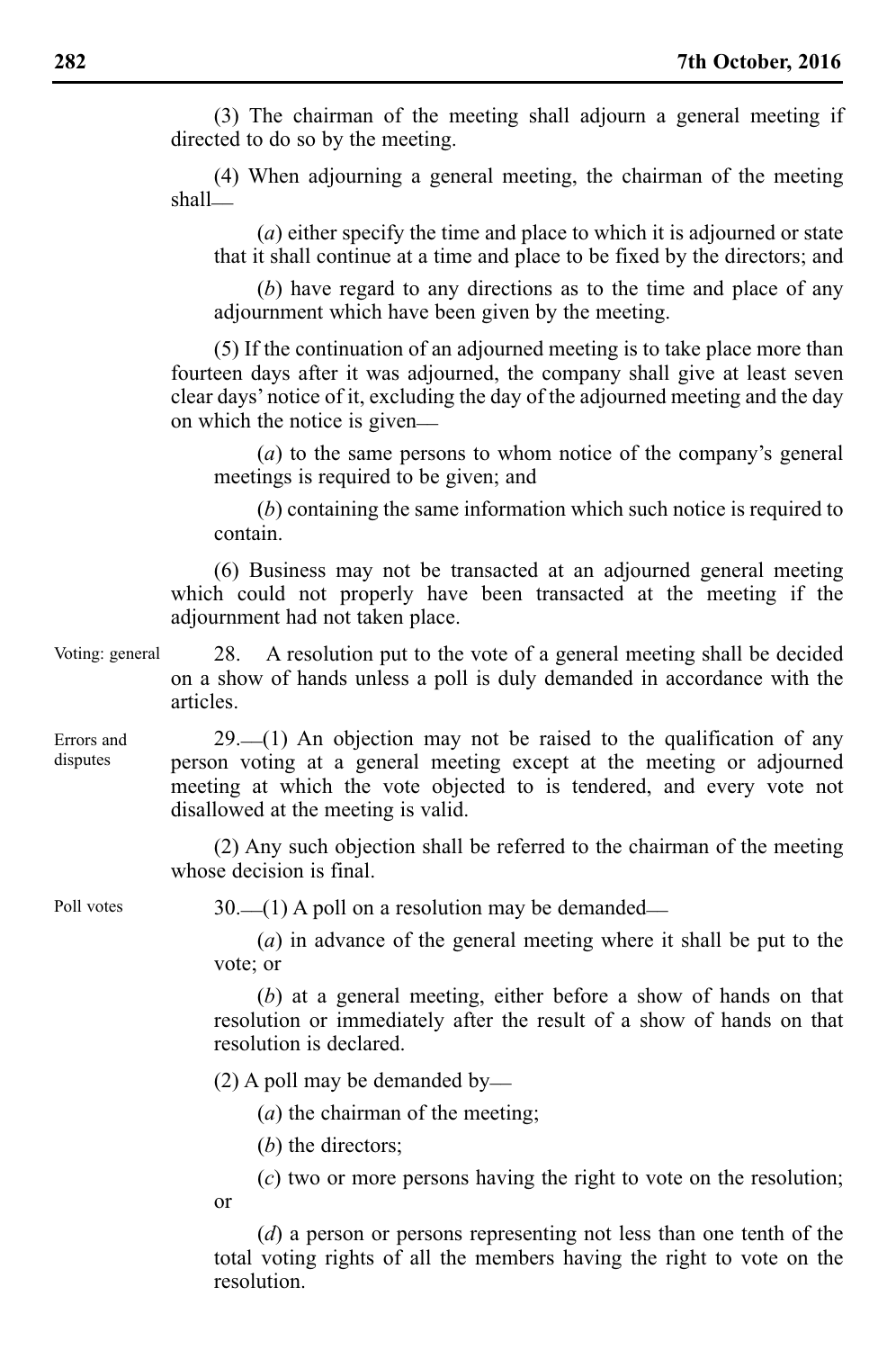$(3)$  A demand for a poll may be withdrawn if—

(*a*) the poll has not yet been taken; and

(*b*) the chairman of the meeting consents to the withdrawal.

(4) A poll shall be taken immediately and in such manner as the chairman of the meeting directs.

 $31.$  (1) A proxy may only validly be appointed by a notice in writing (a "proxy notice") which\_\_

Content of proxy notices

(*a*) states the name and address of the member appointing the proxy;

(*b*) identifies the person appointed to be that member's proxy and the general meeting in relation to which that person is appointed;

(*c*) is signed by or on behalf of the member appointing the proxy, or is authenticated in such manner as the directors may determine; and

(*d*) is delivered to the company in accordance with the articles and any instructions contained in the notice of the general meeting to which they relate.

(2) The company may require proxy notices to be delivered in a particular form, and may specify different forms for different purposes.

(3) A proxy notice may specify how the proxy appointed under it shall vote or that the proxy shall abstain from voting on one or more resolutions.

(4) Unless a proxy notice indicates otherwise, it shall be treated as\_\_

(*a*) allowing the person appointed under it as a proxy discretion as to how to vote on any ancillary or procedural resolutions put to the meeting; and

(*b*) appointing that person as a proxy in relation to any adjournment of the general meeting to which it relates as well as the meeting itself.

 $32.$  (1) A person who is entitled to attend, speak or vote, either on a show of hands or on a poll, at a general meeting remains so entitled in respect of that meeting or any adjournment of it, even though a valid proxy notice has been delivered to the company by or on behalf of that person. Delivery of proxy notices

(2) An appointment under a proxy notice may be revoked by delivering

to the company a notice in writing given by or on behalf of the person by whom or on whose behalf the proxy notice was given.

(3) A notice revoking a proxy appointment only takes effect if it is delivered before the start of the meeting or adjourned meeting to which it relates.

(4) Where a proxy notice is not executed by the person appointing the proxy, it shall be accompanied by written evidence of the authority of the person who executed it to execute it on the appointor's behalf.

33.\_\_(1) An ordinary resolution to be proposed at a general meeting may be amended by ordinary resolution if—

Amendments to resolutions

(*a*) notice of the proposed amendment is given to the company in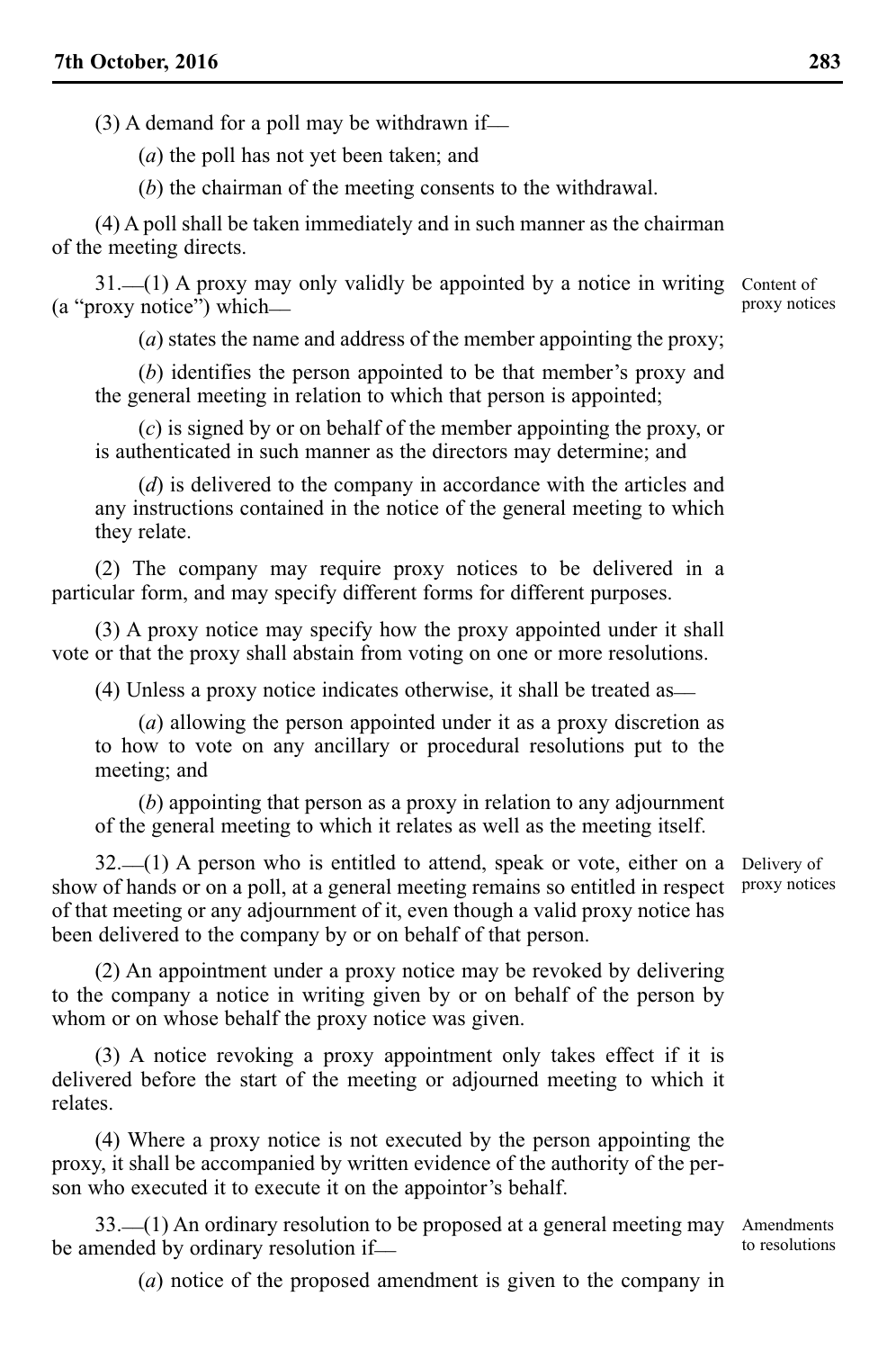writing by a person entitled to vote at the general meeting at which it shall be proposed not less than forty eight hours before the meeting shall take place, or such later time as the chairman of the meeting may determine; and

(*b*) the proposed amendment does not, in the reasonable opinion of the chairman of the meeting, materially alter the scope of the resolution.

(2) A special resolution to be proposed at a general meeting may be amended by ordinary resolution, if\_\_

(*a*) the chairman of the meeting proposes the amendment at the general meeting at which the resolution shall be proposed; and

(*b*) the amendment does not go beyond what is necessary to correct a grammatical or other non-substantive error in the resolution.

(3) If the chairman of the meeting, acting in good faith, wrongly decides that an amendment to a resolution is out of order, the chairman's error shall not invalidate the vote on that resolution.

#### PART IV\_ADMINISTRATIVE ARRANGEMENTS

34.\_\_(1) Subject to these Articles, anything sent or supplied by or to the company under the articles may be sent or supplied in any way in which the communication Act provides for documents or information which are authorized or required by any provision of that Act to be sent or supplied by or to the company. Means of to be used

> (2) Subject to the articles, any notice or document to be sent or supplied to a director in connection with the taking of decisions by directors may also be sent or supplied by the means by which that director has asked to be sent or supplied with such notices or documents for the time being.

> (3) A director may agree with the company that notices or documents sent to that director in a particular way are to be deemed to have been received within a specified time of their being sent, and for the specified time to be less than forty eight hours.

Company seals

35.\_\_(1) A common seal of a company may only be used by the authority of the directors.

(2) The directors may decide by what means and in what form any common seal shall be used.

(3) Unless otherwise decided by the directors, if the company has a common seal and it is affixed to a document, the document shall also be signed by at least one authorized person in the presence of a witness who attests the signature.

 $(4)$  For the purposes of this article, an authorized person is—

(*a*) any director of the company;

(*b*) the company secretary, if any; or

(*c*) any person authorized by the directors for the purpose of signing documents to which the common seal is applied.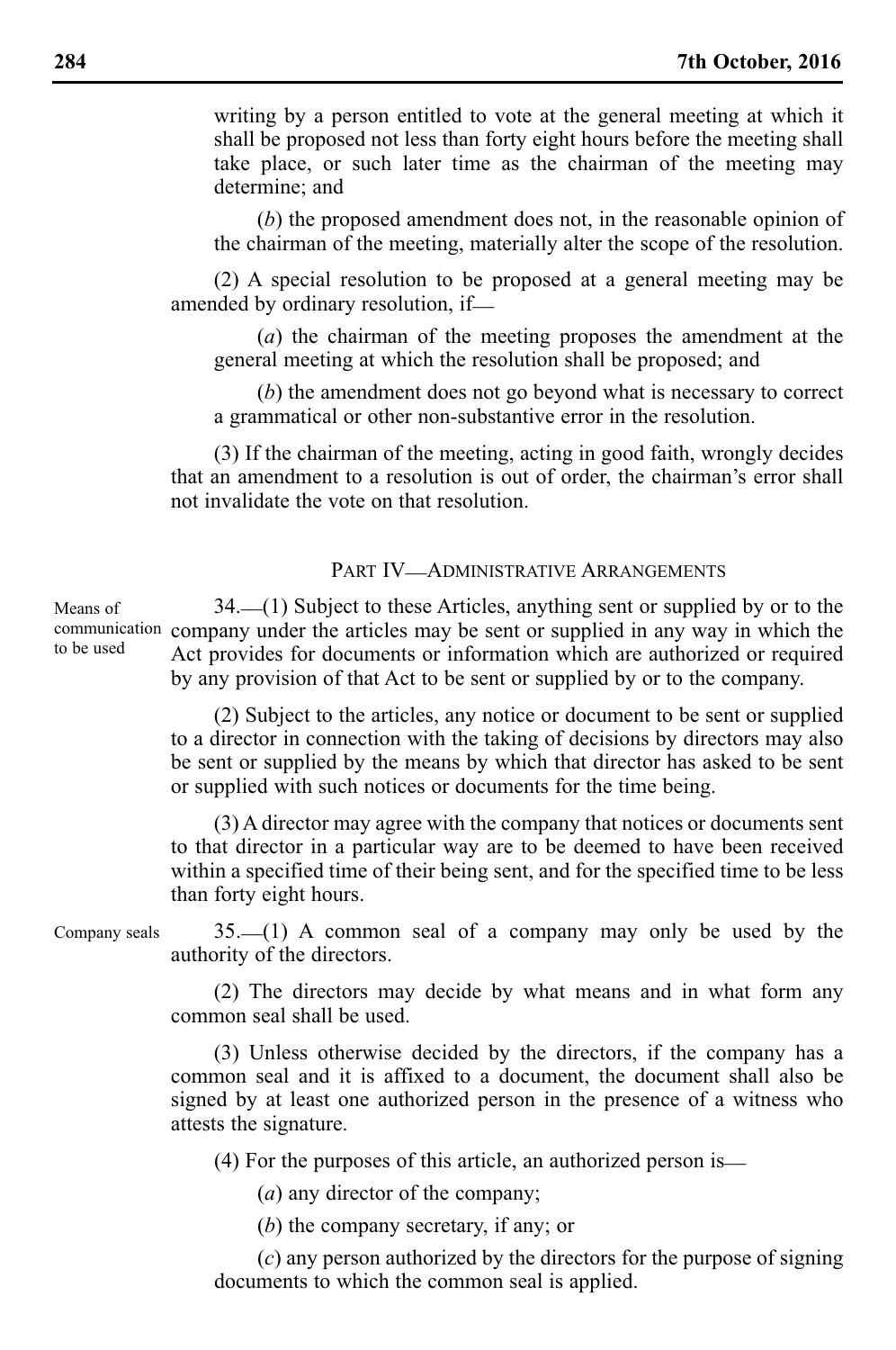36. Except as provided by law or authorized by the directors or an ordinary resolution of the company, a person shall not be entitled to inspect any of the company's accounting or other records or documents merely by virtue of being a member.

37. The directors may decide to make provision for the benefit of persons employed or formerly employed by the company or any of its subsidiaries, other than a director or former director or shadow director, in connection with the cessation or transfer to any person of the whole or part of the undertaking of the company or that subsidiary.

38. (1) Subject to paragraph (2), a relevant director of the company or Indemnity an associated company may be indemnified out of the company's assets against\_\_

(*a*) any liability incurred by that director in connection with any negligence, default, breach of duty or breach of trust in relation to the company or an associated company;

(*b*) any liability incurred by that director in connection with the activities of the company or an associated company in its capacity as a trustee of an occupational pension scheme; or

(*c*) any other liability incurred by that director as an officer of the company or an associated company.

(2) This article shall not authorize any indemnity which would be prohibited or rendered void by any provision of the Act or by any other written law.

(3) In this article\_\_

(*a*) companies are associated if one is a subsidiary of the other or both are subsidiaries of the same body corporate; and

(*b*) a "relevant director" means any director or former director of the company or an associated company.

39.\_\_(1) The directors may decide to purchase and maintain insurance, at Insurance the expense of the company, for the benefit of any relevant director in respect of any relevant loss.

(2) In this article\_\_

(*a*) a "relevant director" means any director or former director of the company or an associated company;

(*b*) a "relevant loss" means any loss or liability which has been or may be incurred by a relevant director in connection with that director's duties or powers in relation to the company, any associated company or any pension fund or employees' share scheme of the company orassociated company; and

(*c*) companies are associated if one is a subsidiary of the other or both are subsidiaries of the same body corporate.

No right to inspect accounts and other records

Provision for employees on cessation of business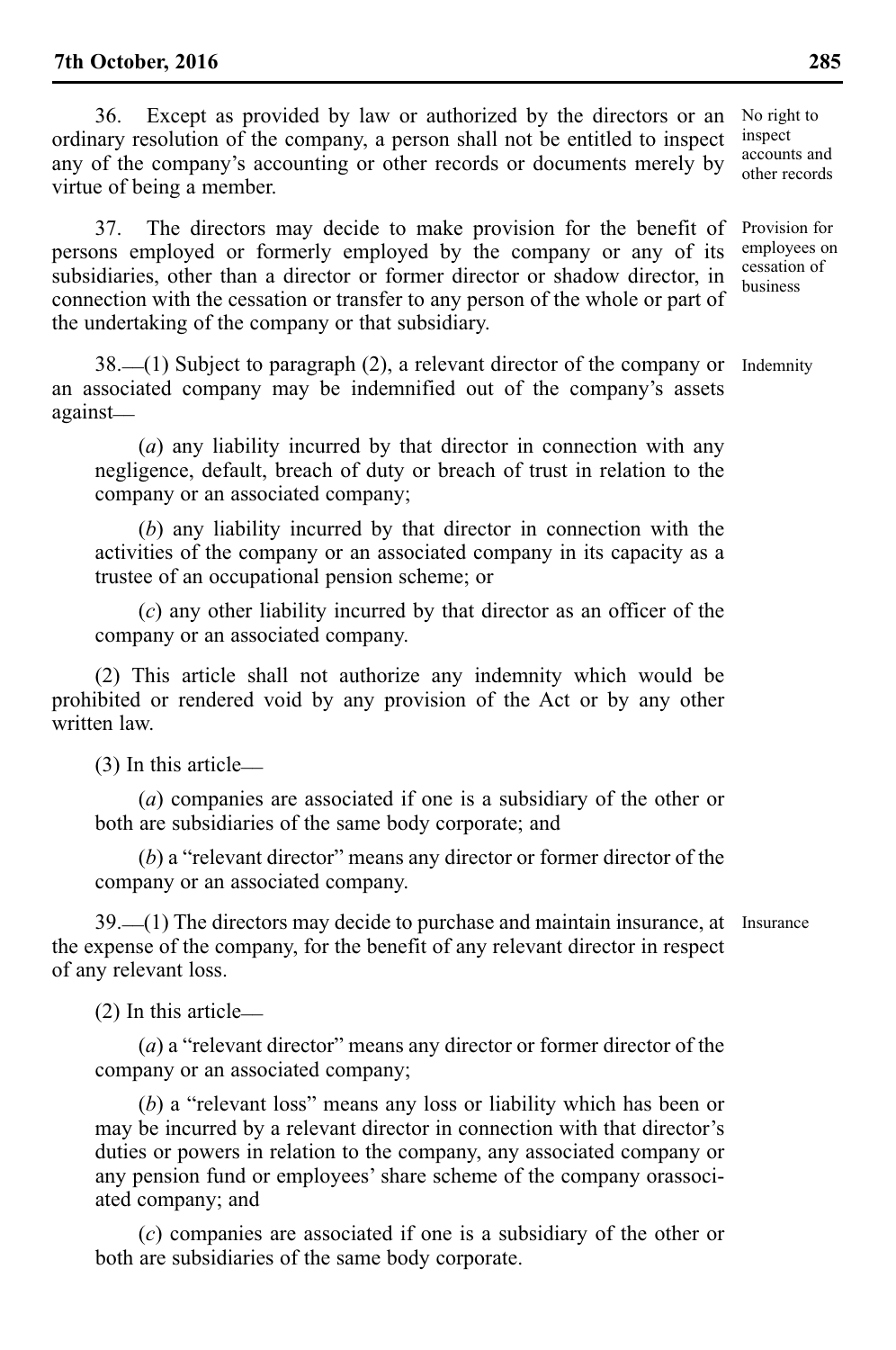### TABLE D

A MEMORANDUM OF ASSOCIATION OF A COMPANY LIMITED BY SHARES

- 1. The name of the company is…………………………………………….. Limited
- 2. The business which the company is authorized to carry on is restricted as follows— Or [ The business which the company is authorized to carry on is unrestricted]
- 3. The liability of the members is limited.
- 4. The capital of the company is ……………………………….
- 5. The company is a public company.

[ The company is a private company and accordingly—

- (*a*) the number of members of the company (exclusive of persons who are bona fide in the employment of the company and persons who, having been formerly bonafide in the employment of the company, were while in that employment, and have continues after the employment to be, members of the company) is limited to fifty
- (*b*) the company is prohibited from making any invitation to the public to acquire any of its shares or debentures; and
- (*c*) the right to transfer shares in the company is restricted by its articles of association.]

We the several persons whose names and addresses are subscribed, wish to be formed into a company in pursuance of this memorandum of association.

| Name of each subscriber | Authentication by each subscriber |
|-------------------------|-----------------------------------|
|                         |                                   |
|                         |                                   |
|                         |                                   |
|                         |                                   |
|                         |                                   |
| $\sim$ $\sim$           |                                   |

### Date:

# TABLE E

# MEMORANDUM OF ASSOCIATION OF COMPANY LIMITED BY GUARANTEE

1. The name of the company is ……………………………............…………………….

2. The objects for which the company is established are\_\_

(*a*)..............................….. (*b*)…............................… (*c*)……...................., etc.,